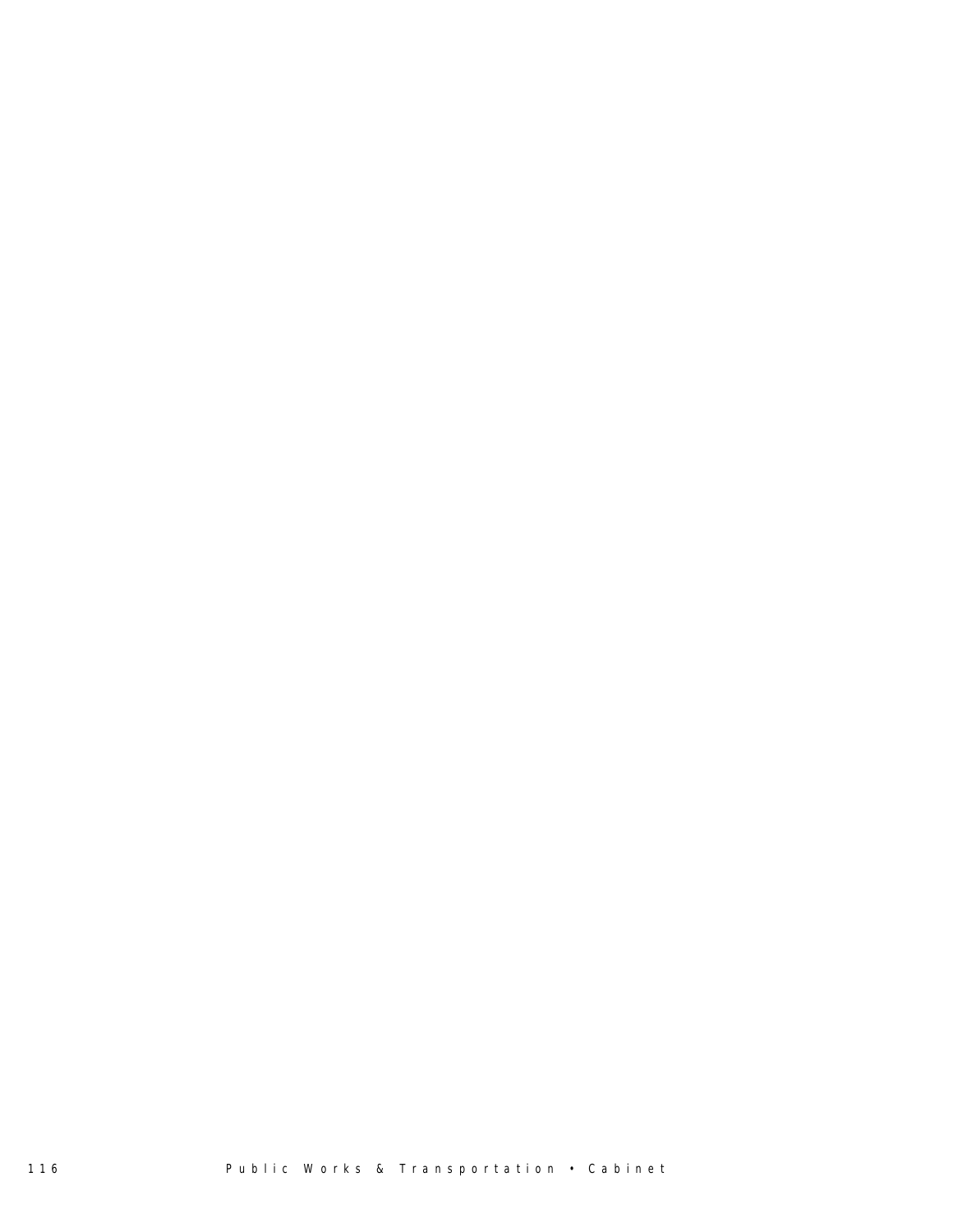# Public Works & Transportation

#### *Vacant, Chief of Public Works & Transportation*

#### *Cabinet Mission*

The mission of the Public Works & Transportation Cabinet is to develop, implement, support and manage all programs, projects and policies that enhance clean, well-lit, attractive and efficient infrastructure that moves vehicular and pedestrian traffic safely.

| <b>Operating Budget</b>            | Program Name                            | <b>Total Actual '08</b> | Total Actual '09 | Total Approp '10     | Total Budget '11 |
|------------------------------------|-----------------------------------------|-------------------------|------------------|----------------------|------------------|
|                                    | Central Fleet Maintenance               | 2.026.113               | 2.495.555        | 2.001,254            | 1.992.053        |
|                                    | Office of Chief of PWD & Transportation | 1,751,560               | 1,483,844        | 1,492,288            | 1,384,987        |
|                                    | <b>Public Works Department</b>          | 86.687.040              | 86.879.509       | 82.083.208           | 81,245,611       |
|                                    | Snow Removal                            | 17.164.570              | 21,562,224       | 15,943,706           | 15,943,706       |
|                                    | <b>Transportation Department</b>        | 27,667,512              | 29,329,489       | 30,824,751           | 30,516,504       |
|                                    | <b>Total</b>                            | 135,296,795             | 141,750,621      | 132,345,207          | 131,082,861      |
| <b>Capital Budget Expenditures</b> |                                         | Actual '08              | Actual '09       | <b>Estimated '10</b> | Projected '11    |
|                                    |                                         |                         |                  |                      |                  |
|                                    | <b>Public Works Department</b>          | 28,525,151              | 28,149,109       | 33,649,413           | 32,110,480       |
|                                    | <b>Transportation Department</b>        | 2,123,168               | 4,021,703        | 6,855,982            | 6,632,090        |
|                                    | <b>Total</b>                            | 30,648,319              | 32,170,812       | 40,505,395           | 38,742,570       |
|                                    |                                         |                         |                  |                      |                  |
| <b>External Funds Expenditures</b> |                                         | <b>Total Actual '08</b> | Total Actual '09 | Total Approp '10     | Total Budget '11 |
|                                    | Public Works Department                 | 61.962                  | 101.411          | 35,000               | 160,000          |
|                                    | <b>Transportation Department</b>        | 637,011                 | 799,101          | 636,654              | 586,940          |
|                                    | <b>Total</b>                            | 698,973                 | 900,512          | 671.654              | 746,940          |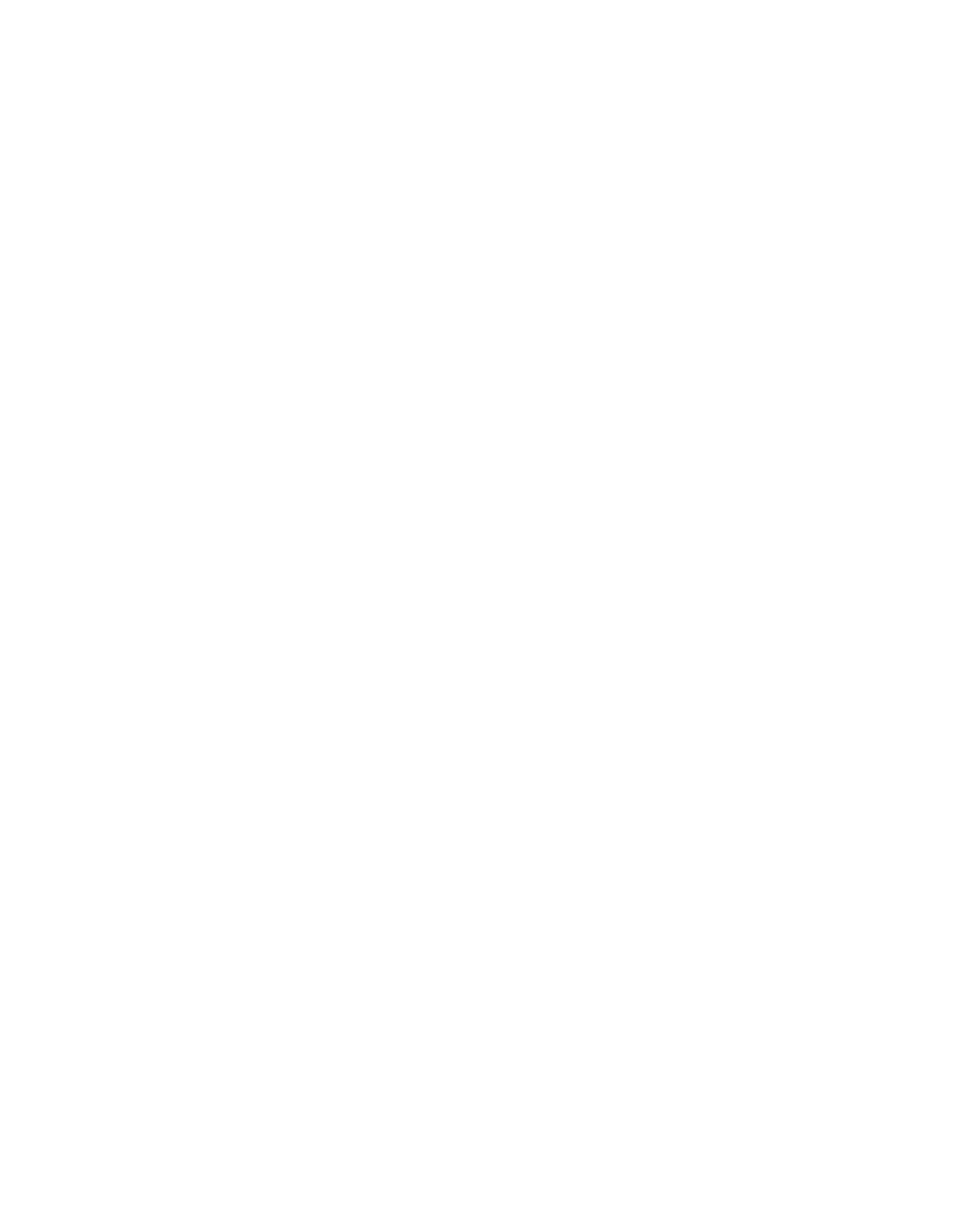# Central Fleet Maintenance Operating Budget

#### *James McGonagle, Director Appropriation: 321*

#### *Department Mission*

Under the direction of the Public Works Commissioner, Central Fleet Maintenance provides pro-active, cost effective fleet services by responding to vehicle maintenance requests in a timely manner. Requests for service consist of routine repairs, preventive maintenance and emergency service for the City's centralized fleet.

#### *FY11 Performance Strategies*

- To ensure vehicles in the centralized fleet are in proper operating condition.
- To provide scheduled preventative maintenance to the City's vehicle fleet.

| <b>Operating Budget</b>            | Program Name                        | Total Actual '08     | Total Actual '09     | Total Approp '10     | Total Budget '11     |
|------------------------------------|-------------------------------------|----------------------|----------------------|----------------------|----------------------|
|                                    | <b>Fleet Services</b>               | 2,026,113            | 2.495.555            | 2,001,254            | 1,992,053            |
|                                    | <b>Total</b>                        | 2,026,113            | 2,495,555            | 2.001.254            | 1,992,053            |
| <b>Selected Service Indicators</b> |                                     | Actual '08           | Actual '09           | Approp '10           | <b>Budget '11</b>    |
|                                    | Personnel Services<br>Non Personnel | 1.373.371<br>652.742 | 1.626.707<br>868,848 | 1,568,813<br>432.441 | 1,598,055<br>393,998 |
|                                    | <b>Total</b>                        | 2,026,113            | 2,495,555            | 2,001,254            | 1,992,053            |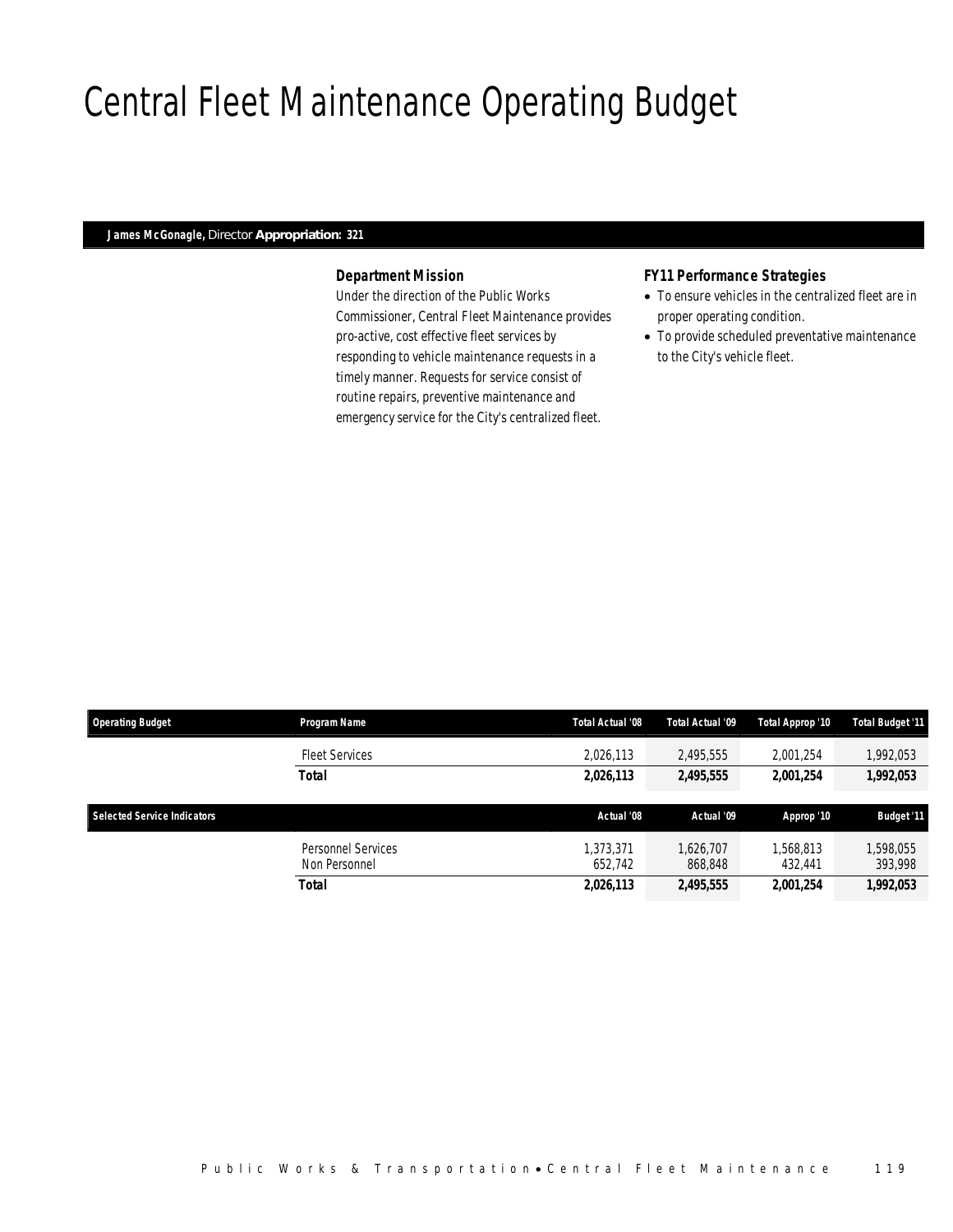# Central Fleet Maintenance Operating Budget



#### *Authorizing Statutes*

• Motor Vehicle Management Bureau, CBC Ord. §§ 7-8.1-7-8.8.

#### *Description of Services*

The Central Fleet Maintenance Division is responsible for preventive maintenance, routine and emergency repair of vehicles. Central Fleet Maintenance maintains vehicles for all City departments excluding the public safety agencies and the Public Health Commission.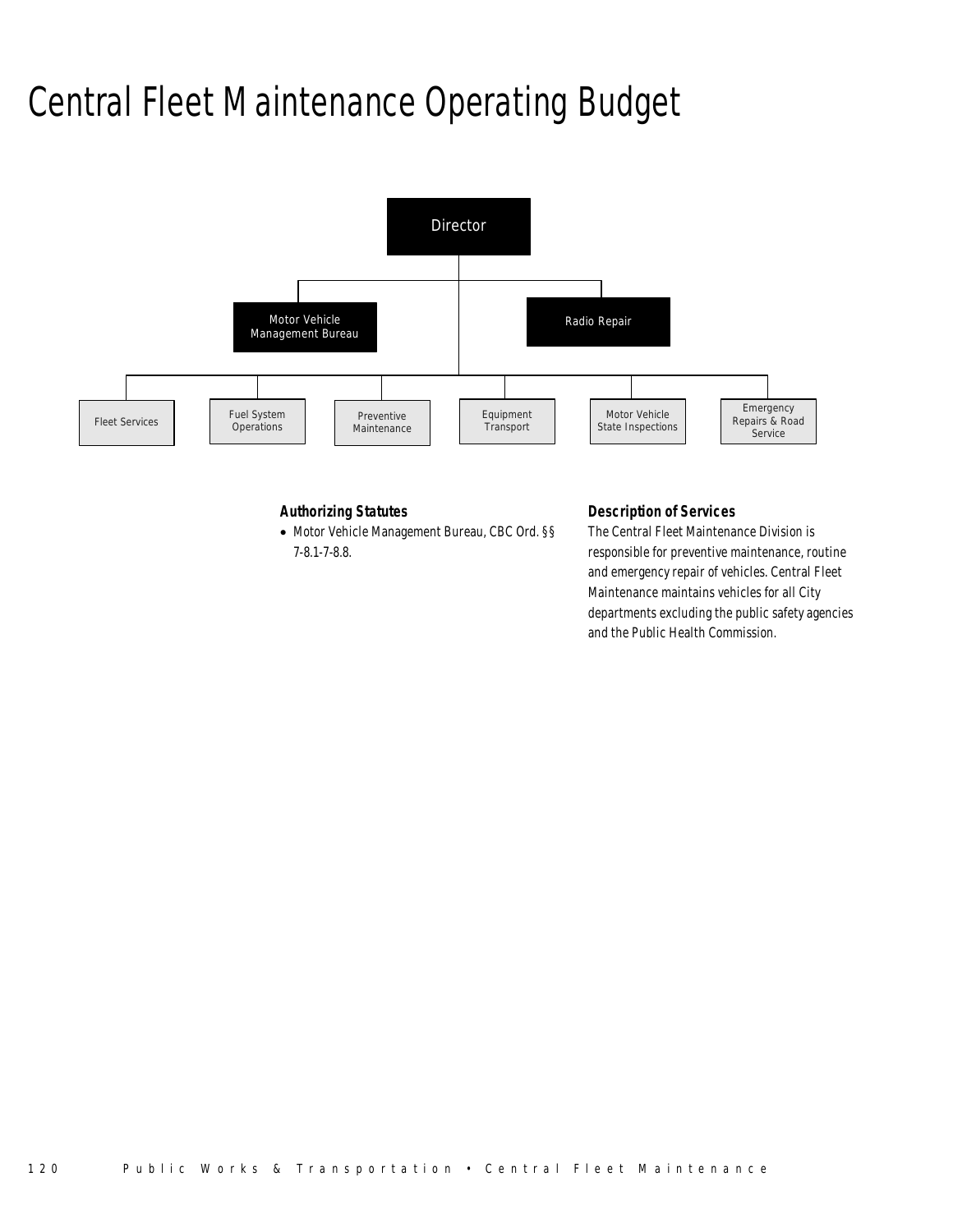# Department History

| <b>Personnel Services</b>       |                                                                          | FY08 Expenditure                     | FY09 Expenditure              | FY10 Appropriation            | FY11 Adopted                | Inc/Dec 10 vs 11           |
|---------------------------------|--------------------------------------------------------------------------|--------------------------------------|-------------------------------|-------------------------------|-----------------------------|----------------------------|
|                                 | 51000 Permanent Employees                                                | 1,330,106                            | 1,523,930                     | 1,523,813                     | 1,553,055                   | 29,242                     |
|                                 | 51100 Emergency Employees                                                | $\boldsymbol{0}$                     | $\boldsymbol{0}$              | $\mathbf 0$                   | 0                           | $\overline{0}$             |
|                                 | 51200 Overtime                                                           | 43,265                               | 102,777                       | 45,000                        | 45,000                      | $\theta$<br>$\overline{0}$ |
|                                 | 51600 Unemployment Compensation<br>51700 Workers' Compensation           | $\mathbf 0$<br>$\mathbf{0}$          | $\mathbf 0$<br>$\overline{0}$ | $\mathbf 0$<br>$\overline{0}$ | $\mathbf 0$<br>$\mathbf{0}$ | $\Omega$                   |
|                                 | <b>Total Personnel Services</b>                                          | 1,373,371                            | 1,626,707                     | 1,568,813                     | 1,598,055                   | 29,242                     |
| <b>Contractual Services</b>     |                                                                          | FY08 Expenditure                     | FY09 Expenditure              | FY10 Appropriation            | FY11 Adopted                | Inc/Dec 10 vs 11           |
|                                 | 52100 Communications                                                     | 12,404                               | 47                            | 6,936                         | 3,000                       | -3,936                     |
|                                 | 52200 Utilities                                                          | $\mathbf 0$                          | $\mathbf 0$                   | $\theta$                      | $\mathbf{0}$                | $\mathbf{0}$               |
|                                 | 52400 Snow Removal                                                       | $\mathbf{0}$                         | $\overline{0}$                | $\overline{0}$                | $\overline{0}$              | $\theta$                   |
|                                 | 52500 Garbage/Waste Removal                                              | $\mathbf 0$                          | $\mathbf{0}$                  | 600                           | $\mathbf{0}$                | $-600$                     |
|                                 | 52600 Repairs Buildings & Structures                                     | $\mathbf{0}$                         | $\mathbf{0}$                  | $\theta$                      | $\theta$                    | $\mathbf{0}$               |
|                                 | 52700 Repairs & Service of Equipment<br>52800 Transportation of Persons  | 471,039<br>4,387                     | 239,990<br>4,383              | 140,000<br>4,000              | 110,000<br>4,000            | $-30,000$<br>$\theta$      |
|                                 | 52900 Contracted Services                                                | 26,310                               | 24,161                        | 29,815                        | 23,000                      | $-6,815$                   |
|                                 | <b>Total Contractual Services</b>                                        | 514,140                              | 268,581                       | 181,351                       | 140,000                     | -41,351                    |
| <b>Supplies &amp; Materials</b> |                                                                          | FY08 Expenditure                     | FY09 Expenditure              | FY10 Appropriation            | FY11 Adopted                | Inc/Dec 10 vs 11           |
|                                 | 53000 Auto Energy Supplies                                               | 21,303                               | 354,454                       | 135,000                       | 125,547                     | -9,453                     |
|                                 | 53200 Food Supplies                                                      | 1,215                                | 1,085                         | $\mathbf 0$                   | $\mathbf{0}$                | 0                          |
|                                 | 53400 Custodial Supplies                                                 | $\mathbf 0$                          | $\mathbf{0}$                  | 600                           | 600                         | $\overline{0}$             |
|                                 | 53500 Med, Dental, & Hosp Supply                                         | $\boldsymbol{0}$                     | $\mathbf{0}$                  | $\mathbf{0}$                  | $\mathbf 0$                 | $\overline{0}$             |
|                                 | 53600 Office Supplies and Materials                                      | 820                                  | 1,109                         | 2,100                         | 2,100                       | $\mathbf 0$                |
|                                 | 53700 Clothing Allowance                                                 | $\mathbf 0$                          | $\mathbf 0$                   | 500                           | 500                         | $\overline{0}$             |
|                                 | 53800 Educational Supplies & Mat                                         | $\mathbf{0}$                         | $\mathbf{0}$                  | $\theta$                      | $\theta$                    | $\overline{0}$<br>$\Omega$ |
|                                 | 53900 Misc Supplies & Materials<br><b>Total Supplies &amp; Materials</b> | 97,902<br>121,240                    | 211,189<br>567,837            | 65,000<br>203,200             | 65,000<br>193,747           | $-9,453$                   |
|                                 |                                                                          |                                      |                               |                               |                             |                            |
| <b>Current Chgs &amp; Oblig</b> |                                                                          | FY08 Expenditure                     | FY09 Expenditure              | FY10 Appropriation            | FY11 Adopted                | Inc/Dec 10 vs 11           |
|                                 | 54300 Workers' Comp Medical                                              | $\boldsymbol{0}$                     | $\mathbf 0$                   | $\mathbf{0}$                  | $\boldsymbol{0}$            | 0                          |
|                                 | 54400 Legal Liabilities                                                  | $\boldsymbol{0}$                     | $\mathbf{0}$                  | $\mathbf{0}$                  | $\mathbf{0}$                | $\mathbf 0$                |
|                                 | 54500 Aid To Veterans                                                    | $\mathbf{0}$                         | 0                             | $\Omega$                      | $\Omega$                    | $\overline{0}$             |
|                                 | 54600 Current Charges H&I                                                | $\boldsymbol{0}$                     | $\mathbf{0}$                  | $\theta$                      | $\mathbf{0}$                | $\overline{0}$             |
|                                 | 54700 Indemnification                                                    | $\mathbf{0}$<br>3,220                | $\Omega$<br>22,942            | $\Omega$<br>27,027            | $\theta$<br>27,000          | $\mathbf 0$<br>$-27$       |
|                                 | 54900 Other Current Charges<br>Total Current Chgs & Oblig                | 3,220                                | 22,942                        | 27,027                        | 27,000                      | $-27$                      |
| Equipment                       |                                                                          | FY08 Expenditure                     | FY09 Expenditure              | FY10 Appropriation            | FY11 Adopted                | Inc/Dec 10 vs 11           |
|                                 |                                                                          | $\boldsymbol{0}$                     |                               | $\boldsymbol{0}$              | $\boldsymbol{0}$            |                            |
|                                 | 55000 Automotive Equipment                                               |                                      | 0                             |                               |                             | 0                          |
|                                 | 55400 Lease/Purchase<br>55600 Office Furniture & Equipment               | $\boldsymbol{0}$<br>$\boldsymbol{0}$ | 0<br>0                        | 11,375<br>$\mathbf 0$         | 23,851<br>0                 | 12,476<br>$\overline{0}$   |
|                                 | 55900 Misc Equipment                                                     | 14,142                               | 9,488                         | 9,488                         | 9,400                       | $-88$                      |
|                                 | <b>Total Equipment</b>                                                   | 14,142                               | 9,488                         | 20,863                        | 33,251                      | 12,388                     |
| Other                           |                                                                          | FY08 Expenditure                     | FY09 Expenditure              | FY10 Appropriation            | FY11 Adopted                | Inc/Dec 10 vs 11           |
|                                 | 56200 Special Appropriation                                              | $\boldsymbol{0}$                     | 0                             | $\mathbf 0$                   | 0                           | 0                          |
|                                 | 57200 Structures & Improvements                                          | $\boldsymbol{0}$                     | 0                             | $\mathbf 0$                   | $\mathbf 0$                 | $\mathbf 0$                |
|                                 | 58000 Land & Non-Structure                                               | $\mathbf 0$                          | 0                             | $\theta$                      | $\mathbf{0}$                | 0                          |
|                                 | <b>Total Other</b>                                                       | $\bf{0}$                             | 0                             | $\bf{0}$                      | 0                           | 0                          |
|                                 | <b>Grand Total</b>                                                       | 2,026,113                            | 2,495,555                     | 2,001,254                     | 1,992,053                   | $-9,201$                   |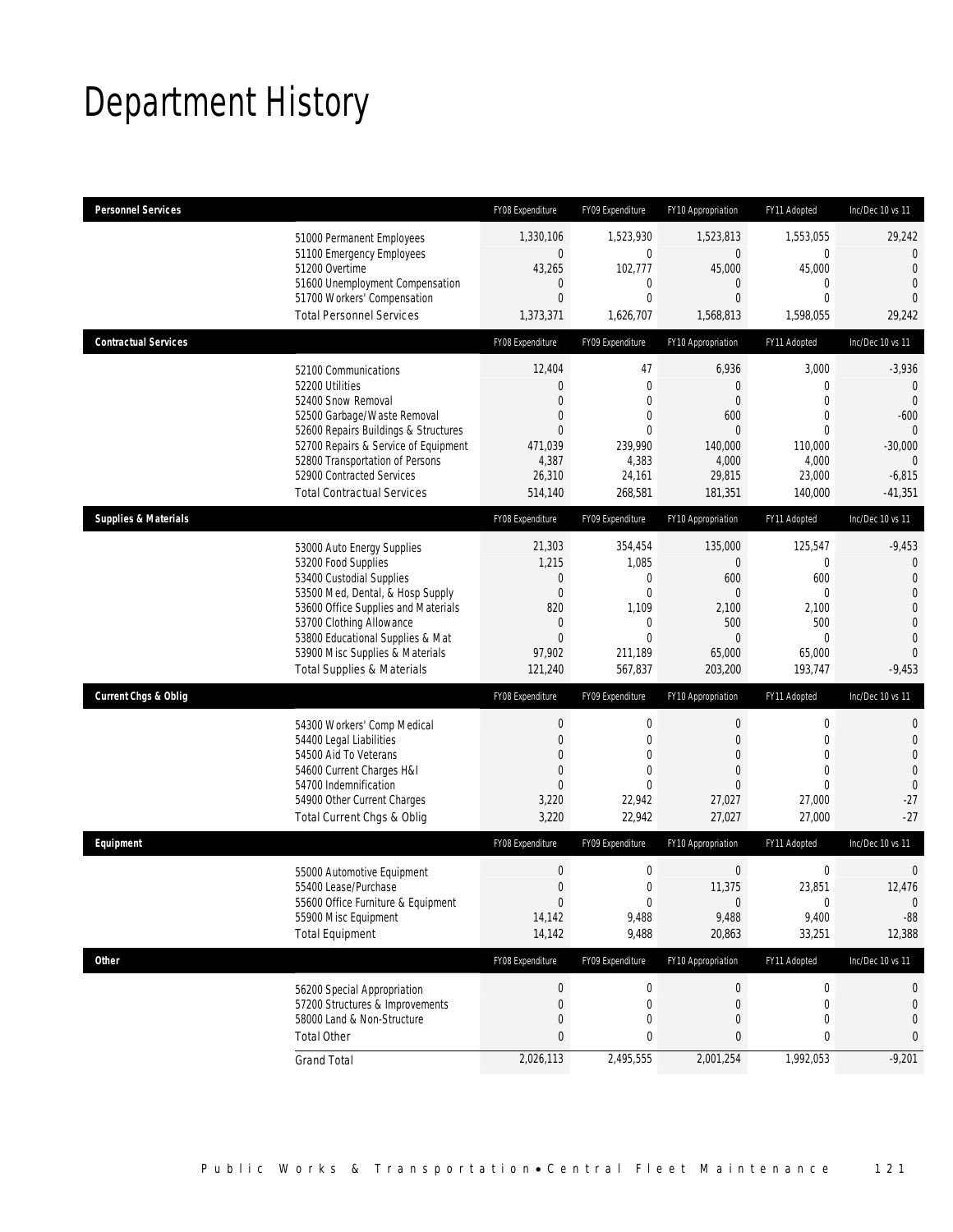# Department Personnel

| Title                        | Union<br>Code | Grade | Position | FY11 Salary | Title                            | Union<br>Code   | Grade | Position | FY11 Salary |
|------------------------------|---------------|-------|----------|-------------|----------------------------------|-----------------|-------|----------|-------------|
| Gen Main Mech Frprs(CFM)     | AFG           | 19A   | 2.00     | 164,208     | Maint Mech (Light Svc Rpr)       | AFG             | 14    | 1.00     | 39,510      |
| Sr Radio Comm Tech (CFM)     | AFG           | 18A   | 1.00     | 76,810      | Wkg Frprs Main Mech (Welder) Cfm | AFG             | 14    | 1.00     | 49,152      |
| Motor Equip Rep Frpr (CFM)   | AFG           | 17A   | 3.00     | 181,000     | Maint Mech (Welder) (Cfm)        | AFT             | 13A   | 2.00     | 94,584      |
| Head Storekeeper(Cfm)        | AFG           | 15    | 2.00     | 108,820     | Prin Storekeeper (Cfm)           | AFT             | 13    | 2.00     | 76,057      |
| Hvy Mtr Equip Repairperson   | AFT           | 15    | 24.00    | 1,223,398   | Head Act Clerk                   | AFT             | 12    | 2.00     | 77,312      |
| Safety Inspector(C Fleet Mn) | AFG           | 15    | 1.00     | 55,453      | Exec Asst (Dir Fleet Mgmtpwd)    | <b>EXM</b>      | 12    | 1.00     | 111,597     |
| Head Admin Clerk             | AFT           | 14    | 2.00     | 96,740      | Supn Bld & Auto Maint            | SE <sub>1</sub> | 11    | 1.00     | 106,528     |
|                              |               |       |          |             | Prin Admin Assistant             | SE <sub>1</sub> | 08    | 1.00     | 87,887      |
|                              |               |       |          |             | <b>Total</b>                     |                 |       | 46       | 2,549,055   |
|                              |               |       |          |             | <b>Adjustments</b>               |                 |       |          |             |
|                              |               |       |          |             | <b>Differential Payments</b>     |                 |       |          | 0           |
|                              |               |       |          |             | Other                            |                 |       |          | 4,000       |
|                              |               |       |          |             | Chargebacks                      |                 |       |          | $-850,000$  |
|                              |               |       |          |             | <b>Salary Savings</b>            |                 |       |          | $-150,000$  |
|                              |               |       |          |             | <b>FY11 Total Request</b>        |                 |       |          | 1,553,055   |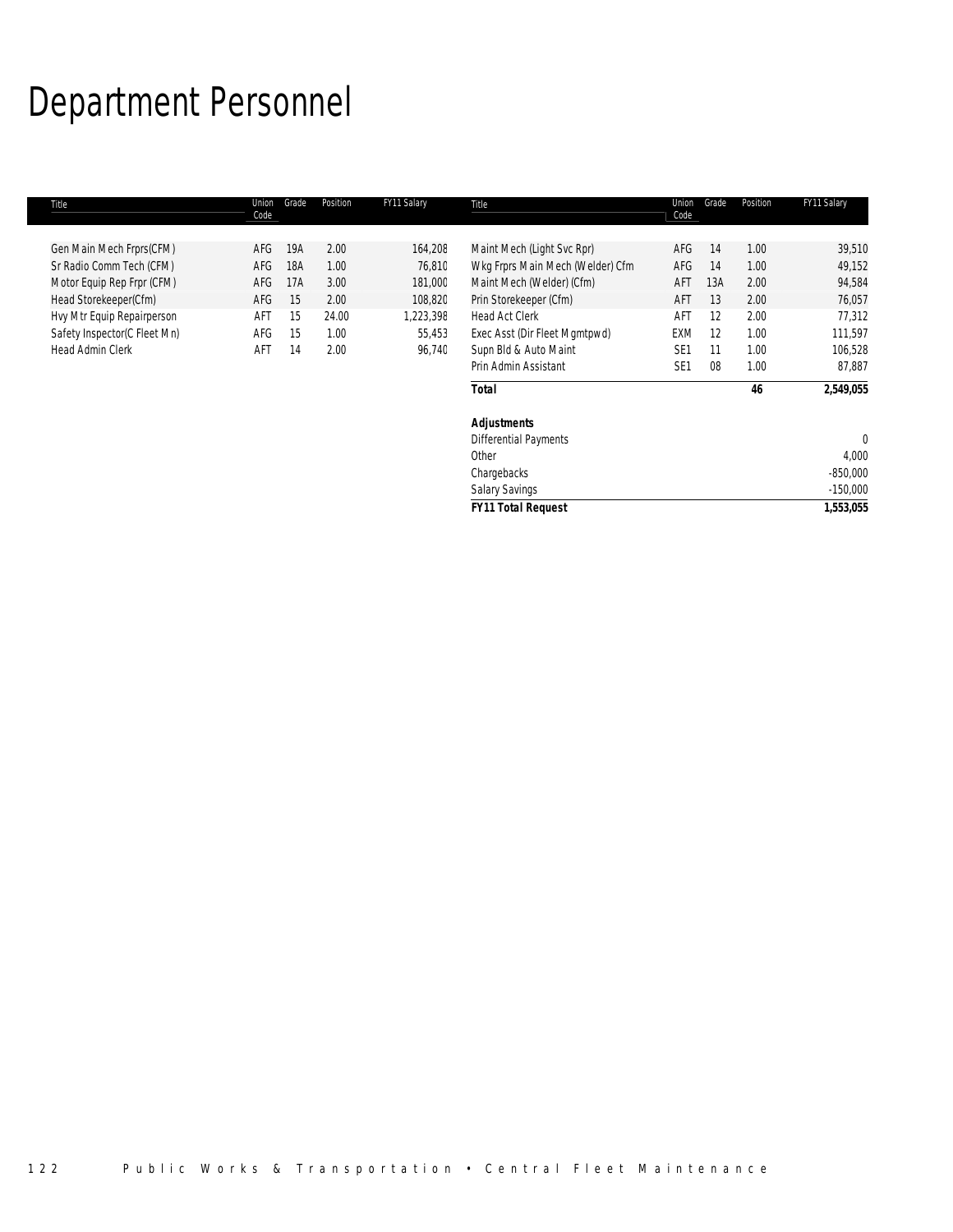### Program 1. Fleet Services

#### *James McGonagle, Director Organization: 321100*

#### *Program Description*

The Fleet Services Program is responsible for the preventive maintenance and routine or emergency repair of vehicles in all City departments excluding public safety agencies and the Public Health Commission. Preventive maintenance includes oil change, brake repair, and fluid changes. Routine and emergency repair includes engine servicing, body work, transmission repair, and glass replacement. The Fleet Services Program also conducts emission testing and registration functions.

#### *Program Strategies*

- To ensure vehicles in the centralized fleet are in proper operating condition.
- To provide scheduled preventative maintenance to the City's vehicle fleet.

| <b>Performance Measures</b> |                                                                                                                  | Actual '08          | Actual '09           | Projected '10        | Target '11           |
|-----------------------------|------------------------------------------------------------------------------------------------------------------|---------------------|----------------------|----------------------|----------------------|
|                             | % of fleet operational on daily basis<br>% of fleet receiving preventative maintenance<br>actions twice per year | 90%                 | 92%<br>74%           | 93%<br>60%           | 90%<br>90%           |
|                             | Total maintenance requests received<br>Total vehicles maintained by Central Fleet                                | 7.419<br>1.109      | 7.184<br>1,125       | 6.933<br>1.121       | 6,800<br>1.100       |
| Selected Service Indicators |                                                                                                                  | Actual '08          | Actual '09           | Approp '10           | <b>Budget '11</b>    |
|                             | <b>Personnel Services</b><br>Non Personnel                                                                       | .373.371<br>652,742 | 1.626.707<br>868,848 | 1,568,813<br>432,441 | 1,598,055<br>393,998 |
|                             | Total                                                                                                            | 2,026,113           | 2,495,555            | 2,001,254            | 1,992,053            |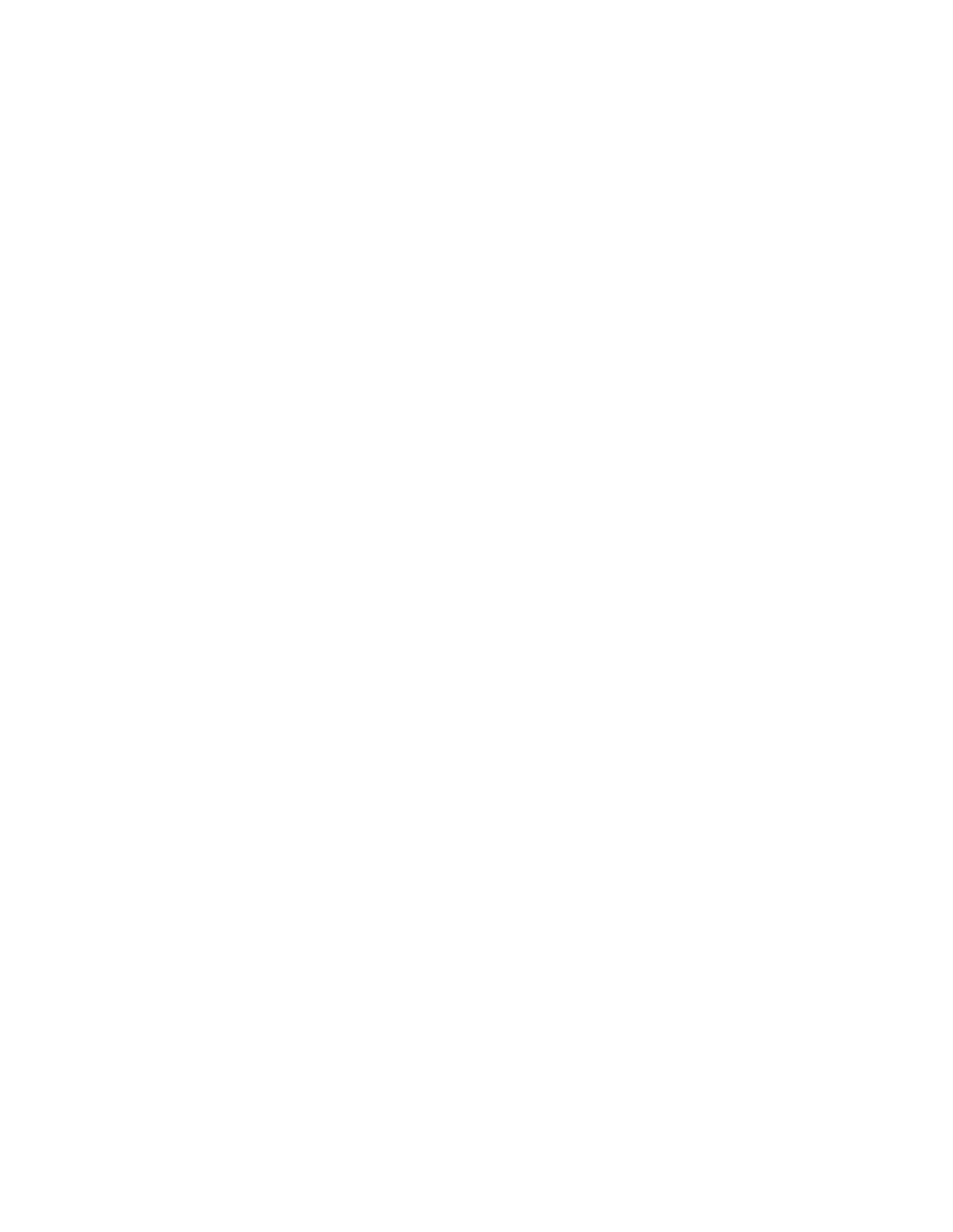# Office of Chief of PWD & Transportation Operating Budget

#### *Vacant, Chief of Public Works & Transportation Appropriation: 310*

Office of Chief of PWD&Transp

#### *Department Mission*

The Chief of Public Works and Transportation oversees all programs and operations that ensure well-lit, attractive and efficient infrastructure that moves vehicular and pedestrian traffic safely. The Office of the Chief also provides administrative and financial support for the entire cabinet.

### *FY11 Performance Strategies*

• To evaluate each functional unit contained within both the Public Works and Transportation departments to identify efficiencies and improve services.

| <b>Operating Budget</b>            | Program Name                        | Total Actual '08    | Total Actual '09    | Total Approp '10    | <b>Total Budget '11</b> |
|------------------------------------|-------------------------------------|---------------------|---------------------|---------------------|-------------------------|
|                                    | Admin & Finance                     | 1.751.560           | 1,483,844           | 1.492.288           | 384,987, ا              |
|                                    | Total                               | 1,751,560           | 1,483,844           | 1.492.288           | 1,384,987               |
| <b>Selected Service Indicators</b> |                                     | Actual '08          | Actual '09          | Approp '10          | <b>Budget '11</b>       |
|                                    | Personnel Services<br>Non Personnel | 1.698.451<br>53.109 | 1.460.714<br>23.130 | 1,458,460<br>33,828 | 362,372<br>22,615       |
|                                    | Total                               | 1,751,560           | 1,483,844           | 1,492,288           | 1,384,987               |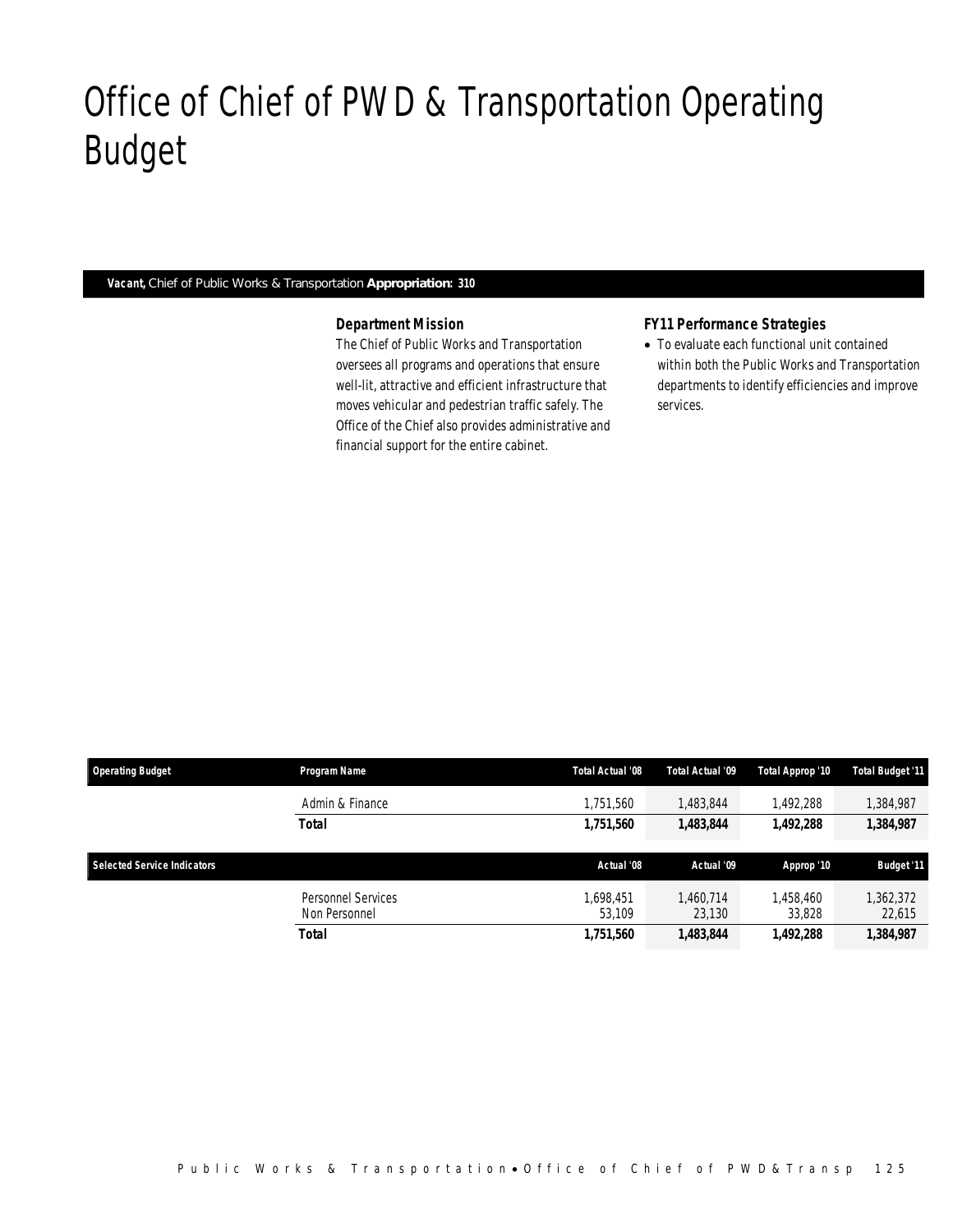# Office of Chief of PWD & Transportation Operating Budget



### *Description of Services*

The Office of the Chief of Public Works and Transportation oversees the operations of the individual departments within the cabinet. The Office also provides administration and finance support for those departments.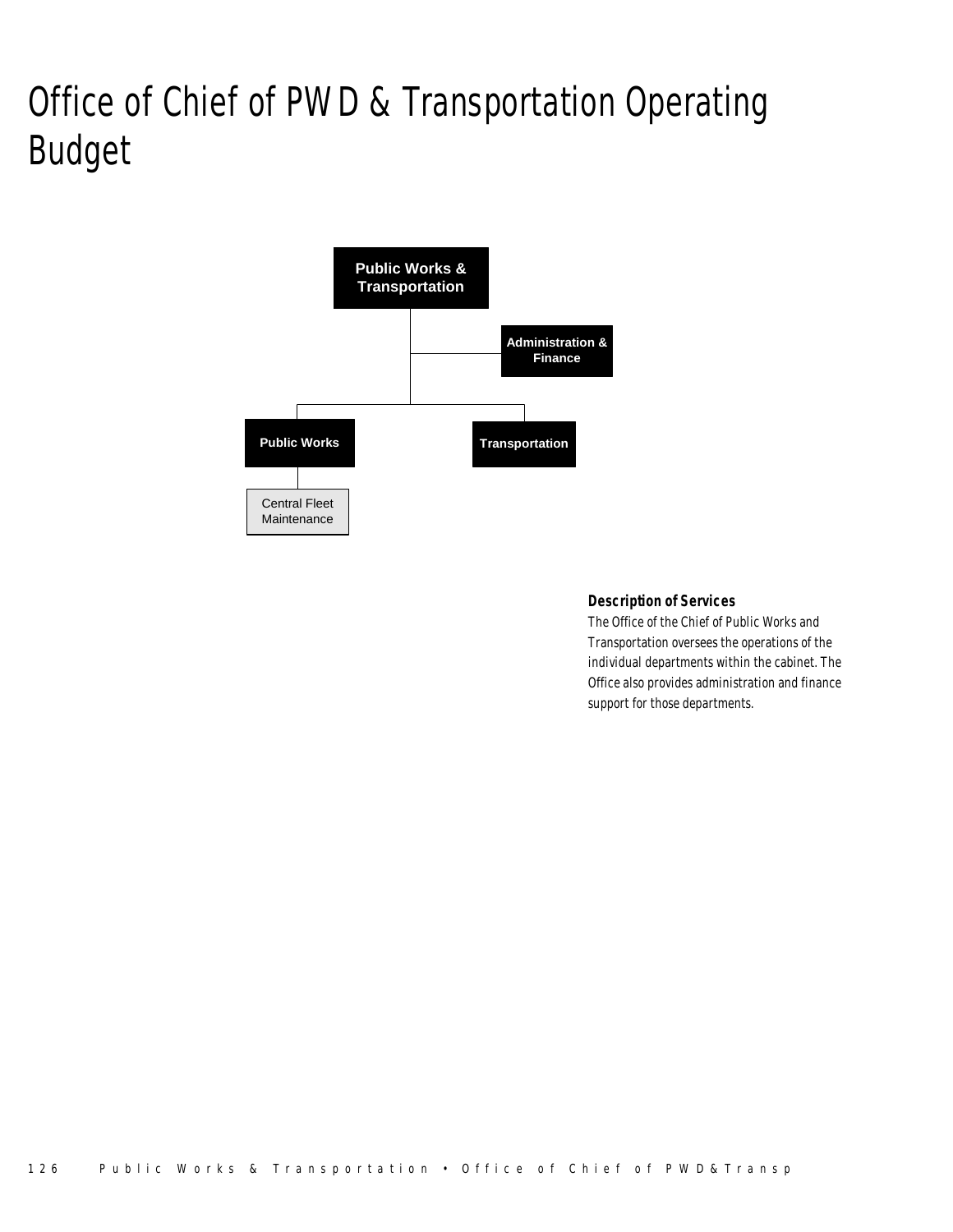# Department History

| <b>Personnel Services</b>       |                                                                              | FY08 Expenditure    | FY09 Expenditure     | FY10 Appropriation         | FY11 Adopted                 | Inc/Dec 10 vs 11              |
|---------------------------------|------------------------------------------------------------------------------|---------------------|----------------------|----------------------------|------------------------------|-------------------------------|
|                                 | 51000 Permanent Employees                                                    | 1,576,410           | 1,376,685            | 1,437,550                  | 1,342,372                    | $-95,178$                     |
|                                 | 51100 Emergency Employees                                                    | $\mathbf 0$         | 0                    | $\mathbf 0$                | $\boldsymbol{0}$             | $\overline{0}$                |
|                                 | 51200 Overtime<br>51600 Unemployment Compensation                            | 122,041<br>$\theta$ | 84,029<br>0          | 20,910<br>$\mathbf 0$      | 20,000<br>$\mathbf 0$        | $-910$<br>$\mathbf{0}$        |
|                                 | 51700 Workers' Compensation                                                  | $\overline{0}$      | $\mathbf{0}$         | $\overline{0}$             | $\mathbf{0}$                 | $\overline{0}$                |
|                                 | <b>Total Personnel Services</b>                                              | 1,698,451           | 1,460,714            | 1,458,460                  | 1,362,372                    | $-96,088$                     |
| <b>Contractual Services</b>     |                                                                              | FY08 Expenditure    | FY09 Expenditure     | FY10 Appropriation         | FY11 Adopted                 | Inc/Dec 10 vs 11              |
|                                 | 52100 Communications                                                         | 9,858               | $\boldsymbol{0}$     | 10,800                     | 2,100                        | $-8,700$                      |
|                                 | 52200 Utilities                                                              | $\theta$            | 0                    | 0                          | $\mathbf{0}$                 | $\mathbf 0$                   |
|                                 | 52400 Snow Removal                                                           | $\overline{0}$      | $\mathbf{0}$         | $\overline{0}$             | $\mathbf{0}$                 | $\overline{0}$                |
|                                 | 52500 Garbage/Waste Removal                                                  | 0<br>0              | $\mathbf{0}$<br>0    | $\overline{0}$<br>$\Omega$ | $\mathbf{0}$<br>$\mathbf{0}$ | $\overline{0}$<br>$\mathbf 0$ |
|                                 | 52600 Repairs Buildings & Structures<br>52700 Repairs & Service of Equipment | $\mathbf 0$         | 5,932                | $\overline{0}$             | $\mathbf{0}$                 | $\overline{0}$                |
|                                 | 52800 Transportation of Persons                                              | $\overline{0}$      | $\mathbf 0$          | $\overline{0}$             | $\mathbf{0}$                 | $\overline{0}$                |
|                                 | 52900 Contracted Services                                                    | 31,077              | $\Omega$             | $\overline{0}$             | $\mathbf{0}$                 | $\overline{0}$                |
|                                 | <b>Total Contractual Services</b>                                            | 40,935              | 5,932                | 10,800                     | 2,100                        | $-8,700$                      |
| <b>Supplies &amp; Materials</b> |                                                                              | FY08 Expenditure    | FY09 Expenditure     | FY10 Appropriation         | FY11 Adopted                 | Inc/Dec 10 vs 11              |
|                                 | 53000 Auto Energy Supplies                                                   | $\boldsymbol{0}$    | 3,276                | 2,800                      | 4,998                        | 2,198                         |
|                                 | 53200 Food Supplies                                                          | $\boldsymbol{0}$    | $\mathbf 0$          | $\overline{0}$             | $\mathbf 0$                  | $\mathbf{0}$                  |
|                                 | 53400 Custodial Supplies                                                     | 0                   | $\mathbf{0}$         | $\overline{0}$             | $\mathbf{0}$                 | $\overline{0}$                |
|                                 | 53500 Med, Dental, & Hosp Supply                                             | $\boldsymbol{0}$    | 0                    | $\overline{0}$             | $\mathbf{0}$                 | $\overline{0}$                |
|                                 | 53600 Office Supplies and Materials                                          | 7,507<br>$\theta$   | 4,588<br>$\mathbf 0$ | 10,894<br>$\mathbf 0$      | 10,850<br>$\mathbf 0$        | $-44$<br>$\mathbf{0}$         |
|                                 | 53700 Clothing Allowance<br>53800 Educational Supplies & Mat                 | $\mathbf 0$         | $\mathbf{0}$         | $\overline{0}$             | $\mathbf{0}$                 | $\mathbf{0}$                  |
|                                 | 53900 Misc Supplies & Materials                                              | $\overline{0}$      | $\Omega$             | $\overline{0}$             | $\mathbf{0}$                 | $\Omega$                      |
|                                 | <b>Total Supplies &amp; Materials</b>                                        | 7,507               | 7,864                | 13,694                     | 15,848                       | 2,154                         |
| <b>Current Chgs &amp; Oblig</b> |                                                                              | FY08 Expenditure    | FY09 Expenditure     | FY10 Appropriation         | FY11 Adopted                 | Inc/Dec 10 vs 11              |
|                                 | 54300 Workers' Comp Medical                                                  | $\boldsymbol{0}$    | $\mathbf 0$          | $\boldsymbol{0}$           | $\boldsymbol{0}$             | 0                             |
|                                 | 54400 Legal Liabilities                                                      | $\boldsymbol{0}$    | $\mathbf{0}$         | $\mathbf{0}$               | $\mathbf 0$                  | $\mathbf 0$                   |
|                                 | 54500 Aid To Veterans                                                        | 0                   | $\mathbf{0}$         | $\overline{0}$             | $\mathbf{0}$                 | $\overline{0}$                |
|                                 | 54600 Current Charges H&I                                                    | 0                   | 0                    | 0                          | $\mathbf 0$                  | $\overline{0}$                |
|                                 | 54700 Indemnification                                                        | 0                   | 0                    | 0                          | $\mathbf{0}$                 | $\mathbf 0$                   |
|                                 | 54900 Other Current Charges                                                  | $\boldsymbol{0}$    | $\mathbf 0$          | $\mathbf 0$                | $\mathbf 0$                  | $\mathbf{0}$                  |
|                                 | Total Current Chgs & Oblig                                                   | $\mathbf{0}$        | 0                    | $\mathbf{0}$               | $\bf{0}$                     | $\mathbf{0}$                  |
| Equipment                       |                                                                              | FY08 Expenditure    | FY09 Expenditure     | FY10 Appropriation         | FY11 Adopted                 | Inc/Dec 10 vs 11              |
|                                 | 55000 Automotive Equipment                                                   | $\boldsymbol{0}$    | 0                    | $\boldsymbol{0}$           | 0                            | $\mathbf 0$                   |
|                                 | 55400 Lease/Purchase                                                         | 4,667               | 9,334                | 9,334                      | 4,667                        | $-4,667$                      |
|                                 | 55600 Office Furniture & Equipment                                           | $\boldsymbol{0}$    | 0                    | $\boldsymbol{0}$           | $\boldsymbol{0}$             | $\theta$                      |
|                                 | 55900 Misc Equipment                                                         | $\mathbf 0$         | 0                    | $\boldsymbol{0}$           | $\mathbf 0$                  | $\mathbf 0$                   |
|                                 | <b>Total Equipment</b>                                                       | 4,667               | 9,334                | 9,334                      | 4,667                        | $-4,667$                      |
| Other                           |                                                                              | FY08 Expenditure    | FY09 Expenditure     | FY10 Appropriation         | FY11 Adopted                 | Inc/Dec 10 vs 11              |
|                                 | 56200 Special Appropriation                                                  | $\boldsymbol{0}$    | 0                    | $\boldsymbol{0}$           | 0                            | 0                             |
|                                 | 57200 Structures & Improvements                                              | $\boldsymbol{0}$    | 0                    | $\theta$                   | $\mathbf 0$                  | $\mathbf 0$                   |
|                                 | 58000 Land & Non-Structure                                                   | $\mathbf 0$         | 0                    | 0                          | $\mathbf{0}$                 | 0                             |
|                                 | <b>Total Other</b>                                                           | 0                   | 0                    | 0                          | 0                            | 0                             |
|                                 | <b>Grand Total</b>                                                           | 1,751,560           | 1,483,844            | 1,492,288                  | 1,384,987                    | $-107,301$                    |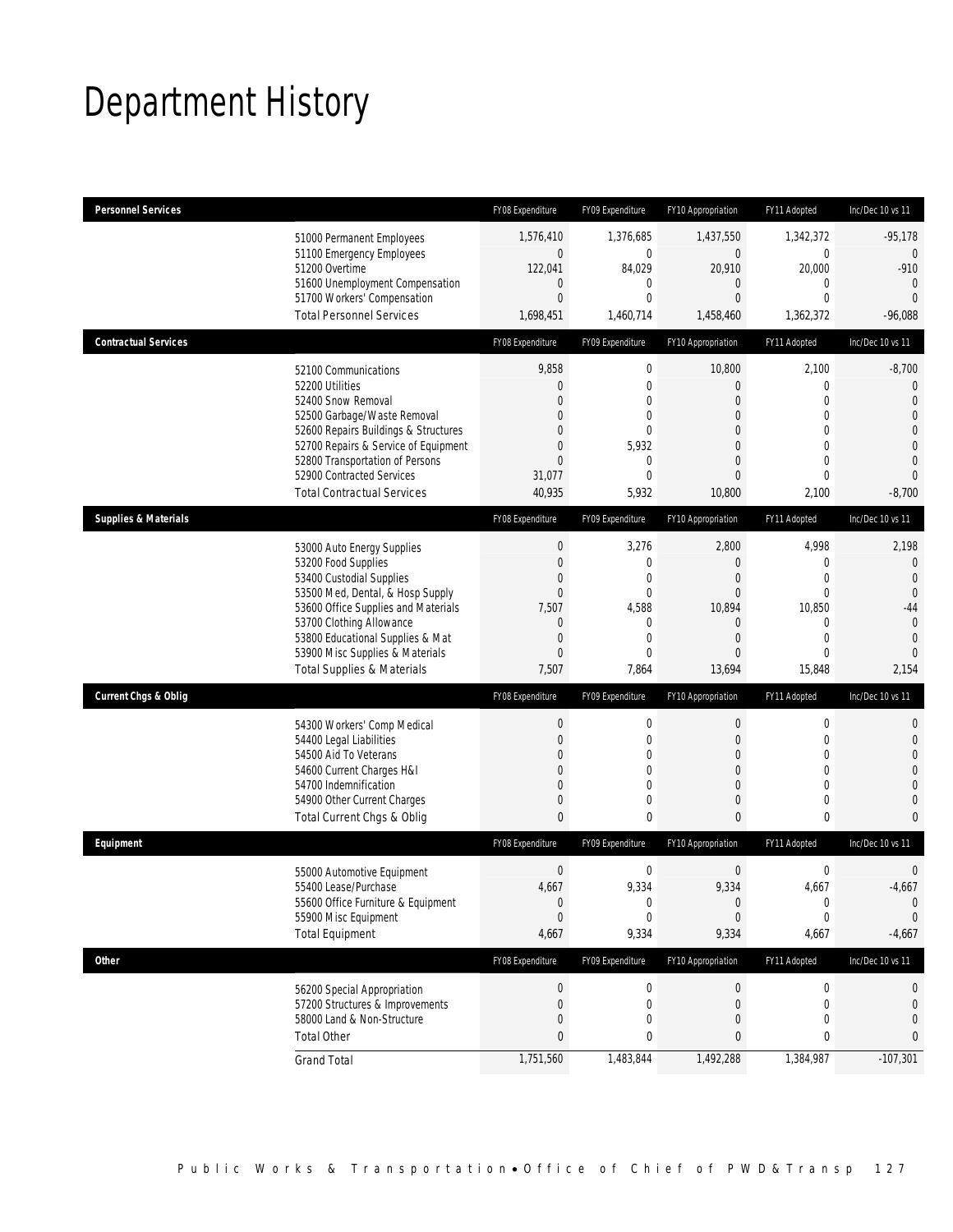# Department Personnel

| Title                          | Union<br>Code   | Grade           | Position | FY11 Salary | Title                        | Union<br>Code   | Grade | Position | FY11 Salary  |
|--------------------------------|-----------------|-----------------|----------|-------------|------------------------------|-----------------|-------|----------|--------------|
|                                |                 |                 |          |             |                              |                 |       |          |              |
| Chief Public Works & Transport | <b>CDH</b>      | <b>NG</b>       | 1.00     | 137,401     | Exec Asst (T & P)            | <b>EXM</b>      | 10    | 1.00     | 100,901      |
| Admin Asst (Payroll/PWD)       | AFG             | 18              | 1.00     | 52,298      | Prin Admin Asst (BTD)        | SE <sub>1</sub> | 09    | 1.00     | 93,276       |
| Supervisor of Contracts        | AFG             | 17              | 1.00     | 63,623      | Sr Data Proc Sys Analyst     | SE <sub>1</sub> | 08    | 2.00     | 122,955      |
| Head Account Examiner (PWD)    | AFB             | 15              | 2.00     | 94,151      | Sr Adm Asst (T&P)            | SE <sub>1</sub> | 08    | 1.00     | 86,844       |
| Admin Analyst (Btd/Pers)       | AFM             | 15              | 1.00     | 54,410      | Prin Admin Assistant         | SE <sub>1</sub> | 08    | 2.00     | 173,689      |
| <b>Admin Secretary</b>         | AFG             | 14              | 1.00     | 48,370      | Sr Adm Asst (Admin Br)       | SE <sub>1</sub> | 07    | 1.00     | 79,459       |
| <b>Exec Asst</b>               | EXM             |                 | 1.00     | 79,014      | Sr Personnel Officer (PWD)   | SE <sub>1</sub> | 06    | 1.00     | 49,498       |
| Prin Admin Assistant           | <b>EXM</b>      | 10 <sup>°</sup> | 1.00     | 76,868      | Prin Research Analyst(T&P)   | SE <sub>1</sub> | 06    | 1.00     | 72,313       |
| Management Analyst (PWD)       | SE <sub>1</sub> | 10 <sup>°</sup> | 1.00     | 100,901     | Sr Research Analyst          | SE <sub>1</sub> | 03    | 1.00     | 51,501       |
|                                |                 |                 |          |             | Total                        |                 |       | 21       | 1,537,472    |
|                                |                 |                 |          |             | <b>Adjustments</b>           |                 |       |          |              |
|                                |                 |                 |          |             | <b>Differential Payments</b> |                 |       |          | $\mathbf{0}$ |
|                                |                 |                 |          |             | Other                        |                 |       |          | 32,000       |
|                                |                 |                 |          |             | Chargebacks                  |                 |       |          | 0            |

Salary Savings -227,100 *FY11 Total Request 1,342,372*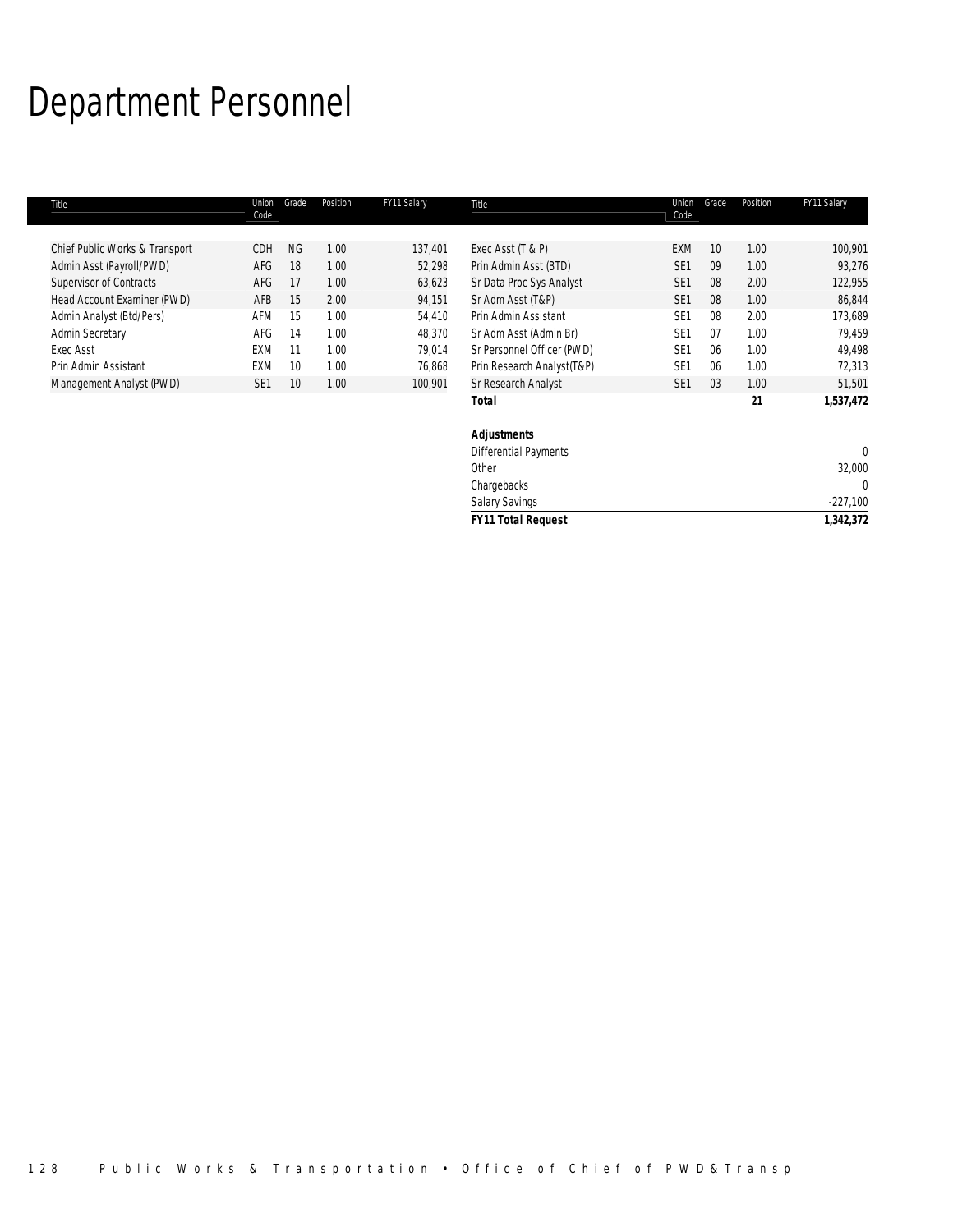## Program 1. Admin & Finance

### *Vacant, Manager Organization: 310100*

#### *Program Description*

The Administration and Finance program provides financial, personnel, technological as well as public information services for the entire cabinet.

### *Program Strategies*

- To evaluate each functional unit contained within both the Public Works and Transportation departments to identify efficiencies and improve services.
- To evaluate each functional unit contained within both the Public Works and Transportation departments to identify efficiencies and improve services.

| <b>Performance Measures</b>                                                                                                                                                    | Actual '08                          | Actual '09          | Projected '10       | Target '11              |
|--------------------------------------------------------------------------------------------------------------------------------------------------------------------------------|-------------------------------------|---------------------|---------------------|-------------------------|
| Centerline miles of roadway reconstructed<br>Centerline miles of roadway resurfaced<br>Tons of residential waste disposed (not recycled)<br>Tons of residential waste recycled | $\Omega$<br>26<br>221,213<br>30,969 | 216,238<br>36,530   | 206,531<br>44.245   | 30<br>214,138<br>41,500 |
| <b>Selected Service Indicators</b>                                                                                                                                             | Actual '08                          | Actual '09          | Approp '10          | <b>Budget '11</b>       |
| Personnel Services<br>Non Personnel                                                                                                                                            | 1,698,451<br>53.109                 | 1.460.714<br>23.130 | 1,458,460<br>33,828 | 1,362,372<br>22,615     |
| Total                                                                                                                                                                          | 1,751,560                           | 1,483,844           | 1,492,288           | 1,384,987               |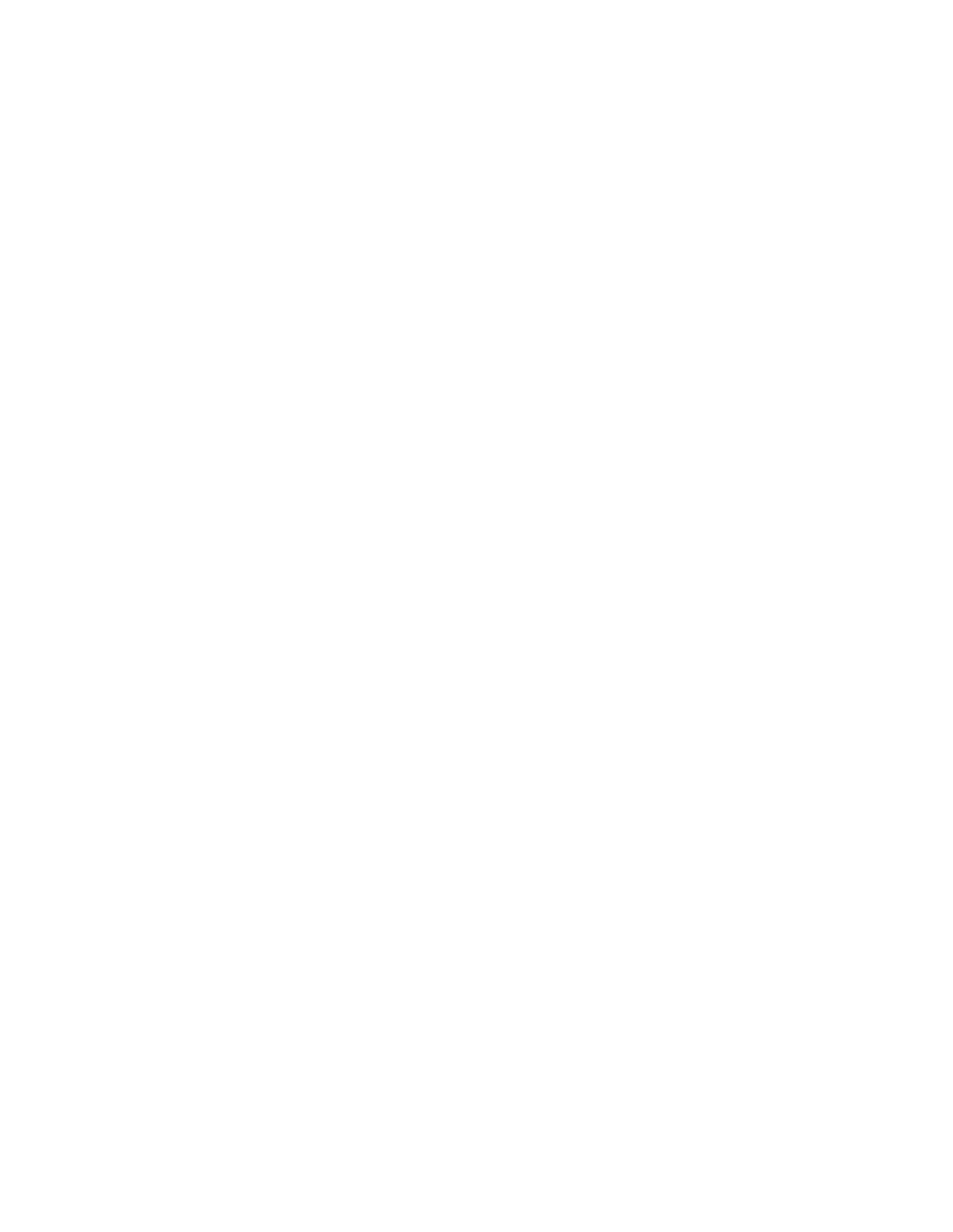# Public Works Department Operating Budget

#### *Joanne Massaro, Commissioner Appropriation: 311*

### *Department Mission*

The mission of the Public Works Department is to provide a quality environment for the City of Boston and ensure that the City's roadways, streets and bridge infrastructures are safe, clean and attractive. The Public Works Department also maintains street lights, traffic signals, provides snow removal and garbage collection and disposal as well as curbside recycling.

#### *FY11 Performance Strategies*

- To collect and dispose of residential solid waste and recyclable materials in a cost-effective and efficient manner.
- To efficiently maintain traffic signals and street lights.
- To increase the diversion rate of recycling through the Recycling Program.
- To maintain and operate vehicle and pedestrian bridges.
- To reconstruct and resurface the City's roadways and sidewalks to ensure a safe and passable right of way.

| <b>Operating Budget</b>            | <b>Program Name</b>                  | Total Actual '08 | Total Actual '09        | Total Approp '10 | <b>Total Budget '11</b> |
|------------------------------------|--------------------------------------|------------------|-------------------------|------------------|-------------------------|
|                                    | <b>PWD Commissioner's Office</b>     | 1,892,606        | 2,050,690               | 1,531,330        | 1,844,478               |
|                                    | <b>Building/Facility Maintenance</b> | 2,657,325        | 2,767,890               | 2,282,120        | 2,261,202               |
|                                    | Engineering                          | 1,901,404        | 3,182,153               | 1,152,808        | 1,106,974               |
|                                    | Highway Maintenance                  | 2,443,366        | 1,974,552               | 759,919          | 1,018,253               |
|                                    | <b>Street Cleaning</b>               | 15,761,495       | 15,232,176              | 15,750,558       | 15,956,995              |
|                                    | <b>Bridge Operations/Maintenance</b> | 2,098,930        | 1,871,519               | 1,469,983        | 1,694,051               |
|                                    | Street Lights & Signals              | 16.524.676       | 15,536,642              | 16.117.559       | 16.177.910              |
|                                    | <b>Waste Reduction</b>               | 43,407,238       | 44,263,887              | 43,018,931       | 41,185,748              |
|                                    | <b>Total</b>                         | 86,687,040       | 86,879,509              | 82,083,208       | 81,245,611              |
|                                    |                                      |                  |                         |                  |                         |
| <b>External Funds Budget</b>       | <b>Fund Name</b>                     | Total Actual '08 | <b>Total Actual '09</b> | Total Approp '10 | <b>Total Budget '11</b> |
|                                    | Business Waste Red & Sus Asst        | $\theta$         | 40.176                  | 0                | $\Omega$                |
|                                    | Home Composting                      | 5.904            | 25,794                  | 5,000            | 10,000                  |
|                                    | Keep America Beautiful               | $\Omega$         | 4,783                   | 0                | $\Omega$                |
|                                    | Municipal Recycling                  | 17.609           | 24.677                  | 30,000           |                         |
|                                    | Municipal Waste Reduction            | 38,449           | 5.981                   | $\left($         |                         |
|                                    | Solar Trash Compactor Demonstration  | $\Omega$         | $\Omega$                | 0                | 150,000                 |
|                                    | <b>Total</b>                         | 61,962           | 101,411                 | 35,000           | 160,000                 |
|                                    |                                      |                  |                         |                  |                         |
| <b>Selected Service Indicators</b> |                                      | Actual '08       | Actual '09              | Approp '10       | <b>Budget '11</b>       |
|                                    | <b>Personnel Services</b>            | 20.691.880       | 20.285.721              | 18.071.132       | 18.767.830              |
|                                    | Non Personnel                        | 65,995,160       | 66,593,788              | 64,012,076       | 62,477,781              |
|                                    | <b>Total</b>                         | 86,687,040       | 86,879,509              | 82,083,208       | 81,245,611              |
|                                    |                                      |                  |                         |                  |                         |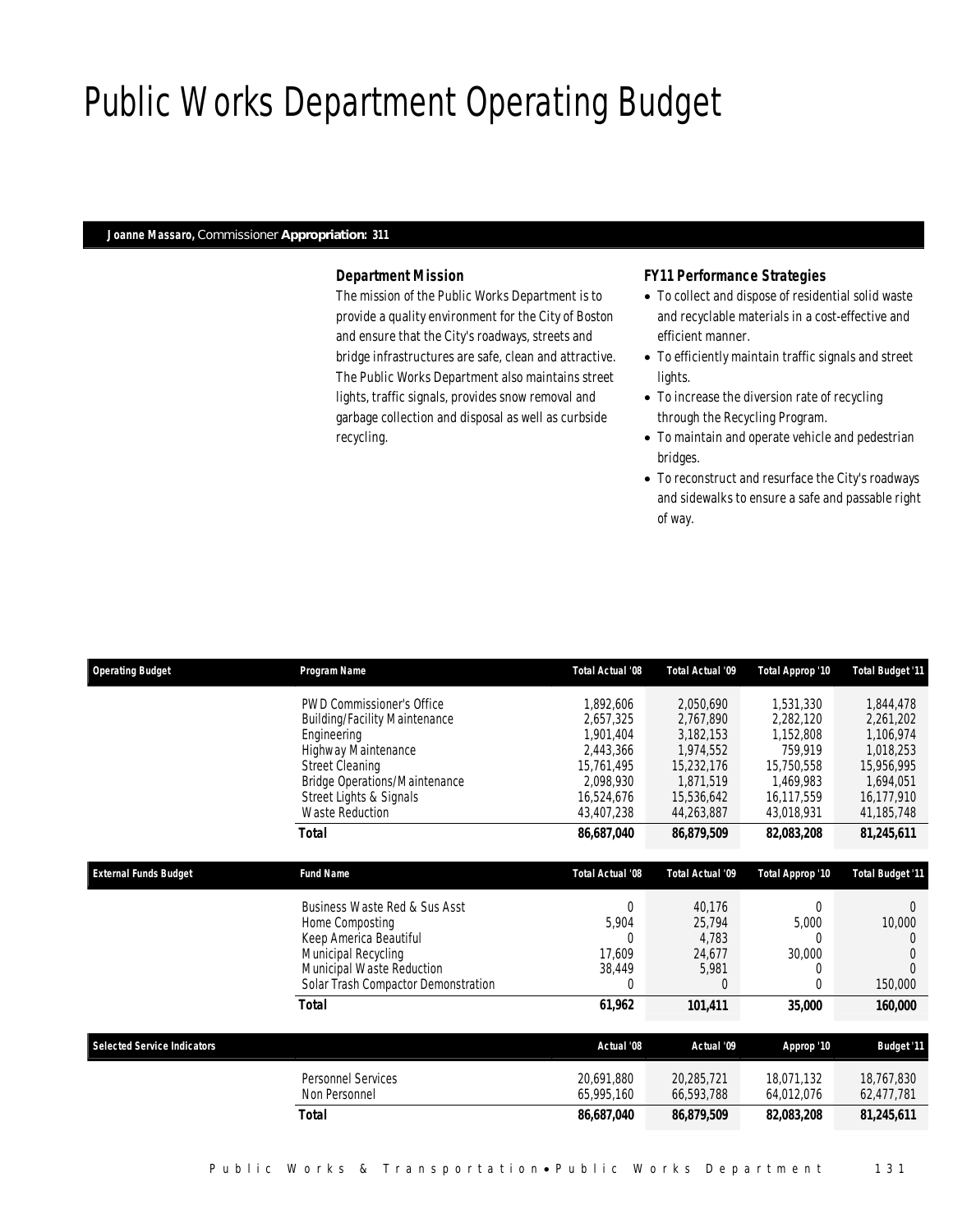# Public Works Department Operating Budget



### *Authorizing Statutes*

- Enabling Legislation: Powers & Duties, CBC Ord. §§ 11-6.1-11-6.44.
- Bills Posting, CBC Ord. §§ 16-23.1-16-23.3.
- Licenses for Street Occupancy, CBC Ord. §§ 11- 6.9-11-6.10.
- Public Improvement Commission, CBC Ord. § 8- 7.1; CBC St. 8 § 500.
- Refuse, CBC Ord. §§ 23-1, 23-5, 23-7, 23-8, 23-9, 23-10; CBC Ord. § 16-12.9.
- Establishing a Comprehensive Recycling Program for City of Boston, CBC Ord. §§ 7-13.1-7-13.11.

#### *Description of Services*

The Public Works Department directs the general construction, maintenance, and cleaning of approximately 808 miles of roadways throughout the City. It also provides snow and ice control for all City streets. In addition, it operates four major drawbridges, maintains 68,055 City-owned street lights, 784 signalized intersections and supervises contracts for the removal and disposal of approximately 260,000 tons of solid waste. The Department also operates the City's recycling program with an annual diversion of approximately 40,000 tons.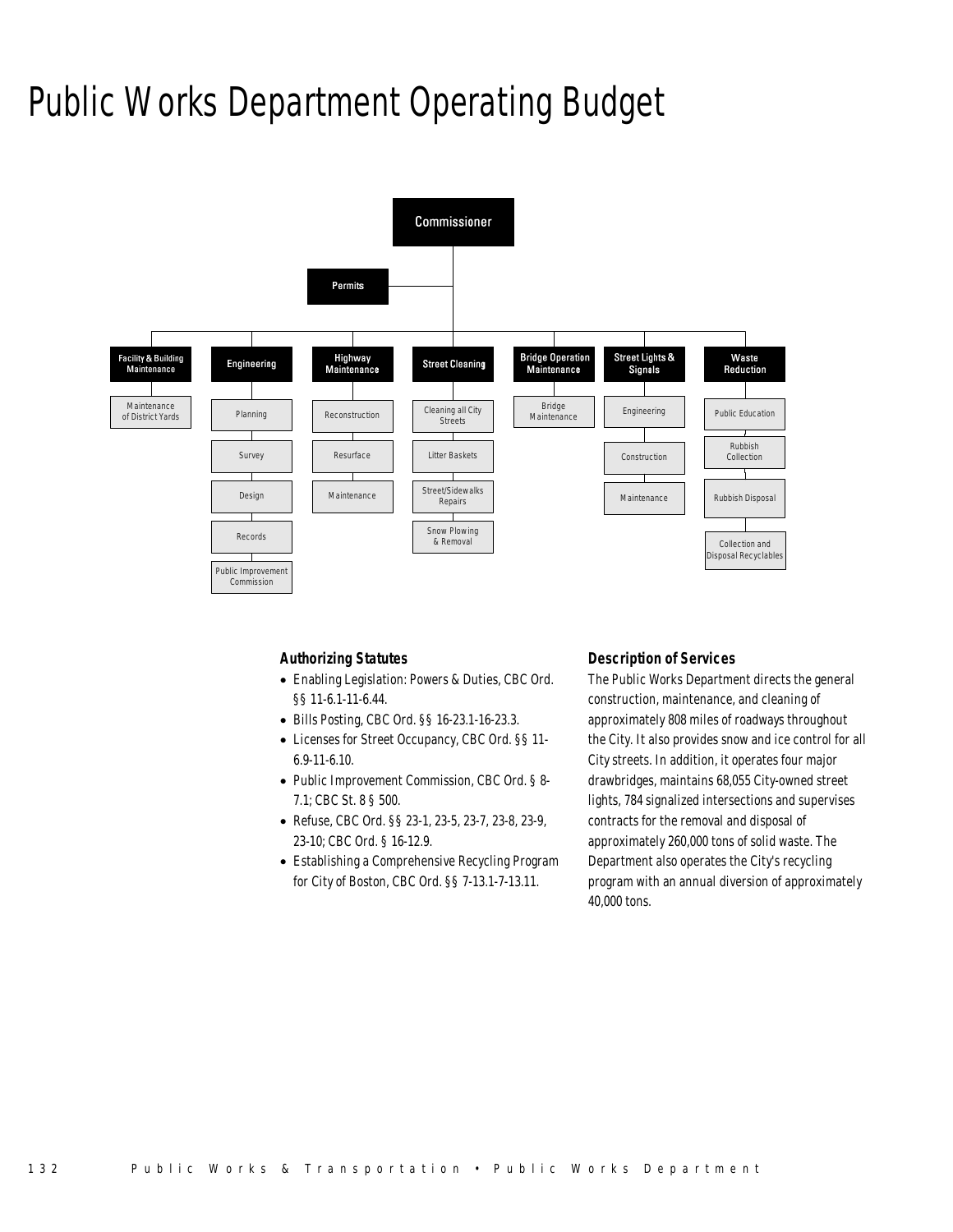# Department History

| <b>Personnel Services</b>       |                                                                                                                                                                                                                                                                                                      | FY08 Expenditure                                                                                           | FY09 Expenditure                                                                                             | FY10 Appropriation                                                                                              | FY11 Adopted                                                                                                        | Inc/Dec 10 vs 11                                                                                                    |
|---------------------------------|------------------------------------------------------------------------------------------------------------------------------------------------------------------------------------------------------------------------------------------------------------------------------------------------------|------------------------------------------------------------------------------------------------------------|--------------------------------------------------------------------------------------------------------------|-----------------------------------------------------------------------------------------------------------------|---------------------------------------------------------------------------------------------------------------------|---------------------------------------------------------------------------------------------------------------------|
|                                 | 51000 Permanent Employees<br>51100 Emergency Employees<br>51200 Overtime<br>51600 Unemployment Compensation<br>51700 Workers' Compensation<br><b>Total Personnel Services</b>                                                                                                                        | 16,440,493<br>545,728<br>2,954,970<br>104,746<br>645,943<br>20,691,880                                     | 16,885,070<br>375,456<br>2,154,238<br>96,766<br>774,191<br>20,285,721                                        | 16,056,587<br>114,395<br>1,224,150<br>40,000<br>636,000<br>18,071,132                                           | 16,728,070<br>156,110<br>1,172,650<br>75,000<br>636,000<br>18,767,830                                               | 671,483<br>41,715<br>$-51,500$<br>35,000<br>$\overline{0}$<br>696,698                                               |
| <b>Contractual Services</b>     |                                                                                                                                                                                                                                                                                                      | FY08 Expenditure                                                                                           | FY09 Expenditure                                                                                             | FY10 Appropriation                                                                                              | FY11 Adopted                                                                                                        | Inc/Dec 10 vs 11                                                                                                    |
|                                 | 52100 Communications<br>52200 Utilities<br>52400 Snow Removal<br>52500 Garbage/Waste Removal<br>52600 Repairs Buildings & Structures<br>52700 Repairs & Service of Equipment<br>52800 Transportation of Persons<br>52900 Contracted Services<br><b>Total Contractual Services</b>                    | 165,208<br>12.218.333<br>0<br>41,012,945<br>983,912<br>1,095,458<br>$\mathbf 0$<br>6,672,398<br>62,148,254 | 132,797<br>11,027,564<br>0<br>40,839,686<br>1,014,412<br>1,405,622<br>2,492<br>7,704,903<br>62,127,476       | 240,823<br>13,148,763<br>$\mathbf 0$<br>41,334,122<br>500,000<br>669,500<br>$\theta$<br>5,992,564<br>61,885,772 | 142,165<br>13.160.723<br>$\mathbf 0$<br>39,574,807<br>520,000<br>769,500<br>$\mathbf{0}$<br>6,179,516<br>60,346,711 | $-98,658$<br>11,960<br>$\mathbf{0}$<br>$-1,759,315$<br>20,000<br>100,000<br>$\mathbf{0}$<br>186,952<br>$-1,539,061$ |
| <b>Supplies &amp; Materials</b> |                                                                                                                                                                                                                                                                                                      | FY08 Expenditure                                                                                           | FY09 Expenditure                                                                                             | FY10 Appropriation                                                                                              | FY11 Adopted                                                                                                        | Inc/Dec 10 vs 11                                                                                                    |
|                                 | 53000 Auto Energy Supplies<br>53200 Food Supplies<br>53400 Custodial Supplies<br>53500 Med, Dental, & Hosp Supply<br>53600 Office Supplies and Materials<br>53700 Clothing Allowance<br>53800 Educational Supplies & Mat<br>53900 Misc Supplies & Materials<br><b>Total Supplies &amp; Materials</b> | 618,884<br>$\boldsymbol{0}$<br>15,072<br>0<br>26,798<br>2,372<br>0<br>1,634,964<br>2,298,090               | 596,760<br>$\mathbf{0}$<br>8,894<br>$\mathbf 0$<br>42,602<br>2,014<br>$\mathbf{0}$<br>2,561,779<br>3,212,049 | 382,650<br>$\mathbf{0}$<br>22,000<br>$\theta$<br>47,138<br>4,000<br>$\mathbf{0}$<br>766,900<br>1,222,688        | 539,175<br>$\mathbf 0$<br>15,000<br>$\mathbf 0$<br>40,200<br>4,000<br>$\mathbf{0}$<br>621,450<br>1,219,825          | 156,525<br>$\theta$<br>$-7,000$<br>$\Omega$<br>$-6,938$<br>$\mathbf{0}$<br>$\overline{0}$<br>$-145,450$<br>$-2,863$ |
| <b>Current Chgs &amp; Oblig</b> |                                                                                                                                                                                                                                                                                                      | FY08 Expenditure                                                                                           | FY09 Expenditure                                                                                             | FY10 Appropriation                                                                                              | FY11 Adopted                                                                                                        | Inc/Dec 10 vs 11                                                                                                    |
|                                 | 54300 Workers' Comp Medical<br>54400 Legal Liabilities<br>54500 Aid To Veterans<br>54600 Current Charges H&I<br>54700 Indemnification<br>54900 Other Current Charges<br>Total Current Chgs & Oblig                                                                                                   | 176,450<br>327,030<br>0<br>$\boldsymbol{0}$<br>$\Omega$<br>28,391<br>531,871                               | 211,344<br>271,489<br>0<br>0<br>$\theta$<br>24,828<br>507,661                                                | $\boldsymbol{0}$<br>280,354<br>0<br>$\overline{0}$<br>$\Omega$<br>22,110<br>302,464                             | $\boldsymbol{0}$<br>280,354<br>$\mathbf{0}$<br>$\mathbf{0}$<br>$\Omega$<br>24,740<br>305,094                        | $\mathbf{0}$<br>$\mathbf 0$<br>$\overline{0}$<br>$\overline{0}$<br>$\overline{0}$<br>2,630<br>2,630                 |
| Equipment                       |                                                                                                                                                                                                                                                                                                      | FY08 Expenditure                                                                                           | FY09 Expenditure                                                                                             | FY10 Appropriation                                                                                              | FY11 Adopted                                                                                                        | Inc/Dec 10 vs 11                                                                                                    |
|                                 | 55000 Automotive Equipment<br>55400 Lease/Purchase<br>55600 Office Furniture & Equipment<br>55900 Misc Equipment<br><b>Total Equipment</b>                                                                                                                                                           | $\mathbf 0$<br>428,573<br>$\mathbf 0$<br>338,489<br>767,062                                                | $\mathbf 0$<br>421,280<br>$\boldsymbol{0}$<br>99,934<br>521,214                                              | $\boldsymbol{0}$<br>401,152<br>$\overline{0}$<br>$\mathbf 0$<br>401,152                                         | $\boldsymbol{0}$<br>381,151<br>$\boldsymbol{0}$<br>$\mathbf 0$<br>381,151                                           | $\mathbf 0$<br>$-20,001$<br>$\theta$<br>$\mathbf 0$<br>$-20,001$                                                    |
| <b>Other</b>                    |                                                                                                                                                                                                                                                                                                      | FY08 Expenditure                                                                                           | FY09 Expenditure                                                                                             | FY10 Appropriation                                                                                              | FY11 Adopted                                                                                                        | Inc/Dec 10 vs 11                                                                                                    |
|                                 | 56200 Special Appropriation<br>57200 Structures & Improvements<br>58000 Land & Non-Structure<br><b>Total Other</b>                                                                                                                                                                                   | $\pmb{0}$<br>249,883<br>0<br>249,883                                                                       | $\boldsymbol{0}$<br>225,388<br>0<br>225,388                                                                  | $\theta$<br>200,000<br>0<br>200,000                                                                             | 0<br>225,000<br>0<br>225,000                                                                                        | 0<br>25,000<br>$\theta$<br>25,000                                                                                   |
|                                 | <b>Grand Total</b>                                                                                                                                                                                                                                                                                   | 86,687,040                                                                                                 | 86,879,509                                                                                                   | 82,083,208                                                                                                      | 81,245,611                                                                                                          | $-837,597$                                                                                                          |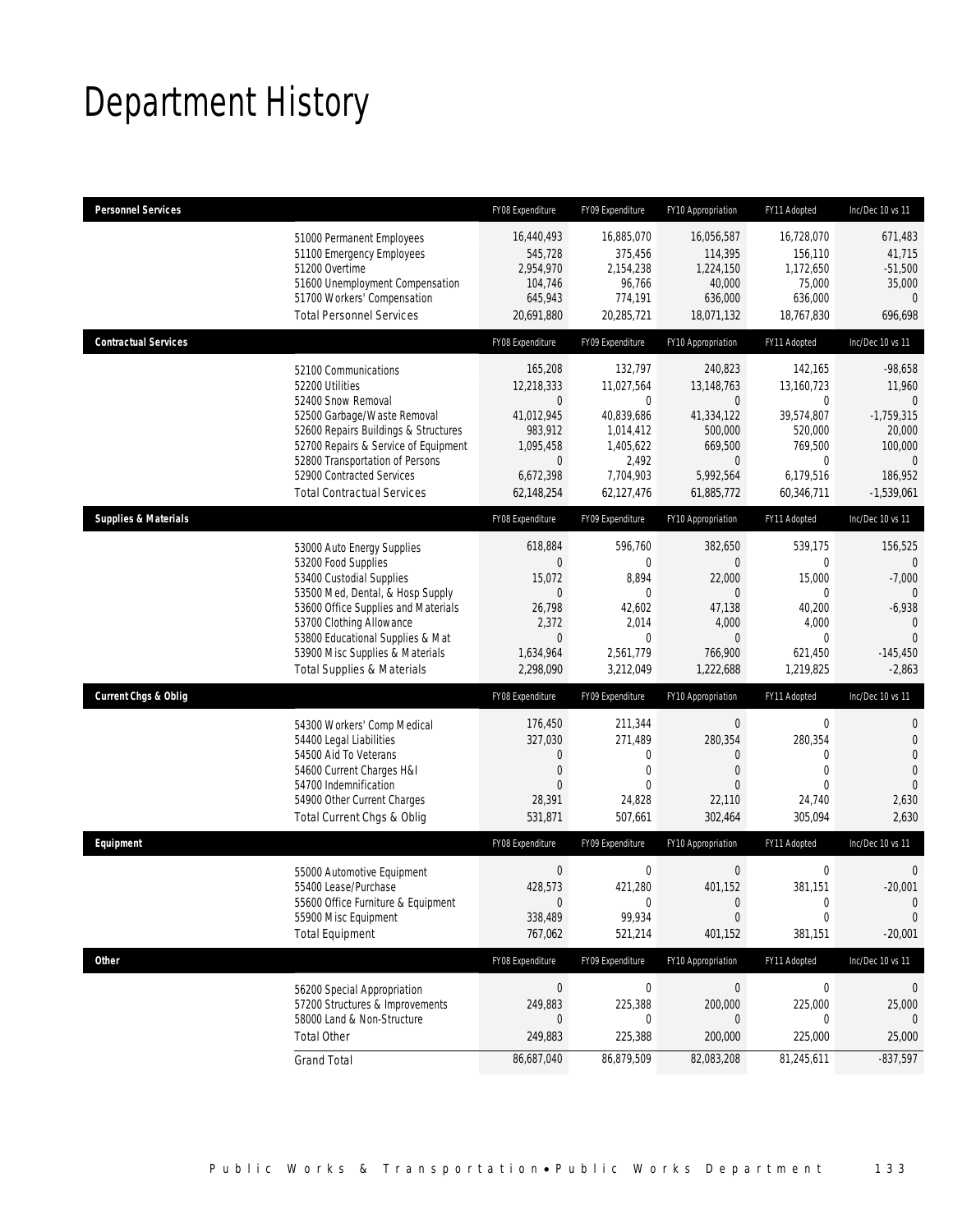## Department Personnel

| Title                           | Union<br>Code | Grade      | Position | FY11 Salary | Title                           | Union<br>Code   | Grade           | Position | FY11 Salary      |
|---------------------------------|---------------|------------|----------|-------------|---------------------------------|-----------------|-----------------|----------|------------------|
|                                 |               |            |          |             |                                 |                 |                 |          |                  |
| Commissioner                    | CDH           | <b>NG</b>  | 1.00     | 119,303     | Wkg Frprs Maint Mech(Painter)   | AFG             | 13              | 1.00     | 46,546           |
| Asst Supn-Highway Maint (Pwd)   | AFG           | 21A        | 2.00     | 189,483     | Highway Const Inspector (Pwd)   | AFG             | 13              | 3.00     | 139,638          |
| Prin Electrical Engineer        | AFJ           | 20A        | 1.00     | 87,111      | Traffic Signal Repairprs##      | AFM             | 13              | 2.00     | 86,050           |
| Prin Civil Engineer             | AFJ           | 20A        | 4.00     | 348,444     | <b>Division Engineer</b>        | EXM             | 13              | 1.00     | 115,668          |
| Prin Civil Eng (Fss)            | AFJ           | 20A        | 1.00     | 87,893      | Maint Mech (Carpenter)          | AFT             | 12L             | 3.00     | 126,155          |
| Sr Civil Engineer               | AFJ           | 19A        | 9.00     | 724,856     | Maint Mech (Millwright)         | AFT             | 12L             | 1.00     | 38,872           |
| Sr Radio Com Tech               | AFG           | 19         | 1.00     | 78,127      | Maint Mech (Painter)            | AFT             | 12L             | 1.00     | 41,053           |
| <b>Asst Electrical Engineer</b> | AFJ           | <b>18A</b> | 5.00     | 372,321     | Sr Highway Maint Crftsprs(Pwd   | AFT             | 12L             | 16.00    | 683,752          |
| Asst Civil Engineer             | AFJ           | <b>18A</b> | 1.00     | 63,627      | Hd Clk                          | AFT             | 12              | 1.00     | 43,001           |
| Wrkg Frpr Tra Signal Rppr Test  | AFG           | 18         | 3.00     | 194,199     | Highway Maint Inspector         | AFG             | 12              | 25.00    | 1,064,507        |
| Supv-Bridge Operation (Pwd)     | AFG           | 17         | 1.00     | 63,624      | Highway Maint Inspector         | AFT             | 12              | 1.00     | 44,826           |
| Supv-Street Lighting            | AFG           | 17         | 3.00     | 192,957     | Supn-Sanitation                 | SE1             | 12              | 1.00     | 111,140          |
| Supv-Highway Maint              | AFG           | 17         | 15.00    | 958,019     | TrafficSignalRprprs-Apprentice  | AFT             | 12              | 1.00     | 31,408           |
| Supv-Sanitation                 | AFG           | 17         | 2.00     | 127,247     | Prin Cashier                    | AFT             | 12              | 1.00     | 43,001           |
| Admin Asst (Gser Sec Hwy Pwd)   | AFG           | 17         | 1.00     | 56,382      | Head Act Clerk                  | AFT             | 12              | 7.00     | 260,156          |
| Chief Highway Const Inspector   | AFG           | 16A        | 2.00     | 122,407     | Assoc Electrical Engineer       | SE <sub>1</sub> | 12              | 1.00     | 111,140          |
| Jr Civil Eng                    | AFJ           | <b>16A</b> | 2.00     | 109,400     | Chief Engineer (Pwd Highway Di) | SE <sub>1</sub> | 12              | 1.00     | 111,140          |
| Jr Civil Eng (Fss Eng Div Pwd)  | AFJ           | 16A        | 1.00     | 61,986      | Spec Hvy Meo                    | AFT             | 11L             | 23.00    | 903,208          |
| Streetlighting Const Insp(Pwd)  | AFG           | 16         | 8.00     | 480,846     | First Asst Drawtender           | SU4             | 11L             | 10.00    | 417,868          |
| Admin Asst (Pwd)                | AFG           | 16         | 1.00     | 59,892      | Prin Storekeeper                | AFT             | 11              | 1.00     | 41,347           |
| Maint Mech Frprs (Carpenter)    | AFG           | 15A        | 1.00     | 58,410      | Hvy Mtr Equip Oper & P W Lbr    | AFT             | 10L             | 44.00    | 1,635,185        |
| <b>Building Maint Supv</b>      | AFG           | 15         | 1.00     | 55,453      | Asst Drawtender                 | SU <sub>4</sub> | 10L             | 4.00     | 145,432          |
| Maint Mech I(Light SrvRep/Pwd)  | AFT           | 15         | 4.00     | 217,819     | Paver                           | AFT             | 10L             | 10.00    | 403,654          |
| SrTraffic Signal Repairprs II   | AFM           | 15         | 3.00     | 166,443     | Supn-Automotive Maint (CFM)     | SE1             | 10              | 1.00     | 102,200          |
| Sr Engineering Aid              | AFG           | <b>14A</b> | 1.00     | 36,742      | Asst Supn-Collection&Disposal   | SE <sub>1</sub> | 10              | 1.00     | 100,901          |
| Sr Engineering Aid              | AFJ           | <b>14A</b> | 7.00     | 316,453     | Assoc Civil Engineer            | SE1             | 10 <sup>°</sup> | 2.00     | 201,801          |
| Sr Eng Aid (Fss Eng.Div.Pwd)    | AFJ           | <b>14A</b> | 1.00     | 36,742      | Supv Struct Engineer            | SE <sub>1</sub> | 10 <sup>°</sup> | 1.00     | 100,901          |
| Sr Eng Aid (Fss Eng.Div.Pwd)    | AFT           | <b>14A</b> | 1.00     | 36,742      | BuildingMaintPerson             | AFT             | 09L             | 7.00     | 256,617          |
| Head Admin Clerk                | AFT           | 14         | 2.00     | 94,266      | Supn-Bridge Maint & Operation   | SE1             | 09              | 1.00     | 90,548           |
| Admin Secretary                 | AFG           | 14         | 2.00     | 96,740      | Sr Adm Asst (PWD)               | SE <sub>1</sub> | 09              | 1.00     | 93,276           |
| Admin Secretary                 | AFT           | 14         | 2.00     | 97,496      | Prin Admin Asst (PWD)           | SE <sub>1</sub> | 09              | 1.00     | 93,276           |
| Admin Secretary                 | AFT           | 14         | 1.00     | 48,370      | Communications Equip Operator   | AFT             | 08              | 2.00     | 73,512           |
| <b>Head Storekeeper</b>         | AFG           | 14         | 2.00     | 97,782      | Traffic Signal Supv             | SE <sub>1</sub> | 08              | 1.00     | 87,887           |
| Drawtender                      | SU4           | 14         | 4.00     | 204,686     | Dir of Recycling Programs       | EXM             | 08              | 1.00     | 86,844           |
| Maint Mech (Light Svc Rpr)      | AFG           | 14         | 1.00     | 39,510      | Prin Admin Assistant            | SE <sub>1</sub> | 08              | 1.00     | 60,071           |
| Maint Mech (Light Svc Rpr)      | AFT           | 14         | 18.00    | 859,028     | MotorEquipOper&Lbr(Print)       | AFT             | 07L             | 51.00    | 1,689,631        |
| Highway Maint Frprs (Pwd)       | AFG           | 14         | 27.00    | 1,295,418   | Recycling Coord                 | SE <sub>1</sub> | 07              | 1.00     | 79,459           |
| Sr Traffic Signal Repairprs I   | AFM           | 14         | 4.00     | 200,779     | Sr Adm An (Highway)             | SE1             | 07              | 1.00     | 54,563           |
| Admin Analyst                   | AFT           | 14         | 1.00     | 48,370      | Public Works Laborer            | AFT             | 06L             | 7.00     | 198,355          |
| Dep Comm PWD                    | EXM           | 14         | 1.00     | 122,553     | Asst. Traffic Signal Supv       | SE <sub>1</sub> | 06              | 1.00     | 49,497           |
| Sanitation Insp                 | AFG           | 13A        | 7.00     | 320,404     | Sr Adm Asst                     | SE1             | 05              | 2.00     | 89,080           |
| Maint Mech (LightServRep/App)   | AFT           | 13         | 5.00     | 163,327     | Exec Sec                        | SE1             | 05              | 1.00     | 66,358           |
|                                 |               |            |          |             | Sr Research Analyst             | SE1             | 05              | 1.00     | 66,358           |
|                                 |               |            |          |             | <b>Total</b>                    |                 |                 | 404      | 19,397,538       |
|                                 |               |            |          |             | <b>Adjustments</b>              |                 |                 |          |                  |
|                                 |               |            |          |             | Differential Payments           |                 |                 |          | $\boldsymbol{0}$ |
|                                 |               |            |          |             | Other                           |                 |                 |          | 101,300          |
|                                 |               |            |          |             |                                 |                 |                 |          | $-1,234,000$     |
|                                 |               |            |          |             | Chargebacks                     |                 |                 |          | $-1,536,767$     |
|                                 |               |            |          |             | Salary Savings                  |                 |                 |          |                  |

*FY11 Total Request 16,728,071*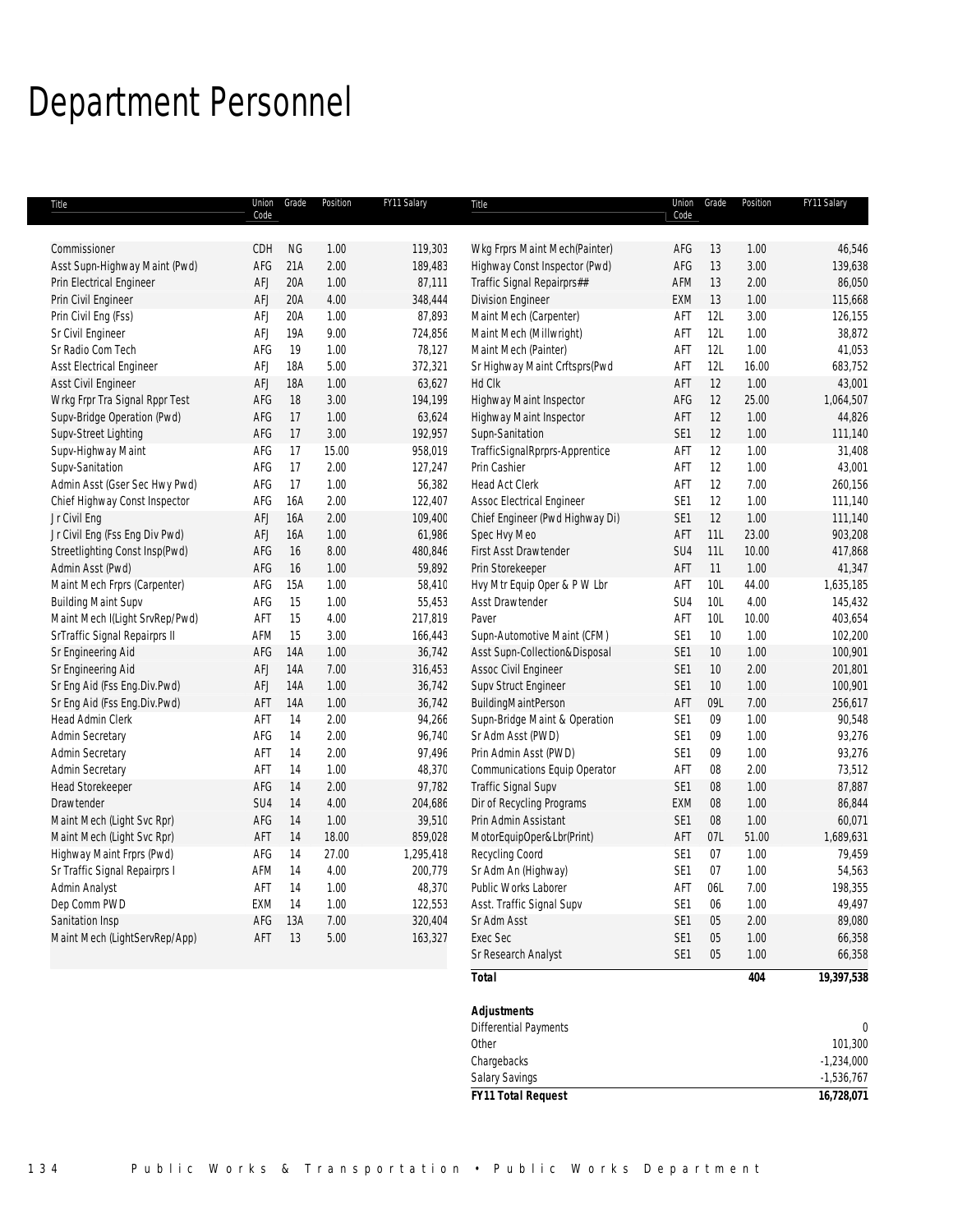# External Funds History

| Personnel Services                                             | FY08 Expenditure            | FY09 Expenditure      | FY10 Appropriation              | FY11 Adopted                | Inc/Dec 10 vs 11                 |
|----------------------------------------------------------------|-----------------------------|-----------------------|---------------------------------|-----------------------------|----------------------------------|
| 51000 Permanent Employees                                      | $\mathbf 0$                 | $\boldsymbol{0}$      | $\boldsymbol{0}$                | $\mathbf 0$                 | $\mathbf{0}$                     |
| 51100 Emergency Employees                                      | $\overline{0}$              | $\mathbf 0$           | $\mathbf 0$                     | 0                           | $\mathbf{0}$                     |
| 51200 Overtime                                                 | 0                           | $\boldsymbol{0}$      | $\mathbf 0$                     | $\mathbf{0}$                | $\overline{0}$                   |
| 51300 Part Time Employees<br>51400 Health Insurance            | 0<br>$\Omega$               | 0<br>0                | $\mathbf{0}$<br>$\mathbf{0}$    | 0<br>$\Omega$               | $\overline{0}$<br>$\overline{0}$ |
| 51500 Pension & Annunity                                       | 0                           | 0                     | $\mathbf 0$                     | 0                           | $\overline{0}$                   |
| 51600 Unemployment Compensation                                | 0                           | 0                     | $\mathbf{0}$                    | $\Omega$                    | $\mathbf{0}$                     |
| 51700 Workers' Compensation                                    | 0                           | $\mathbf 0$           | $\mathbf 0$                     | 0                           | $\overline{0}$                   |
| 51800 Indirect Costs<br>51900 Medicare                         | 0<br>$\overline{0}$         | 0<br>$\mathbf 0$      | $\mathbf{0}$<br>$\mathbf{0}$    | 0<br>0                      | $\Omega$<br>$\overline{0}$       |
| <b>Total Personnel Services</b>                                | $\mathbf{0}$                | 0                     | $\mathbf{0}$                    | 0                           | $\mathbf 0$                      |
|                                                                |                             |                       |                                 |                             |                                  |
| <b>Contractual Services</b>                                    | FY08 Expenditure            | FY09 Expenditure      | FY10 Appropriation              | FY11 Adopted                | Inc/Dec 10 vs 11                 |
| 52100 Communications                                           | $\boldsymbol{0}$            | $\boldsymbol{0}$      | $\boldsymbol{0}$                | $\mathbf 0$                 | $\mathbf{0}$                     |
| 52200 Utilities<br>52400 Snow Removal                          | $\overline{0}$<br>$\Omega$  | 0<br>0                | $\mathbf 0$<br>$\mathbf{0}$     | $\mathbf{0}$<br>$\Omega$    | $\mathbf{0}$<br>$\overline{0}$   |
| 52500 Garbage/Waste Removal                                    | 0                           | 0                     | $\mathbf 0$                     | 0                           | $\Omega$                         |
| 52600 Repairs Buildings & Structures                           | 0                           | 0                     | $\mathbf{0}$                    | $\Omega$                    | $\overline{0}$                   |
| 52700 Repairs & Service of Equipment                           | $\mathbf 0$                 | $\boldsymbol{0}$      | $\boldsymbol{0}$                | $\mathbf{0}$                | $\Omega$                         |
| 52800 Transportation of Persons                                | $\overline{0}$              | $\mathbf 0$           | $\mathbf{0}$                    | 0                           | $\overline{0}$                   |
| 52900 Contracted Services<br><b>Total Contractual Services</b> | 55,166<br>55,166            | 70,289<br>70,289      | 30,000<br>30,000                | 15,000<br>15,000            | $-15,000$<br>$-15,000$           |
| <b>Supplies &amp; Materials</b>                                | FY08 Expenditure            | FY09 Expenditure      | FY10 Appropriation              | FY11 Adopted                | Inc/Dec 10 vs 11                 |
|                                                                |                             |                       |                                 |                             |                                  |
| 53000 Auto Energy Supplies<br>53200 Food Supplies              | 0<br>$\mathbf 0$            | $\boldsymbol{0}$<br>0 | $\boldsymbol{0}$<br>$\mathbf 0$ | $\mathbf 0$<br>$\mathbf{0}$ | $\theta$<br>$\mathbf{0}$         |
|                                                                |                             |                       |                                 |                             |                                  |
|                                                                |                             |                       |                                 | $\Omega$                    |                                  |
| 53400 Custodial Supplies<br>53500 Med, Dental, & Hosp Supply   | 0<br>0                      | 0<br>$\boldsymbol{0}$ | $\mathbf{0}$<br>$\mathbf 0$     | 0                           | $\mathbf{0}$<br>$\overline{0}$   |
| 53600 Office Supplies and Materials                            | $\overline{0}$              | 0                     | $\mathbf{0}$                    | 0                           | $\mathbf{0}$                     |
| 53700 Clothing Allowance                                       | $\overline{0}$              | $\mathbf 0$           | $\boldsymbol{0}$                | $\theta$                    | $\Omega$                         |
| 53900 Misc Supplies & Materials                                | 6,796                       | 31,122                | 5,000                           | 10,000                      | 5,000                            |
| <b>Total Supplies &amp; Materials</b>                          | 6,796                       | 31,122                | 5,000                           | 10,000                      | 5,000                            |
| <b>Current Chgs &amp; Oblig</b>                                | FY08 Expenditure            | FY09 Expenditure      | FY10 Appropriation              | FY11 Adopted                | Inc/Dec 10 vs 11                 |
| 54300 Workers' Comp Medical                                    | $\mathbf 0$                 | 0                     | 0                               | 0                           | $\mathbf 0$                      |
| 54400 Legal Liabilities                                        | $\mathbf 0$                 | 0                     | $\mathbf 0$                     | 0                           | $\mathbf{0}$                     |
| 54600 Current Charges H&I<br>54700 Indemnification             | 0<br>$\overline{0}$         | $\boldsymbol{0}$<br>0 | $\mathbf 0$<br>$\mathbf{0}$     | $\mathbf{0}$<br>$\mathbf 0$ | $\overline{0}$<br>$\bigcap$      |
| 54900 Other Current Charges                                    | 0                           | 0                     | $\mathbf 0$                     | 0                           | $\Omega$                         |
| Total Current Chgs & Oblig                                     | $\mathbf{0}$                | 0                     | $\mathbf{0}$                    | 0                           | $\mathbf{0}$                     |
| Eauipment                                                      | FY08 Expenditure            | FY09 Expenditure      | FY10 Appropriation              | FY11 Adopted                | Inc/Dec 10 vs 11                 |
| 55000 Automotive Equipment                                     | $\mathbf 0$                 | 0                     | 0                               | $\mathbf 0$                 | $\mathbf 0$                      |
| 55400 Lease/Purchase                                           | $\overline{0}$              | 0                     | $\mathbf 0$                     | $\mathbf 0$                 | $\mathbf{0}$                     |
| 55600 Office Furniture & Equipment                             | $\mathbf 0$                 | $\boldsymbol{0}$      | $\mathbf 0$                     | $\overline{0}$              | $\overline{0}$                   |
| 55900 Misc Equipment                                           | $\mathbf 0$                 | $\boldsymbol{0}$      | 0                               | 135,000                     | 135,000                          |
| <b>Total Equipment</b>                                         | $\mathbf{0}$                | 0                     | 0                               | 135,000                     | 135,000                          |
| <b>Other</b>                                                   | FY08 Expenditure            | FY09 Expenditure      | FY10 Appropriation              | FY11 Adopted                | Inc/Dec 10 vs 11                 |
| 56200 Special Appropriation                                    | $\boldsymbol{0}$            | $\pmb{0}$             | $\boldsymbol{0}$                | $\boldsymbol{0}$            | $\mathbf 0$                      |
| 57200 Structures & Improvements                                | $\mathbf 0$                 | $\boldsymbol{0}$      | $\boldsymbol{0}$                | $\mathbf 0$                 | $\mathbf{0}$                     |
| 58000 Land & Non-Structure<br><b>Total Other</b>               | $\mathbf 0$<br>$\mathbf{0}$ | $\boldsymbol{0}$<br>0 | $\boldsymbol{0}$<br>0           | $\mathbf 0$<br>0            | $\mathbf{0}$<br>$\mathbf{0}$     |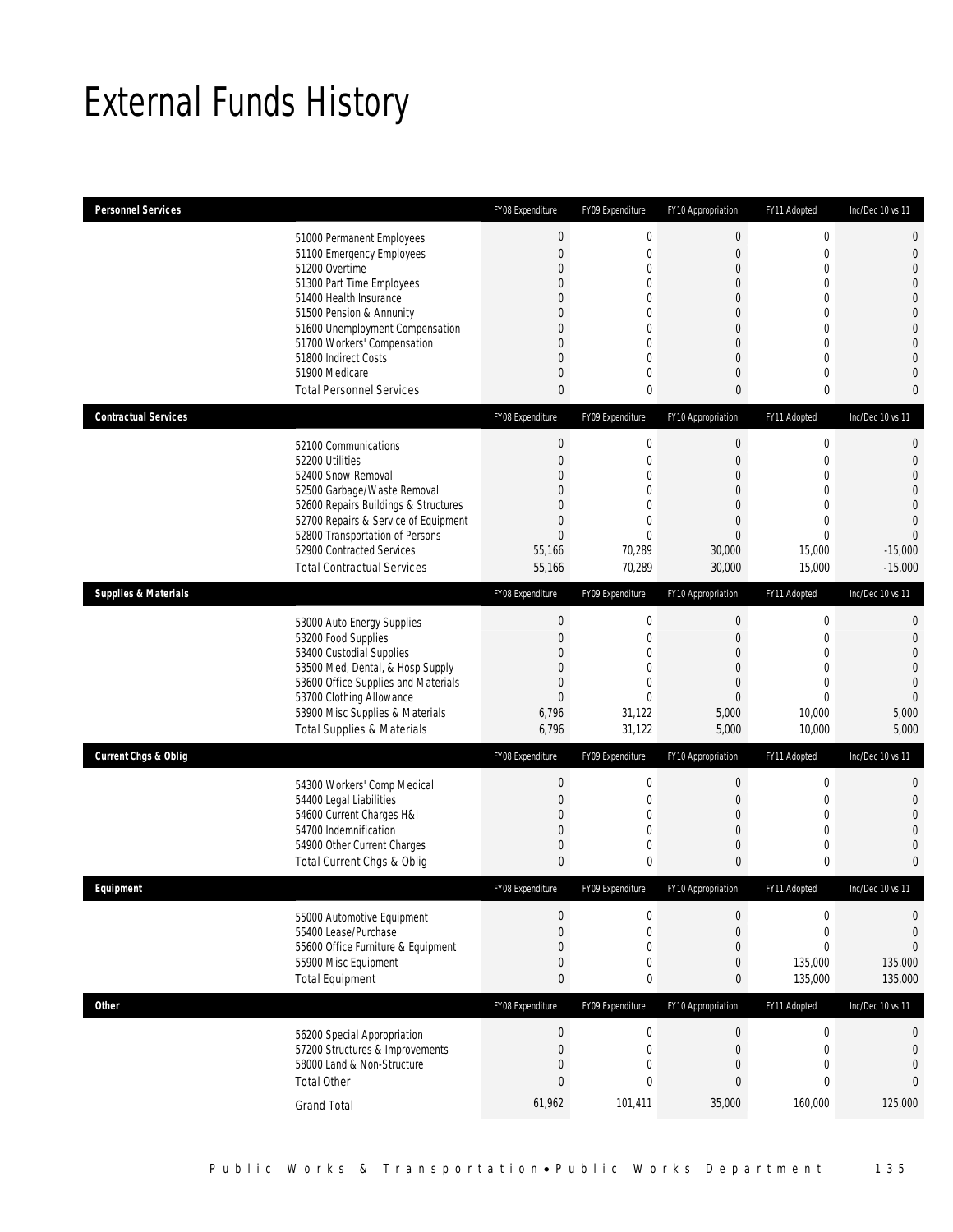# Program 1. PWD Commissioner's Office

#### *Joanne Massaro, Commissioner Organization: 311100*

### *Program Description*

The Commissioner's Office defines long-term policy and direction, and works to enhance service delivery throughout the Department. The office is also responsible for issuing permits for street openings and street occupancy.

| <b>Selected Service Indicators</b>  | Actual '08           | Actual '09          | Approp '10           | <b>Budget '11</b>   |
|-------------------------------------|----------------------|---------------------|----------------------|---------------------|
| Personnel Services<br>Non Personnel | 1.190.331<br>702.275 | .444.458<br>606.232 | 1,184,873<br>346.457 | ,450,329<br>394.149 |
| Total                               | 1.892.606            | 2,050,690           | 1.531.330            | 1,844,478           |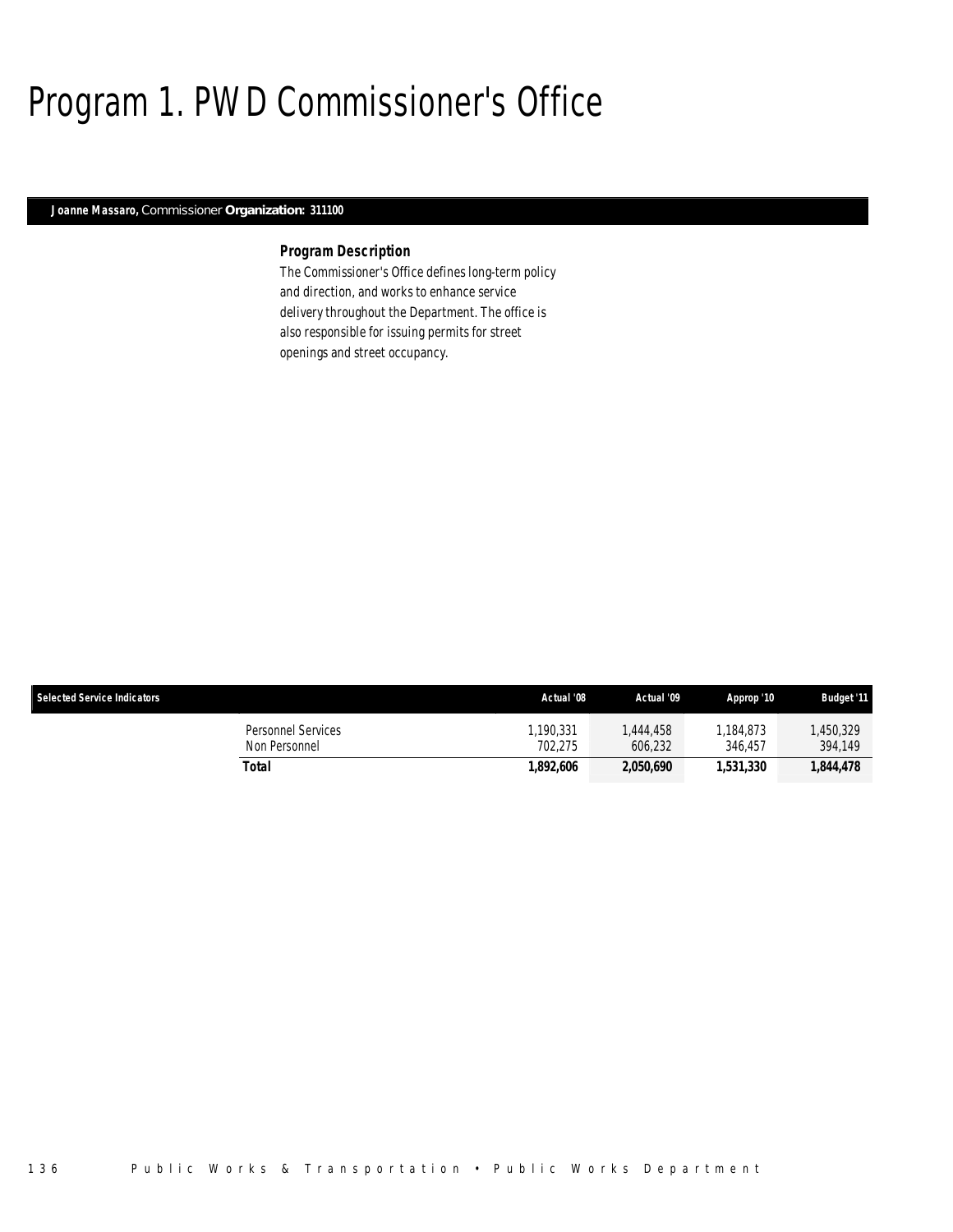# Program 2. Building/Facility Maintenance

### *Robert Silvey, Manager Organization: 311200*

#### *Program Description*

The Building/Facility Maintenance Program ensures that Department personnel work in clean, properly maintained buildings. The program is also charged with maintaining telephone communications at the Department's operations center.

| <b>Selected Service Indicators</b>  | Actual '08             | Actual '09           | Approp '10           | <b>Budget '11</b>   |
|-------------------------------------|------------------------|----------------------|----------------------|---------------------|
| Personnel Services<br>Non Personnel | 1.138.308<br>1.519.017 | 1.112.461<br>655.429 | 726.226<br>1.555.894 | 679.590<br>.581.612 |
| Total                               | 2.657.325              | 2,767,890            | 2.282.120            | 2,261,202           |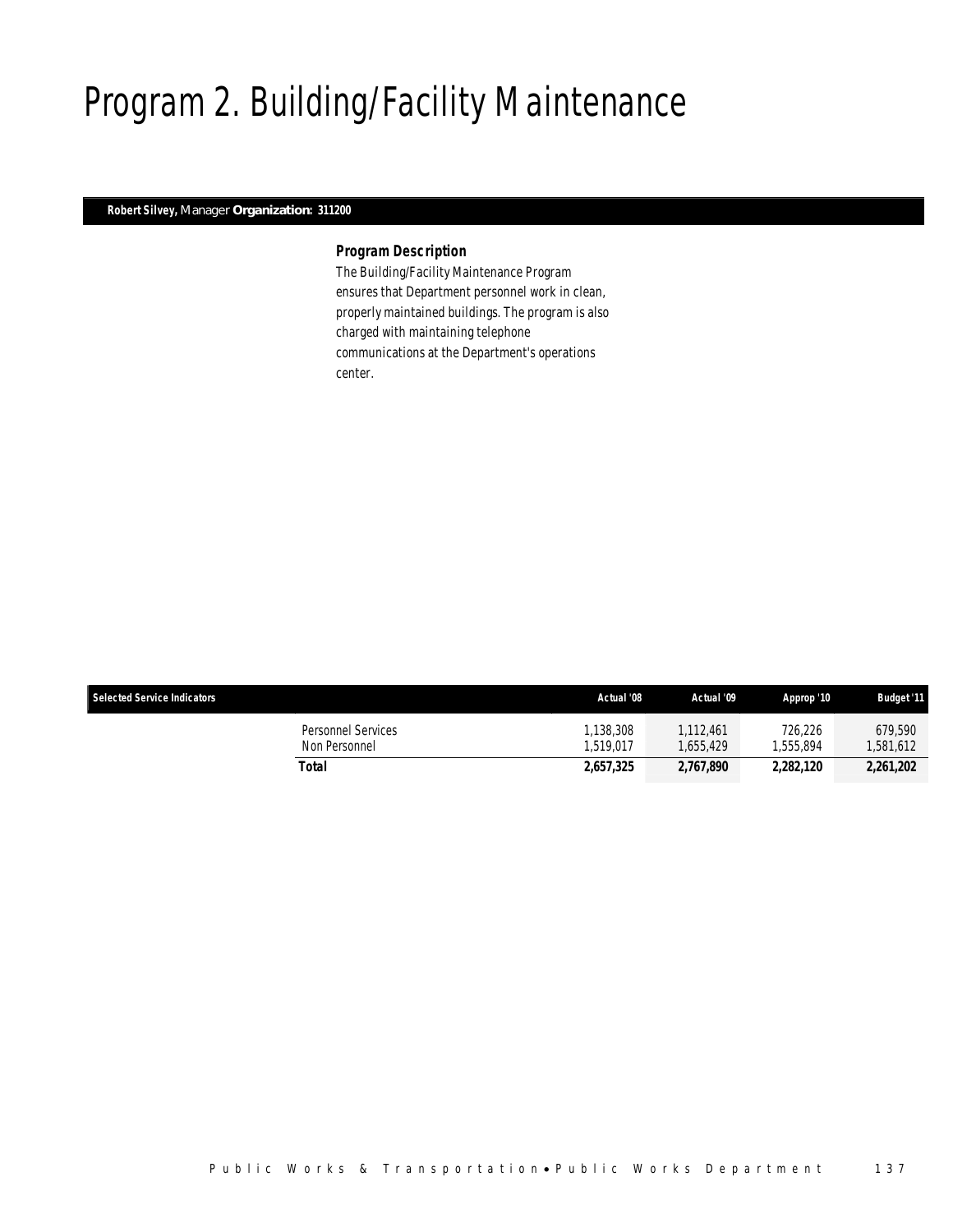# Program 3. Engineering

### *Para Jayasinghe, P.E., Manager Organization: 311300*

#### *Program Description*

The Engineering Program plans, designs, schedules and prepares contracts for the reconstruction of sidewalks, roadways and bridges. Engineering firms are used to supplement staff and all work is coordinated with other City and state planning agencies. Through the Public Improvement Commission, the program reviews any proposed changes on, over, or under public ways by outside groups. (The program also maintains the official records of all City-owned land and streets).

| <b>Selected Service Indicators</b>         | Actual '08          | Actual '09            | Approp '10         | <b>Budget '11</b>  |
|--------------------------------------------|---------------------|-----------------------|--------------------|--------------------|
| <b>Personnel Services</b><br>Non Personnel | .225.725<br>675.679 | 1,329,876<br>.852.277 | 553.696<br>599.112 | 532,831<br>574.143 |
| Total                                      | 1,901,404           | 3,182,153             | 1,152,808          | 1,106,974          |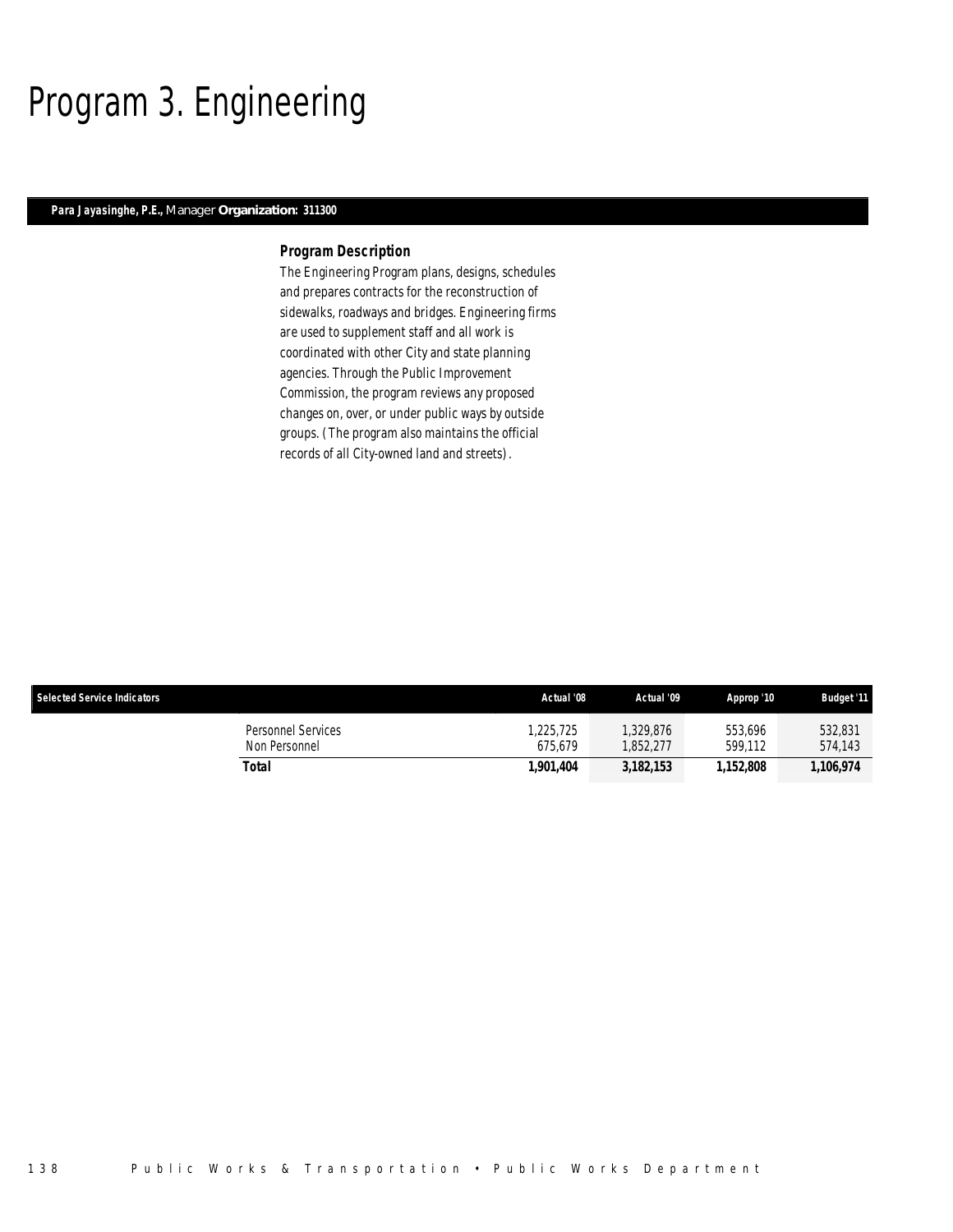# Program 4. Highway Maintenance

#### *Frank DeChellis, Acting Manager Organization: 311400*

#### *Program Description*

The Highway Maintenance Program is responsible for the construction and maintenance of the highway infrastructure of the City. Responsibilities include installing pedestrian ramps, pavement markings and managing major capital improvements in business districts. Engineering and inspection is provided for reconstruction and resurfacing projects and for the permanent restoration of damaged public ways. By inspecting public ways, analyzing and programming field data and estimating recovery cost, this program seeks to minimize the damages to roadways and sidewalks by utility companies and contractors.

#### *Program Strategies*

• To reconstruct and resurface the City's roadways and sidewalks to ensure a safe and passable right of way.

| <b>Performance Measures</b>        |                                                                                                                             | Actual '08             | Actual '09           | Projected '10      | Target '11         |
|------------------------------------|-----------------------------------------------------------------------------------------------------------------------------|------------------------|----------------------|--------------------|--------------------|
|                                    | Average utility company compliance rating                                                                                   |                        | 99                   | 99                 | 99                 |
|                                    | Centerline miles of roadway reconstructed<br>Centerline miles of roadway resurfaced<br>COB average Pavement Condition Index | $\Omega$<br>26         | 17<br>80             | $\sim$<br>27<br>80 | 30<br>80           |
|                                    | Total utility cut square footage                                                                                            | .398.164               | 835,143              | 1.617.873          | 1,250,000          |
| <b>Selected Service Indicators</b> |                                                                                                                             | Actual '08             | Actual '09           | Approp '10         | <b>Budget '11</b>  |
|                                    | <b>Personnel Services</b><br>Non Personnel                                                                                  | 1.421.122<br>1,022,244 | 1.313.464<br>661,088 | 499.213<br>260,706 | 780.110<br>238,143 |
|                                    | Total                                                                                                                       | 2,443,366              | 1,974,552            | 759,919            | 1,018,253          |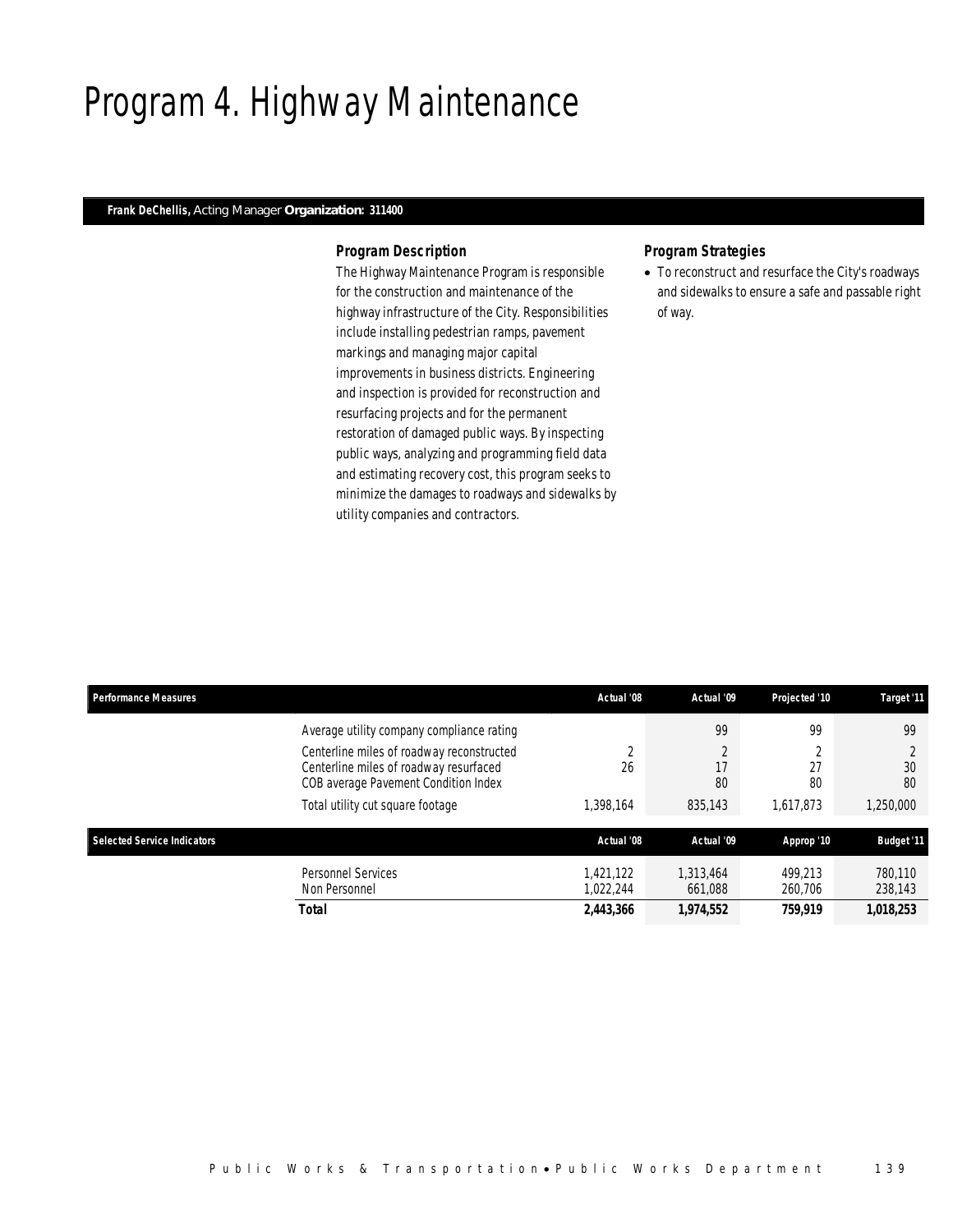## Program 5. Street Cleaning

#### *Elmo Baldassari, Manager Organization: 311500*

#### *Program Description*

The Street Cleaning Program is responsible for cleaning all city streets from curb to curb, with special emphasis on high litter areas and neighborhoods with posted street cleaning times. The program maintains and empties litter receptacles in busier areas of the city, clears snow from the streets during winter, makes temporary repairs to streets and sidewalks and provides assistance to the Recycling Program. The program also provides graffiti services and cleans and maintains the Boston Freedom Trail.

### *Program Strategies*

• To maintain clean city streets.

| <b>Performance Measures</b>        |                                                                                                                | Actual '08             | Actual '09             | Projected '10          | Target '11             |
|------------------------------------|----------------------------------------------------------------------------------------------------------------|------------------------|------------------------|------------------------|------------------------|
|                                    | % of street cleaning shifts cancelled per month<br>due to weather<br>CRM # of pothole repair requests received |                        | 21%                    | 11%<br>3,210           | 10%<br>3,000           |
|                                    | CRM # of snow plowing requests received                                                                        |                        |                        | 2.200                  | 2,200                  |
|                                    | CRM Average time to complete a pothole repair<br>request                                                       |                        |                        | 3                      |                        |
| <b>Selected Service Indicators</b> |                                                                                                                | Actual '08             | Actual '09             | Approp '10             | <b>Budget '11</b>      |
|                                    | Personnel Services<br>Non Personnel                                                                            | 9.536.417<br>6.225.078 | 9.156.143<br>6.076.033 | 9.787.522<br>5.963.036 | 9.799.709<br>6,157,286 |
|                                    | Total                                                                                                          | 15,761,495             | 15,232,176             | 15,750,558             | 15,956,995             |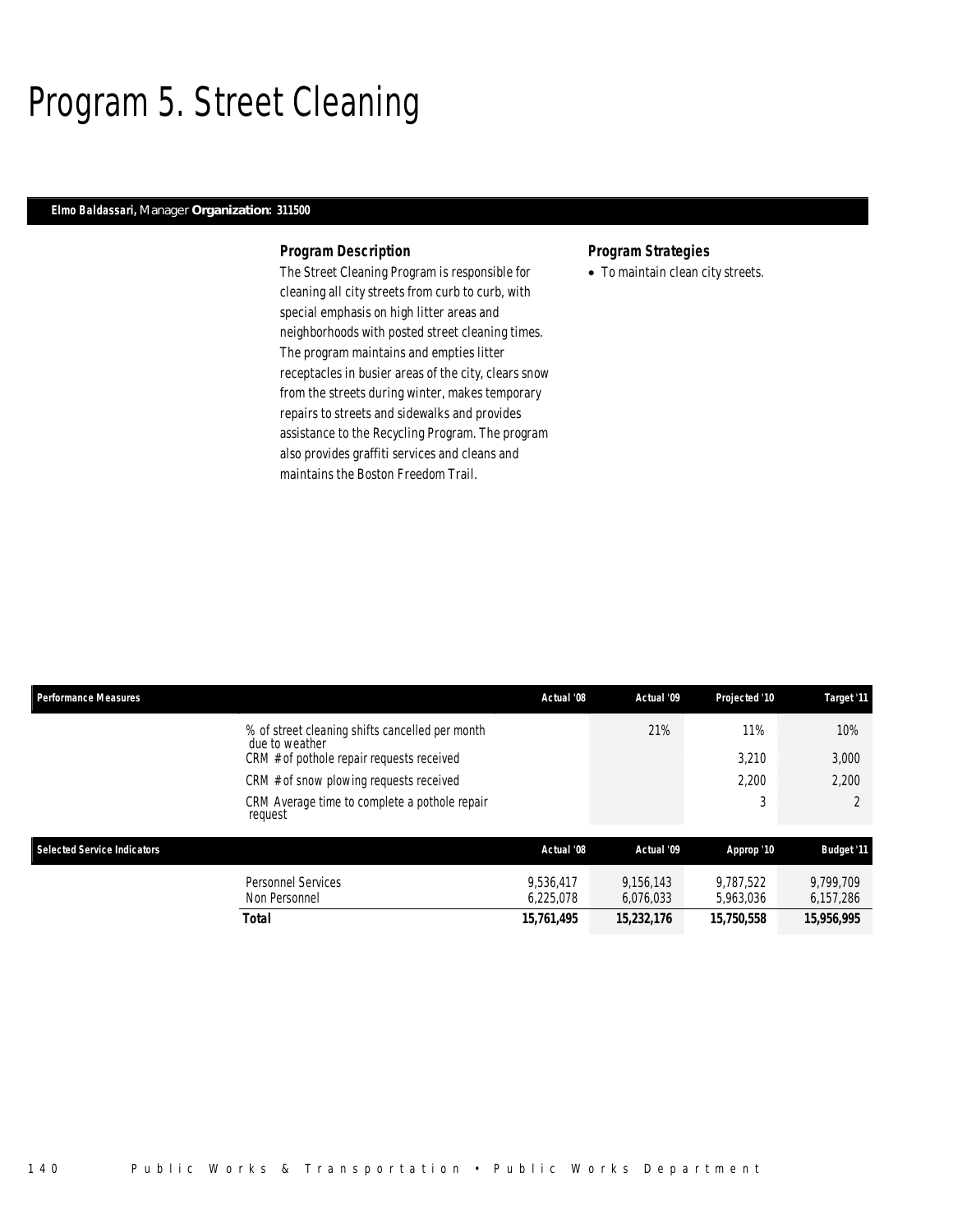## Program 6. Bridge Operations/Maintenance

### *Robert Astrella, Manager Organization: 311600*

#### *Program Description*

The Bridge Operations/Maintenance Program works to keep water, vehicle and pedestrian traffic moving as effectively as possible over and under the City's bridges. Responsibilities include efficient operation of the four drawbridges, and rapid response to needed electrical and mechanical repairs.

### *Program Strategies*

• To maintain and operate vehicle and pedestrian bridges.

| <b>Performance Measures</b>        |                                              | Actual '08             | Actual '09           | Projected '10      | Target '11           |
|------------------------------------|----------------------------------------------|------------------------|----------------------|--------------------|----------------------|
|                                    | % of bridges that are structurally deficient | 25%                    | 25%                  | 25%                | 25%                  |
| <b>Selected Service Indicators</b> |                                              | Actual '08             | Actual '09           | Approp '10         | <b>Budget</b> '11    |
|                                    | Personnel Services<br>Non Personnel          | 1.060.228<br>1.038.702 | 1.084.948<br>786.571 | 918,993<br>550,990 | 1.113.973<br>580.078 |
|                                    | <b>Total</b>                                 | 2,098,930              | 1,871,519            | 1,469,983          | 1,694,051            |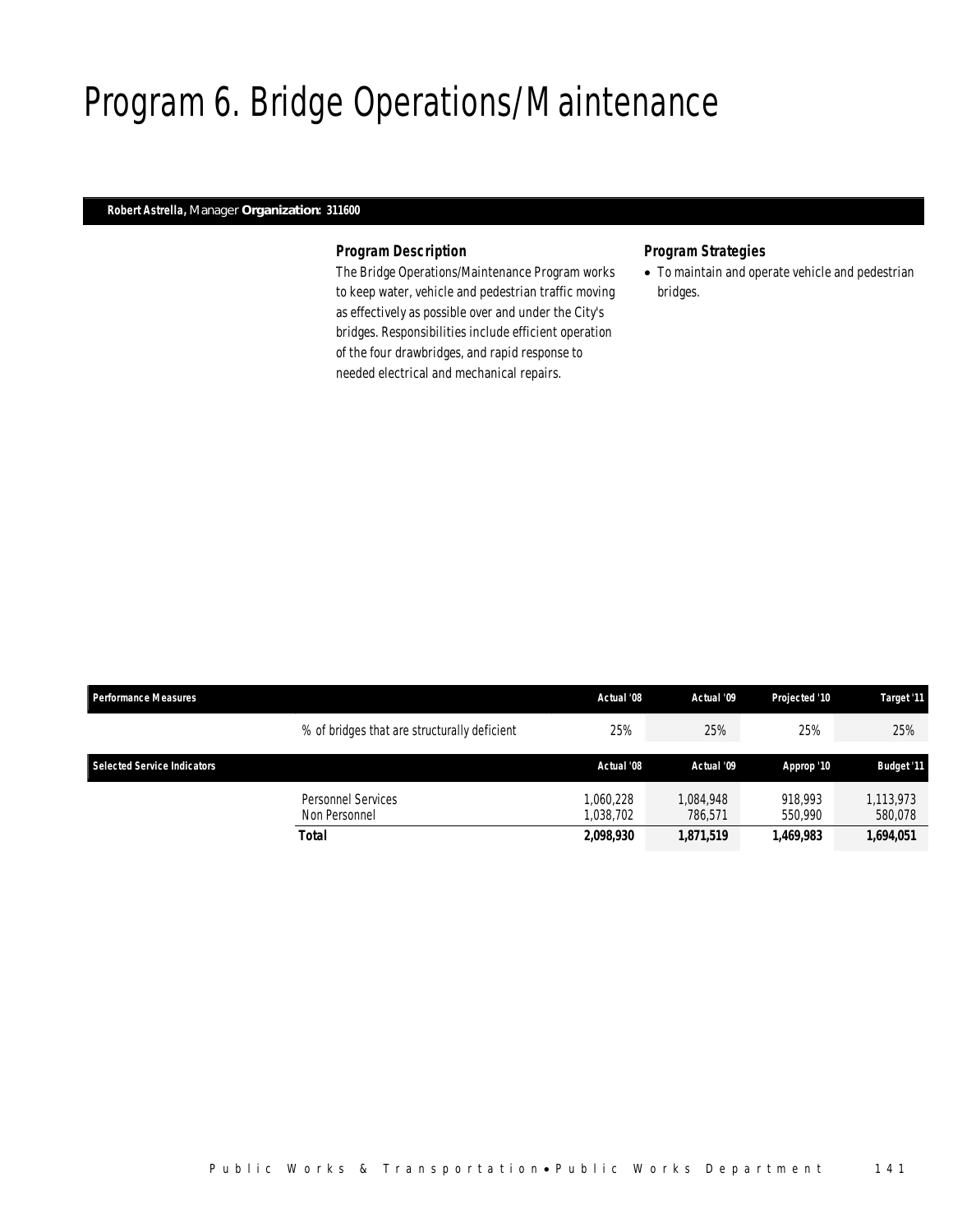# Program 7. Street Lights & Signals

#### *Glenn Cooper, Manager Organization: 311700*

#### *Program Description*

The Street Lights and Signals program is responsible for the maintenance of traffic signals and streetlights. The program provides modern, cost efficient and effective street lighting and traffic signal services to protect the safety of the general and traveling public on Boston's streets and in the City's parks and playgrounds.In FY03, the City purchased approximately 23,647 street lights formerly owned and maintained by NSTAR, a local utility company.

#### *Program Strategies*

• To efficiently maintain traffic signals and street lights.

| <b>Performance Measures</b>        |                                                                                                       | Actual '08              | Actual '09              | Projected '10           | Target '11              |
|------------------------------------|-------------------------------------------------------------------------------------------------------|-------------------------|-------------------------|-------------------------|-------------------------|
|                                    | # of street light outages addressed<br>% of street light outages addressed within 10<br>business days | 8.918<br>77%            | 9.416<br>89%            | 8.202<br>69%            | 6,000<br>70%            |
|                                    | CRM # of street light outage requests received                                                        |                         |                         | 3.841                   | 3,000                   |
|                                    | CRM Average time to complete a street light<br>outage request                                         |                         |                         | 13                      | 10                      |
| <b>Selected Service Indicators</b> |                                                                                                       | Actual '08              | Actual '09              | Approp '10              | <b>Budget '11</b>       |
|                                    | <b>Personnel Services</b><br>Non Personnel                                                            | 4.036.482<br>12,488,194 | 3.721.061<br>11.815.581 | 3.214.824<br>12,902,735 | 3.222.165<br>12,955,745 |
|                                    | <b>Total</b>                                                                                          | 16,524,676              | 15,536,642              | 16,117,559              | 16,177,910              |
|                                    |                                                                                                       |                         |                         |                         |                         |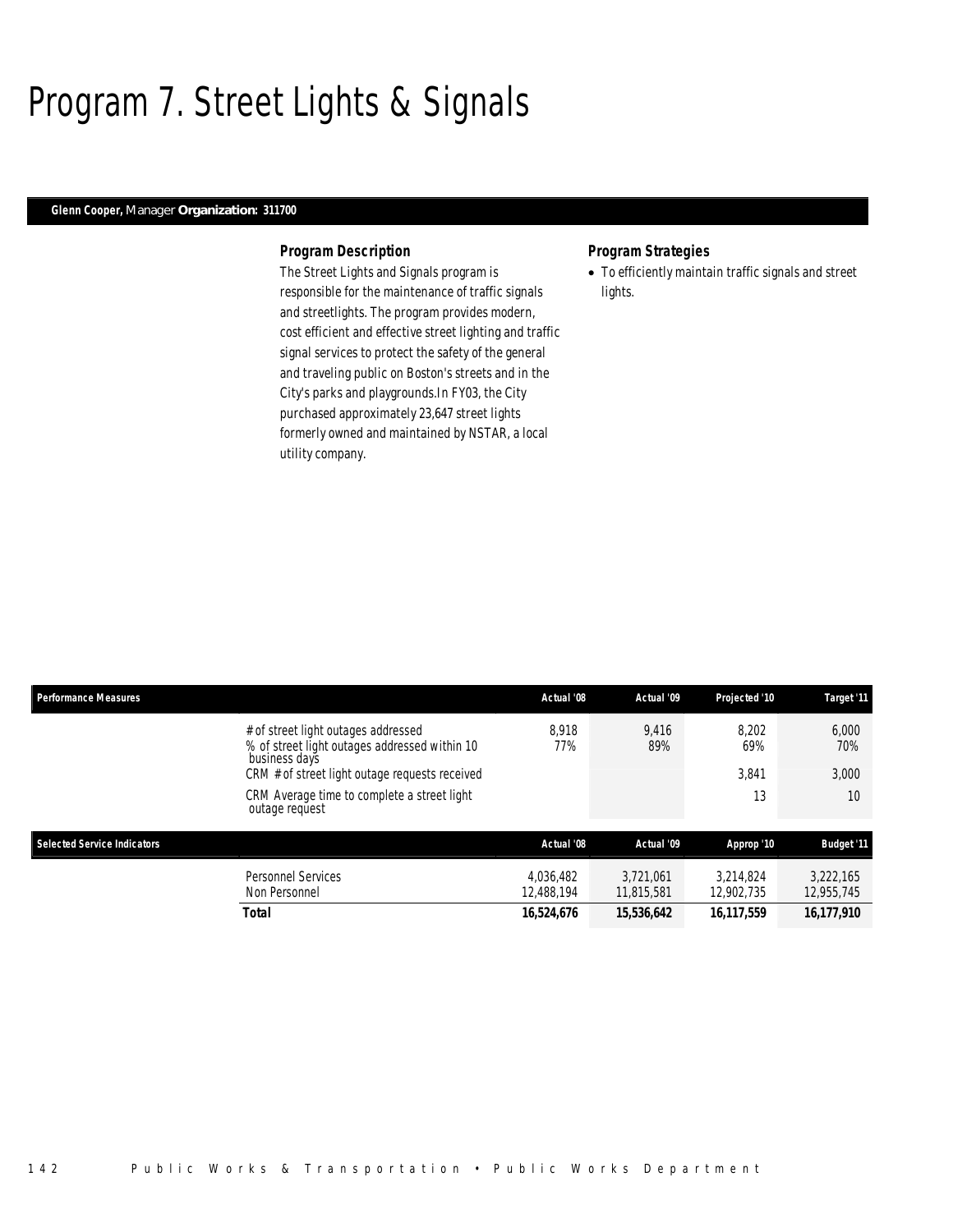### Program 8. Waste Reduction

### *Robert DeRossa, Manager Organization: 311800*

#### *Program Description*

The Waste Reduction Division is responsible for implementing and managing recycling activities in the City in conjunction with the collection and disposal of solid waste generated by City of Boston households. Responsibilities include program design, public education around recycling, monitoring contractor work and exploration of cost effective and environmentally sound disposal alternatives.

### *Program Strategies*

- To collect and dispose of residential solid waste and recyclable materials in a cost-effective and efficient manner.
- To collect and dispose of residential solid waste and recyclable materials.
- To increase the diversion rate of recycling through the Recycling Program.

| <b>Performance Measures</b>                                                                                                            | Actual '08                   | Actual '09                   | Projected '10                | Target '11                   |
|----------------------------------------------------------------------------------------------------------------------------------------|------------------------------|------------------------------|------------------------------|------------------------------|
| Average pounds of waste per household<br>CRM # of missed trash requests received                                                       | 134                          | 131                          | 130<br>4,131                 | 140<br>3,250                 |
| CRM Average time to complete a missed trash<br>request                                                                                 |                              |                              |                              |                              |
| Recycling diversion rate                                                                                                               | 12                           | 14                           | 17                           | 18                           |
| Tons of residential waste disposed (not recycled)<br>Tons of residential waste recycled<br>Tons of solid waste collected and processed | 221.213<br>30.969<br>240.917 | 216.238<br>36,530<br>225,113 | 206.531<br>44.245<br>212.797 | 214,138<br>41,500<br>260,638 |
|                                                                                                                                        |                              |                              |                              |                              |
| <b>Selected Service Indicators</b>                                                                                                     | Actual '08                   | Actual '09                   | Approp '10                   | <b>Budget '11</b>            |
| <b>Personnel Services</b><br>Non Personnel                                                                                             | 1.083.267<br>42,323,971      | 1.123.310<br>43,140,577      | 1.185.785<br>41,833,146      | 1,189,123<br>39,996,625      |
| <b>Total</b>                                                                                                                           | 43,407,238                   | 44,263,887                   | 43.018.931                   | 41, 185, 748                 |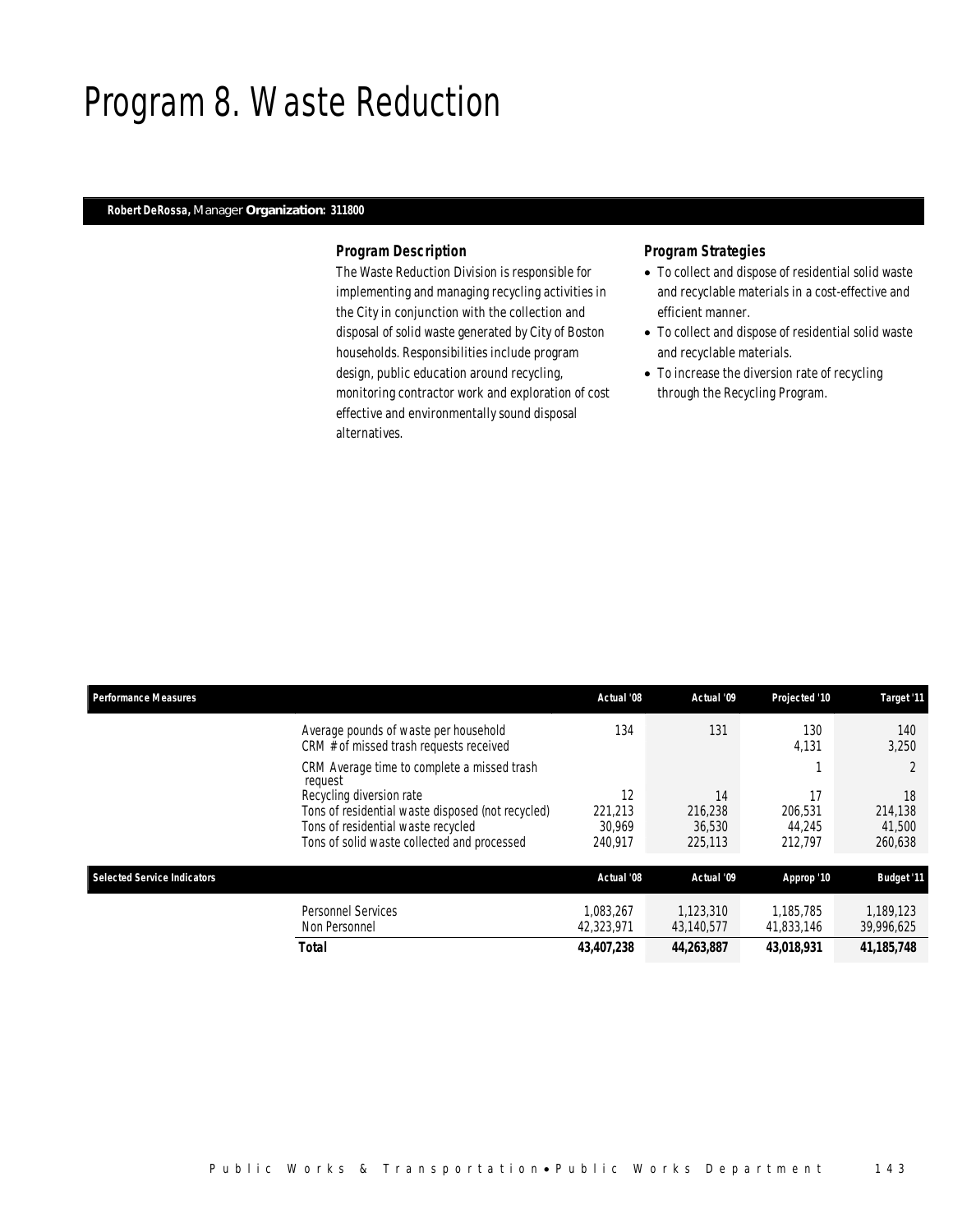## External Funds Projects

#### *Business Waste Reduction and Sus Asst*

#### *Project Mission*

This grant was a one time grant of \$40,176 to the Boston Redevelopment Authority from the state Department of Environmental Protection. The City's Public Works Department was a pass through agency for the BRA; the funds were used to support business recycling.

#### *Home Composting*

#### *Project Mission*

This revolving account was started with a grant from the State Department of Environmental Protection and uses yard waste materials from community gardens to create compost. The compost is sold and the proceeds were used to buy compost bins, which are also sold to residential gardeners, along with compost.

*Keep America Beautiful* 

#### *Project Mission*

Keep American Beautiful, in conjunction with Waste Management Inc., gave the City of Boston a one time grant of \$5,000. The grant was used to purchase outdoor maintenance equipment throughout calendar year 2009 for ongoing city care and has since been utilized by Public Works crews.".

#### *MRIP (Municipal Recycling Incentive Program)*

#### *Project Mission*

MRIP is a program of the DEP. The goal of the program is to increase municipal recycling, safely dispose of universal wastes (such as CRT's, mercury, paint and auto supplies) and develop a way to recover and reuse materials such as paper, cardboard and leaf and yard waste. The ultimate goal of MRIP is to assist in the reduction of waste transported to the landfills by 70% by the year 2010.

#### *Municipal Waste Reduction*

#### *Project Mission*

A one time grant from the State Department of Environmental Protection for the BRA to promote business recycling. The Recycling Division of Public Works was a pass through agency for this grant. The funds were completely expended in FY09.

#### *Solar Trash Compactor Demonstration Project*

#### *Project Mission*

The Solar Trash Compactor Demonstration Project is funded by a grant from the U.S. Department of Energy to purchase wireless enabled solar trash compactors "Big Bellies" with attached recycling units. The funds will be both to purchase the Big Bellies and to conduct a comprehensive analysis of their impact on fuel and labor costs, carbon dioxide emissions, other environmental effects and will be spent by the close of FY11.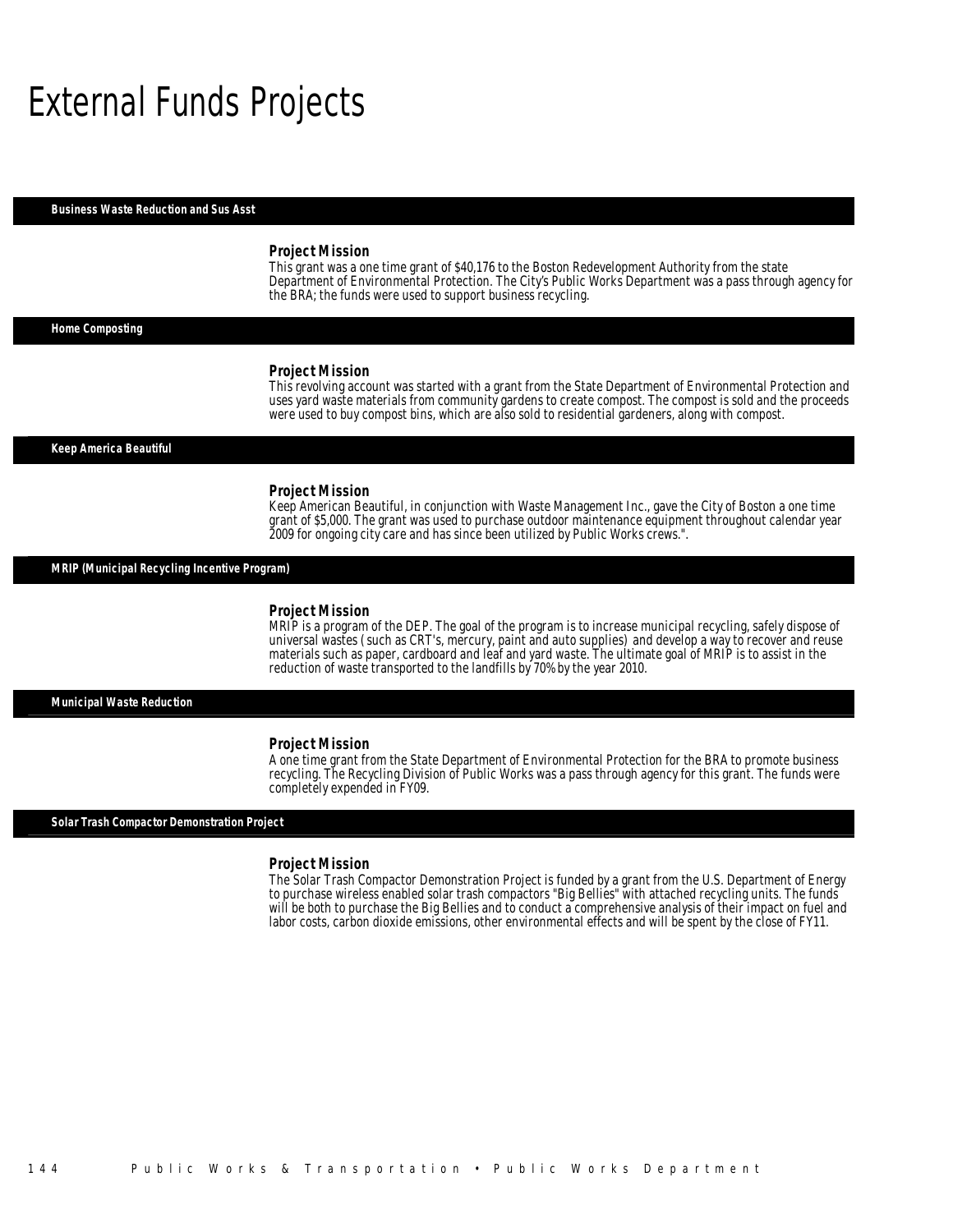## Public Works Department Capital Budget

### *Overview*

Public Works is committed to implementing capital projects that will result in safe, well functioning and attractive roadways, sidewalks, bridges and streetlights.

#### *FY11 Major Initiatives*

- Resurface 25-30 miles of Boston streets under the American Recovery and Reinvestment Act. Bike lanes will be striped on these streets according to the Strategic Bike Network plan.
- The City will continue the major initiative to improve accessibility through the reconstruction and installation of pedestrian ramps throughout the City.
- The reconstruction of Dorchester Ave will begin this summer funded by the American Reinvestment and Recovery Act. The project will improve traffic flow and safety, as well as pedestrian and bicycle accommodation.
- The City will support the Boston Housing Authority's redevelopment plan for Old Colony in South Boston through the construction of new roads.
- The City will begin the design process for new street lighting and streetscape improvements in the Frederick Douglass neighborhood.

| Capital Budget Expenditures |                         | Total Actual '08 | Total Actual '09 |            | <b>Estimated '10 Total Projected '11</b> |
|-----------------------------|-------------------------|------------------|------------------|------------|------------------------------------------|
|                             |                         |                  |                  |            |                                          |
|                             | <b>Total Department</b> | 28,525,151       | 28.149.109       | 33.649.413 | 32,110,480                               |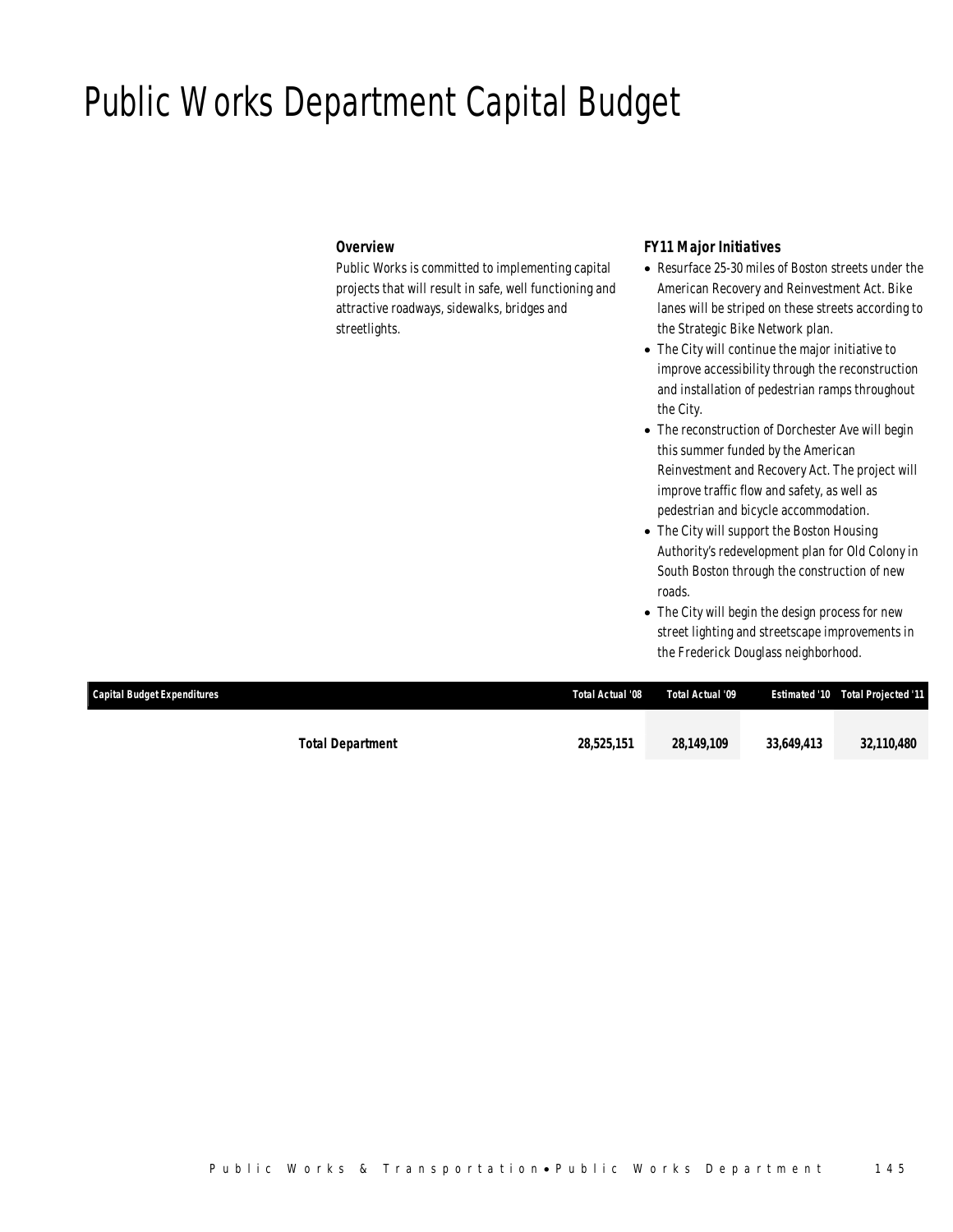#### *ADA/AAB PEDESTRIAN RAMPS*

### *Project Mission*

Install or reconstruct pedestrian ramps to conform to current Americans With Disabilities Act and Architectural Access Board regulations.

*Managing Department,* Public Works Department *Status,* Annual Program

*Location,* Citywide *Operating Impact,* No

| <b>Authorizations</b>                    |            |             |             |             |            |
|------------------------------------------|------------|-------------|-------------|-------------|------------|
|                                          |            |             |             | Non Capital |            |
| Source                                   | Existing   | <b>FY11</b> | Future      | Fund        | Total      |
| City Capital                             | 13.000.000 | 0           | 2,000,000   | 0           | 15,000,000 |
| Grants/Other                             | 0          | 0           | 0           | 0           | 0          |
| Total                                    | 13,000,000 | 0           | 2.000.000   | $^{0}$      | 15,000,000 |
| <b>Expenditures (Actual and Planned)</b> |            |             |             |             |            |
|                                          | Thru       |             |             |             |            |
| Source                                   | 6/30/09    | <b>FY10</b> | <b>FY11</b> | FY12-15     | Total      |
| City Capital                             | 4.874.193  | 2.697.519   | 1.600.000   | 5.828.288   | 15,000,000 |
| Grants/Other                             | 0          |             | 0           |             | $\Omega$   |
| Total                                    | 4,874,193  | 2.697.519   | 1.600.000   | 5.828.288   | 15,000,000 |

#### *ALFORD STREET BRIDGE*

#### *Project Mission*

Replace the bridge. State and federal construction funding awarded. *Managing Department,* Public Works Department *Status,* In Design *Location,* Charlestown *Operating Impact,* No

| <b>Authorizations</b>                    |           |             |               |             |            |
|------------------------------------------|-----------|-------------|---------------|-------------|------------|
|                                          |           |             |               | Non Capital |            |
| Source                                   | Existing  | <b>FY11</b> | <b>Future</b> | Fund        | Total      |
| City Capital                             | 3.160.000 | 400,000     | 0             | $\Omega$    | 3,560,000  |
| Grants/Other                             | 0         | $\Omega$    | 0             | 58,000,000  | 58,000,000 |
| Total                                    | 3.160.000 | 400.000     | $\bf{0}$      | 58,000,000  | 61.560.000 |
| <b>Expenditures (Actual and Planned)</b> |           |             |               |             |            |
|                                          | Thru      |             |               |             |            |
| Source                                   | 6/30/09   | <b>FY10</b> | <b>FY11</b>   | FY12-15     | Total      |
| City Capital                             | 1.995.408 | 348.575     | 800,000       | 416.018     | 3.560.000  |
| Grants/Other                             | 0         |             |               |             | 0          |
| Total                                    | 1,995,408 | 348,575     | 800,000       | 416.018     | 3,560,000  |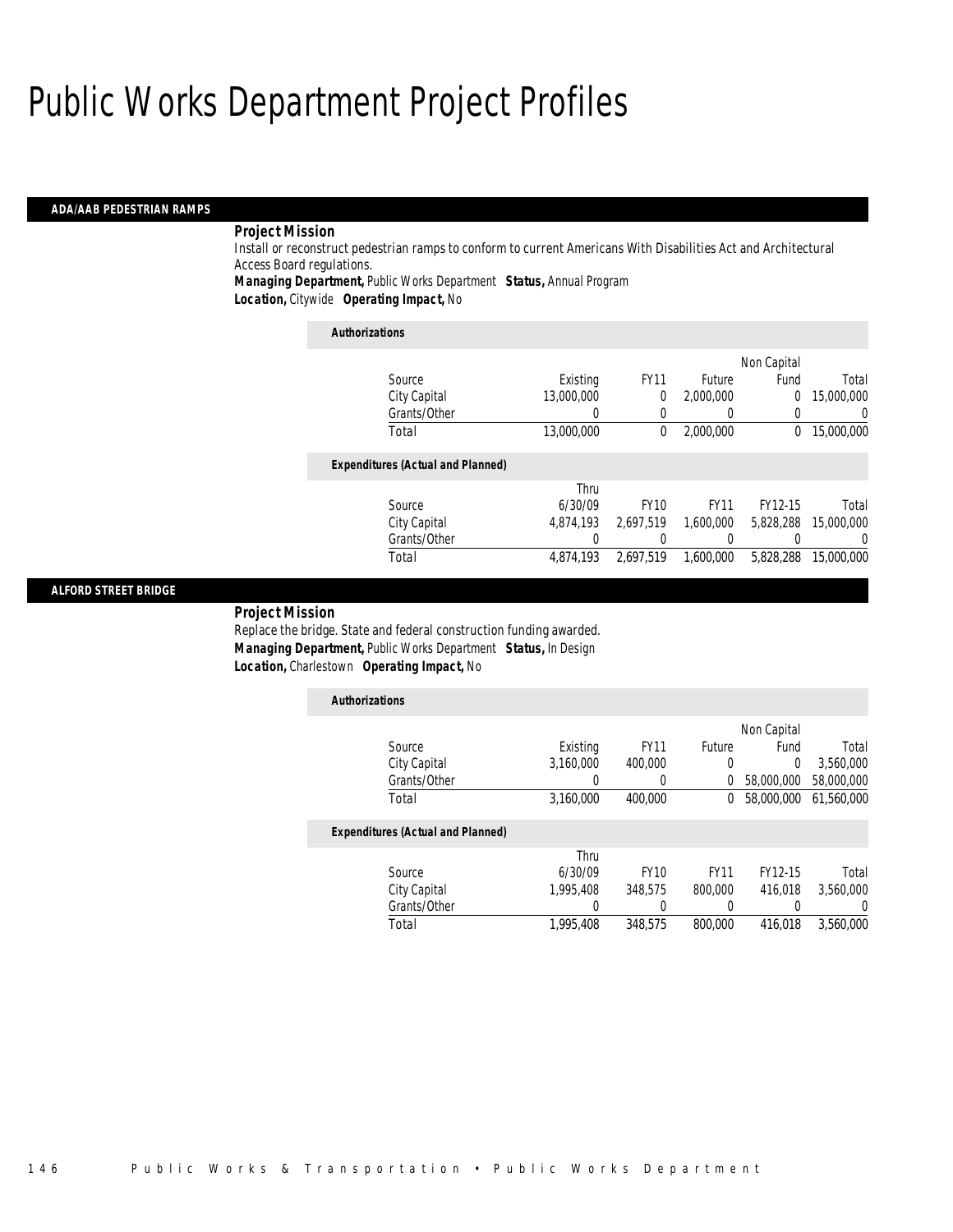#### *ALLSTON MAINTENANCE YARD*

#### *Project Mission*

Site improvements including paving, fencing, landscaping and ADA improvements. Replace garage roof windows and doors. Upgrade lighting and replace fuel tank and furnace.

*Managing Department,* Construction Management *Status,* To Be Scheduled

*Location,* Allston/Brighton *Operating Impact,* No

| <b>Authorizations</b>                    |           |             |             |             |           |
|------------------------------------------|-----------|-------------|-------------|-------------|-----------|
|                                          |           |             |             | Non Capital |           |
| Source                                   | Existing  | <b>FY11</b> | Future      | Fund        | Total     |
| City Capital                             | 1,330,000 |             | 0           | 0           | 1,330,000 |
| Grants/Other                             |           | 0           | $\Omega$    |             | 0         |
| Total                                    | 1,330,000 | $\theta$    | $\mathbf 0$ | 0           | 1,330,000 |
| <b>Expenditures (Actual and Planned)</b> |           |             |             |             |           |
|                                          | Thru      |             |             |             |           |
| Source                                   | 6/30/09   | <b>FY10</b> | <b>FY11</b> | FY12-15     | Total     |
| City Capital                             | 0         | 0           | 0           | 1,330,000   | 1,330,000 |
| Grants/Other                             | 0         | $\Omega$    | $\left($    |             | 0         |
| Total                                    | 0         | $\theta$    | 0           | 1.330.000   | 1.330.000 |
|                                          |           |             |             |             |           |

#### *AMERICAN LEGION BRIDGE*

#### *Project Mission*

Rehabilitate the bridge. State construction funding awarded. *Managing Department,* Public Works Department *Status,* In Construction *Location,* Mattapan *Operating Impact,* No

| <b>Authorizations</b>                    |          |             |             |             |           |
|------------------------------------------|----------|-------------|-------------|-------------|-----------|
|                                          |          |             |             | Non Capital |           |
| Source                                   | Existing | <b>FY11</b> | Future      | Fund        | Total     |
| City Capital                             | 395,000  | 0           | 0           | 0           | 395,000   |
| Grants/Other                             | 0        | 0           | 0           | 3,000,000   | 3,000,000 |
| Total                                    | 395,000  | $\mathbf 0$ | 0           | 3.000.000   | 3,395,000 |
| <b>Expenditures (Actual and Planned)</b> |          |             |             |             |           |
|                                          | Thru     |             |             |             |           |
| Source                                   | 6/30/09  | <b>FY10</b> | <b>FY11</b> | FY12-15     | Total     |
| City Capital                             | 230,112  | 63.692      | 100,000     | 1.196       | 395,000   |
| Grants/Other                             | 0        |             |             | 0           | 0         |
| Total                                    | 230.112  | 63.692      | 100,000     | 1.196       | 395,000   |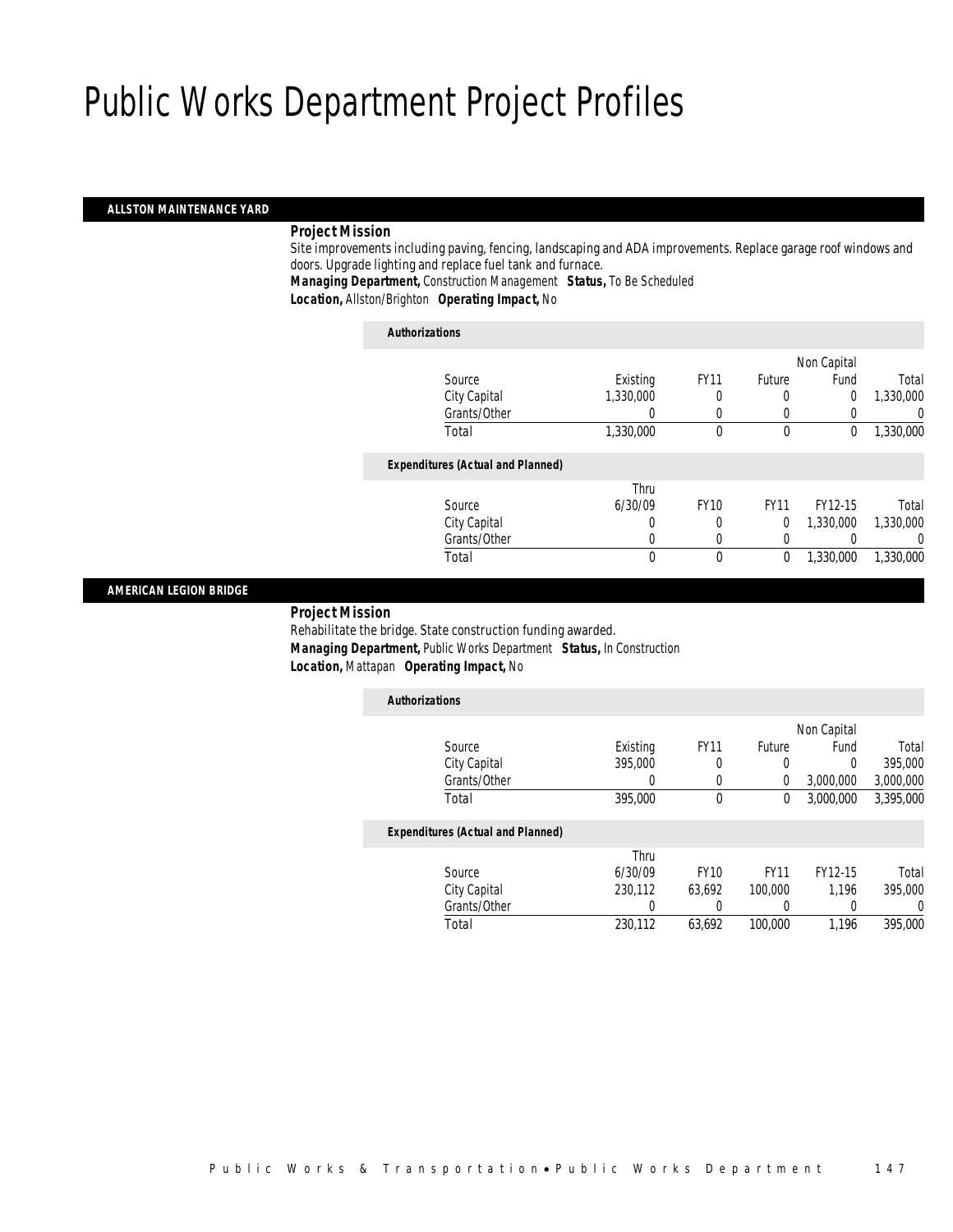#### *AMERICAN LEGION HIGHWAY PHASE II*

### *Project Mission*

Roadway reconstruction, including street lighting on American Legion Highway from Hyde Park Avenue to Cummins Highway/Canterbury Street intersection.

*Managing Department,* Public Works Department *Status,* In Construction

*Location,* Hyde Park *Operating Impact,* No

| <b>Authorizations</b>                    |           |              |             |             |           |
|------------------------------------------|-----------|--------------|-------------|-------------|-----------|
|                                          |           |              |             | Non Capital |           |
| Source                                   | Existing  | <b>FY11</b>  | Future      | Fund        | Total     |
| City Capital                             | 3.500.000 | 0            | 0           | 0           | 3,500,000 |
| Grants/Other                             | 0         | 0            |             |             | 0         |
| Total                                    | 3,500,000 | $\mathbf{0}$ | $\theta$    | 0           | 3,500,000 |
| <b>Expenditures (Actual and Planned)</b> |           |              |             |             |           |
|                                          | Thru      |              |             |             |           |
| Source                                   | 6/30/09   | <b>FY10</b>  | <b>FY11</b> | FY12-15     | Total     |
| City Capital                             | 830.272   | 1,615,593    | 100,000     | 954.135     | 3,500,000 |
| Grants/Other                             |           | 0            |             |             | $\left($  |
| Total                                    | 830.272   | 1.615.593    | 100,000     | 954.135     | 3,500,000 |

#### *ARRA DORCHESTER AVENUE*

#### *Project Mission*

Revitalize Dorchester Avenue corridor through the reconstruction of Andrew Square, Glover's Corner, Fields Corner and Peabody Square. American Reinvestment and Recovery Act funded.

*Managing Department,* Transportation Department *Status,* In Construction

*Location,* Dorchester *Operating Impact,* No

| <b>Authorizations</b>                    |           |                |             |             |            |
|------------------------------------------|-----------|----------------|-------------|-------------|------------|
|                                          |           |                |             | Non Capital |            |
| Source                                   | Existing  | <b>FY11</b>    | Future      | Fund        | Total      |
| City Capital                             | 2,000,000 | 0              | 0           | $\Omega$    | 2,000,000  |
| Grants/Other                             | 0         | $\overline{0}$ | 0           | 16,500,000  | 16,500,000 |
| Total                                    | 2,000,000 | $\mathbf{0}$   | 0           | 16,500,000  | 18,500,000 |
| <b>Expenditures (Actual and Planned)</b> |           |                |             |             |            |
|                                          | Thru      |                |             |             |            |
| Source                                   | 6/30/09   | <b>FY10</b>    | <b>FY11</b> | FY12-15     | Total      |
| City Capital                             | 809.129   | 500,000        | 500,000     | 190.871     | 2.000.000  |
| Grants/Other                             | 0         | 0              |             |             | 0          |
| Total                                    | 809.129   | 500,000        | 500,000     | 190.871     | 2,000,000  |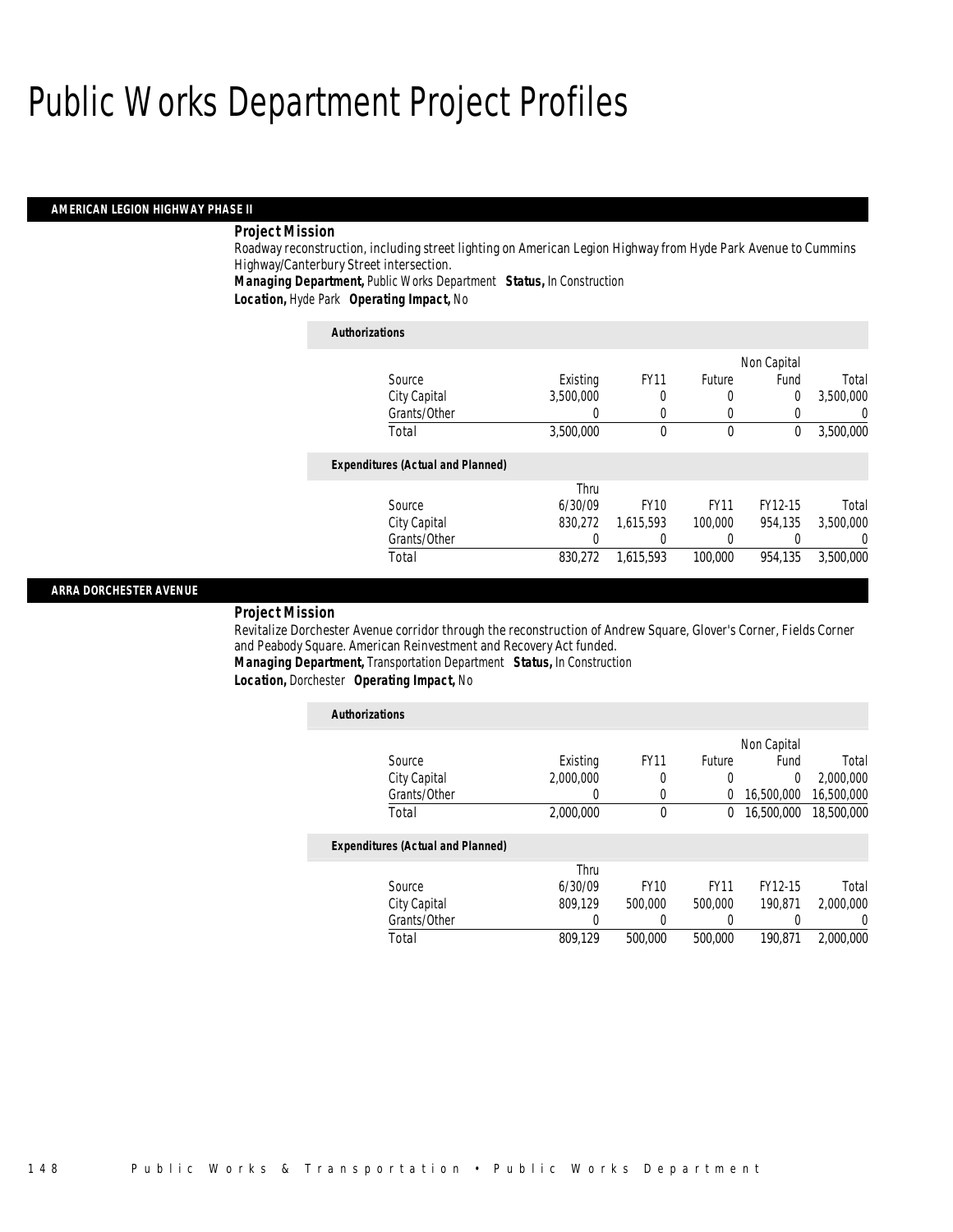#### *ARRA ROADWAY RESURFACING*

#### *Project Mission*

Various roadway resurfacing of 88 federally eligible streets. Work will include the installation of bike lanes and improvements to pedestrian ramps where appropriate.

*Managing Department,* Public Works Department *Status,* In Construction

*Location,* Citywide *Operating Impact,* No

#### *Authorizations*

|                                          |          |             |               | Non Capital           |            |
|------------------------------------------|----------|-------------|---------------|-----------------------|------------|
| Source                                   | Existing | <b>FY11</b> | <b>Future</b> | Fund                  | Total      |
| City Capital                             |          |             |               |                       | 0          |
| Grants/Other                             |          |             | 0             | 21,500,000            | 21,500,000 |
| Total                                    | 0        | 0           | 0             | 21,500,000 21,500,000 |            |
| <b>Expenditures (Actual and Planned)</b> |          |             |               |                       |            |
|                                          | Thru     |             |               |                       |            |
| Source                                   | 6/30/09  | <b>FY10</b> | <b>FY11</b>   | FY12-15               | Total      |
| City Capital                             | 0        |             | 0             |                       | 0          |
| Grants/Other                             |          |             |               |                       |            |
| Total                                    | 0        | 0           | $\Omega$      | 0                     | 0          |
|                                          |          |             |               |                       |            |

#### *BEACON STREET PHASE III*

*Project Mission* 

Install a new street lighting system and related roadway improvements from Kenmore Square to Boston City limit at Brookline.

*Managing Department,* Public Works Department *Status,* To Be Scheduled *Location,* Fenway/Kenmore *Operating Impact,* No

| <b>Authorizations</b>                    |           |             |               |                |           |
|------------------------------------------|-----------|-------------|---------------|----------------|-----------|
|                                          |           |             |               | Non Capital    |           |
| Source                                   | Existing  | <b>FY11</b> | <b>Future</b> | Fund           | Total     |
| City Capital                             | 2,500,000 | 0           | 0             | $\overline{0}$ | 2,500,000 |
| Grants/Other                             | 0         |             |               | 0              |           |
| Total                                    | 2,500,000 | $\Omega$    | $\theta$      | 0              | 2,500,000 |
| <b>Expenditures (Actual and Planned)</b> |           |             |               |                |           |
|                                          | Thru      |             |               |                |           |
| Source                                   | 6/30/09   | <b>FY10</b> | <b>FY11</b>   | FY12-15        | Total     |
| City Capital                             | 0         | 0           | 0             | 2,500,000      | 2,500,000 |
| Grants/Other                             | O         | 0           |               |                | 0         |
| Total                                    |           |             | 0             | 2,500,000      | 2,500,000 |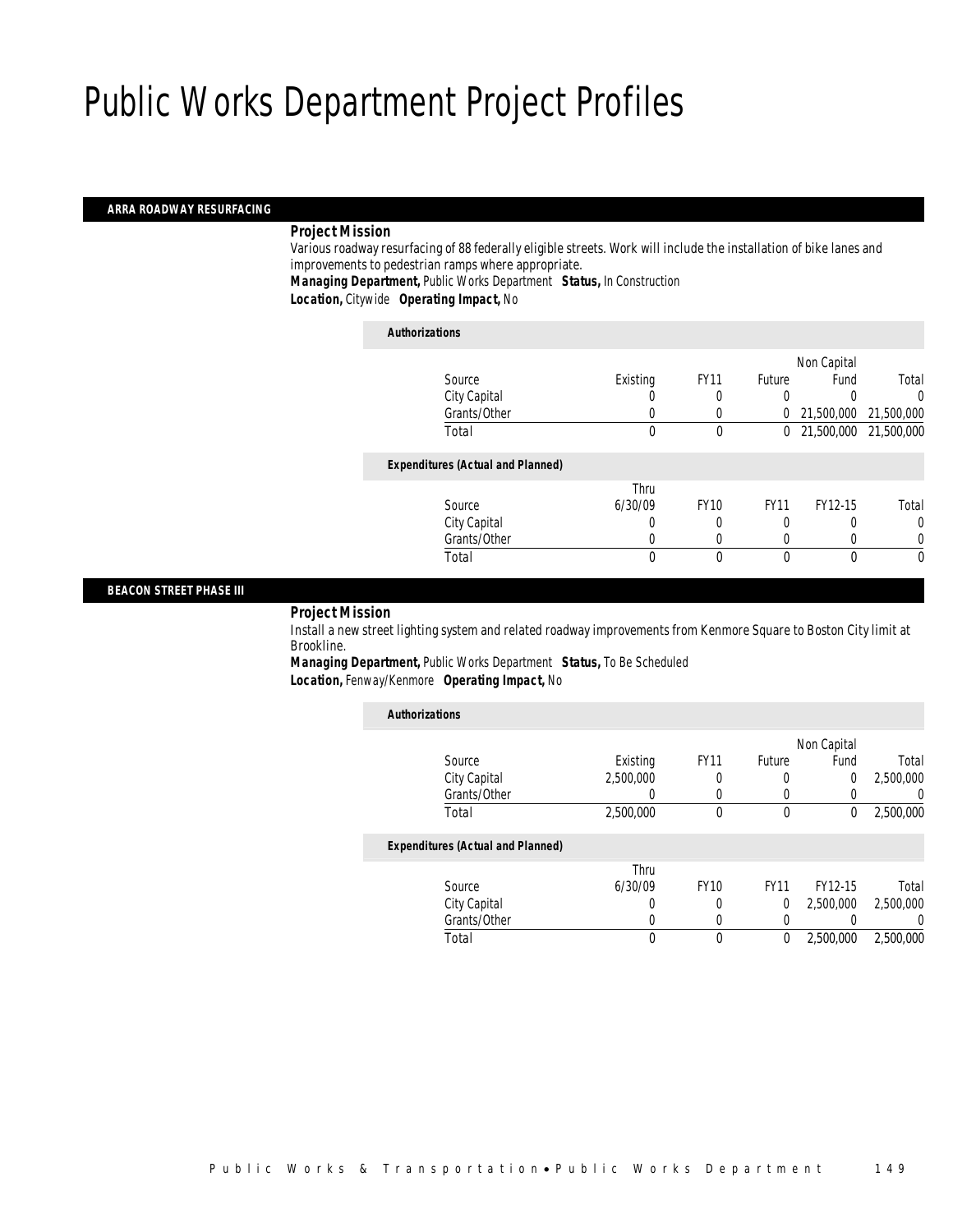#### *BRIDGE REPAIRS*

### *Project Mission*

Ongoing repairs at various City-owned bridges as needed. *Managing Department,* Public Works Department *Status,* Annual Program *Location,* Citywide *Operating Impact,* No

#### *Authorizations*

|                                          |            |             |             | Non Capital |                       |
|------------------------------------------|------------|-------------|-------------|-------------|-----------------------|
| Source                                   | Existing   | <b>FY11</b> | Future      | Fund        | Total                 |
| City Capital                             | 13,337,105 | 3,000,000   | 13,000,000  | 0           | 29,337,105            |
| Grants/Other                             | 0          | 0           |             | 0           | 0                     |
| Total                                    | 13,337,105 | 3,000,000   | 13,000,000  | $^{0}$      | 29,337,105            |
| <b>Expenditures (Actual and Planned)</b> |            |             |             |             |                       |
|                                          | Thru       |             |             |             |                       |
| Source                                   | 6/30/09    | <b>FY10</b> | <b>FY11</b> | FY12-15     | Total                 |
| City Capital                             | 3,839,033  | 3,000,000   | 3,000,000   |             | 19,498,072 29,337,105 |
| Grants/Other                             | 0          | 0           |             |             | $\left( \right)$      |
| Total                                    | 3,839,033  | 3,000,000   | 3,000,000   | 19,498,072  | 29,337,105            |
|                                          |            |             |             |             |                       |

#### *BULFINCH TRIANGLE STREET IMPROVEMENTS*

### *Project Mission*

Street, sidewalk and lighting improvements and repairs in the Bulfinch Triangle area including Canal Street, Lancaster Street, Friend Street, Portland Street and Valenti Way.

*Managing Department,* Public Works Department *Status,* New Project

*Location,* Central Business District *Operating Impact,* No

| <b>Authorizations</b>                    |          |             |                  |             |          |
|------------------------------------------|----------|-------------|------------------|-------------|----------|
|                                          |          |             |                  | Non Capital |          |
| Source                                   | Existing | <b>FY11</b> | Future           | Fund        | Total    |
| City Capital                             | 0        | 500,000     | 0                | $\Omega$    | 500,000  |
| Grants/Other                             | 0        | 0           | 0                |             | $\left($ |
| Total                                    | 0        | 500,000     | $\boldsymbol{0}$ | $\theta$    | 500,000  |
| <b>Expenditures (Actual and Planned)</b> |          |             |                  |             |          |
|                                          | Thru     |             |                  |             |          |
| Source                                   | 6/30/09  | <b>FY10</b> | <b>FY11</b>      | FY12-15     | Total    |
| City Capital                             | 0        | 0           | 200,000          | 300,000     | 500,000  |
| Grants/Other                             | 0        | 0           | 0                |             | $\left($ |
| Total                                    | 0        | 0           | 200,000          | 300,000     | 500,000  |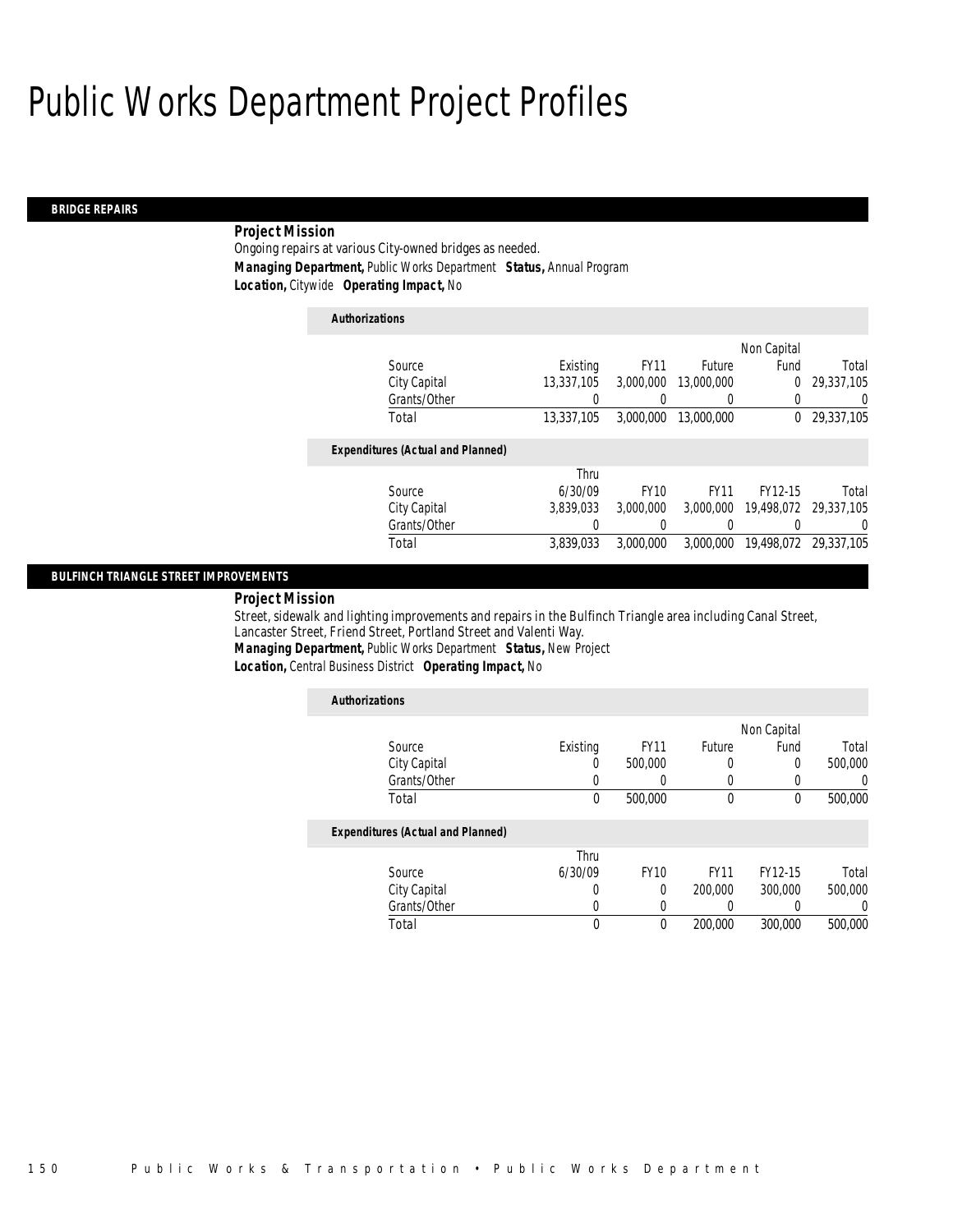#### *CAMBRIDGE STREET BRIDGE*

*Project Mission* 

Perform various repairs.

*Managing Department,* Public Works Department *Status,* To Be Scheduled

*Location,* Charlestown *Operating Impact,* No

| <b>Authorizations</b>                    |          |             |             |             |         |
|------------------------------------------|----------|-------------|-------------|-------------|---------|
|                                          |          |             |             | Non Capital |         |
| Source                                   | Existing | <b>FY11</b> | Future      | Fund        | Total   |
| City Capital                             | 253,000  |             | 0           | $\Omega$    | 253,000 |
| Grants/Other                             | 0        | 0           | $\left($    |             | 0       |
| Total                                    | 253,000  | 0           | $\mathbf 0$ | $\mathbf 0$ | 253,000 |
| <b>Expenditures (Actual and Planned)</b> |          |             |             |             |         |
|                                          | Thru     |             |             |             |         |
| Source                                   | 6/30/09  | <b>FY10</b> | <b>FY11</b> | FY12-15     | Total   |
| City Capital                             | 0        | 0           | $\Omega$    | 253,000     | 253,000 |
| Grants/Other                             | 0        | 0           | 0           |             | 0       |
| Total                                    | 0        | $\theta$    | $\mathbf 0$ | 253,000     | 253,000 |
|                                          |          |             |             |             |         |

#### *CENTRAL MAINTENANCE FACILITY ELEVATOR*

*Project Mission* 

Upgrade north and south passenger elevators to provide access to persons with disabilities. *Managing Department,* Construction Management *Status,* To Be Scheduled *Location,* South End *Operating Impact,* No

| <b>Authorizations</b>                    |          |             |             |             |         |
|------------------------------------------|----------|-------------|-------------|-------------|---------|
|                                          |          |             |             | Non Capital |         |
| Source                                   | Existing | <b>FY11</b> | Future      | Fund        | Total   |
| City Capital                             | 600,000  | 0           | 0           | 0           | 600.000 |
| Grants/Other                             |          | 0           |             |             |         |
| Total                                    | 600,000  | 0           | 0           | 0           | 600,000 |
| <b>Expenditures (Actual and Planned)</b> |          |             |             |             |         |
|                                          | Thru     |             |             |             |         |
| Source                                   | 6/30/09  | <b>FY10</b> | <b>FY11</b> | FY12-15     | Total   |
| City Capital                             |          | 0           | 0           | 600,000     | 600,000 |
| Grants/Other                             |          | 0           | 0           |             |         |
| Total                                    | 0        | 0           | 0           | 600.000     | 600.000 |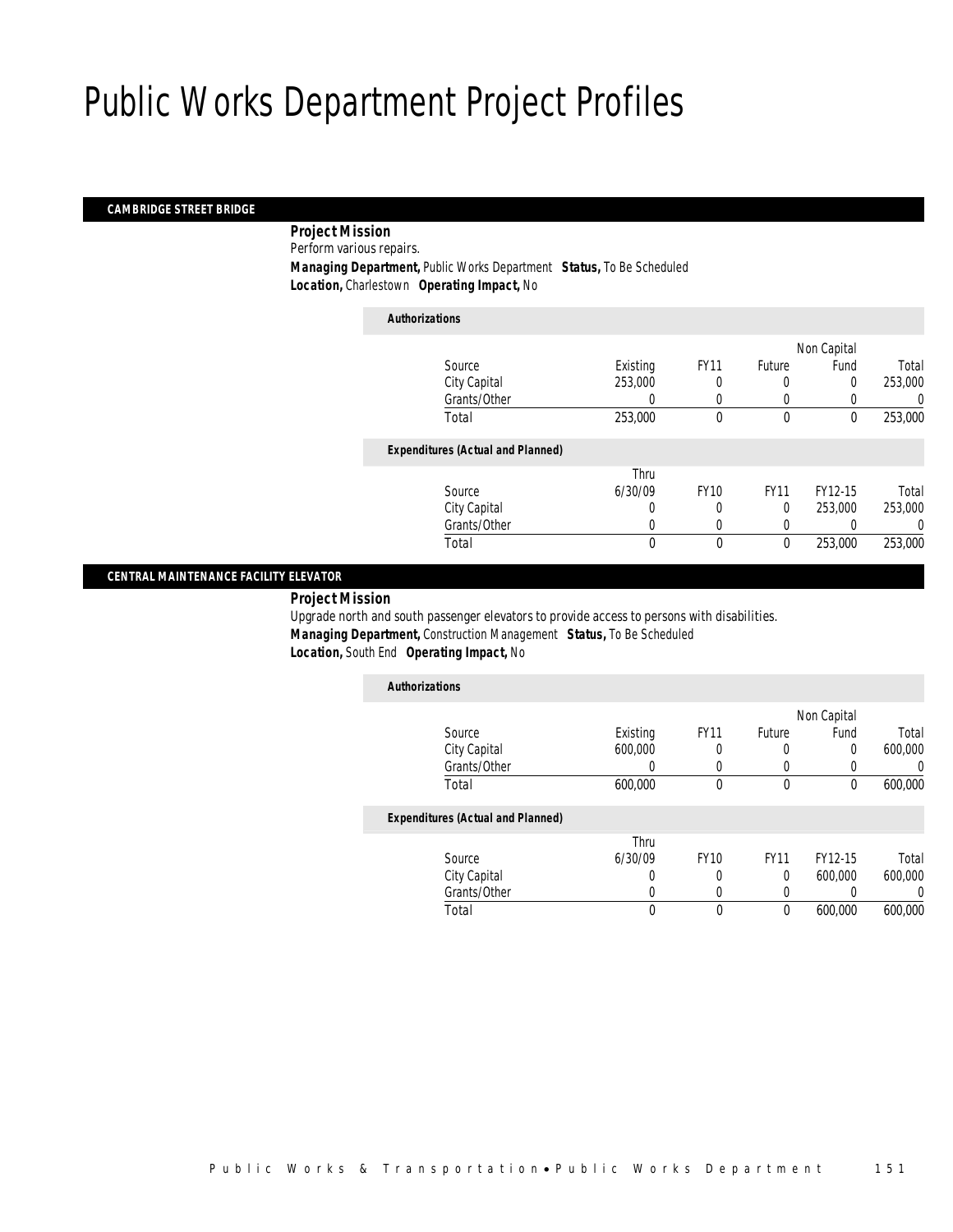#### *CENTRAL MAINTENANCE FACILITY FLOOR REPAIRS*

#### *Project Mission*

Repair or replace concrete floors in the heavy and light maintenance areas including the floor drains with gas and oil separators.

*Managing Department,* Construction Management *Status,* In Design

*Location,* South End *Operating Impact,* No

| <b>Authorizations</b>                    |          |             |             |             |           |
|------------------------------------------|----------|-------------|-------------|-------------|-----------|
|                                          |          |             |             | Non Capital |           |
| Source                                   | Existing | <b>FY11</b> | Future      | Fund        | Total     |
| City Capital                             | 165,000  | 1.650.000   | 0           | 0           | 1,815,000 |
| Grants/Other                             |          | 0           | 0           | 0           | 0         |
| Total                                    | 165,000  | 1.650.000   | $\mathbf 0$ | $\mathbf 0$ | 1,815,000 |
| <b>Expenditures (Actual and Planned)</b> |          |             |             |             |           |
|                                          | Thru     |             |             |             |           |
| Source                                   | 6/30/09  | <b>FY10</b> | <b>FY11</b> | FY12-15     | Total     |
| City Capital                             | 0        | 30,000      | 130,000     | 1.655.000   | 1.815.000 |
| Grants/Other                             | 0        | 0           |             |             | $\left($  |
| Total                                    | 0        | 30,000      | 130,000     | 1.655.000   | 1,815,000 |

#### *CENTRAL SALT STORAGE YARD*

#### *Project Mission* Design and construct a new salt storage facility.

 *Managing Department,* Construction Management *Status,* To Be Scheduled *Location,* Central Business District *Operating Impact,* No

| <b>Authorizations</b>                    |          |             |             |             |           |
|------------------------------------------|----------|-------------|-------------|-------------|-----------|
|                                          |          |             |             | Non Capital |           |
| Source                                   | Existing | <b>FY11</b> | Future      | Fund        | Total     |
| City Capital                             | 300,000  | 0           | 2,687,500   | 0           | 2,987,500 |
| Grants/Other                             |          |             |             |             | U         |
| Total                                    | 300,000  | 0           | 2,687,500   | 0           | 2,987,500 |
| <b>Expenditures (Actual and Planned)</b> |          |             |             |             |           |
|                                          | Thru     |             |             |             |           |
| Source                                   | 6/30/09  | <b>FY10</b> | <b>FY11</b> | FY12-15     | Total     |
| City Capital                             | 0        | 0           | 0           | 2.987.500   | 2,987,500 |
| Grants/Other                             | 0        | 0           | 0           |             | 0         |
| Total                                    | 0        | 0           | 0           | 2.987.500   | 2.987.500 |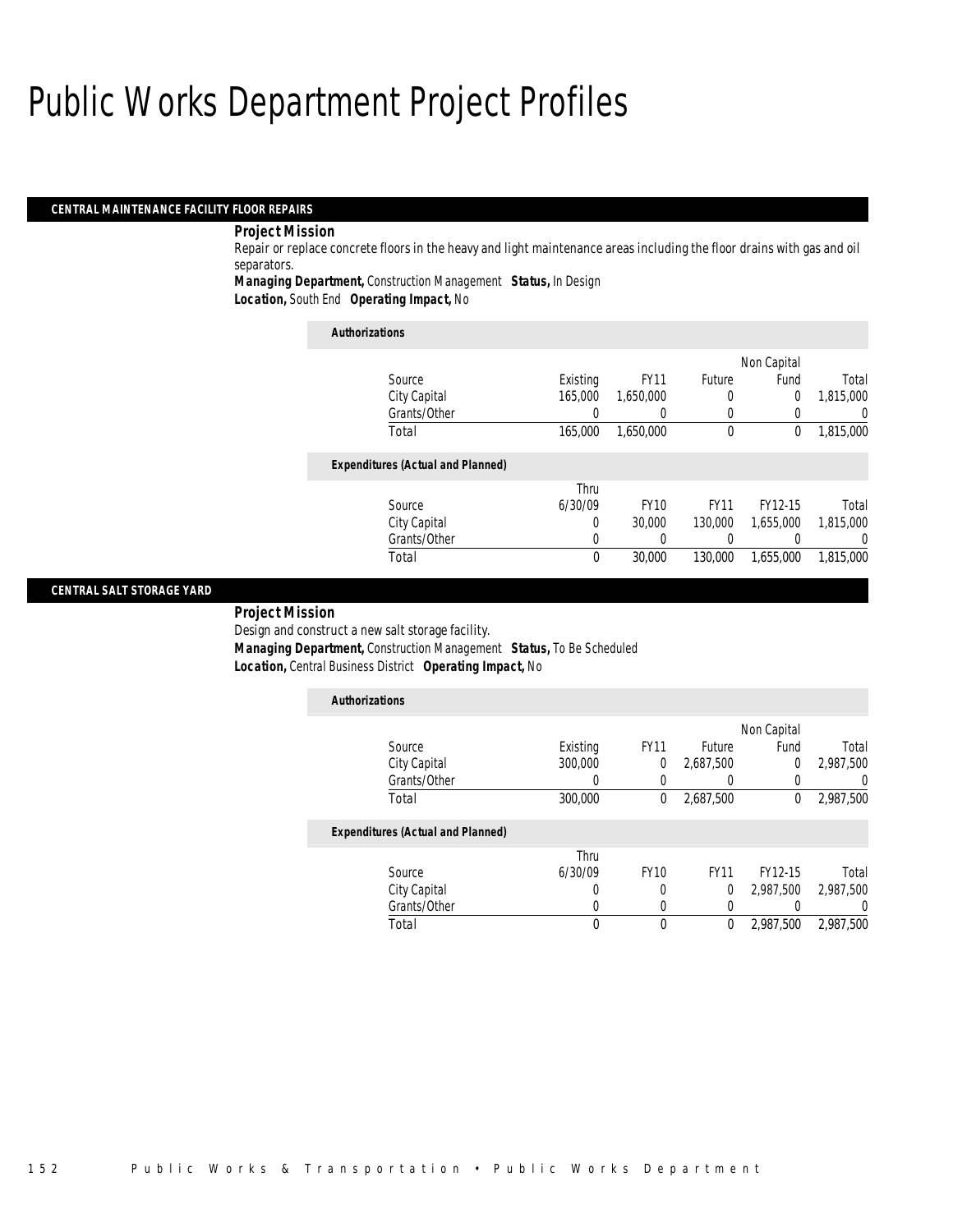*Authorizations*

#### *COMMONWEALTH AVENUE MALL LIGHTING*

#### *Project Mission*

Reconstruct the lighting system along the Commonwealth Avenue Mall from Arlington Street to Kenmore Square. *Managing Department,* Public Works Department *Status,* To Be Scheduled *Location,* Back Bay/Beacon Hill *Operating Impact,* No

| Authorizations                           |              |             |             |             |           |
|------------------------------------------|--------------|-------------|-------------|-------------|-----------|
|                                          |              |             |             | Non Capital |           |
| Source                                   | Existing     | <b>FY11</b> | Future      | Fund        | Total     |
| City Capital                             | 2,500,000    | 0           | $\left($    | 0           | 2,500,000 |
| Grants/Other                             |              |             |             |             | 0         |
| Total                                    | 2,500,000    | $\theta$    | $\mathbf 0$ | 0           | 2,500,000 |
| <b>Expenditures (Actual and Planned)</b> |              |             |             |             |           |
|                                          | Thru         |             |             |             |           |
| Source                                   | 6/30/09      | <b>FY10</b> | <b>FY11</b> | FY12-15     | Total     |
| City Capital                             | 0            | 0           | 0           | 2.500.000   | 2,500,000 |
| Grants/Other                             | 0            | $\left($    | 0           |             | 0         |
| Total                                    | $\mathbf{0}$ | $\theta$    | $\mathbf 0$ | 2.500.000   | 2,500,000 |
|                                          |              |             |             |             |           |

#### *COMMONWEALTH AVENUE PHASE 5*

*Project Mission* 

Reconstruction of the roadway from Kelton Street to Lake Street. State and federal construction funding awarded. *Managing Department,* Public Works Department *Status,* In Construction *Location,* Allston/Brighton *Operating Impact,* No

| <b>Authorizations</b>                    |           |             |               |             |            |
|------------------------------------------|-----------|-------------|---------------|-------------|------------|
|                                          |           |             |               | Non Capital |            |
| Source                                   | Existing  | <b>FY11</b> | <b>Future</b> | Fund        | Total      |
| City Capital                             | 2,930,000 | 0           | 0             | $\Omega$    | 2,930,000  |
| Grants/Other                             | 210,000   |             | 0             | 9,000,000   | 9,210,000  |
| Total                                    | 3.140.000 | 0           | 0             | 9,000,000   | 12,140,000 |
| <b>Expenditures (Actual and Planned)</b> |           |             |               |             |            |
|                                          | Thru      |             |               |             |            |

| Total     |
|-----------|
| 2,930,000 |
| 210,000   |
| 3,140,000 |
|           |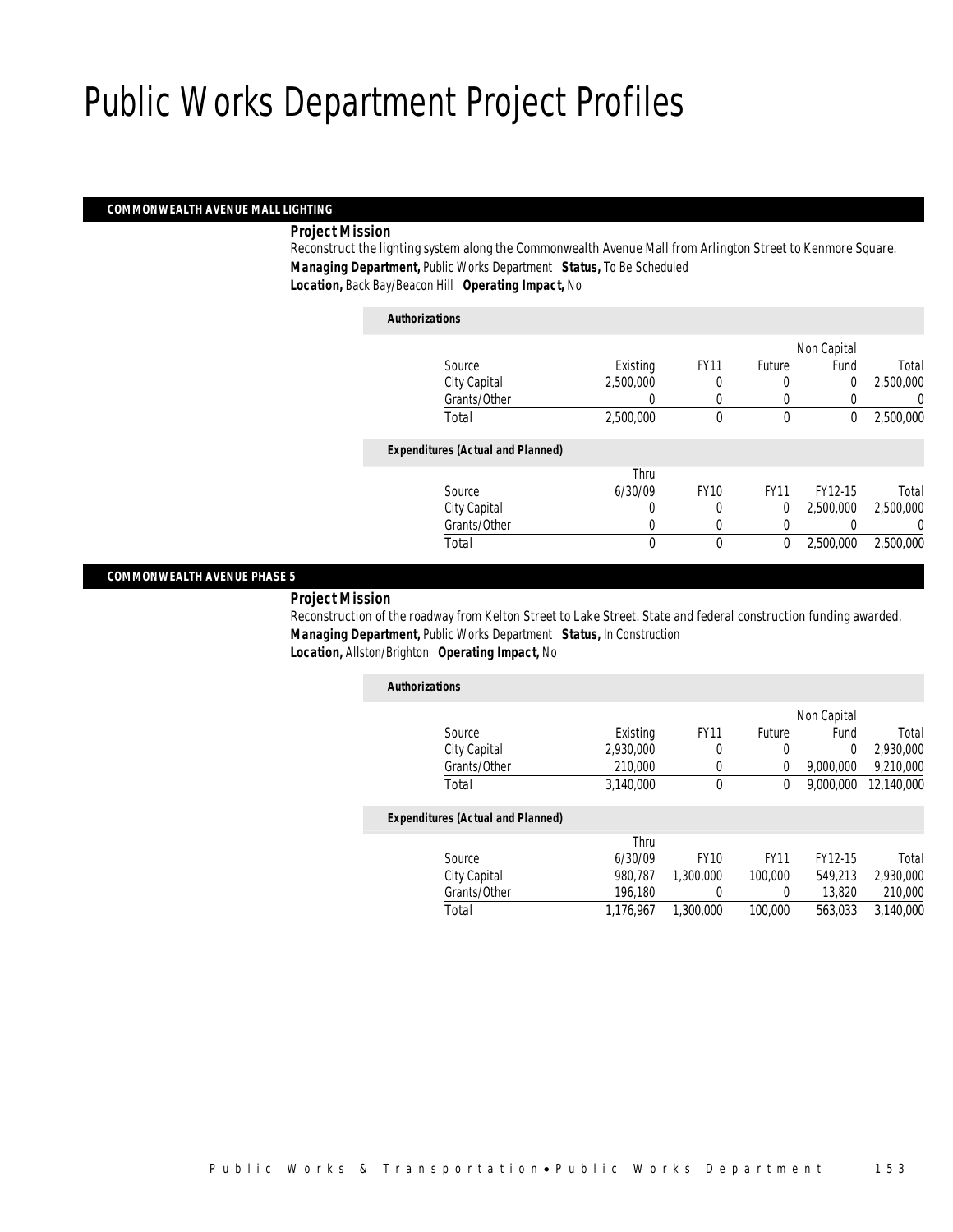#### *CROSSROADS INITIATIVE*

#### *Project Mission*

The initiative is a program of street improvements surrounding and adjacent to the Rose Kennedy Greenway. Broad St., Summer St. and Congress St. (east of Fort Point Channel) and Causeway Street are the first streets scheduled for reconstruction.

*Managing Department,* Public Works Department *Status,* In Construction *Location,* Central Business District *Operating Impact,* No

| <b>Authorizations</b>                    |            |             |               |             |            |
|------------------------------------------|------------|-------------|---------------|-------------|------------|
|                                          |            |             |               | Non Capital |            |
| Source                                   | Existing   | <b>FY11</b> | <b>Future</b> | Fund        | Total      |
| City Capital                             | 10,000,000 | 0           | 17,500,000    | $\Omega$    | 27,500,000 |
| Grants/Other                             | 0          | 0           | 0             | 27.500.000  | 27,500,000 |
| Total                                    | 10,000,000 | 0           | 17,500,000    | 27,500,000  | 55,000,000 |
| <b>Expenditures (Actual and Planned)</b> |            |             |               |             |            |
|                                          | Thru       |             |               |             |            |
| Source                                   | 6/30/09    | <b>FY10</b> | <b>FY11</b>   | FY12-15     | Total      |
| City Capital                             | 1.097.178  | 1.179.959   | 3,000,000     | 22,222,863  | 27,500,000 |
| Grants/Other                             | 0          | 0           |               |             | $\Omega$   |
| Total                                    | 1.097.178  | 1.179.959   | 3,000,000     | 22.222.863  | 27,500,000 |

#### *DANA AVENUE BRIDGE*

*Project Mission* 

Complete design and engineering analysis for bridge rehabilitation. State and federal construction funding anticipated.

*Managing Department,* Public Works Department *Status,* To Be Scheduled *Location,* Hyde Park *Operating Impact,* No

*Authorizations*

| <b>Authorizations</b>                    |                  |             |                  |             |                  |
|------------------------------------------|------------------|-------------|------------------|-------------|------------------|
|                                          |                  |             |                  | Non Capital |                  |
| Source                                   | Existing         | <b>FY11</b> | <b>Future</b>    | Fund        | Total            |
| City Capital                             | 160,000          | 0           | 195,000          | 0           | 355,000          |
| Grants/Other                             | $\left( \right)$ | $\left($    | $\left( \right)$ | 0           | $\left( \right)$ |
| Total                                    | 160,000          | 0           | 195,000          | 0           | 355,000          |
| <b>Expenditures (Actual and Planned)</b> |                  |             |                  |             |                  |
|                                          | Thru             |             |                  |             |                  |
| Source                                   | 6/30/09          | <b>FY10</b> | <b>FY11</b>      | FY12-15     | Total            |
| City Capital                             | 0                | 0           | 100,000          | 255,000     | 355,000          |
| Grants/Other                             | 0                | $\left($    | 0                |             | $\Omega$         |
| Total                                    | 0                | $\theta$    | 100,000          | 255,000     | 355,000          |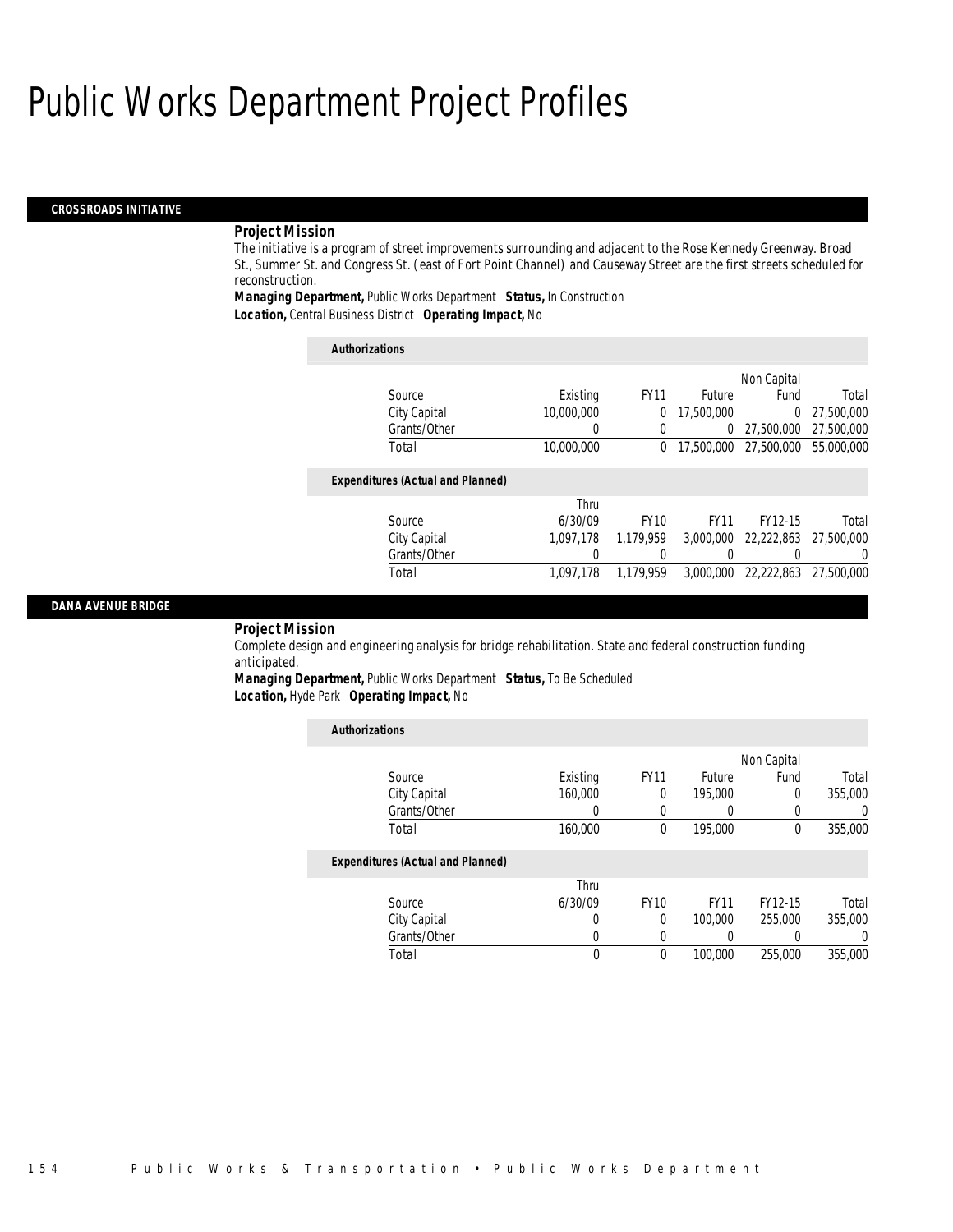*Authorizations*

#### *DOWNTOWN CROSSING*

#### *Project Mission*

Roadway, sidewalk and street lighting improvements in the Downtown Crossing shopping district. *Managing Department,* Public Works Department *Status,* To Be Scheduled *Location,* Central Business District *Operating Impact,* No

| Authorizations                           |          |             |             |             |         |
|------------------------------------------|----------|-------------|-------------|-------------|---------|
|                                          |          |             |             | Non Capital |         |
| Source                                   | Existing | <b>FY11</b> | Future      | Fund        | Total   |
| City Capital                             | 500,000  | 0           | 0           | 0           | 500,000 |
| Grants/Other                             | 0        | 0           |             |             | 0       |
| Total                                    | 500,000  | $\theta$    | $\theta$    | 0           | 500,000 |
| <b>Expenditures (Actual and Planned)</b> |          |             |             |             |         |
|                                          | Thru     |             |             |             |         |
| Source                                   | 6/30/09  | <b>FY10</b> | <b>FY11</b> | FY12-15     | Total   |
| City Capital                             | 0        | 0           | 0           | 500,000     | 500,000 |
| Grants/Other                             | 0        |             |             |             | 0       |
| Total                                    | 0        | $\theta$    | 0           | 500,000     | 500,000 |
|                                          |          |             |             |             |         |

#### *FINANCIAL DISTRICT ROADWAYS*

*Project Mission* 

Design reconstruction of roadways. State and federal construction funding anticipated. *Managing Department,* Public Works Department *Status,* To Be Scheduled *Location,* Central Business District *Operating Impact,* No

| <b>Authorizations</b>                    |          |             |             |             |           |
|------------------------------------------|----------|-------------|-------------|-------------|-----------|
|                                          |          |             |             | Non Capital |           |
| Source                                   | Existing | <b>FY11</b> | Future      | Fund        | Total     |
| City Capital                             | 768,000  | 0           | 0           | 0           | 768,000   |
| Grants/Other                             | 0        |             | 0           | 3,200,000   | 3,200,000 |
| Total                                    | 768,000  | 0           | 0           | 3,200,000   | 3,968,000 |
| <b>Expenditures (Actual and Planned)</b> |          |             |             |             |           |
|                                          | Thru     |             |             |             |           |
| Source                                   | 6/30/09  | <b>FY10</b> | <b>FY11</b> | FY12-15     | Total     |
| City Capital                             | 0        | 0           | $\theta$    | 768,000     | 768,000   |
| Grants/Other                             | 0        | 0           | 0           |             | 0         |
| Total                                    | 0        | 0           | $\theta$    | 768,000     | 768,000   |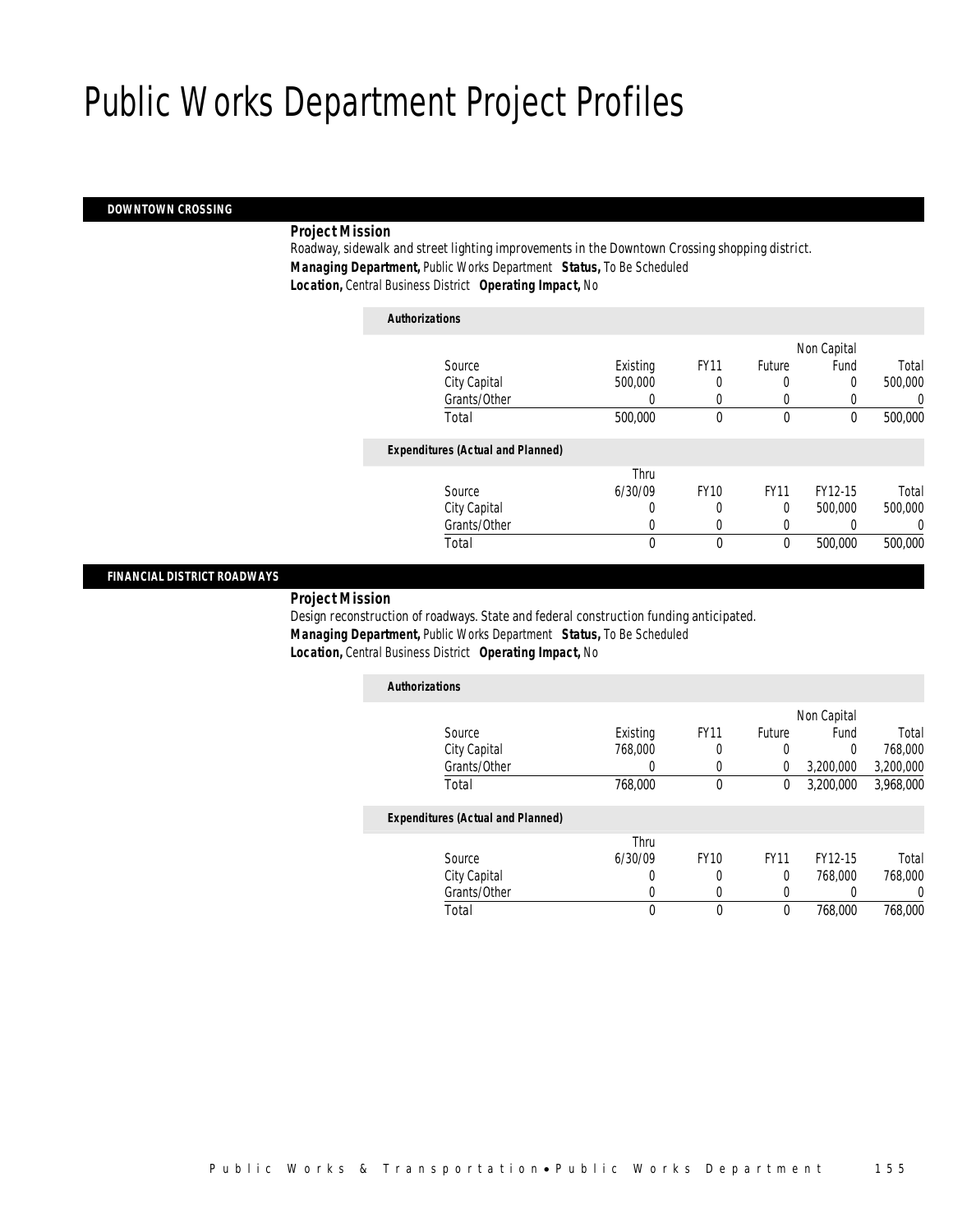#### *FREDERICK DOUGLASS STREET IMPROVEMENTS*

#### *Project Mission*

Provide roadway, sidewalk and streetlight repair and reconstruction to the Frederick Douglass neighborhood. *Managing Department,* Public Works Department *Status,* New Project *Location,* South End *Operating Impact,* No

### *Authorizations* Source **Existing** FY11 Future Non Capital Fund Total City Capital 0 2,500,000 0 0 2,500,000 Grants/Other 0 0 0 0 0 0 Total 0 2,500,000 0 0 2,500,000*Expenditures (Actual and Planned)* Source Thru 6/30/09 FY10 FY11 FY12-15 Total City Capital 0 0 800,000 1,700,000 2,500,000 Grants/Other 0 0 0 0 0 0 Total 0 0 800,000 1,700,000 2,500,000

#### *GARDNER STREET LANDFILL PHASE IA*

*Project Mission* 

Design and cap landfill areas at Millennium Park. Restore playing fields. *Managing Department,* Public Works Department *Status,* To Be Scheduled *Location,* West Roxbury *Operating Impact,* No

| <b>Authorizations</b>                    |           |             |             |                |            |
|------------------------------------------|-----------|-------------|-------------|----------------|------------|
|                                          |           |             |             | Non Capital    |            |
| Source                                   | Existing  | <b>FY11</b> | Future      | Fund           | Total      |
| City Capital                             | 5,550,000 | 0           | 7,000,000   | $\overline{0}$ | 12,550,000 |
| Grants/Other                             |           | 0           | 0           |                |            |
| Total                                    | 5,550,000 | 0           | 7,000,000   | 0              | 12,550,000 |
| <b>Expenditures (Actual and Planned)</b> |           |             |             |                |            |
|                                          | Thru      |             |             |                |            |
| Source                                   | 6/30/09   | <b>FY10</b> | <b>FY11</b> | FY12-15        | Total      |
| City Capital                             | 83,600    | 0           | 0           | 12,466,400     | 12,550,000 |
| Grants/Other                             |           | 0           | 0           |                |            |

Total 83,600 0 0 12,466,400 12,550,000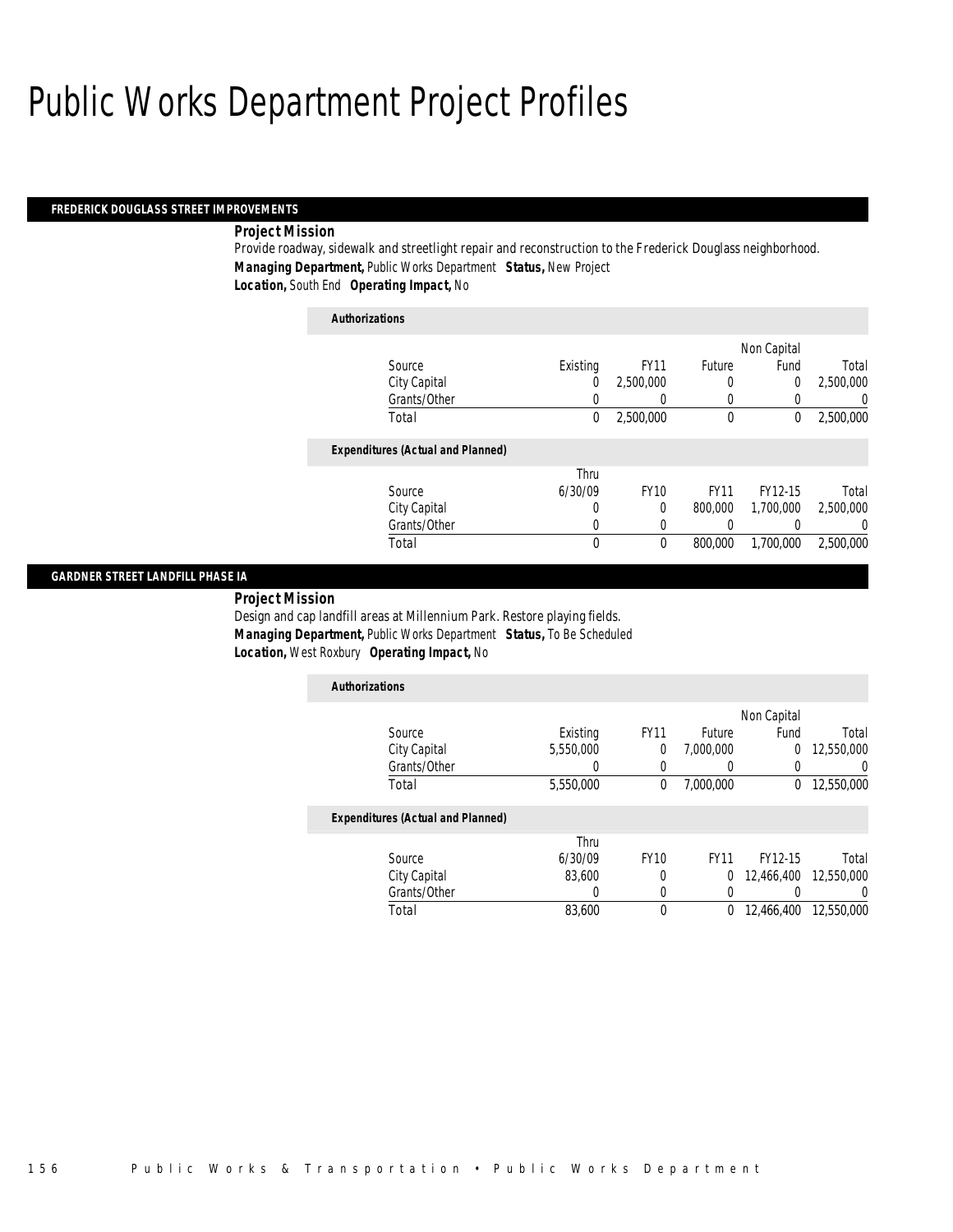#### *HUNTINGTON AVENUE*

#### *Project Mission*

Redesign and construction of certain sidewalk segments to comply with Americans With Disabilities Act and Architectural Access Board regulations.

*Managing Department,* Public Works Department *Status,* To Be Scheduled

*Location,* Fenway/Kenmore *Operating Impact,* No

#### *Authorizations*

|                                          |          |             |             | Non Capital |         |
|------------------------------------------|----------|-------------|-------------|-------------|---------|
| Source                                   | Existing | <b>FY11</b> | Future      | Fund        | Total   |
| City Capital                             | 500,000  |             |             | 0           | 500,000 |
| Grants/Other                             |          |             |             |             | 0       |
| Total                                    | 500,000  | $\theta$    | $\mathbf 0$ | 0           | 500,000 |
| <b>Expenditures (Actual and Planned)</b> |          |             |             |             |         |
|                                          | Thru     |             |             |             |         |
| Source                                   | 6/30/09  | <b>FY10</b> | <b>FY11</b> | FY12-15     | Total   |
| City Capital                             | 0        | 30,000      | $\Omega$    | 470,000     | 500,000 |
| Grants/Other                             |          | 0           | 0           |             | 0       |
| Total                                    | 0        | 30,000      | 0           | 470,000     | 500,000 |
|                                          |          |             |             |             |         |

#### *IPSWICH STREET BRIDGE*

*Project Mission* 

Design bridge rehabilitation. State and federal construction funding. *Managing Department,* Public Works Department *Status,* In Construction *Location,* Fenway/Kenmore *Operating Impact,* No

| Existing | <b>FY11</b> | Future      | Fund      | Total       |
|----------|-------------|-------------|-----------|-------------|
| 592,500  | 0           | 0           | 0         | 592,500     |
|          | 0           | 0           | 1,140,000 | 1,140,000   |
| 592,500  | $\mathbf 0$ | 0           | 1,140,000 | 1,732,500   |
|          |             |             |           |             |
| Thru     |             |             |           |             |
| 6/30/09  | <b>FY10</b> | <b>FY11</b> | FY12-15   | Total       |
| 210.713  | 10,000      | 0           | 371.787   | 592,500     |
|          |             | 0           |           | $\left($    |
| 210.713  | 10,000      | $\theta$    | 371,787   | 592,500     |
|          |             |             |           | Non Capital |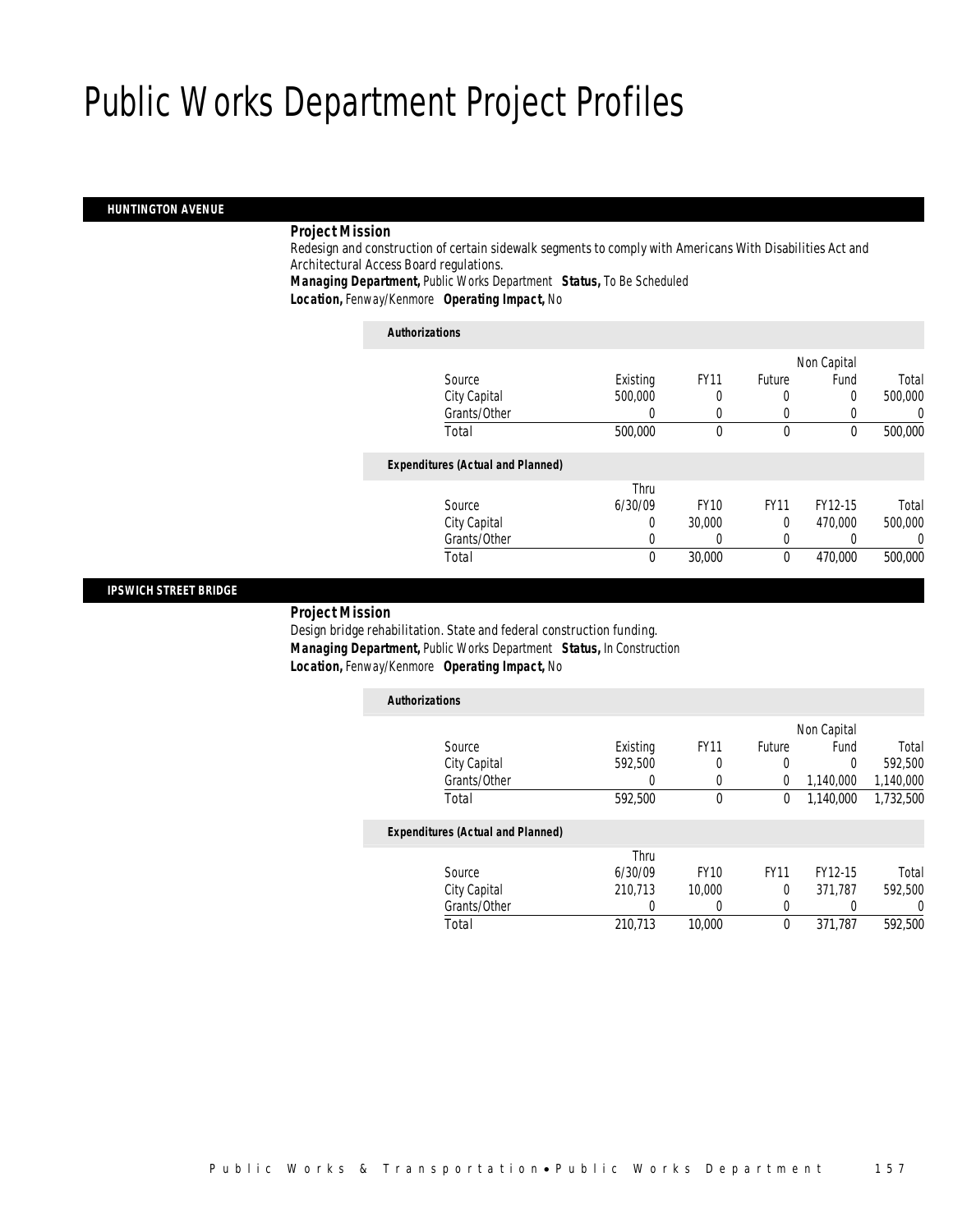#### *LEATHER DISTRICT STREETS*

### *Project Mission*

Design several streets in the Leather District. *Managing Department,* Public Works Department *Status,* To Be Scheduled *Location,* Central Business District *Operating Impact,* No

| <b>Authorizations</b>                    |          |             |             |             |                  |
|------------------------------------------|----------|-------------|-------------|-------------|------------------|
|                                          |          |             |             | Non Capital |                  |
| Source                                   | Existing | <b>FY11</b> | Future      | Fund        | Total            |
| City Capital                             | 450,000  | 0           | 0           | $\Omega$    | 450,000          |
| Grants/Other                             | 0        | 0           | 0           | 0           | $\left( \right)$ |
| Total                                    | 450,000  | 0           | $\mathbf 0$ | 0           | 450,000          |
| <b>Expenditures (Actual and Planned)</b> |          |             |             |             |                  |
|                                          | Thru     |             |             |             |                  |
| Source                                   | 6/30/09  | <b>FY10</b> | <b>FY11</b> | FY12-15     | Total            |
| City Capital                             | 0        | 0           | 0           | 450,000     | 450,000          |
| Grants/Other                             | 0        | 0           | 0           | 0           | $\left($         |
| Total                                    | 0        | 0           | $\mathbf 0$ | 450,000     | 450,000          |

#### *LONG ISLAND BRIDGE REPAIRS*

*Project Mission* 

Design and construct repairs to bridge to maintain current load ratings over the next ten years. *Managing Department,* Public Works Department *Status,* In Construction *Location,* Long Island *Operating Impact,* No

| <b>Authorizations</b> |           |             |           |             |            |
|-----------------------|-----------|-------------|-----------|-------------|------------|
|                       |           |             |           | Non Capital |            |
| Source                | Existing  | <b>FY11</b> | Future    | Fund        | Total      |
| City Capital          | 9,000,000 |             | 4,500,000 |             | 13,500,000 |
| Grants/Other          |           |             |           |             |            |
| Total                 | 9,000,000 |             | 4,500,000 |             | 13,500,000 |

#### *Expenditures (Actual and Planned)*

|              | Thru    |             |           |                      |       |
|--------------|---------|-------------|-----------|----------------------|-------|
| Source       | 6/30/09 | <b>FY10</b> | FY11      | FY12-15              | Total |
| City Capital | 126.752 | 2.496.066   | 1,500,000 | 9,377,182 13,500,000 |       |
| Grants/Other |         |             |           |                      |       |
| Total        | 126.752 | 2.496.066   | 1,500,000 | 9,377,182 13,500,000 |       |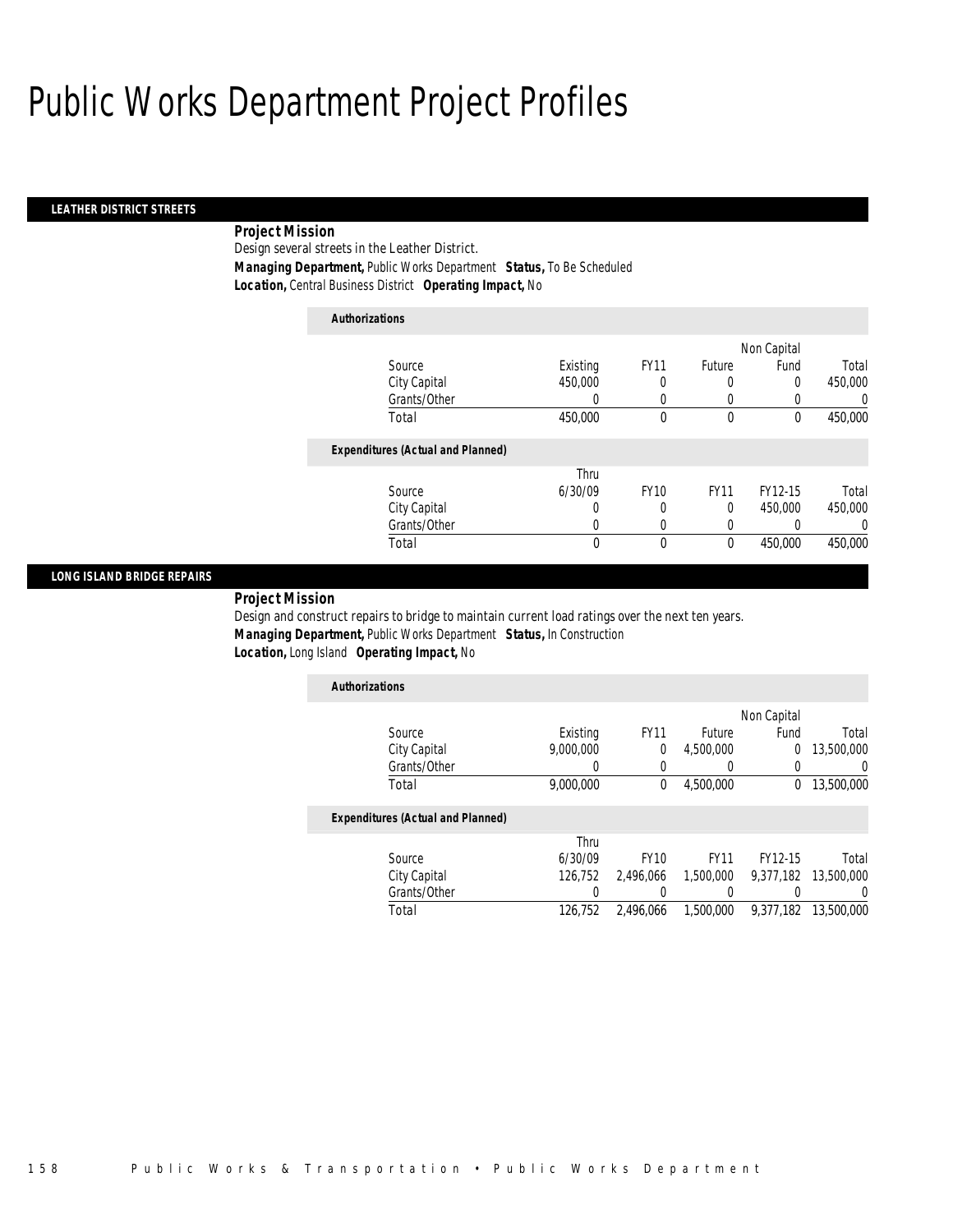#### *MASSACHUSETTS AVENUE*

#### *Project Mission*

Reconstruction of roadway from Huntington Avenue to Albany Street. State and federal construction funding awarded.

*Managing Department,* Public Works Department *Status,* In Construction

*Location,* South End *Operating Impact,* No

| <b>Authorizations</b>                    |           |             |              |             |            |
|------------------------------------------|-----------|-------------|--------------|-------------|------------|
|                                          |           |             |              | Non Capital |            |
| Source                                   | Existing  | <b>FY11</b> | Future       | Fund        | Total      |
| City Capital                             | 3.792.000 | 0           | 0            | $\Omega$    | 3.792.000  |
| Grants/Other                             | 0         | 0           | 0            | 14,400,000  | 14,400,000 |
| Total                                    | 3,792,000 | $\theta$    | $\mathbf{0}$ | 14,400,000  | 18,192,000 |
| <b>Expenditures (Actual and Planned)</b> |           |             |              |             |            |
|                                          | Thru      |             |              |             |            |
| Source                                   | 6/30/09   | <b>FY10</b> | <b>FY11</b>  | FY12-15     | Total      |
| City Capital                             | 1,384,301 | 500,000     | 1.000.000    | 907.699     | 3,792,000  |
| Grants/Other                             |           |             |              |             | 0          |
| Total                                    | 1,384,301 | 500,000     | 1.000.000    | 907.699     | 3.792.000  |
|                                          |           |             |              |             |            |

#### *MASSACHUSETTS AVENUE BRIDGE AT COMMONWEALTH AVENUE*

*Project Mission* 

Design bridge repairs. State and federal construction funding anticipated. *Managing Department,* Public Works Department *Status,* In Design *Location,* Back Bay/Beacon Hill *Operating Impact,* No

| <b>Authorizations</b>                    |          |             |             |             |            |
|------------------------------------------|----------|-------------|-------------|-------------|------------|
|                                          |          |             |             | Non Capital |            |
| Source                                   | Existing | <b>FY11</b> | Future      | Fund        | Total      |
| City Capital                             | 752,000  | 200,000     | 0           | 0           | 952.000    |
| Grants/Other                             | 0        | 0           | 0           | 12,000,000  | 12,000,000 |
| Total                                    | 752,000  | 200,000     | 0           | 12,000,000  | 12.952.000 |
| <b>Expenditures (Actual and Planned)</b> |          |             |             |             |            |
|                                          | Thru     |             |             |             |            |
| Source                                   | 6/30/09  | <b>FY10</b> | <b>FY11</b> | FY12-15     | Total      |
| City Capital                             | 372.212  | 79.788      | 500,000     | 0           | 952.000    |
| Grants/Other                             | 0        | 0           | 0           | 0           | 0          |
| Total                                    | 372.212  | 79.788      | 500.000     | 0           | 952.000    |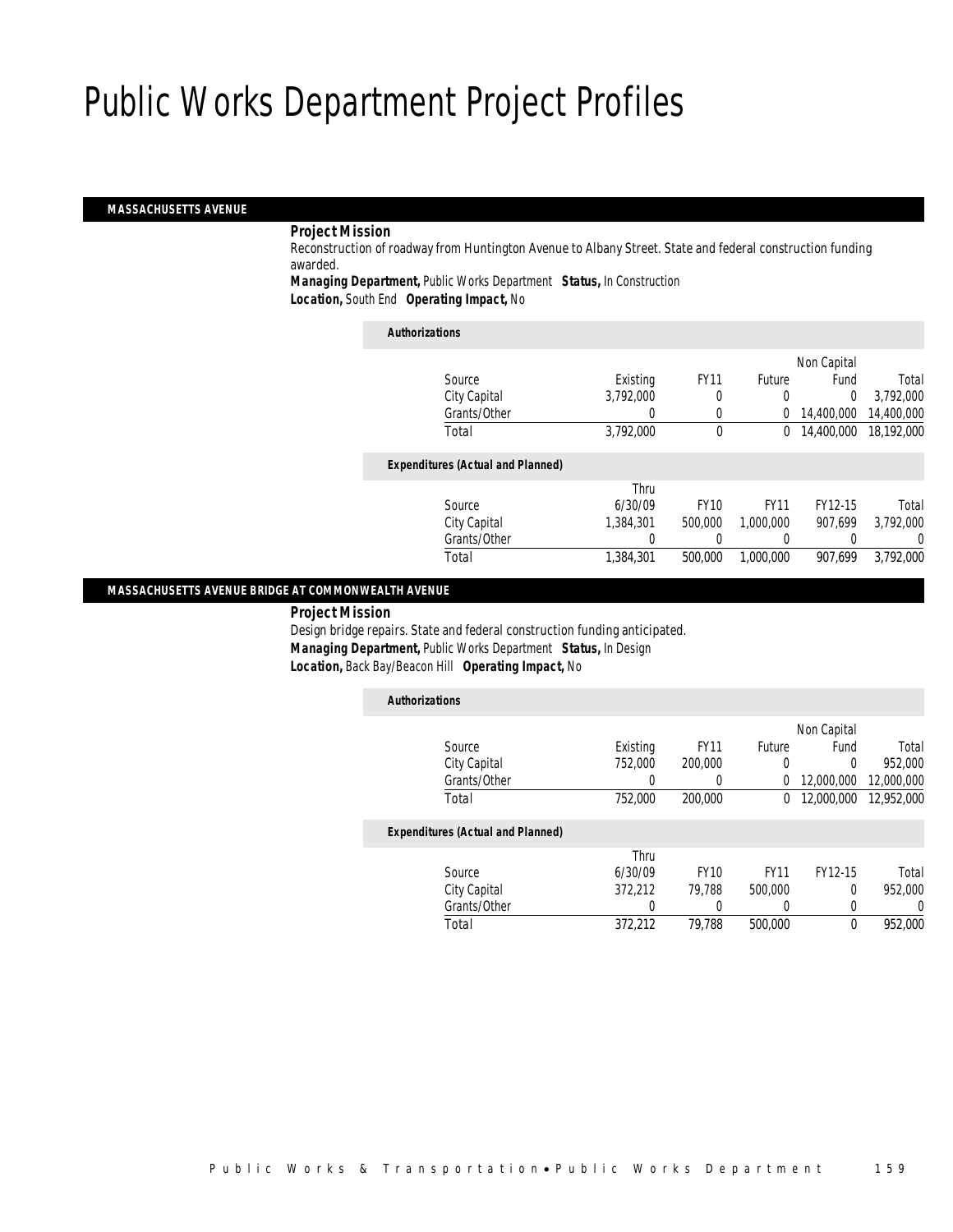#### *MAVERICK SQUARE*

### *Project Mission*

Reconstruct roads, sidewalks and street lighting in conjunction with the MBTA's redevelopment of the Maverick Square T station.

*Managing Department,* Public Works Department *Status,* In Construction

*Location,* East Boston *Operating Impact,* No

| <b>Authorizations</b>                    |                  |             |             |                |           |
|------------------------------------------|------------------|-------------|-------------|----------------|-----------|
|                                          |                  |             |             | Non Capital    |           |
| Source                                   | Existing         | <b>FY11</b> | Future      | Fund           | Total     |
| City Capital                             | 1,100,000        | 0           | 0           | $\overline{0}$ | 1,100,000 |
| Grants/Other                             | 0                | $\left($    | 0           |                | $\left($  |
| Total                                    | 1,100,000        | 0           | $\theta$    | $\Omega$       | 1,100,000 |
| <b>Expenditures (Actual and Planned)</b> |                  |             |             |                |           |
|                                          | Thru             |             |             |                |           |
| Source                                   | 6/30/09          | <b>FY10</b> | <b>FY11</b> | FY12-15        | Total     |
| City Capital                             | 0                | 0           | 0           | 1.100.000      | 1.100.000 |
| Grants/Other                             | $\left( \right)$ | $\left($    | 0           |                | $\Omega$  |
| Total                                    | 0                | $\Omega$    | 0           | 1.100.000      | 1.100.000 |

#### *NEW CHELSEA STREET BRIDGE*

#### *Project Mission*

Develop design and engineering plans for the construction of new Chelsea Street bridge. Design funding provided by United States Coast Guard. State and federal construction funding awarded. *Managing Department,* Public Works Department *Status,* In Construction

*Location,* East Boston *Operating Impact,* No

| <b>Authorizations</b>                    |           |             |               |                           |                                   |
|------------------------------------------|-----------|-------------|---------------|---------------------------|-----------------------------------|
|                                          |           |             |               | Non Capital               |                                   |
| Source                                   | Existing  | <b>FY11</b> | <b>Future</b> | Fund                      | Total                             |
| City Capital                             | 2,185,000 | 1,500,000   | 1.165.000     | $\theta$                  | 4,850,000                         |
| Grants/Other                             | 3.250.000 | 0           |               | 0 116.840.000 120.090.000 |                                   |
| Total                                    | 5,435,000 | 1,500,000   |               |                           | 1.165.000 116.840.000 124.940.000 |
| <b>Expenditures (Actual and Planned)</b> |           |             |               |                           |                                   |
|                                          | Thru      |             |               |                           |                                   |
| Source                                   | 6/30/09   | <b>FY10</b> | <b>FY11</b>   | FY12-15                   | Total                             |
| City Capital                             | 235.464   | 510.890     | 1.500.000     | 2,603,646                 | 4,850,000                         |
| Grants/Other                             | 2,127,562 | $\Omega$    | $\Omega$      | 1,122,438                 | 3,250,000                         |
| Total                                    | 2.363.026 | 510.890     | 1,500,000     | 3,726,084                 | 8.100.000                         |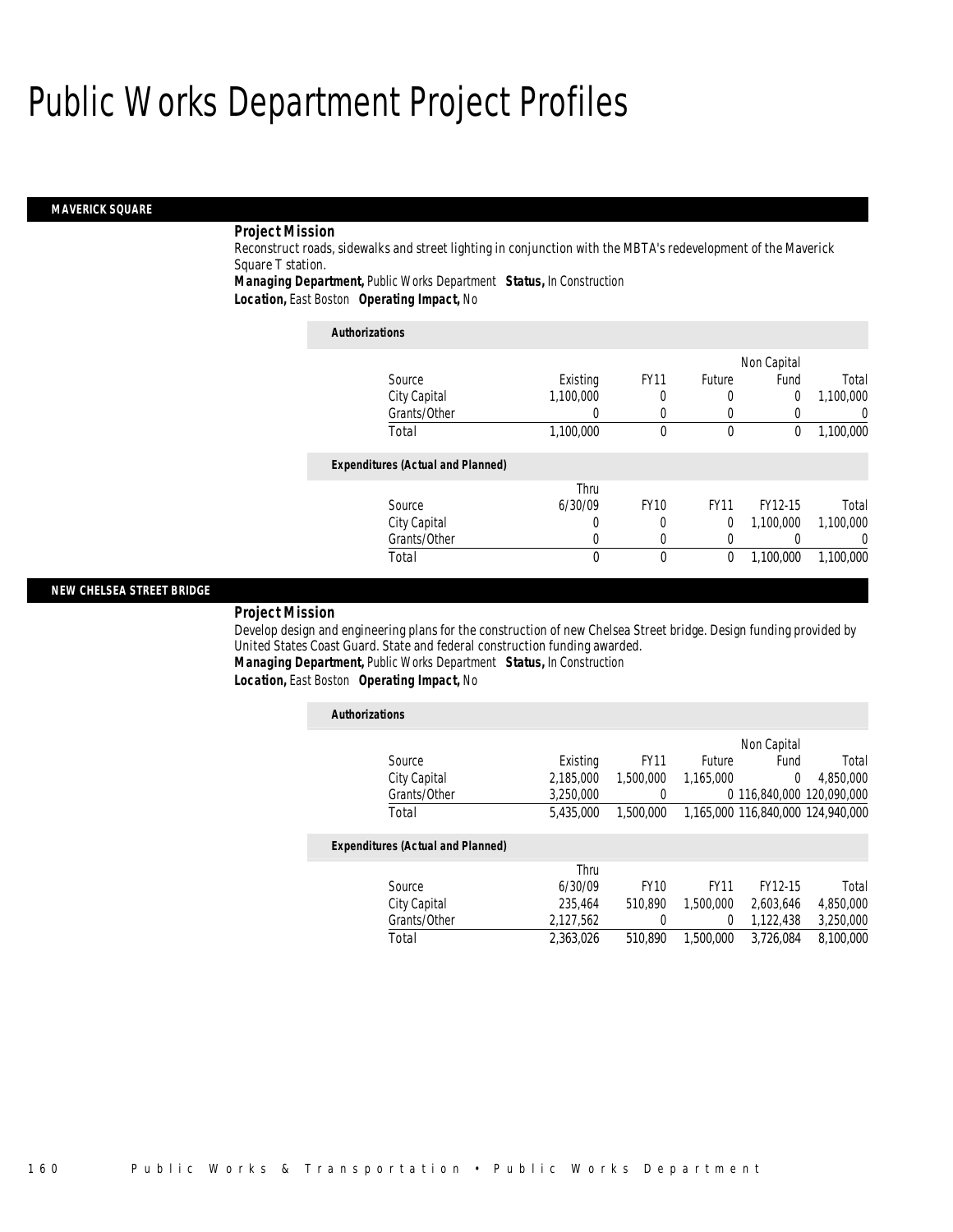#### *NON-PARTICIPATING FUND*

#### *Project Mission*

Funding to pay for non-participating items in federal/state roadway projects in the City of Boston. *Managing Department,* Public Works Department *Status,* Annual Program *Location,* NA *Operating Impact,* No

*Authorizations*

|                                          |           |             |             | Non Capital    |           |
|------------------------------------------|-----------|-------------|-------------|----------------|-----------|
| Source                                   | Existing  | <b>FY11</b> | Future      | Fund           | Total     |
| City Capital                             | 5,728,000 | 2,000,000   |             | $\overline{0}$ | 7,728,000 |
| Grants/Other                             | 0         |             |             | 0              | 0         |
| Total                                    | 5,728,000 | 2,000,000   | $\mathbf 0$ | 0              | 7,728,000 |
|                                          |           |             |             |                |           |
| <b>Expenditures (Actual and Planned)</b> |           |             |             |                |           |
|                                          | Thru      |             |             |                |           |
| Source                                   | 6/30/09   | <b>FY10</b> | <b>FY11</b> | FY12-15        | Total     |
| City Capital                             | 3.921.628 | 492.237     | 500,000     | 2.814.135      | 7,728,000 |
| Grants/Other                             |           |             |             |                | 0         |
| Total                                    | 3,921,628 | 492.237     | 500,000     | 2,814,135      | 7,728,000 |
|                                          |           |             |             |                |           |

#### *NORTH WASHINGTON STREET BRIDGE*

*Project Mission* 

Design rehabilitation of bridge. State and federal construction funds anticipated. *Managing Department,* Public Works Department *Status,* In Design *Location,* Central Business District *Operating Impact,* No

| <b>Authorizations</b>                    |          |             |             |             |            |
|------------------------------------------|----------|-------------|-------------|-------------|------------|
|                                          |          |             |             | Non Capital |            |
| Source                                   | Existing | <b>FY11</b> | Future      | Fund        | Total      |
| City Capital                             | 650,000  | 1,750,000   | 0           | 0           | 2,400,000  |
| Grants/Other                             |          |             | 0           | 55,000,000  | 55,000,000 |
| Total                                    | 650,000  | 1,750,000   | 0           | 55,000,000  | 57,400,000 |
| <b>Expenditures (Actual and Planned)</b> |          |             |             |             |            |
|                                          | Thru     |             |             |             |            |
| Source                                   | 6/30/09  | <b>FY10</b> | <b>FY11</b> | FY12-15     | Total      |
| City Capital                             | 302.231  | 100,000     | 200,000     | 1.797.769   | 2,400,000  |
| Grants/Other                             |          |             |             |             | 0          |

Total 302,231 100,000 200,000 1,797,769 2,400,000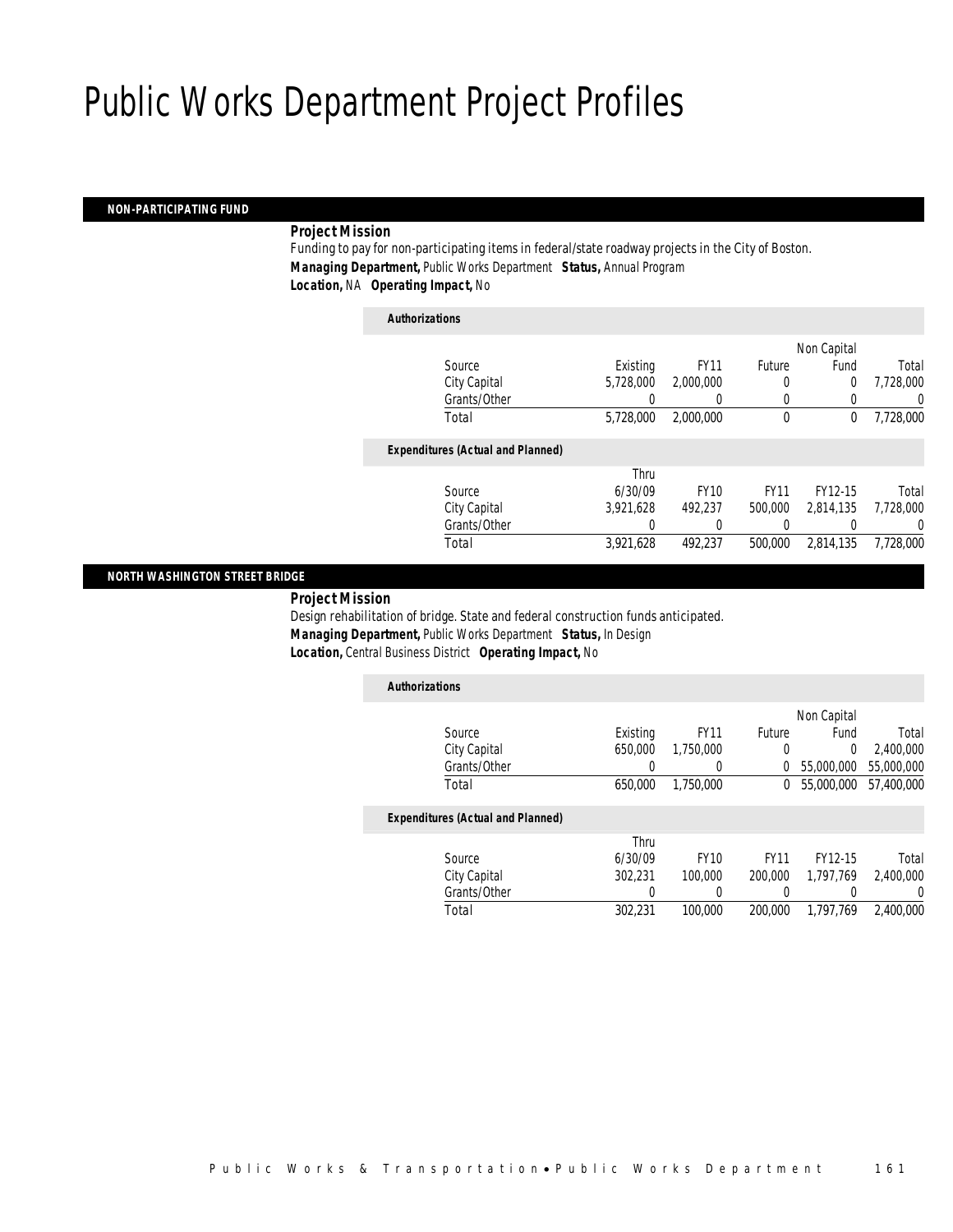#### *OLD COLONY HOUSING ROADWAYS*

#### *Project Mission*

Reconstruction of roadways in the redevelopment of the Old Colony Housing Project. *Managing Department,* Public Works Department *Status,* New Project *Location,* South Boston *Operating Impact,* No

### *Authorizations*

|           | Non Capital |             |                  |          |                                          |
|-----------|-------------|-------------|------------------|----------|------------------------------------------|
| Total     | Fund        | Future      | <b>FY11</b>      | Existing | Source                                   |
| 1,400,000 | 0           | 0           | 1,400,000        | 0        | City Capital                             |
| $\Omega$  |             | 0           | $\left( \right)$ | 0        | Grants/Other                             |
| 1,400,000 | 0           | 0           | 1,400,000        | 0        | Total                                    |
|           |             |             |                  |          | <b>Expenditures (Actual and Planned)</b> |
|           |             |             |                  | Thru     |                                          |
| Total     | FY12-15     | <b>FY11</b> | <b>FY10</b>      | 6/30/09  | Source                                   |
| 1,400,000 | 400,000     | 1.000.000   | $\Omega$         | 0        | City Capital                             |
| $\Omega$  |             | 0           | 0                | 0        | Grants/Other                             |
| 1,400,000 | 400,000     | 1,000,000   | 0                | 0        | Total                                    |

#### *OLD NORTHERN AVENUE BRIDGE*

*Project Mission* 

Planning, design and ongoing repairs to bridge. Federal funds anticipated. *Managing Department,* Public Works Department *Status,* In Design *Location,* South Boston *Operating Impact,* No

| <b>Authorizations</b>             |           |             |        |             |            |
|-----------------------------------|-----------|-------------|--------|-------------|------------|
|                                   |           |             |        | Non Capital |            |
| Source                            | Existing  | <b>FY11</b> | Future | Fund        | Total      |
| City Capital                      | 5,000,000 |             |        | 0           | 5,000,000  |
| Grants/Other                      |           |             |        | 6.400.000   | 6,400,000  |
| Total                             | 5,000,000 |             | 0      | 6,400,000   | 11,400,000 |
| Expanditurea (Actual and Diannad) |           |             |        |             |            |

#### *Expenditures (Actual and Planned)*

|              | Thru      |             |         |           |           |
|--------------|-----------|-------------|---------|-----------|-----------|
| Source       | 6/30/09   | <b>FY10</b> | FY11    | FY12-15   | Total     |
| City Capital | 2.214.699 | 336.832     | 200,000 | 2.248.469 | 5,000,000 |
| Grants/Other |           |             |         |           |           |
| Total        | 2.214.699 | 336.832     | 200,000 | 2.248.469 | 5,000,000 |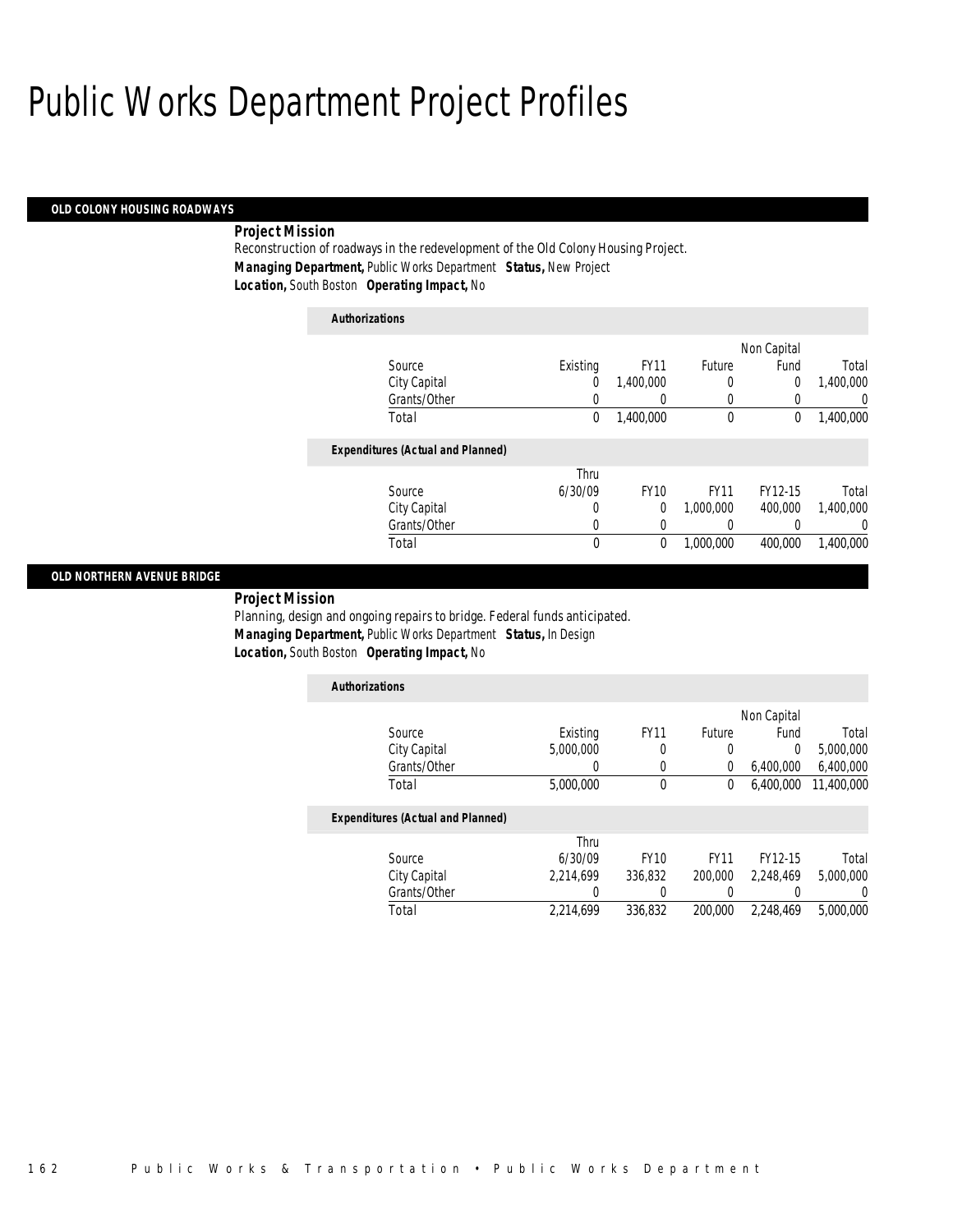#### *RETAINING WALLS*

#### *Project Mission*

Dedicated repair fund for the City's retaining walls. *Managing Department,* Public Works Department *Status,* New Project *Location,* Citywide *Operating Impact,* No

| <b>Authorizations</b>                    |          |             |             |             |         |
|------------------------------------------|----------|-------------|-------------|-------------|---------|
|                                          |          |             |             | Non Capital |         |
| Source                                   | Existing | <b>FY11</b> | Future      | Fund        | Total   |
| City Capital                             | 0        | 800,000     | 0           | 0           | 800,000 |
| Grants/Other                             |          | 0           | 0           | 0           |         |
| Total                                    | $\theta$ | 800,000     | 0           | 0           | 800,000 |
| <b>Expenditures (Actual and Planned)</b> |          |             |             |             |         |
|                                          | Thru     |             |             |             |         |
| Source                                   | 6/30/09  | <b>FY10</b> | <b>FY11</b> | FY12-15     | Total   |
| City Capital                             | 0        | $\Omega$    | 100,000     | 700,000     | 800,000 |
| Grants/Other                             | $\Omega$ | 0           | 0           |             |         |
| Total                                    | $\theta$ | 0           | 100,000     | 700,000     | 800,000 |
|                                          |          |             |             |             |         |

#### *ROADWAY RECONSTRUCTION*

#### *Project Mission*

Includes road reconstruction, sidewalk reconstruction, and traffic signal replacement where appropriate. *Managing Department,* Public Works Department *Status,* Annual Program *Location,* Citywide *Operating Impact,* No

| <b>Authorizations</b>                    |            |             |               |             |            |
|------------------------------------------|------------|-------------|---------------|-------------|------------|
|                                          |            |             |               | Non Capital |            |
| Source                                   | Existing   | <b>FY11</b> | <b>Future</b> | Fund        | Total      |
| City Capital                             | 15,400,000 | 5,000,000   | 10,000,000    | $\Omega$    | 30,400,000 |
| Grants/Other                             | 5,638,608  | 4,000,000   | 10,813,392    |             | 20,452,000 |
| Total                                    | 21,038,608 | 9,000,000   | 20.813.392    | $^{0}$      | 50,852,000 |
| <b>Expenditures (Actual and Planned)</b> |            |             |               |             |            |
|                                          | Thru       |             |               |             |            |
| Source                                   | 6/30/09    | <b>FY10</b> | FY11          | FY12-15     | Total      |

City Capital 4,395,144 3,198,037 3,000,000 19,806,819 30,400,000<br>Grants/Other 1,718,625 3,900,000 4,000,000 10,833,375 20,452,000

Total 6,113,770 7,098,037 7,000,000 30,640,193 50,852,000

Grants/Other 1,718,625 3,900,000 4,000,000 10,833,375 20,452,000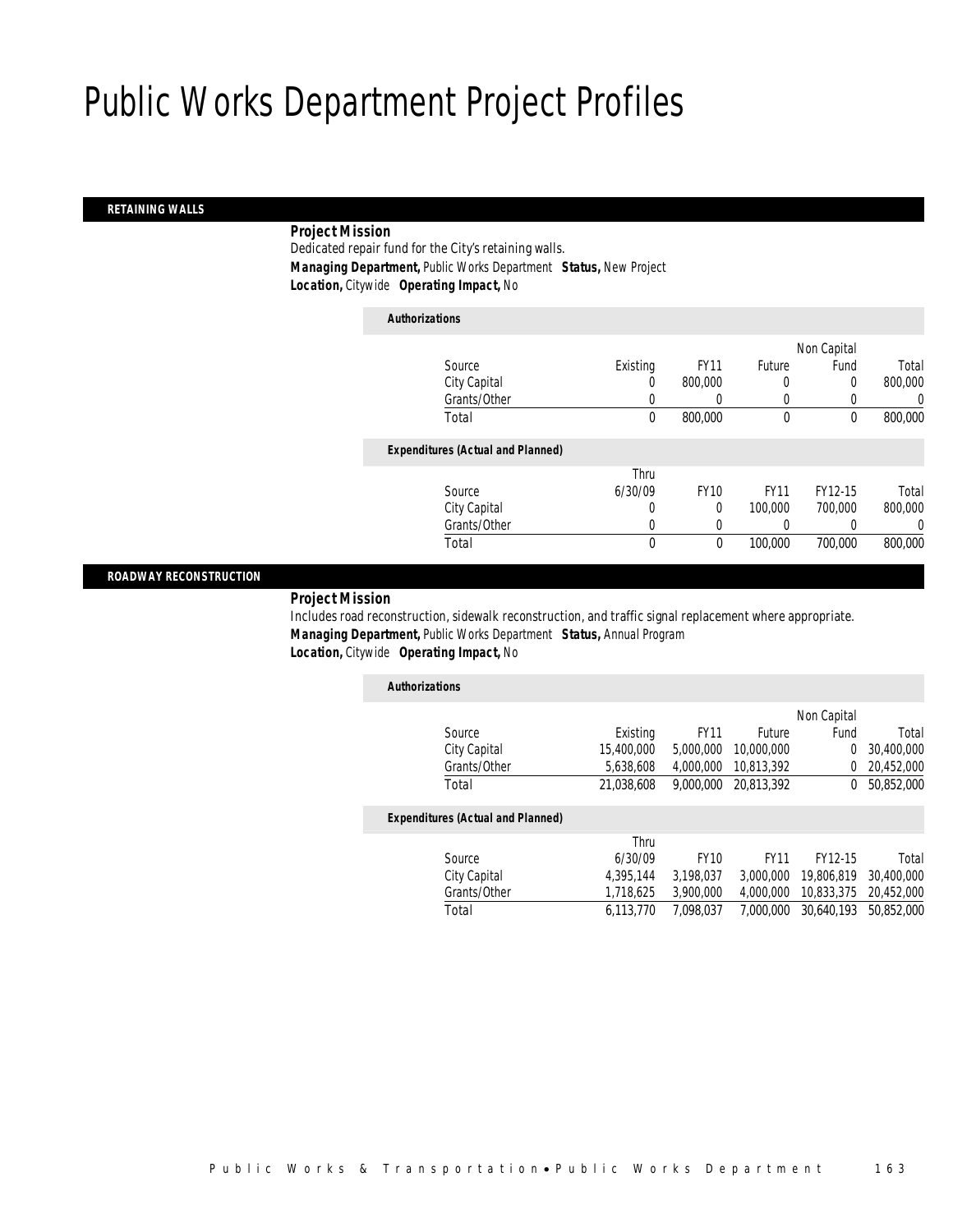#### *ROADWAY RESURFACING*

 *Project Mission* Various roadway resurfacing. *Managing Department,* Public Works Department *Status,* Annual Program *Location,* Citywide *Operating Impact,* No

*Authorizations*

|                                          |            |             |             | Non Capital |            |
|------------------------------------------|------------|-------------|-------------|-------------|------------|
| Source                                   | Existing   | <b>FY11</b> | Future      | Fund        | Total      |
| City Capital                             | 1,300,000  | 0           | 700,000     | 0           | 2,000,000  |
| Grants/Other                             | 9,750,000  | 0           | 3,000,000   | 0           | 12,750,000 |
| Total                                    | 11,050,000 | 0           | 3.700.000   | 0           | 14,750,000 |
| <b>Expenditures (Actual and Planned)</b> |            |             |             |             |            |
|                                          | Thru       |             |             |             |            |
| Source                                   | 6/30/09    | <b>FY10</b> | <b>FY11</b> | FY12-15     | Total      |
| City Capital                             | 86.245     | 600,000     | 250,000     | 1.063.755   | 2,000,000  |
| Grants/Other                             | 2,946,359  | 3,000,000   | 1,750,000   | 5,053,641   | 12,750,000 |
| Total                                    | 3,032,604  | 3,600,000   | 2,000,000   | 6,117,396   | 14,750,000 |
|                                          |            |             |             |             |            |

#### *ROADWAY UTILITY RESTORATION*

*Project Mission* 

Repair and pave roadway damaged by utility companies. *Managing Department,* Public Works Department *Status,* Annual Program

*Location,* Citywide *Operating Impact,* No

| <b>Authorizations</b> |           |             |         |                       |       |
|-----------------------|-----------|-------------|---------|-----------------------|-------|
|                       |           |             |         | Non Capital           |       |
| Source                | Existing  | <b>FY11</b> | Future  | Fund                  | Total |
| City Capital          |           |             |         |                       |       |
| Grants/Other          | 2.850,000 | 750,000     | 950.000 | 24,000,000 28,550,000 |       |
| Total                 | 2,850,000 | 750.000     | 950,000 | 24,000,000 28,550,000 |       |

#### *Expenditures (Actual and Planned)*

|              | Thru    |         |         |           |           |
|--------------|---------|---------|---------|-----------|-----------|
| Source       | 6/30/09 | FY10    | FY11    | FY12-15   | Total     |
| City Capital |         |         |         |           |           |
| Grants/Other | 674.646 | 925.354 | 750.000 | 2.200.000 | 4,550,000 |
| Total        | 674.646 | 925.354 | 750.000 | 2,200,000 | 4.550.000 |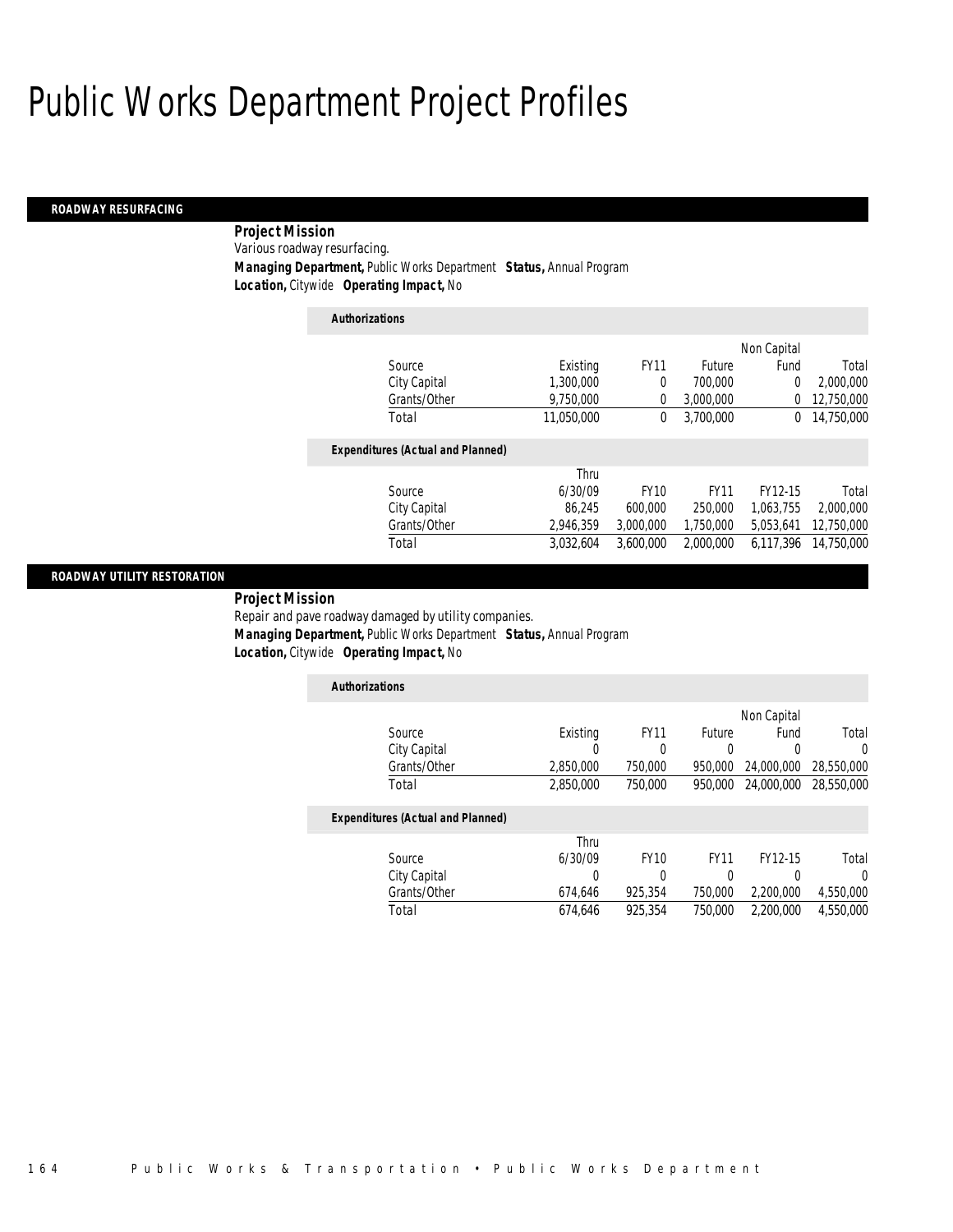#### *SARATOGA STREET BRIDGE*

#### *Project Mission*

Complete design and engineering analysis for bridge rehabilitation. The Town of Winthrop will share design costs. State and federal construction funding anticipated.

*Managing Department,* Public Works Department *Status,* In Design

*Location,* East Boston *Operating Impact,* No

#### *Authorizations*

|                                          |          |             |             | Non Capital |           |
|------------------------------------------|----------|-------------|-------------|-------------|-----------|
| Source                                   | Existing | <b>FY11</b> | Future      | Fund        | Total     |
| City Capital                             | 414,895  | 0           | 0           | 0           | 414,895   |
| Grants/Other                             | 70,000   | 0           | 0           | 5,796,990   | 5,866,990 |
| Total                                    | 484,895  | 0           | 0           | 5,796,990   | 6,281,885 |
| <b>Expenditures (Actual and Planned)</b> |          |             |             |             |           |
|                                          | Thru     |             |             |             |           |
| Source                                   | 6/30/09  | <b>FY10</b> | <b>FY11</b> | FY12-15     | Total     |
| City Capital                             | 153,056  | 178.395     | 80,000      | 3.444       | 414,895   |
| Grants/Other                             | 39,272   | 0           | 0           | 30,728      | 70,000    |
| Total                                    | 192,327  | 178.395     | 80,000      | 34.173      | 484,895   |
|                                          |          |             |             |             |           |

#### *SIDEWALK RECONSTRUCTION*

#### *Project Mission*

Various sidewalk and pedestrian ramp repairs and reconstruction. *Managing Department,* Public Works Department *Status,* Annual Program *Location,* Citywide *Operating Impact,* No

| <b>Authorizations</b>                    |           |             |             |             |            |
|------------------------------------------|-----------|-------------|-------------|-------------|------------|
|                                          |           |             |             | Non Capital |            |
| Source                                   | Existing  | <b>FY11</b> | Future      | Fund        | Total      |
| City Capital                             | 0         | 0           | 0           | 0           | $\Omega$   |
| Grants/Other                             | 5,100,000 | 2,100,000   | 3,300,000   | 0           | 10,500,000 |
| Total                                    | 5,100,000 | 2.100.000   | 3,300,000   | 0           | 10,500,000 |
| <b>Expenditures (Actual and Planned)</b> |           |             |             |             |            |
|                                          | Thru      |             |             |             |            |
| Source                                   | 6/30/09   | <b>FY10</b> | <b>FY11</b> | FY12-15     | Total      |
| City Capital                             | 0         | 0           | 0           | 0           | 0          |
| Grants/Other                             | 2,616,855 | 3,000,000   | 2,100,000   | 2,783,145   | 10,500,000 |
| Total                                    | 2.616.855 | 3,000,000   | 2.100.000   | 2.783.145   | 10,500,000 |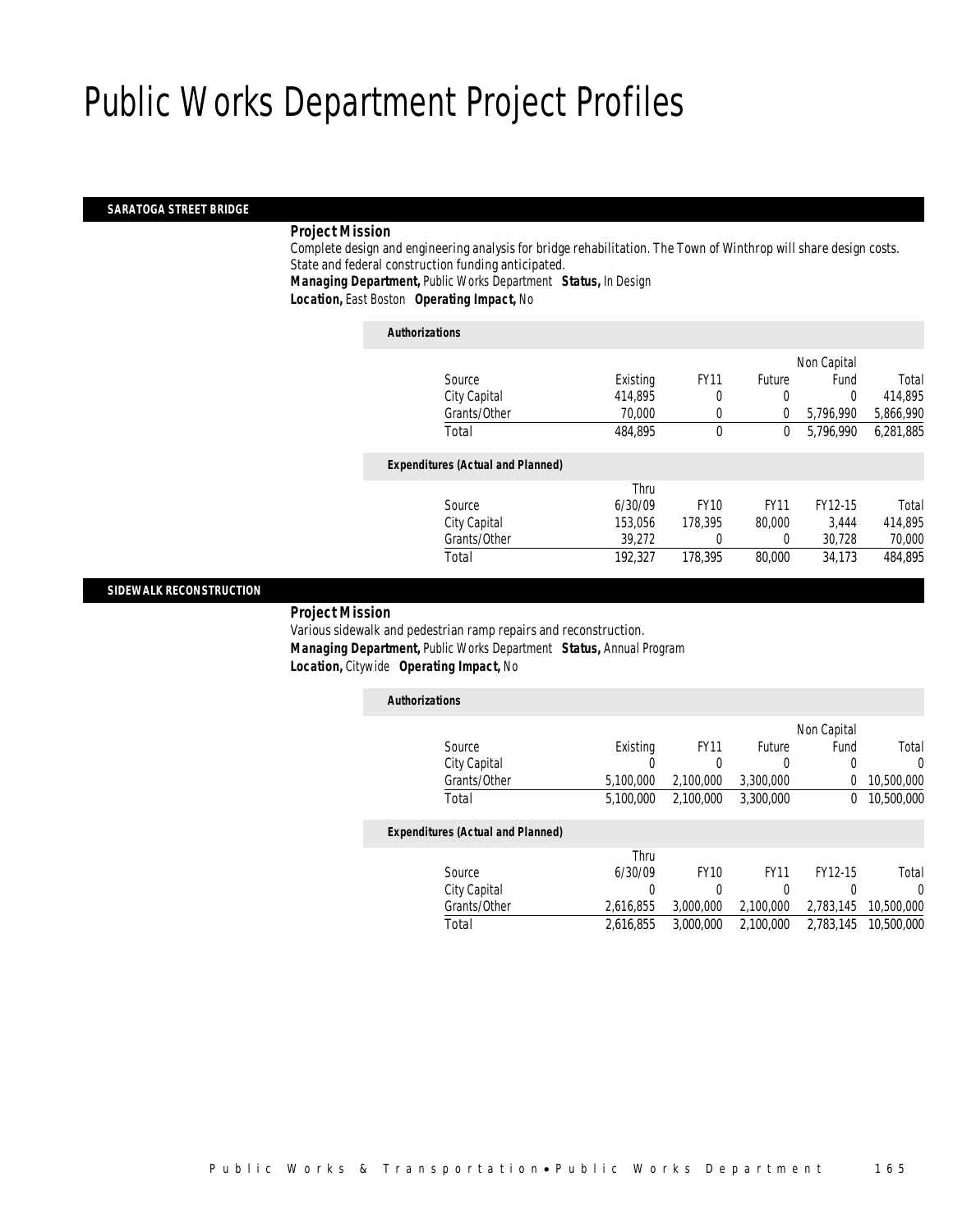#### *SOUTH BOSTON WAY-FINDING SIGNAGE SYSTEM*

#### *Project Mission*

Create uniform system of vehicular and pedestrian signs, map kiosks and directional and way-finding elements throughout the South Boston Waterfront.

*Managing Department,* Boston Redevelopment Authority *Status,* In Design

*Location,* South Boston *Operating Impact,* No

| <b>Authorizations</b>                    |          |              |             |             |           |
|------------------------------------------|----------|--------------|-------------|-------------|-----------|
|                                          |          |              |             | Non Capital |           |
| Source                                   | Existing | <b>FY11</b>  | Future      | Fund        | Total     |
| City Capital                             | 550,000  | 0            | 0           | $\Omega$    | 550,000   |
| Grants/Other                             | 0        | 0            | 0           | 550,000     | 550,000   |
| Total                                    | 550,000  | $\mathbf{0}$ | $\theta$    | 550,000     | 1,100,000 |
| <b>Expenditures (Actual and Planned)</b> |          |              |             |             |           |
|                                          | Thru     |              |             |             |           |
| Source                                   | 6/30/09  | <b>FY10</b>  | <b>FY11</b> | FY12-15     | Total     |
| City Capital                             | 0        | $\theta$     | 250,000     | 300,000     | 550,000   |
| Grants/Other                             | 0        | 0            |             |             | 0         |
| Total                                    | 0        | $\Omega$     | 250,000     | 300,000     | 550,000   |

#### *STREET LIGHT LED CONVERSION*

#### *Project Mission*

A demonstration project to convert old mercury vapor street lights to LEDs. *Managing Department,* Public Works Department *Status,* New Project *Location,* Citywide *Operating Impact,* Yes

| <b>Authorizations</b>                    |          |                  |               |             |          |
|------------------------------------------|----------|------------------|---------------|-------------|----------|
|                                          |          |                  |               | Non Capital |          |
| Source                                   | Existing | <b>FY11</b>      | <b>Future</b> | Fund        | Total    |
| City Capital                             | U        | 500,000          | 0             | 0           | 500,000  |
| Grants/Other                             | 0        | $\left( \right)$ | 0             |             | $\Omega$ |
| Total                                    | $\theta$ | 500,000          | $\theta$      | $\Omega$    | 500,000  |
| <b>Expenditures (Actual and Planned)</b> |          |                  |               |             |          |
|                                          | Thru     |                  |               |             |          |
| Source                                   | 6/30/09  | <b>FY10</b>      | <b>FY11</b>   | FY12-15     | Total    |
| City Capital                             | 0        | 0                | 500,000       | $\Omega$    | 500,000  |
| Grants/Other                             |          |                  | 0             |             | $\Omega$ |
| Total                                    | 0        | 0                | 500,000       | 0           | 500,000  |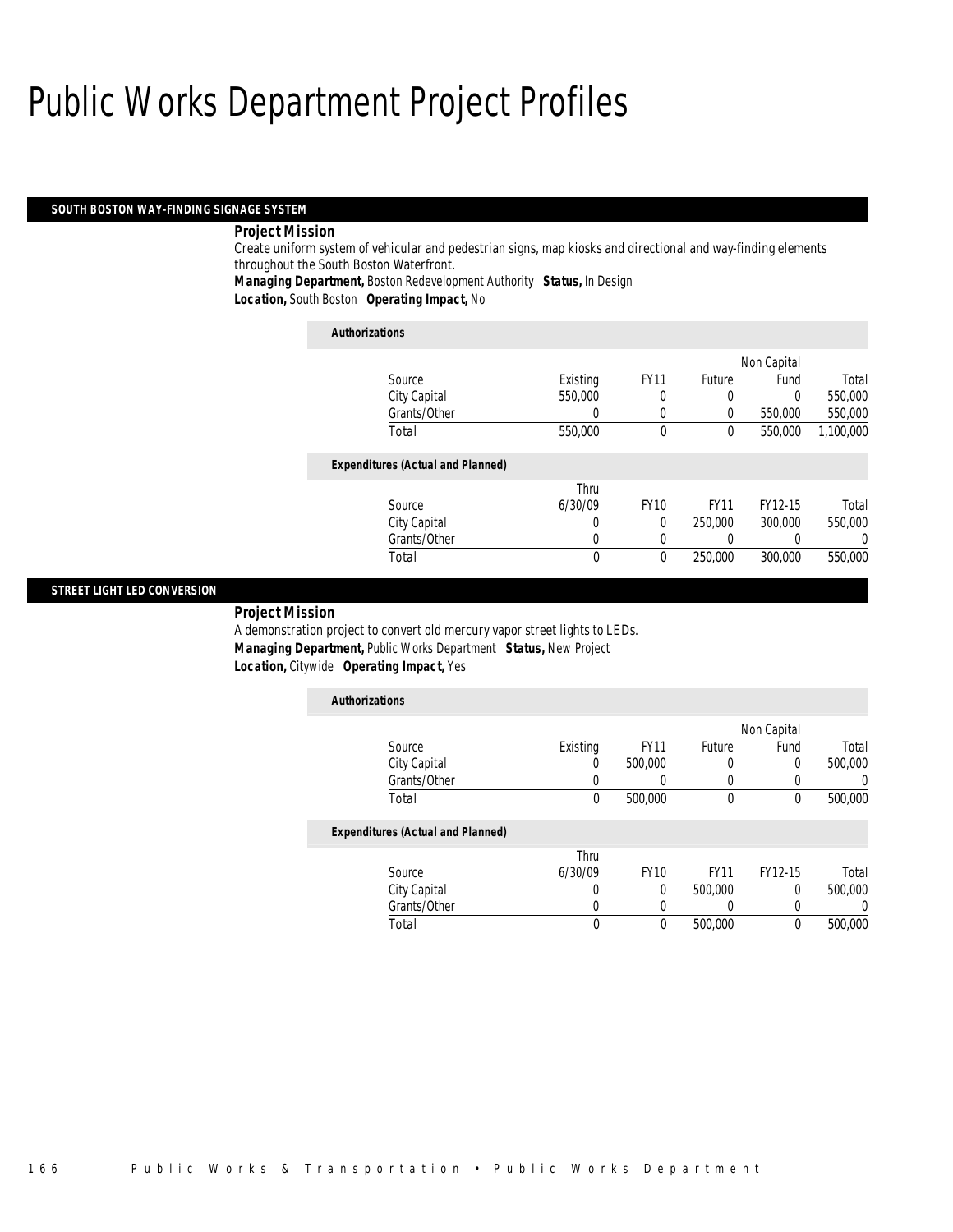#### *STREET LIGHTING INSTALLATION*

### *Project Mission*

Installation of street lights in various locations. *Managing Department,* Public Works Department *Status,* Annual Program *Location,* Citywide *Operating Impact,* No

| <b>Authorizations</b>                    |           |              |               |             |            |
|------------------------------------------|-----------|--------------|---------------|-------------|------------|
|                                          |           |              |               | Non Capital |            |
| Source                                   | Existing  | <b>FY11</b>  | <b>Future</b> | Fund        | Total      |
| City Capital                             | 9,100,000 | 0            | 4,800,000     | $\theta$    | 13,900,000 |
| Grants/Other                             | 0         | 0            | 0             | 0           |            |
| Total                                    | 9,100,000 | $\mathbf{0}$ | 4,800,000     | 0           | 13,900,000 |
| <b>Expenditures (Actual and Planned)</b> |           |              |               |             |            |
|                                          | Thru      |              |               |             |            |
| Source                                   | 6/30/09   | <b>FY10</b>  | <b>FY11</b>   | FY12-15     | Total      |
| City Capital                             | 4.476.094 | 1.400.000    | 1,500,000     | 6.523.906   | 13,900,000 |
| Grants/Other                             |           | 0            | 0             | 0           |            |
| Total                                    | 4.476.094 | 1,400,000    | 1,500,000     | 6.523.906   | 13,900,000 |

#### *SULLIVAN SQUARE / RUTHERFORD AVENUE*

*Project Mission* 

Engineering and design services to provide for other transportation alternatives with the demolition of the overpass. State and federal funding anticipated.

*Managing Department,* Public Works Department *Status,* In Design *Location,* Charlestown *Operating Impact,* No

| <b>Authorizations</b>                    |           |             |             |             |            |
|------------------------------------------|-----------|-------------|-------------|-------------|------------|
|                                          |           |             |             | Non Capital |            |
| Source                                   | Existing  | <b>FY11</b> | Future      | Fund        | Total      |
| City Capital                             | 1.100.000 | 0           | 0           | 0           | 1,100,000  |
| Grants/Other                             | 0         | 0           | 0           | 13,000,000  | 13,000,000 |
| Total                                    | 1.100.000 | 0           | 0           | 13,000,000  | 14,100,000 |
| <b>Expenditures (Actual and Planned)</b> |           |             |             |             |            |
|                                          | Thru      |             |             |             |            |
| Source                                   | 6/30/09   | <b>FY10</b> | <b>FY11</b> | FY12-15     | Total      |
| City Capital                             | 278,520   | 250,000     | 100.480     | 471.000     | 1.100.000  |
| Grants/Other                             | 0         | 0           | 0           |             | 0          |
| Total                                    | 278,520   | 250,000     | 100.480     | 471.000     | 1.100.000  |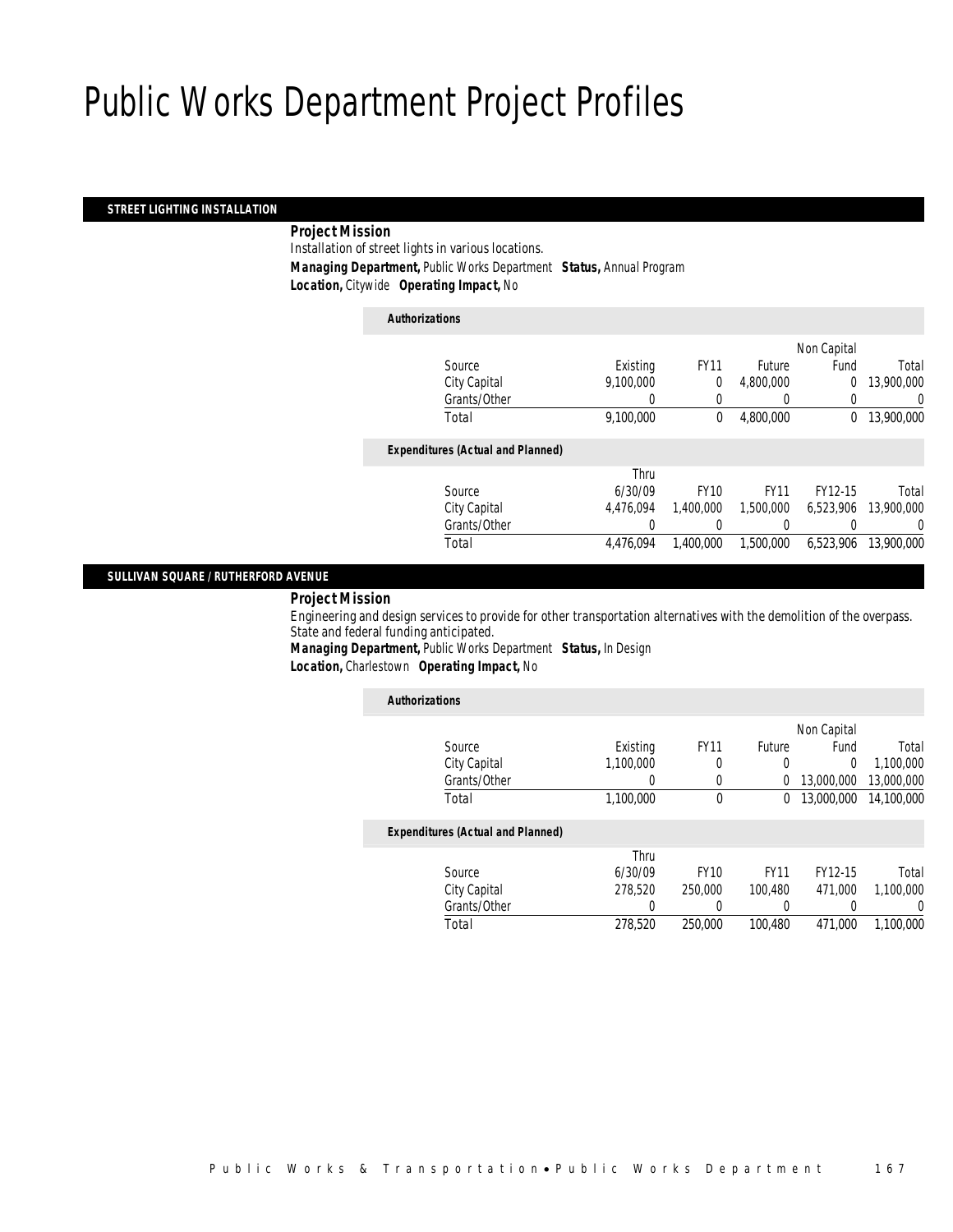#### *SYMPHONY AREA STREETSCAPE*

#### *Project Mission*

Design roadway and sidewalk improvements adjacent to Symphony Hall. State and federal construction funding. *Managing Department,* Public Works Department *Status,* In Design *Location,* Back Bay/Beacon Hill *Operating Impact,* No

### *Authorizations*

|                                          |          |             |               | Non Capital |           |
|------------------------------------------|----------|-------------|---------------|-------------|-----------|
| Source                                   | Existing | <b>FY11</b> | <b>Future</b> | Fund        | Total     |
| City Capital                             |          | 0           | 0             |             | $\Omega$  |
| Grants/Other                             |          |             | 0             | 4,000,000   | 4,000,000 |
| Total                                    | 0        | 0           | 0             | 4,000,000   | 4,000,000 |
| <b>Expenditures (Actual and Planned)</b> |          |             |               |             |           |
|                                          | Thru     |             |               |             |           |
| Source                                   | 6/30/09  | <b>FY10</b> | <b>FY11</b>   | FY12-15     | Total     |
| City Capital                             |          | 0           | 0             |             | $\Omega$  |
| Grants/Other                             |          |             |               |             |           |
| Total                                    | 0        | 0           | 0             |             | $\theta$  |

#### *THOREAU PATH*

#### *Project Mission*

Design and construct improvements to pathway including materials, landscaping improvements, pathway layout and signage.

*Managing Department,* Boston Redevelopment Authority *Status,* In Design *Location,* Central Business District *Operating Impact,* No

| <b>Authorizations</b>                    |           |             |             |             |                  |
|------------------------------------------|-----------|-------------|-------------|-------------|------------------|
|                                          |           |             |             | Non Capital |                  |
| Source                                   | Existing  | <b>FY11</b> | Future      | Fund        | Total            |
| City Capital                             | 1,500,000 | 0           | 0           | 0           | 1,500,000        |
| Grants/Other                             |           | $\left($    | 0           | 0           | 0                |
| Total                                    | 1,500,000 | $\theta$    | $\mathbf 0$ | 0           | 1,500,000        |
| <b>Expenditures (Actual and Planned)</b> |           |             |             |             |                  |
|                                          | Thru      |             |             |             |                  |
| Source                                   | 6/30/09   | <b>FY10</b> | <b>FY11</b> | FY12-15     | Total            |
| City Capital                             | 0         | 182.650     | 800,000     | 517.350     | 1,500,000        |
| Grants/Other                             |           |             |             |             | $\left( \right)$ |
| Total                                    | 0         | 182,650     | 800,000     | 517.350     | 1,500,000        |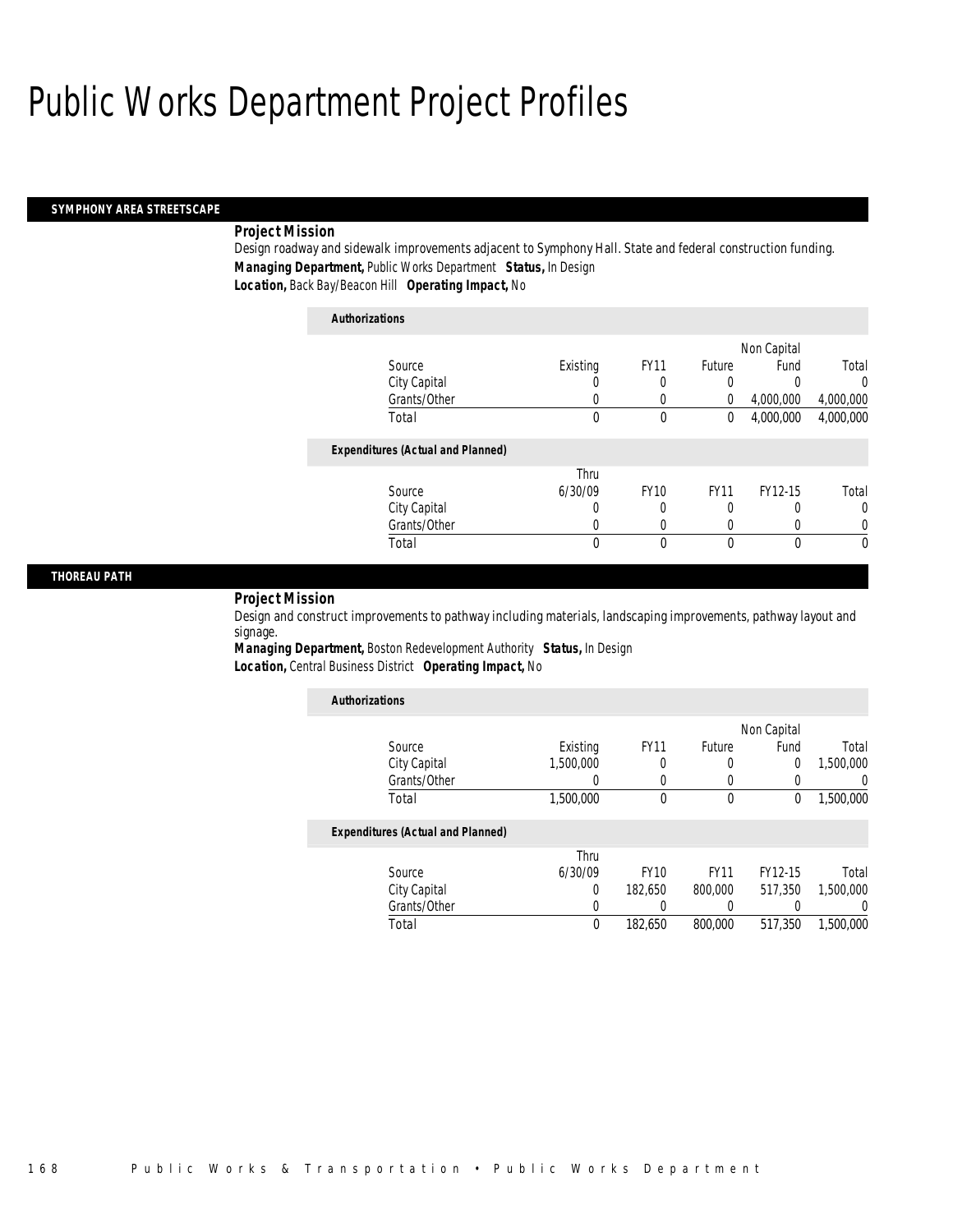#### *WASHINGTON BEECH HOUSING INFRASTRUCTURE*

#### *Project Mission*

Reconstruct roadways, sidewalks and street lighting at Washington Beech BHA Hope VI project. *Managing Department,* Public Works Department *Status,* In Construction *Location,* Roslindale *Operating Impact,* No

#### *Authorizations*

|                                          |           |             |             | Non Capital    |           |
|------------------------------------------|-----------|-------------|-------------|----------------|-----------|
| Source                                   | Existing  | <b>FY11</b> | Future      | Fund           | Total     |
| City Capital                             | 1,500,000 | 1.650.000   | 0           | $\overline{0}$ | 3,150,000 |
| Grants/Other                             | 0         | 0           |             | 0              | 0         |
| Total                                    | 1,500,000 | 1,650,000   | $\mathbf 0$ | 0              | 3,150,000 |
| <b>Expenditures (Actual and Planned)</b> |           |             |             |                |           |
|                                          | Thru      |             |             |                |           |
| Source                                   | 6/30/09   | <b>FY10</b> | <b>FY11</b> | FY12-15        | Total     |
| City Capital                             | 0         | 380.576     | 100,000     | 2,669,424      | 3,150,000 |
| Grants/Other                             | 0         |             |             |                | 0         |
| Total                                    | 0         | 380.576     | 100,000     | 2,669,424      | 3,150,000 |
|                                          |           |             |             |                |           |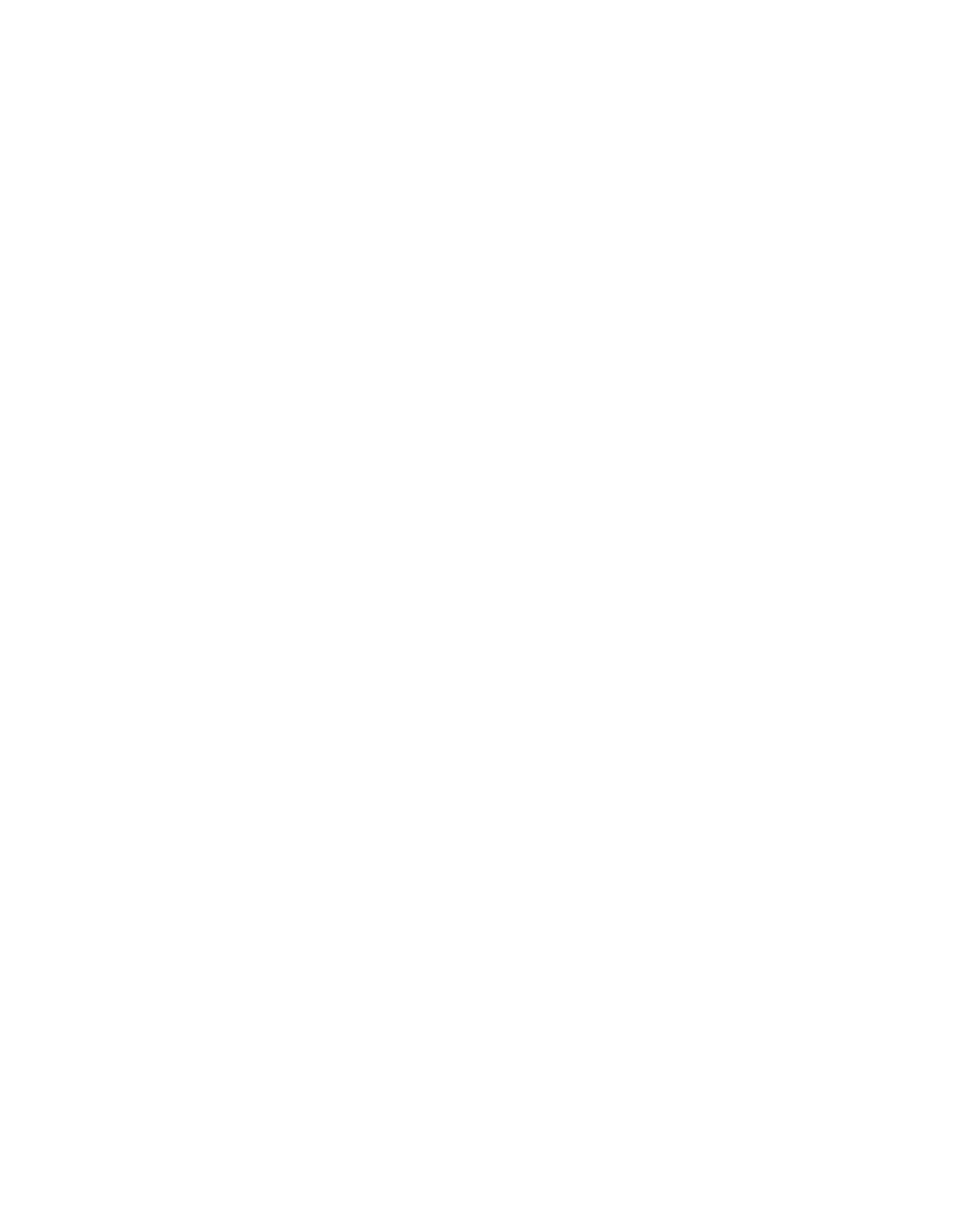### Snow Removal Operating Budget

#### *Appropriation: 331*

#### *Department Mission*

The Snow Removal appropriation supports the Public Works Department's efforts to clear ice and snow from Boston streets. Snow removal is done by Public Works Department district yard personnel supplemented and assisted by private contractors.

### *FY11 Performance Strategies*

• To effectively and efficiently clear city streets of snow and ice.

| <b>Operating Budget</b>            | <b>Program Name</b> | Total Actual '08 | Total Actual '09 | Total Approp '10 | <b>Total Budget '11</b> |
|------------------------------------|---------------------|------------------|------------------|------------------|-------------------------|
|                                    | Removal of Snow     | 17,164,570       | 21,562,224       | 15,943,706       | 15,943,706              |
|                                    | <b>Total</b>        | 17,164,570       | 21,562,224       | 15,943,706       | 15,943,706              |
|                                    |                     |                  |                  |                  |                         |
|                                    |                     |                  |                  |                  |                         |
| <b>Selected Service Indicators</b> |                     | Actual '08       | Actual '09       | Approp '10       | <b>Budget '11</b>       |
|                                    | Personnel Services  |                  |                  |                  |                         |
|                                    | Non Personnel       | 17,164,570       | 21,562,224       | 15,943,706       | 15,943,706              |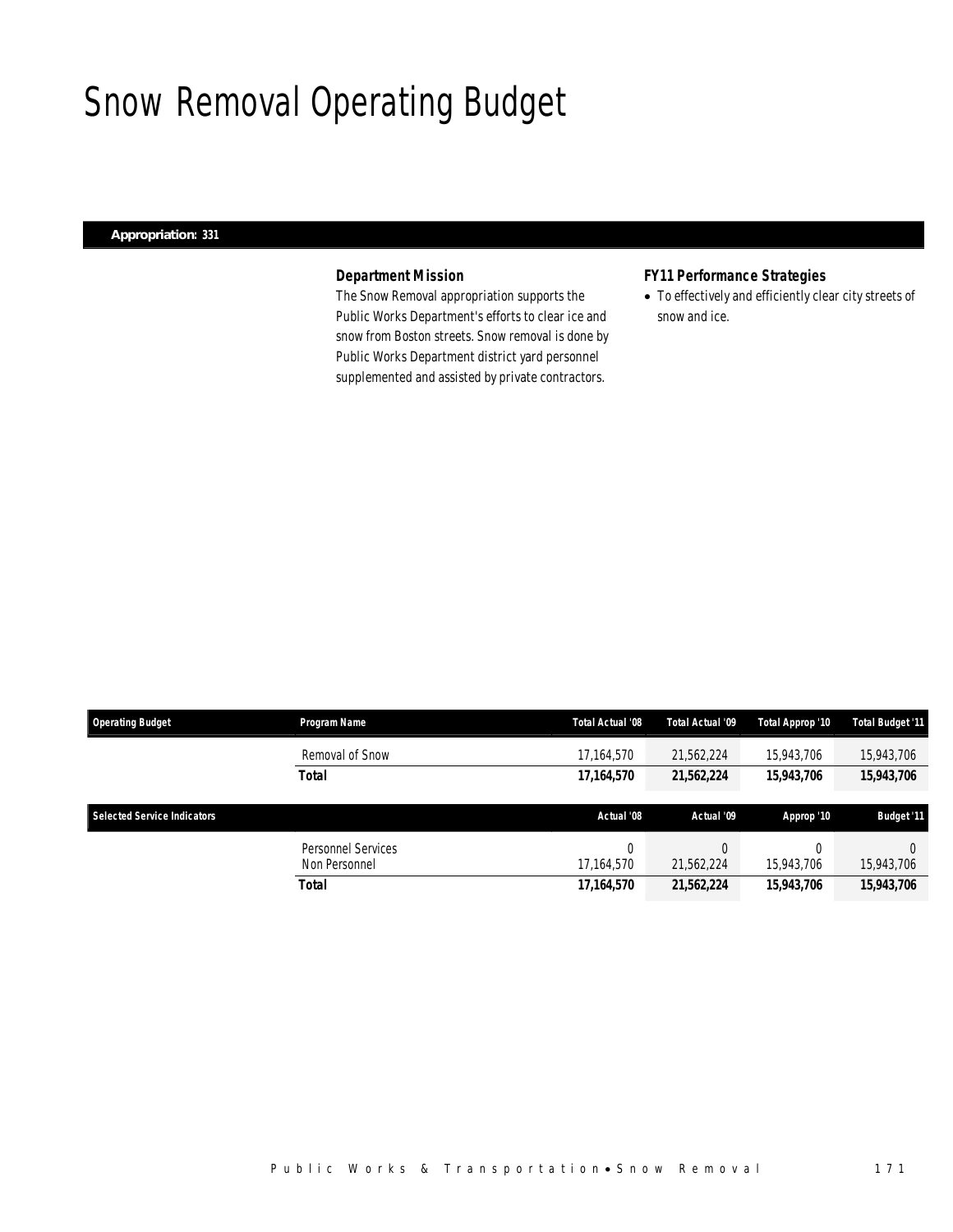# Snow Removal Operating Budget

### *Authorizing Statutes*

• Vehicles Interfering with the Removal of Snow, CBC Ord. § 11-6.43.

### *Description of Services*

The appropriation provides for the purchase of salt and sand, plowing and hauling of snow by contractors, purchase and repair of snow removal equipment, and financing for regular City personnel engaged in snow removal operations after normal working hours.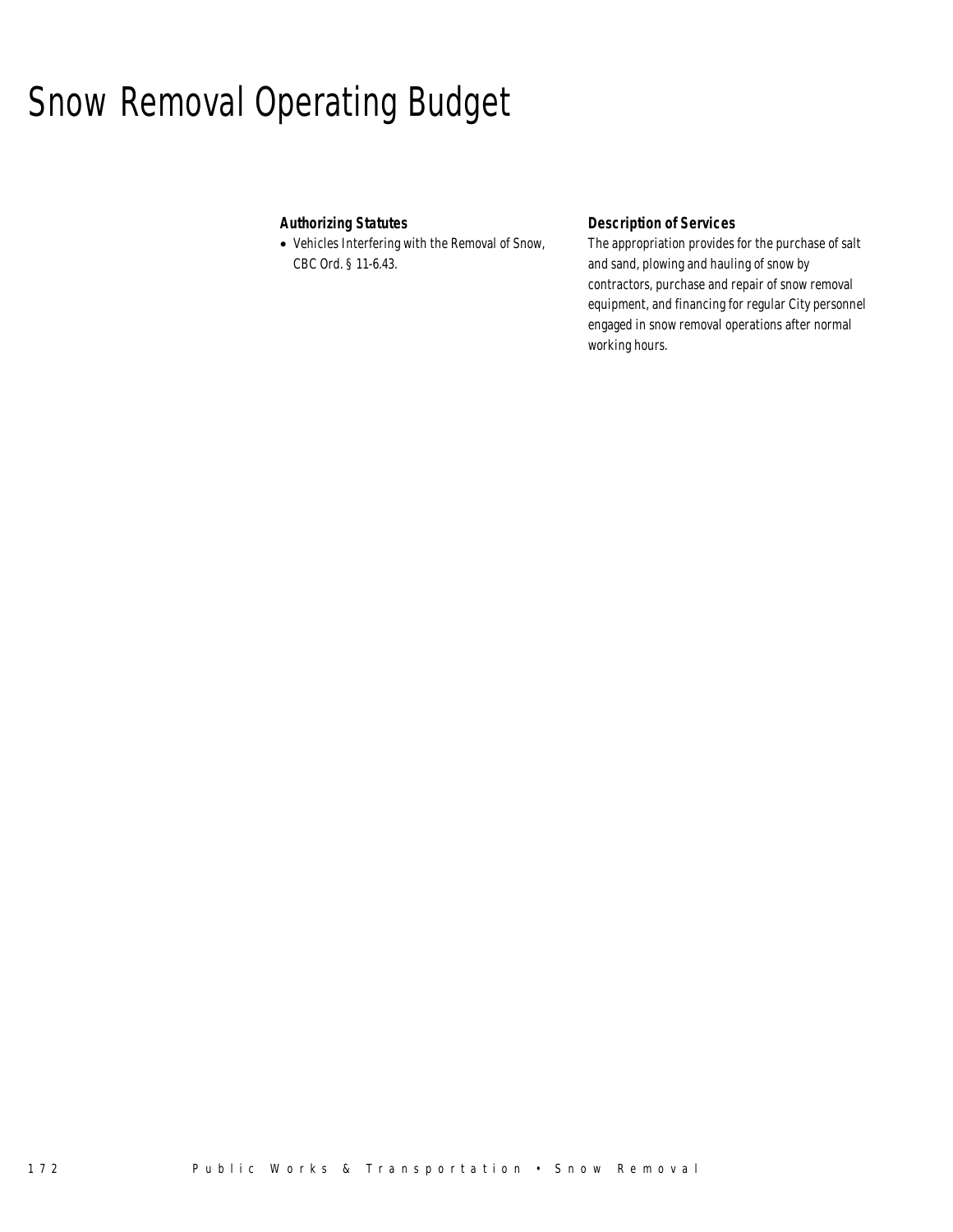# Department History

| <b>Personnel Services</b>             | FY08 Expenditure | FY09 Expenditure | FY10 Appropriation | FY11 Adopted     | Inc/Dec 10 vs 11 |
|---------------------------------------|------------------|------------------|--------------------|------------------|------------------|
| 51000 Permanent Employees             | 0                | $\mathbf 0$      | $\boldsymbol{0}$   | $\boldsymbol{0}$ | 0                |
| 51100 Emergency Employees             | $\overline{0}$   | $\overline{0}$   | $\theta$           | $\mathbf{0}$     | 0                |
| 51200 Overtime                        | $\mathbf{0}$     | $\overline{0}$   | $\mathbf 0$        | $\mathbf 0$      | 0                |
| 51600 Unemployment Compensation       | 0                | 0                | $\theta$           | $\overline{0}$   | 0                |
| 51700 Workers' Compensation           | $\mathbf{0}$     | 0                | $\theta$           | $\overline{0}$   | 0                |
| <b>Total Personnel Services</b>       | $\mathbf{0}$     | 0                | 0                  | $\bf{0}$         | 0                |
|                                       |                  |                  |                    |                  |                  |
| <b>Contractual Services</b>           | FY08 Expenditure | FY09 Expenditure | FY10 Appropriation | FY11 Adopted     | Inc/Dec 10 vs 11 |
| 52100 Communications                  | 305,710          | 497,705          | 140,000            | 400,000          | 260,000          |
| 52200 Utilities                       | $\mathbf 0$      | $\mathbf 0$      | $\bf 0$            | 0                | 0                |
| 52400 Snow Removal                    | 16,580,190       | 20,862,891       | 15,597,362         | 15,328,925       | $-268,437$       |
| 52500 Garbage/Waste Removal           | 0                | 0                | $\theta$           | $\mathbf 0$      | $\overline{0}$   |
| 52600 Repairs Buildings & Structures  | $\mathbf{0}$     | 0                | $\theta$           | $\mathbf{0}$     | $\overline{0}$   |
| 52700 Repairs & Service of Equipment  | $\mathbf 0$      | 21,379           | $\overline{0}$     | 10,000           | 10,000           |
| 52800 Transportation of Persons       | $\overline{0}$   | $\mathbf{0}$     | $\theta$           | 0                | $\mathbf{0}$     |
| 52900 Contracted Services             | 12,539           | 14,574           | $\theta$           | 13,000           | 13,000           |
| <b>Total Contractual Services</b>     | 16,898,439       | 21,396,549       | 15,737,362         | 15,751,925       | 14,563           |
| <b>Supplies &amp; Materials</b>       |                  |                  |                    |                  | Inc/Dec 10 vs 11 |
|                                       | FY08 Expenditure | FY09 Expenditure | FY10 Appropriation | FY11 Adopted     |                  |
| 53000 Auto Energy Supplies            | 64,356           | $\mathbf 0$      | $\mathbf 0$        | $\boldsymbol{0}$ | 0                |
| 53200 Food Supplies                   | 0                | 0                | $\theta$           | $\mathbf{0}$     | $\mathbf 0$      |
| 53400 Custodial Supplies              | $\Omega$         | 0                | $\theta$           | $\mathbf 0$      | 0                |
| 53500 Med, Dental, & Hosp Supply      | 0                | $\overline{0}$   | $\mathbf 0$        | $\mathbf{0}$     | 0                |
| 53600 Office Supplies and Materials   | $\Omega$         | $\theta$         | $\theta$           | $\mathbf 0$      | 0                |
| 53700 Clothing Allowance              | $\Omega$         | $\theta$         | $\theta$           | $\mathbf{0}$     | 0                |
| 53800 Educational Supplies & Mat      | 0                | $\overline{0}$   | $\overline{0}$     | $\overline{0}$   | 0                |
| 53900 Misc Supplies & Materials       | $\mathbf{0}$     | $\mathbf{0}$     | $\theta$           | $\mathbf{0}$     | 0                |
| <b>Total Supplies &amp; Materials</b> | 64,356           | 0                | $\bf{0}$           | $\bf{0}$         | 0                |
| <b>Current Chgs &amp; Oblig</b>       | FY08 Expenditure | FY09 Expenditure | FY10 Appropriation | FY11 Adopted     | Inc/Dec 10 vs 11 |
| 54300 Workers' Comp Medical           | $\boldsymbol{0}$ | $\mathbf 0$      | $\boldsymbol{0}$   | $\boldsymbol{0}$ | 0                |
| 54400 Legal Liabilities               | $\mathbf 0$      | $\mathbf 0$      | $\mathbf 0$        | $\mathbf{0}$     | $\mathbf 0$      |
| 54500 Aid To Veterans                 | 0                | 0                | $\theta$           | $\overline{0}$   | 0                |
| 54600 Current Charges H&I             | 0                | $\overline{0}$   | $\mathbf 0$        | $\mathbf{0}$     | 0                |
| 54700 Indemnification                 | $\mathbf{0}$     | 0                | $\theta$           | $\overline{0}$   | 0                |
| 54900 Other Current Charges           | $\mathbf 0$      | 0                | $\theta$           | $\mathbf 0$      | 0                |
| Total Current Chgs & Oblig            | 0                | 0                | $\overline{0}$     | $\mathbf{0}$     | 0                |
| Equipment                             | FY08 Expenditure | FY09 Expenditure | FY10 Appropriation | FY11 Adopted     | Inc/Dec 10 vs 11 |
| 55000 Automotive Equipment            | $\mathbf 0$      | $\mathbf 0$      | $\boldsymbol{0}$   | $\boldsymbol{0}$ | 0                |
| 55400 Lease/Purchase                  | 201,775          | 165,675          | 206,344            | 191,781          | $-14,563$        |
| 55600 Office Furniture & Equipment    | $\mathbf 0$      | $\boldsymbol{0}$ | $\theta$           | $\boldsymbol{0}$ | $\theta$         |
| 55900 Misc Equipment                  | $\mathbf 0$      | $\boldsymbol{0}$ | $\boldsymbol{0}$   | 0                | 0                |
| <b>Total Equipment</b>                | 201,775          | 165,675          | 206,344            | 191,781          | $-14,563$        |
| Other                                 | FY08 Expenditure | FY09 Expenditure | FY10 Appropriation | FY11 Adopted     | Inc/Dec 10 vs 11 |
| 56200 Special Appropriation           | 0                | $\boldsymbol{0}$ | $\theta$           | 0                | 0                |
| 57200 Structures & Improvements       | 0                | $\mathbf 0$      | $\theta$           | $\mathbf 0$      | 0                |
| 58000 Land & Non-Structure            | $\mathbf 0$      | 0                | $\theta$           | $\mathbf 0$      | 0                |
| <b>Total Other</b>                    | 0                | 0                | $\bf{0}$           | 0                | 0                |
| <b>Grand Total</b>                    | 17,164,570       | 21,562,224       | 15,943,706         | 15,943,706       | $\overline{0}$   |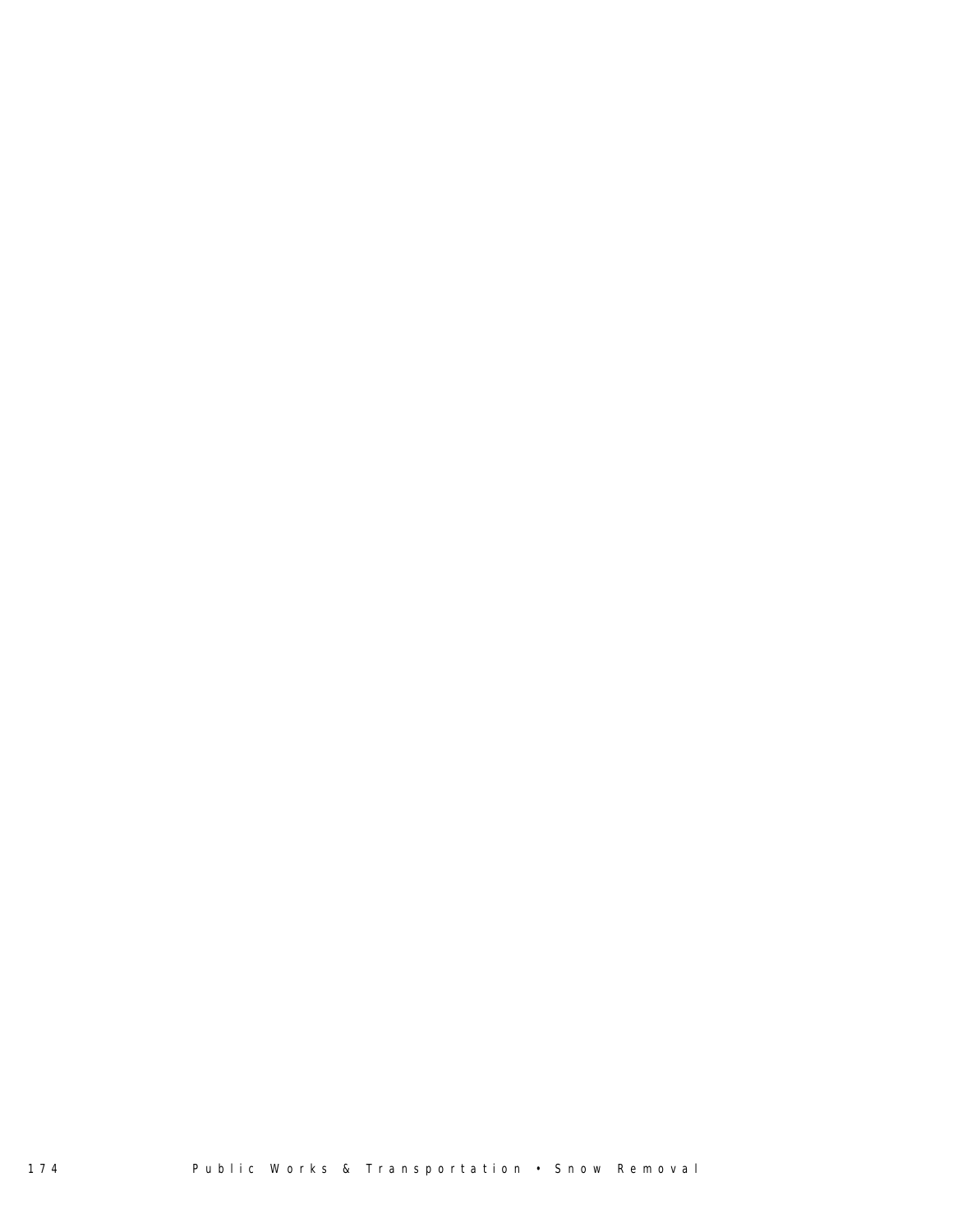# Transportation Department Operating Budget

#### *Thomas Tinlin, Commissioner Appropriation: 251*

#### *Department Mission*

The mission of the Boston Transportation Department is to promote public safety, manage the City's transportation network, and enhance the quality of life for residents of our City neighborhoods. Accomplishment of our mission is ensured through the use of planning, coordinated engineering, education and enforcement. The Transportation Department strives to improve circulation in and around the City, enhance public transportation services, gain efficiencies in the management of parking resources, adjudicate and collect fines, collaborate with relevant agencies and encourage the use of alternate transportation modes.

#### *FY11 Performance Strategies*

- To efficiently maintain traffic signs and parking meters throughout the city.
- To improve the flow of vehicles and pedestrians on arterial streets by making traffic signal timing adjustments to our computerized signal system.
- To improve vehicle, pedestrian and school zone safety on neighborhood streets.
- To respond to customer inquiries in the most efficient and effective manner.

| <b>Operating Budget</b>            | <b>Division Name</b>                                                                                                                                            | Total Actual '08                                         | Total Actual '09                                   | Total Approp '10                                    | Total Budget '11                                    |
|------------------------------------|-----------------------------------------------------------------------------------------------------------------------------------------------------------------|----------------------------------------------------------|----------------------------------------------------|-----------------------------------------------------|-----------------------------------------------------|
|                                    | Parking Clerk<br>Traffic Division                                                                                                                               | 8,874,387<br>18,793,125                                  | 9.477.538<br>19,851,951                            | 10,149,693<br>20,675,058                            | 8,800,630<br>21,715,874                             |
|                                    | Total                                                                                                                                                           | 27,667,512                                               | 29,329,489                                         | 30,824,751                                          | 30,516,504                                          |
| <b>External Funds Budget</b>       | <b>Fund Name</b>                                                                                                                                                | Total Actual '08                                         | Total Actual '09                                   | Total Approp '10                                    | Total Budget '11                                    |
|                                    | Central Artery<br>Congestion Management and Air Quality<br>East Boston Traffic Study<br>NSTAR 345kV<br>Parking Facilities<br>Traffic Management Center<br>Total | 0<br>14,172<br>$\Omega$<br>307,482<br>315,357<br>637,011 | 132,731<br>16,020<br>265,809<br>384,541<br>799,101 | $\Omega$<br>40,000<br>275,000<br>321,654<br>636,654 | $\Omega$<br>40,000<br>275,000<br>271,940<br>586,940 |
| <b>Selected Service Indicators</b> |                                                                                                                                                                 | Actual '08                                               | Actual '09                                         | Approp '10                                          | <b>Budget '11</b>                                   |
|                                    | <b>Personnel Services</b><br>Non Personnel                                                                                                                      | 18,535,910<br>9,131,602                                  | 19,557,582<br>9,771,907                            | 19,550,132<br>11,274,619                            | 20,535,238<br>9,981,266                             |
|                                    | <b>Total</b>                                                                                                                                                    | 27,667,512                                               | 29,329,489                                         | 30,824,751                                          | 30,516,504                                          |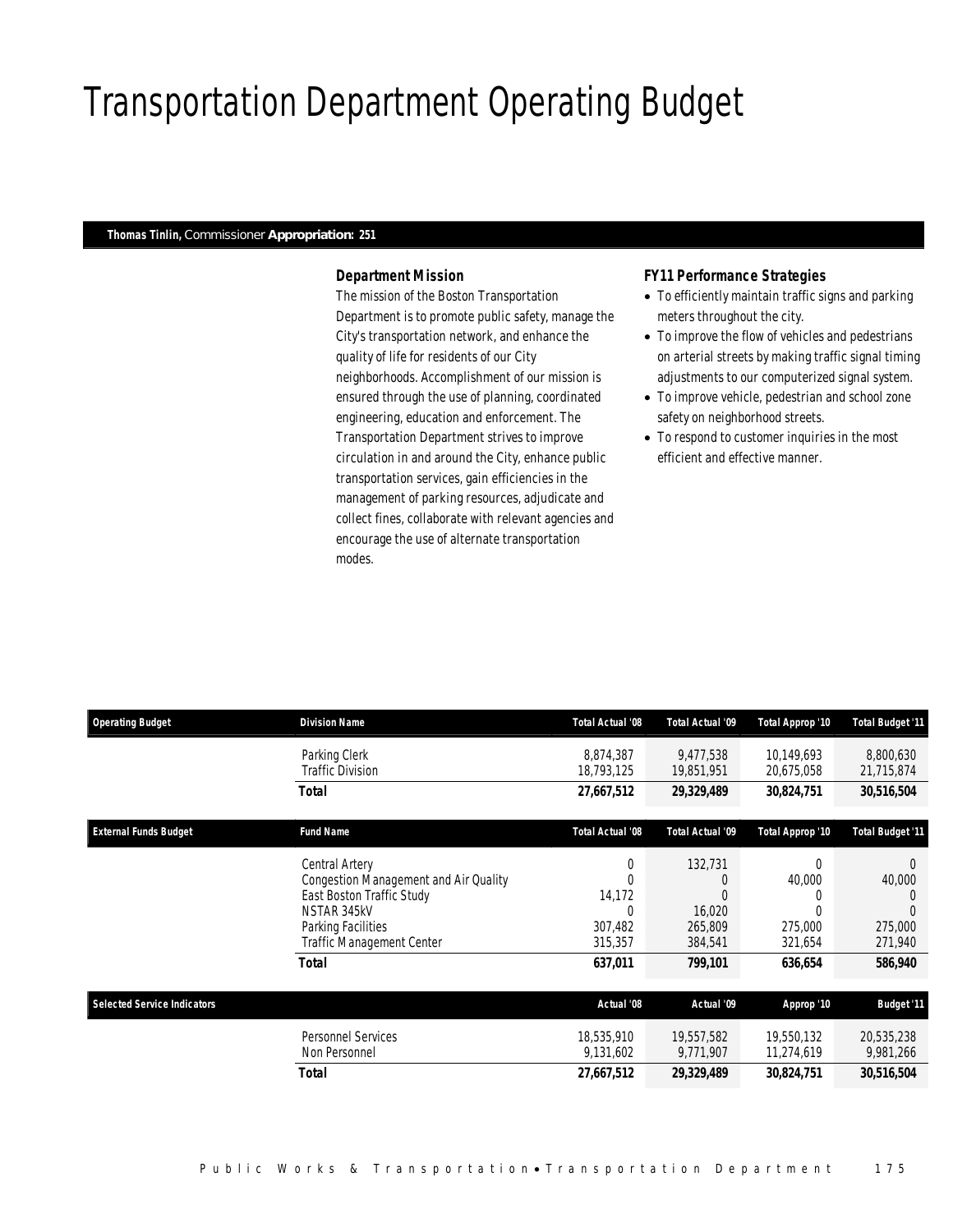### Transportation Department Operating Budget

#### *Authorizing Statutes*

- Establishing Boston Traffic Commission: Power and Duties, 1929 Mass. Acts ch. 263, §§ 1-2, as amended; 1957 Mass. Acts ch. 253, § 1, as amended.
- Powers and Duties of Commissioner of Traffic and Parking, CBC St.7 § 201.
- Off-Street Parking, Parades, Loading Zones, CBC St.7 §§ 206, 207, 214.
- Violation of Parking Rules in the City of Boston, M.G.L.A. c. 90, § 20A 1/2.
- Abandoned Motor Vehicles, M.G.L.A. c. 90 § 22C; 1988 Mass. Acts ch. 212.

#### *Description of Services*

The Transportation Department regulates traffic and parking for 785 miles of roadway and 3,708 public streets. In order to ensure an efficient yet safe flow of traffic and to balance competing demands for parking resources, the Department enforces 42 parking regulations, maintains and collects from the City's 7,100 parking meters, and annually replaces or repairs several thousand of the City's 300,000 street and traffic signs. The Department also continually responds to the changing transportation needs of the City and its neighborhoods by re-evaluating traffic patterns, increasing parking enforcement in response to neighborhood requests, incorporating the City's interests into state and federal roadway developments, and working to promote alternative modes of transportation for commuters.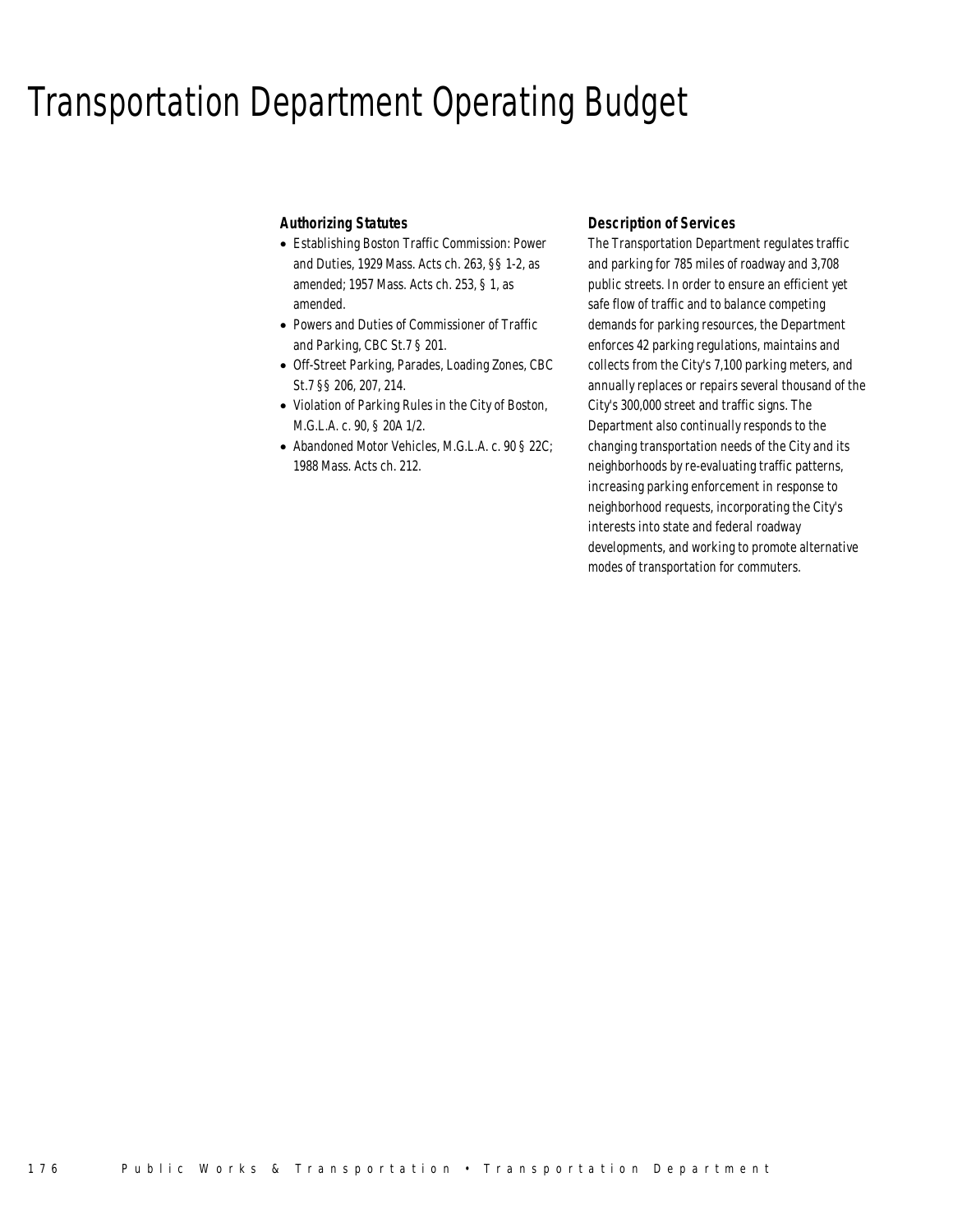# Department History

| <b>Personnel Services</b>       |                                                                                                                                                                                                                                                                                           | FY08 Expenditure                                                                               | FY09 Expenditure                                                                                              | FY10 Appropriation                                                                                                     | FY11 Adopted                                                                                                | Inc/Dec 10 vs 11                                                                                                     |
|---------------------------------|-------------------------------------------------------------------------------------------------------------------------------------------------------------------------------------------------------------------------------------------------------------------------------------------|------------------------------------------------------------------------------------------------|---------------------------------------------------------------------------------------------------------------|------------------------------------------------------------------------------------------------------------------------|-------------------------------------------------------------------------------------------------------------|----------------------------------------------------------------------------------------------------------------------|
|                                 | 51000 Permanent Employees<br>51100 Emergency Employees<br>51200 Overtime<br>51600 Unemployment Compensation<br>51700 Workers' Compensation<br><b>Total Personnel Services</b>                                                                                                             | 16,907,408<br>0<br>758,570<br>70,658<br>799,274<br>18,535,910                                  | 17,622,046<br>$\mathbf 0$<br>891,171<br>102,401<br>941,964<br>19,557,582                                      | 18,766,682<br>$\mathbf 0$<br>223,450<br>60,000<br>500,000<br>19,550,132                                                | 19,783,188<br>0<br>192,050<br>60,000<br>500,000<br>20,535,238                                               | 1,016,506<br>0<br>$-31,400$<br>$\mathbf{0}$<br>$\overline{0}$<br>985,106                                             |
| <b>Contractual Services</b>     |                                                                                                                                                                                                                                                                                           | FY08 Expenditure                                                                               | FY09 Expenditure                                                                                              | FY10 Appropriation                                                                                                     | FY11 Adopted                                                                                                | Inc/Dec 10 vs 11                                                                                                     |
|                                 | 52100 Communications<br>52200 Utilities<br>52400 Snow Removal<br>52500 Garbage/Waste Removal<br>52600 Repairs Buildings & Structures<br>52700 Repairs & Service of Equipment<br>52800 Transportation of Persons<br>52900 Contracted Services<br><b>Total Contractual Services</b>         | 207,850<br>163,226<br>0<br>$\overline{0}$<br>34,548<br>632,118<br>81<br>6,401,067<br>7,438,890 | 201,694<br>162,103<br>0<br>$\overline{0}$<br>35,163<br>526,165<br>$\mathbf{0}$<br>7,016,029<br>7,941,154      | 230,367<br>169,680<br>0<br>$\mathbf{0}$<br>35,070<br>407,150<br>$\theta$<br>7,540,650<br>8,382,917                     | 245,217<br>172,809<br>$\mathbf 0$<br>1,100<br>44,300<br>400,150<br>$\mathbf 0$<br>6,130,413<br>6,993,989    | 14,850<br>3,129<br>$\overline{0}$<br>1,100<br>9,230<br>$-7,000$<br>$\mathbf{0}$<br>$-1,410,237$<br>$-1,388,928$      |
| <b>Supplies &amp; Materials</b> |                                                                                                                                                                                                                                                                                           | FY08 Expenditure                                                                               | FY09 Expenditure                                                                                              | FY10 Appropriation                                                                                                     | FY11 Adopted                                                                                                | Inc/Dec 10 vs 11                                                                                                     |
|                                 | 53000 Auto Energy Supplies<br>53200 Food Supplies<br>53400 Custodial Supplies<br>53500 Med, Dental, & Hosp Supply<br>53600 Office Supplies and Materials<br>53700 Clothing Allowance<br>53800 Educational Supplies & Mat<br>53900 Misc Supplies & Materials<br>Total Supplies & Materials | 395,373<br>0<br>3,355<br>0<br>241,716<br>14,331<br>0<br>456,092<br>1,110,867                   | 319,675<br>$\overline{0}$<br>2,208<br>$\mathbf 0$<br>286,524<br>14,972<br>$\mathbf 0$<br>592,230<br>1,215,609 | 323,000<br>$\mathbf{0}$<br>4,000<br>$\theta$<br>256,187<br>22,000<br>$\theta$<br>586,726<br>1,191,913                  | 442,350<br>$\mathbf 0$<br>4,000<br>$\mathbf 0$<br>285,700<br>22,000<br>$\mathbf 0$<br>539,412<br>1,293,462  | 119,350<br>$\mathbf 0$<br>$\overline{0}$<br>$\overline{0}$<br>29,513<br>$\Omega$<br>$\Omega$<br>$-47,314$<br>101,549 |
| <b>Current Chgs &amp; Oblig</b> | 54300 Workers' Comp Medical<br>54400 Legal Liabilities<br>54500 Aid To Veterans<br>54600 Current Charges H&I<br>54700 Indemnification<br>54900 Other Current Charges<br>Total Current Chgs & Oblig                                                                                        | FY08 Expenditure<br>187,844<br>89,744<br>0<br>0<br>$\Omega$<br>13,384<br>290,972               | FY09 Expenditure<br>302,663<br>128,109<br>0<br>0<br>$\theta$<br>13,672<br>444,444                             | FY10 Appropriation<br>$\boldsymbol{0}$<br>120,533<br>$\overline{0}$<br>$\overline{0}$<br>$\Omega$<br>21,104<br>141,637 | FY11 Adopted<br>$\boldsymbol{0}$<br>128,272<br>$\mathbf{0}$<br>$\mathbf 0$<br>$\Omega$<br>21,104<br>149,376 | Inc/Dec 10 vs 11<br>$\mathbf 0$<br>7,739<br>$\overline{0}$<br>$\mathbf{0}$<br>$\overline{0}$<br>$\Omega$<br>7,739    |
| Equipment                       |                                                                                                                                                                                                                                                                                           | FY08 Expenditure                                                                               | FY09 Expenditure                                                                                              | FY10 Appropriation                                                                                                     | FY11 Adopted                                                                                                | Inc/Dec 10 vs 11                                                                                                     |
|                                 | 55000 Automotive Equipment<br>55400 Lease/Purchase<br>55600 Office Furniture & Equipment<br>55900 Misc Equipment<br><b>Total Equipment</b>                                                                                                                                                | $\boldsymbol{0}$<br>278,267<br>593<br>12,013<br>290,873                                        | $\boldsymbol{0}$<br>133,040<br>3,801<br>33,859<br>170,700                                                     | $\mathbf 0$<br>1,548,769<br>$\mathbf 0$<br>9,383<br>1,558,152                                                          | $\mathbf 0$<br>1,530,439<br>$\mathbf 0$<br>14,000<br>1,544,439                                              | $\mathbf 0$<br>$-18,330$<br>$\theta$<br>4,617<br>$-13,713$                                                           |
| Other                           |                                                                                                                                                                                                                                                                                           | FY08 Expenditure                                                                               | FY09 Expenditure                                                                                              | FY10 Appropriation                                                                                                     | FY11 Adopted                                                                                                | Inc/Dec 10 vs 11                                                                                                     |
|                                 | 56200 Special Appropriation<br>57200 Structures & Improvements<br>58000 Land & Non-Structure<br><b>Total Other</b>                                                                                                                                                                        | $\boldsymbol{0}$<br>0<br>0<br>0                                                                | 0<br>$\mathbf 0$<br>0<br>0                                                                                    | $\overline{0}$<br>$\mathbf 0$<br>$\overline{0}$<br>0                                                                   | $\boldsymbol{0}$<br>$\mathbf 0$<br>$\mathbf 0$<br>0                                                         | 0<br>$\mathbf 0$<br>0<br>0                                                                                           |
|                                 | <b>Grand Total</b>                                                                                                                                                                                                                                                                        | 27,667,512                                                                                     | 29,329,489                                                                                                    | 30,824,751                                                                                                             | 30,516,504                                                                                                  | $-308,247$                                                                                                           |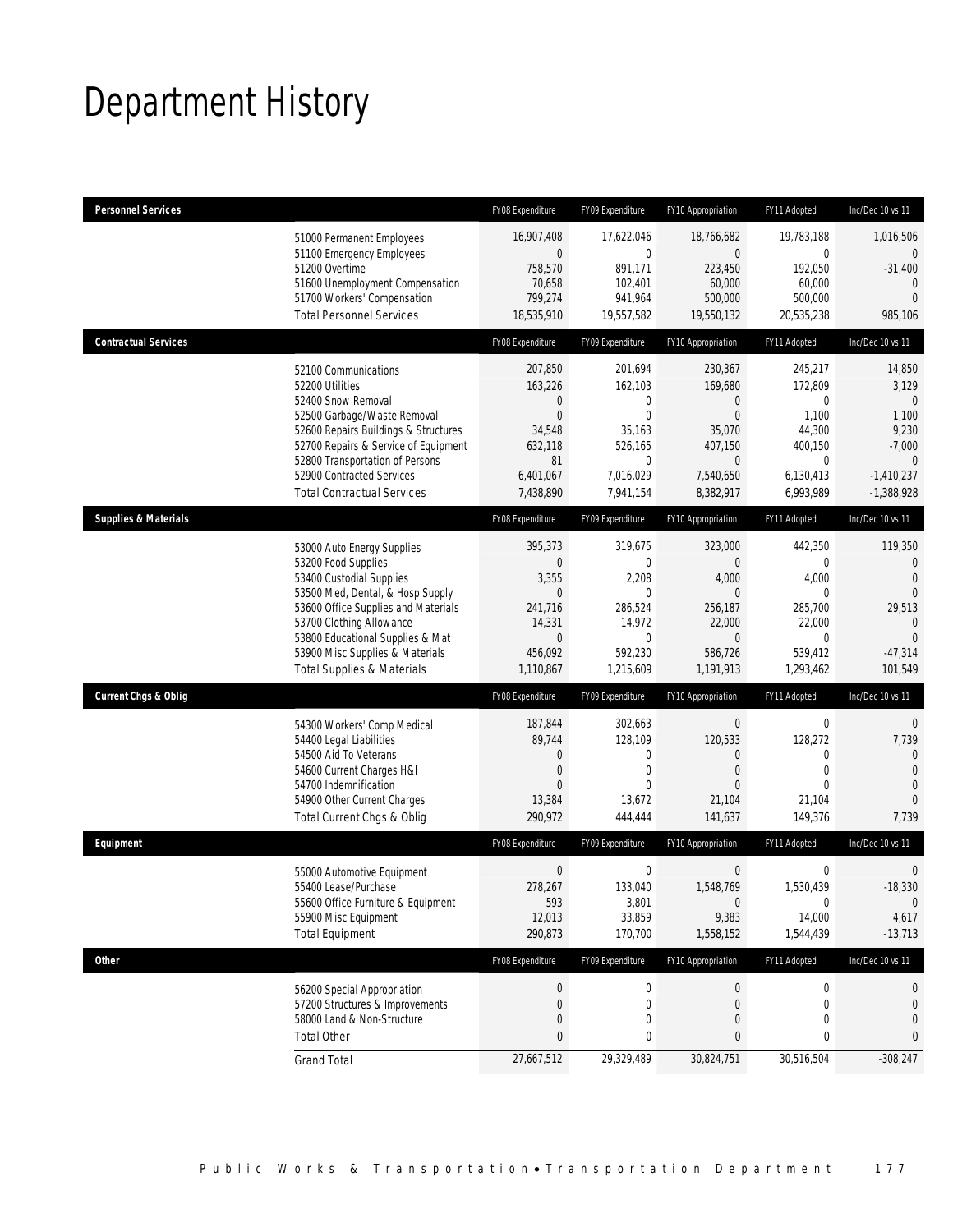# Department Personnel

| Title                               | Union<br>Code   | Grade     | Position | FY11 Salary | Title                          | Union<br>Code   | Grade | Position | FY11 Salary |
|-------------------------------------|-----------------|-----------|----------|-------------|--------------------------------|-----------------|-------|----------|-------------|
|                                     |                 |           |          |             |                                |                 |       |          |             |
| Commissioner (T&P)                  | CDH             | <b>NG</b> | 1.00     | 113,611     | Res/Analyst                    | AFM             | 11    | 1.00     | 41,347      |
| Sr Traffic Engineer                 | AFJ             | 19A       | 4.00     | 312,502     | Parking Meter Operations Prs   | AFM             | 10L   | 1.00     | 39,756      |
| Chief Traffic Invest(Cat)           | AFG             | 18        | 1.00     | 71,599      | Sr Traffic Maint Person        | AFM             | 10L   | 16.00    | 605,541     |
| Sr Parking Meter Supervisor II      | AFG             | 17A       | 5.00     | 332,280     | Exec Asst (T & P)              | <b>EXM</b>      | 10    | 1.00     | 100,901     |
| Asst Supv-Parking Enforcement       | AFG             | 17A       | 9.00     | 563,194     | Supvising Traffic Engineer     | SE <sub>1</sub> | 10    | 2.00     | 201,801     |
| Asst Traffic Sign Supv ##           | AFG             | 17A       | 1.00     | 66,980      | Assoc Traffic Engineer (BTD)   | SE <sub>1</sub> | 09    | 1.00     | 93,276      |
| Parking Meter Operations Frprs      | AFG             | 16A       | 2.00     | 105,548     | Disp                           | AFM             | 08    | 6.00     | 183,128     |
| Jr Traffic Engr                     | AFJ             | 16A       | 4.00     | 234,559     | Supv-Parking Meter Operations  | SE <sub>1</sub> | 08    | 2.00     | 162,057     |
| Traffic Signal Inspector            | AFG             | 16        | 2.00     | 119,262     | Supv-Parking Enforcement       | SE <sub>1</sub> | 08    | 3.00     | 260,533     |
| Sr Parking Meter Supervisor I       | AFG             | 15        | 24.00    | 1,273,777   | <b>Trf SignI Supv</b>          | SE <sub>1</sub> | 08    | 1.00     | 86,844      |
| <b>Administrative Assistant</b>     | AFG             | 15        | 3.00     | 159,090     | Prin Admin Assistant           | SE <sub>1</sub> | 08    | 1.00     | 86,844      |
| <b>Administrative Assistant</b>     | AFM             | 15        | 1.00     | 43,700      | Trans Program Planner IV       | SE <sub>1</sub> | 08    | 3.00     | 260,533     |
| Admin Analyst (Btd/Pers)            | AFM             | 15        | 2.00     | 108,820     | Coord Of Parking Enforcement   | SE <sub>1</sub> | 07    | 1.00     | 79,459      |
| Sr Traffic Main Prs(Sign Fab)       | AFM             | 14A       | 1.00     | 51,086      | Admin Asst (Pkg Facility Bd)   | SE <sub>1</sub> | 07    | 1.00     | 79.459      |
| Head Admin Clerk                    | AFM             | 14        | 3.00     | 132,068     | Trans Program Planner III      | SE <sub>1</sub> | 06    | 2.00     | 140,070     |
| Prin Traffic Investigator           | AFG             | 14        | 1.00     | 48,370      | Prin Research Analyst(T&P)     | SE <sub>1</sub> | 06    | 1.00     | 72,313      |
| Dep Comr (Policy&Planning/Btd)      | EXM             | 14        | 1.00     | 122,553     | Admin Asst                     | SE <sub>1</sub> | 05    | 1.00     | 66,358      |
| Dep Comm-Cen-Art/3Rd Har Tun        | EXM             | 14        | 1.00     | 122,553     | Sr Adm Asst                    | SE <sub>1</sub> | 05    | 1.00     | 66,358      |
| Parking Meter Supervisor            | AFK             | 13A       | 197.00   | 8,317,918   | Chief Claims Investigator I    | AFG             | 17A   | 3.00     | 180,746     |
| Sr Claims Investigator              | AFM             | 13A       | 1.00     | 45,376      | Chief Claims Investigator      | AFG             | 15A   | 11.00    | 599,852     |
| Pr Strkeeper                        | AFM             | 13        | 1.00     | 44,721      | <b>Head Cashier</b>            | AFM             | 15    | 1.00     | 54,410      |
| Maint Mech (Painter) (T & P)        | AFM             | 13        | 1.00     | 45,359      | <b>Hearing Officer</b>         | AFM             | 14    | 2.00     | 96,740      |
| Maint Mech (Welder)                 | AFM             | 12L       | 1.00     | 43,783      | Sr Claims Investigator         | AFG             | 13A   | 3.00     | 126,991     |
| <b>Head Clerk</b>                   | <b>AFM</b>      | 12        | 2.00     | 86,002      | Teller                         | AFM             | 13    | 4.00     | 173,522     |
| Sr Traffic Investigator             | AFG             | 12        | 5.00     | 215,006     | Claims Investigator (OPC)      | AFM             | 12    | 10.00    | 393,945     |
| Parking Meter Operat Person I       | AFM             | 12        | 9.00     | 378,202     | Asst Parking Clerk             | EXM             | 11    | 1.00     | 107,091     |
| Parking Meter Opr Person I##        | AFM             | 12        | 8.00     | 307,657     | Prin Data Proc Systems Analyst | SE <sub>1</sub> | 10    | 1.00     | 100,901     |
| Claims Investigator (OPC)           | AFM             | 12        | 6.00     | 229,091     | Prin Admin Asst (Public Inq)   | SE <sub>1</sub> | 10    | 1.00     | 100,901     |
| Exec.Assistant                      | SE <sub>1</sub> | 12        | 1.00     | 111,140     | Prin Admin Asst (Adjud)        | SE <sub>1</sub> | 10    | 1.00     | 100,901     |
| <b>Traffic Engineering Director</b> | EXM             | 12        | 1.00     | 111,140     | Prin Admin Asst (Planning)     | SE <sub>1</sub> | 10    | 1.00     | 100,901     |
| Trans Prog Planner V(Transp)        | SE <sub>1</sub> | 12        | 1.00     | 111,140     | Prin Admin Asst Customer Svrtp | SE <sub>1</sub> | 10    | 1.00     | 100,901     |
| Vehicle Impound Specialist          | AFM             | 11L       | 33.00    | 1,332,452   | Sr Data Proc Sys Analyst       | SE <sub>1</sub> | 08    | 6.00     | 521,067     |
| Dir-Operations (T&P)                | EXM             | 11        | 1.00     | 107,091     | DP Sys Anl                     | SE <sub>1</sub> | 06    | 1.00     | 72,313      |
| Dir-Parking Management              | EXM             | 11        | 1.00     | 88,263      | Prin Research Analyst          | SE <sub>1</sub> | 06    | 1.00     | 72,313      |
|                                     |                 |           |          |             | Data Proc Coordinator          | SE <sub>1</sub> | 04    | 1.00     | 60,402      |
|                                     |                 |           |          |             | <b>Total</b>                   |                 |       | 429      | 21,146,368  |
|                                     |                 |           |          |             | <b>Adjustments</b>             |                 |       |          |             |
|                                     |                 |           |          |             |                                |                 |       |          |             |

| <b>FY11 Total Request</b>    | 19,783,186   |
|------------------------------|--------------|
| <b>Salary Savings</b>        | $-1,366,900$ |
| Chargebacks                  | $-127,253$   |
| Other                        | 76,173       |
| <b>Differential Payments</b> | 54,798       |
| <b>Adjustments</b>           |              |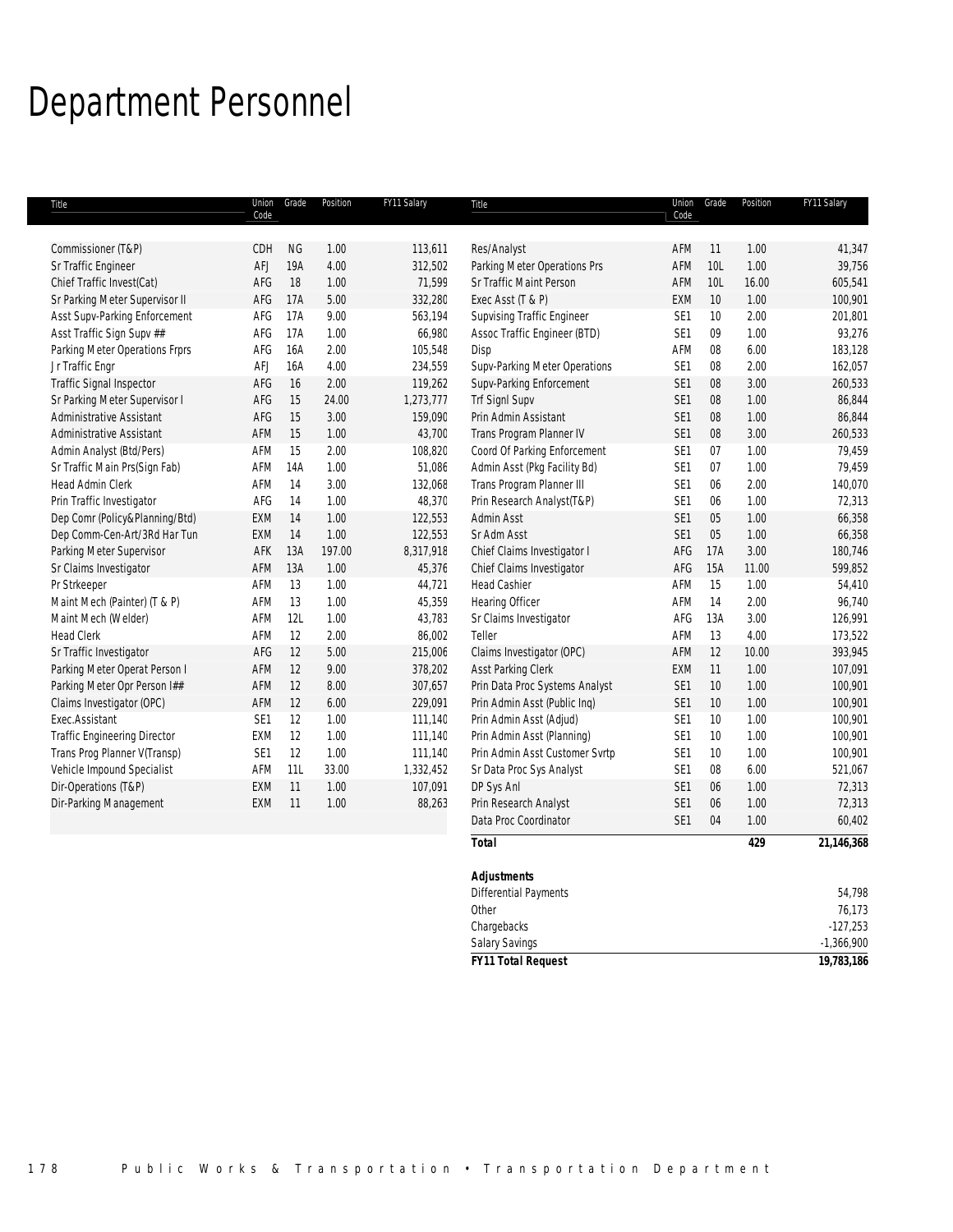# External Funds History

| <b>Personnel Services</b>                                               | FY08 Expenditure             | FY09 Expenditure        | FY10 Appropriation           | FY11 Adopted                 | Inc/Dec 10 vs 11                 |
|-------------------------------------------------------------------------|------------------------------|-------------------------|------------------------------|------------------------------|----------------------------------|
| 51000 Permanent Employees                                               | 250,811                      | 261,745                 | 321,654                      | 271,940                      | $-49,714$                        |
| 51100 Emergency Employees                                               | $\mathbf{0}$                 | $\mathbf 0$             | 0                            | 0                            | $\mathbf 0$                      |
| 51200 Overtime                                                          | 1,659                        | 1,989                   | $\mathbf{0}$                 | $\mathbf{0}$                 | $\mathbf{0}$                     |
| 51300 Part Time Employees<br>51400 Health Insurance                     | $\mathbf{0}$<br>39,773       | $\mathbf 0$<br>50,501   | $\mathbf{0}$<br>$\mathbf{0}$ | $\mathbf{0}$<br>$\mathbf{0}$ | $\overline{0}$<br>$\overline{0}$ |
| 51500 Pension & Annunity                                                | 20,640                       | 23,479                  | $\mathbf{0}$                 | $\mathbf{0}$                 | $\mathbf{0}$                     |
| 51600 Unemployment Compensation                                         | $\mathbf{0}$                 | 0                       | $\mathbf{0}$                 | $\mathbf{0}$                 | $\mathbf{0}$                     |
| 51700 Workers' Compensation                                             | $\mathbf 0$                  | $\mathbf 0$             | $\mathbf{0}$                 | $\mathbf{0}$                 | $\overline{0}$                   |
| 51800 Indirect Costs<br>51900 Medicare                                  | $\overline{0}$<br>2,251      | 60,277<br>2,348         | $\mathbf{0}$<br>$\mathbf{0}$ | $\mathbf{0}$<br>$\mathbf{0}$ | $\overline{0}$<br>$\overline{0}$ |
| <b>Total Personnel Services</b>                                         | 315,134                      | 400,339                 | 321,654                      | 271,940                      | $-49,714$                        |
| <b>Contractual Services</b>                                             | FY08 Expenditure             | FY09 Expenditure        | FY10 Appropriation           | FY11 Adopted                 | Inc/Dec 10 vs 11                 |
|                                                                         |                              |                         |                              |                              |                                  |
| 52100 Communications<br>52200 Utilities                                 | $\bf 0$<br>5,091             | 0<br>5,445              | $\boldsymbol{0}$<br>12,000   | $\mathbf 0$<br>$\mathbf 0$   | $\mathbf 0$<br>$-12,000$         |
| 52400 Snow Removal                                                      | 0                            | 0                       | $\mathbf{0}$                 | $\mathbf{0}$                 | $\overline{0}$                   |
| 52500 Garbage/Waste Removal                                             | 0                            | 0                       | $\mathbf{0}$                 | $\mathbf 0$                  | $\overline{0}$                   |
| 52600 Repairs Buildings & Structures                                    | 2,750                        | 150                     | $\mathbf{0}$                 | $\mathbf{0}$                 | $\mathbf 0$                      |
| 52700 Repairs & Service of Equipment<br>52800 Transportation of Persons | $\mathbf{0}$<br>$\mathbf{0}$ | 0<br>$\mathbf{0}$       | $\mathbf{0}$<br>$\mathbf{0}$ | $\mathbf{0}$<br>$\mathbf{0}$ | $\overline{0}$<br>$\overline{0}$ |
| 52900 Contracted Services                                               | 306,464                      | 391,646                 | 303,000                      | 315,000                      | 12,000                           |
| <b>Total Contractual Services</b>                                       | 314,305                      | 397,241                 | 315,000                      | 315,000                      | $\mathbf{0}$                     |
| <b>Supplies &amp; Materials</b>                                         | FY08 Expenditure             | FY09 Expenditure        | FY10 Appropriation           | FY11 Adopted                 | Inc/Dec 10 vs 11                 |
|                                                                         | $\boldsymbol{0}$             | 0                       | $\boldsymbol{0}$             | $\mathbf 0$                  | $\mathbf{0}$                     |
| 53000 Auto Energy Supplies<br>53200 Food Supplies                       | 0                            | 0                       | $\mathbf{0}$                 | $\mathbf 0$                  | $\mathbf{0}$                     |
| 53400 Custodial Supplies                                                | $\mathbf 0$                  | $\mathbf{0}$            | $\mathbf{0}$                 | $\mathbf{0}$                 | $\overline{0}$                   |
| 53500 Med, Dental, & Hosp Supply                                        | $\mathbf 0$                  | $\mathbf 0$             | $\mathbf{0}$                 | $\mathbf 0$                  | $\mathbf{0}$                     |
| 53600 Office Supplies and Materials<br>53700 Clothing Allowance         | 621<br>223                   | 1,196<br>222            | $\mathbf{0}$<br>$\mathbf{0}$ | $\mathbf{0}$<br>$\mathbf{0}$ | $\mathbf 0$<br>$\overline{0}$    |
| 53900 Misc Supplies & Materials                                         | 128                          | $\mathbf{0}$            | $\theta$                     | $\mathbf{0}$                 | $\mathbf{0}$                     |
| <b>Total Supplies &amp; Materials</b>                                   | 972                          | 1,418                   | $\bf{0}$                     | 0                            | $\mathbf{0}$                     |
| <b>Current Chgs &amp; Oblig</b>                                         | FY08 Expenditure             | FY09 Expenditure        | FY10 Appropriation           | FY11 Adopted                 | Inc/Dec 10 vs 11                 |
|                                                                         | $\boldsymbol{0}$             | 0                       | 0                            | $\mathbf 0$                  | $\mathbf 0$                      |
| 54300 Workers' Comp Medical<br>54400 Legal Liabilities                  | 0                            | 0                       | $\mathbf{0}$                 | $\mathbf 0$                  | $\mathbf{0}$                     |
| 54600 Current Charges H&I                                               | $\overline{0}$               | 0                       | $\mathbf{0}$                 | $\mathbf{0}$                 | $\mathbf{0}$                     |
| 54700 Indemnification                                                   | $\mathbf{0}$                 | $\mathbf{0}$            | $\mathbf{0}$                 | $\mathbf{0}$                 | $\overline{0}$                   |
| 54900 Other Current Charges<br>Total Current Chgs & Oblig               | 33<br>33                     | 103                     | 0                            | $\mathbf 0$                  | $\mathbf{0}$                     |
|                                                                         |                              | 103                     | $\mathbf{0}$                 | $\mathbf{0}$                 | $\mathbf{0}$                     |
| <b>Fauinment</b>                                                        | FY08 Expenditure             | <b>FY09 Expenditure</b> | FY10 Appropriation           | FY11 Adopted                 | Inc/Dec 10 ys 11                 |
| 55000 Automotive Equipment                                              | 0                            | 0                       | 0                            | 0                            | $\mathbf 0$                      |
| 55400 Lease/Purchase                                                    | $\mathbf 0$                  | 0                       | $\boldsymbol{0}$             | $\mathbf{0}$                 | $\mathbf{0}$                     |
| 55600 Office Furniture & Equipment<br>55900 Misc Equipment              | $\mathbf 0$<br>6,567         | 0<br>0                  | 0<br>0                       | 0<br>0                       | $\mathbf 0$<br>$\mathbf 0$       |
| <b>Total Equipment</b>                                                  | 6,567                        | 0                       | 0                            | 0                            | $\mathbf{0}$                     |
| <b>Other</b>                                                            | FY08 Expenditure             | FY09 Expenditure        | FY10 Appropriation           | FY11 Adopted                 | Inc/Dec 10 vs 11                 |
| 56200 Special Appropriation                                             | $\boldsymbol{0}$             | $\boldsymbol{0}$        | $\boldsymbol{0}$             | $\boldsymbol{0}$             | $\mathbf 0$                      |
| 57200 Structures & Improvements                                         | $\mathbf 0$                  | $\boldsymbol{0}$        | $\mathbf{0}$                 | $\mathbf 0$                  | $\mathbf 0$                      |
| 58000 Land & Non-Structure                                              | $\mathbf 0$                  | $\mathbf 0$             | 0                            | $\mathbf 0$                  | $\mathbf 0$                      |
| <b>Total Other</b>                                                      | 0                            | 0                       | $\bf 0$                      | $\bf{0}$                     | $\mathbf{0}$                     |
| <b>Grand Total</b>                                                      | 637,011                      | 799,101                 | 636,654                      | 586,940                      | $-49,714$                        |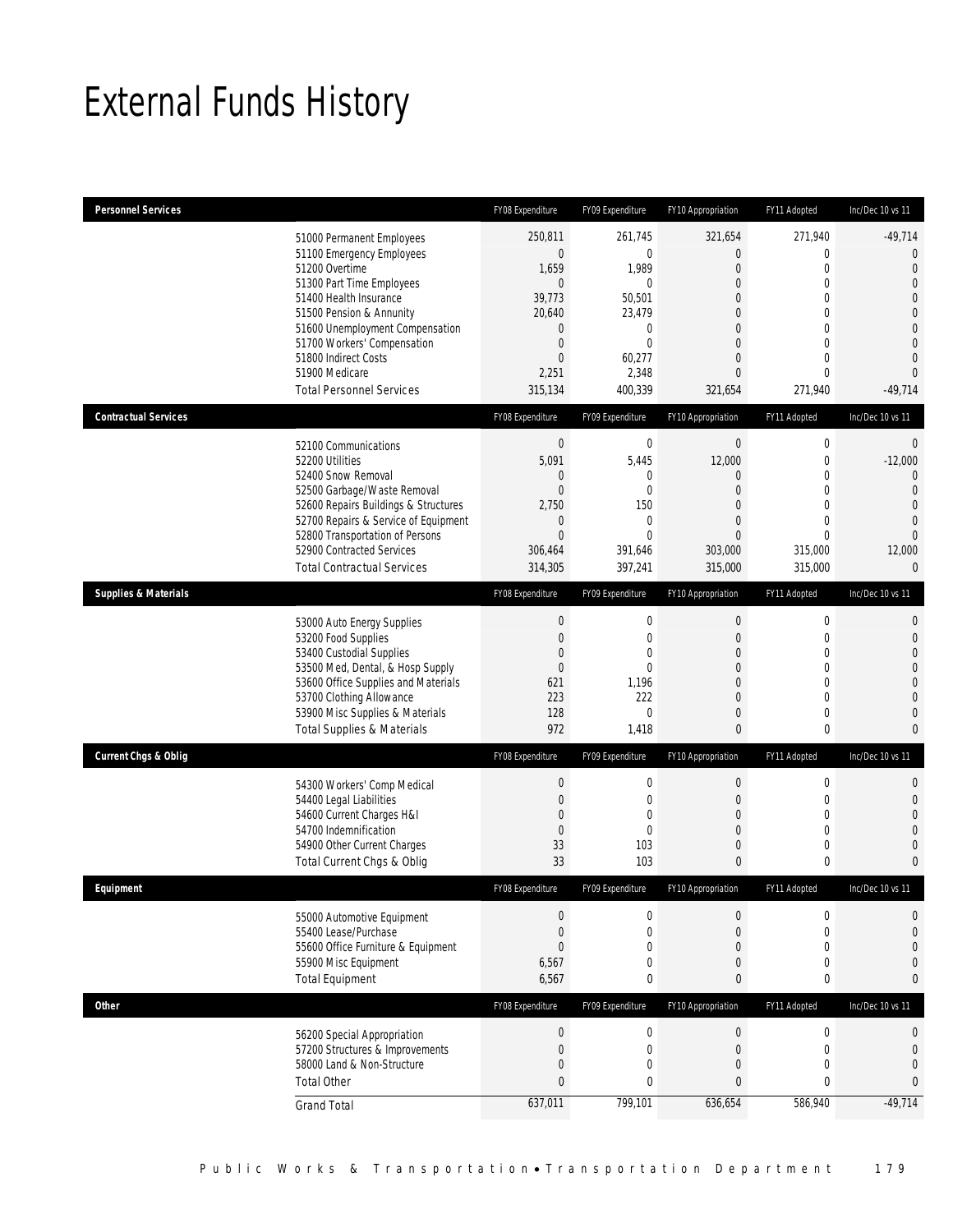# External Funds Personnel

| Title               | Union<br>Code | Grade | Position | FY11 Salary | Title                        | Union<br>Code | Grade | Position | FY11 Salary  |
|---------------------|---------------|-------|----------|-------------|------------------------------|---------------|-------|----------|--------------|
|                     |               |       |          |             |                              |               |       |          |              |
| Sr Traffic Engineer | AFB           | 19A   | 1.00     | 80,539      | Jr Traffic Engr              | AFB           | 16A   | 1.00     | 61,204       |
| Sr Radio Com Tech   | AFG           | -19   | 1.00     | 77,899      | Jr Traffic Engr              | AFJ           | 16A   | 1.00     | 52,298       |
|                     |               |       |          |             | Total                        |               |       | 4        | 271,940      |
|                     |               |       |          |             | <b>Adjustments</b>           |               |       |          |              |
|                     |               |       |          |             | <b>Differential Payments</b> |               |       |          | $\mathbf 0$  |
|                     |               |       |          |             | Other                        |               |       |          | $\mathbf 0$  |
|                     |               |       |          |             | Chargebacks                  |               |       |          | $\mathbf{0}$ |
|                     |               |       |          |             | Salary Savings               |               |       |          | $\mathbf{0}$ |
|                     |               |       |          |             | <b>FY11 Total Request</b>    |               |       |          | 271,940      |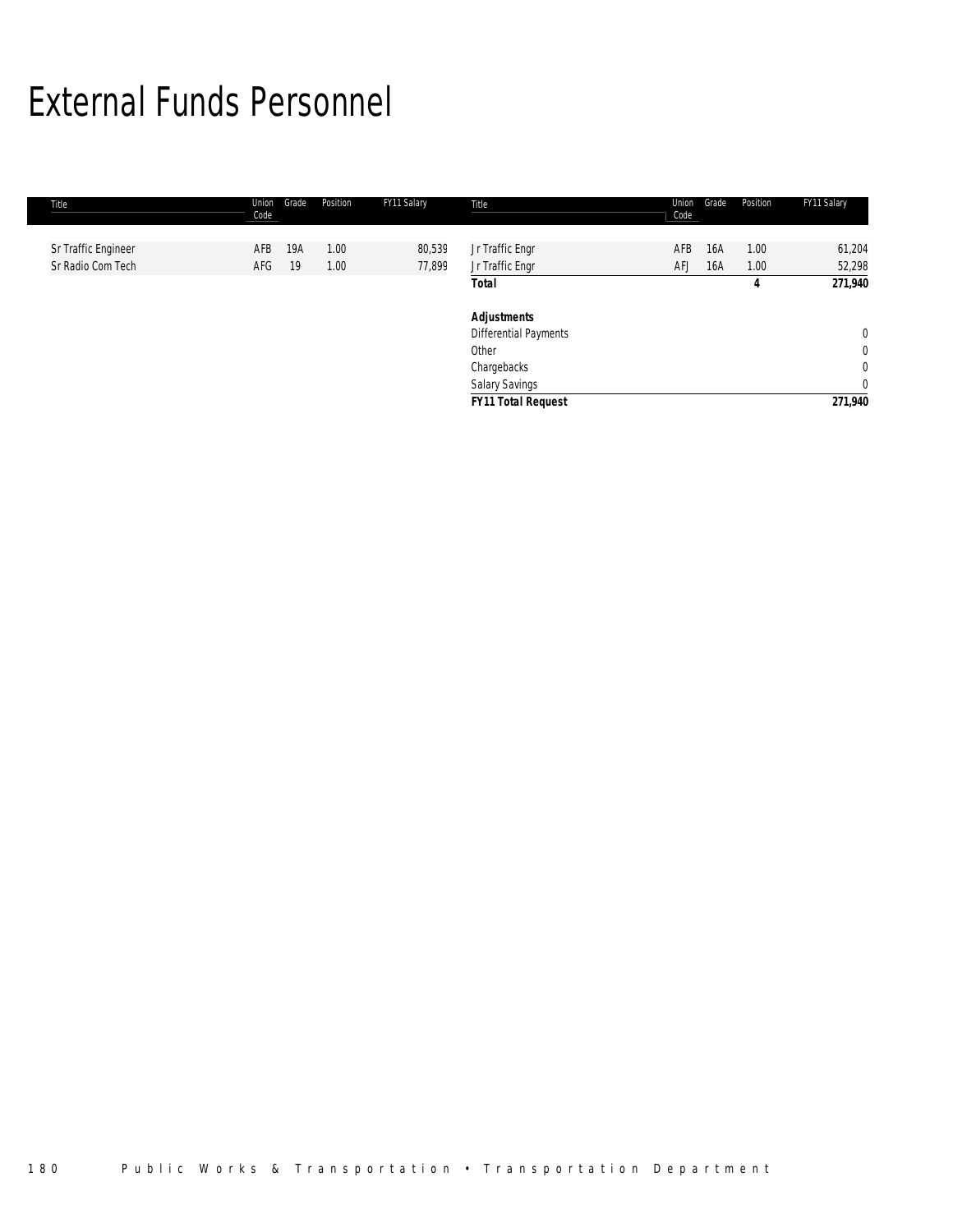### Traffic Division Operating Budget

#### *Thomas Tinlin, Commissioner Appropriation: 251*

#### *Division Mission*

The Traffic Division's mission is to develop, implement, support, and manage all transportation programs and projects undertaken by the Department. These programs and projects emphasize the smooth and safe flow of vehicular traffic through the streets of the City, cooperative work efforts with the MBTA to enhance mass transit, maximum utilization of the City's limited parking resources, and pedestrian safety.

#### *FY11 Performance Strategies*

- To efficiently maintain traffic signs and parking meters throughout the city.
- To improve the flow of vehicles and pedestrians on arterial streets by making traffic signal timing adjustments to our computerized signal system.
- To improve vehicle, pedestrian and school zone safety on neighborhood streets.

| <b>Operating Budget</b>            | <b>Program Name</b>              | Total Actual '08 | Total Actual '09 | Total Approp '10 | <b>Total Budget '11</b> |
|------------------------------------|----------------------------------|------------------|------------------|------------------|-------------------------|
|                                    | Traffic Commissioner's Office    | 2.005.188        | 1.895.986        | 1.128.013        | 1.277.768               |
|                                    | Traffic Management & Engineering | .488.421         | 1.631.811        | 1.434.587        | 1,455,537               |
|                                    | Policy & Planning                | 558,516          | 537,309          | 469.453          | 530.394                 |
|                                    | Traffic Enforcement              | 11.094.611       | 12.231.063       | 12.602.217       | 13.233.117              |
|                                    | Traffic Operations               | 3,646,389        | 3,555,782        | 5.040.788        | 5,219,058               |
|                                    | Total                            | 18,793,125       | 19,851,951       | 20,675,058       | 21,715,874              |
| <b>Selected Service Indicators</b> |                                  | Actual '08       | Actual '09       | Approp '10       | <b>Budget '11</b>       |
|                                    |                                  |                  |                  |                  |                         |
|                                    | Personnel Services               | 15,781,142       | 16.738.826       | 16.792.270       | 17,735,105              |
|                                    | Non Personnel                    | 3.011.983        | 3.113.125        | 3.882.788        | 3,980,769               |
|                                    | Total                            | 18,793,125       | 19.851.951       | 20,675,058       | 21.715.874              |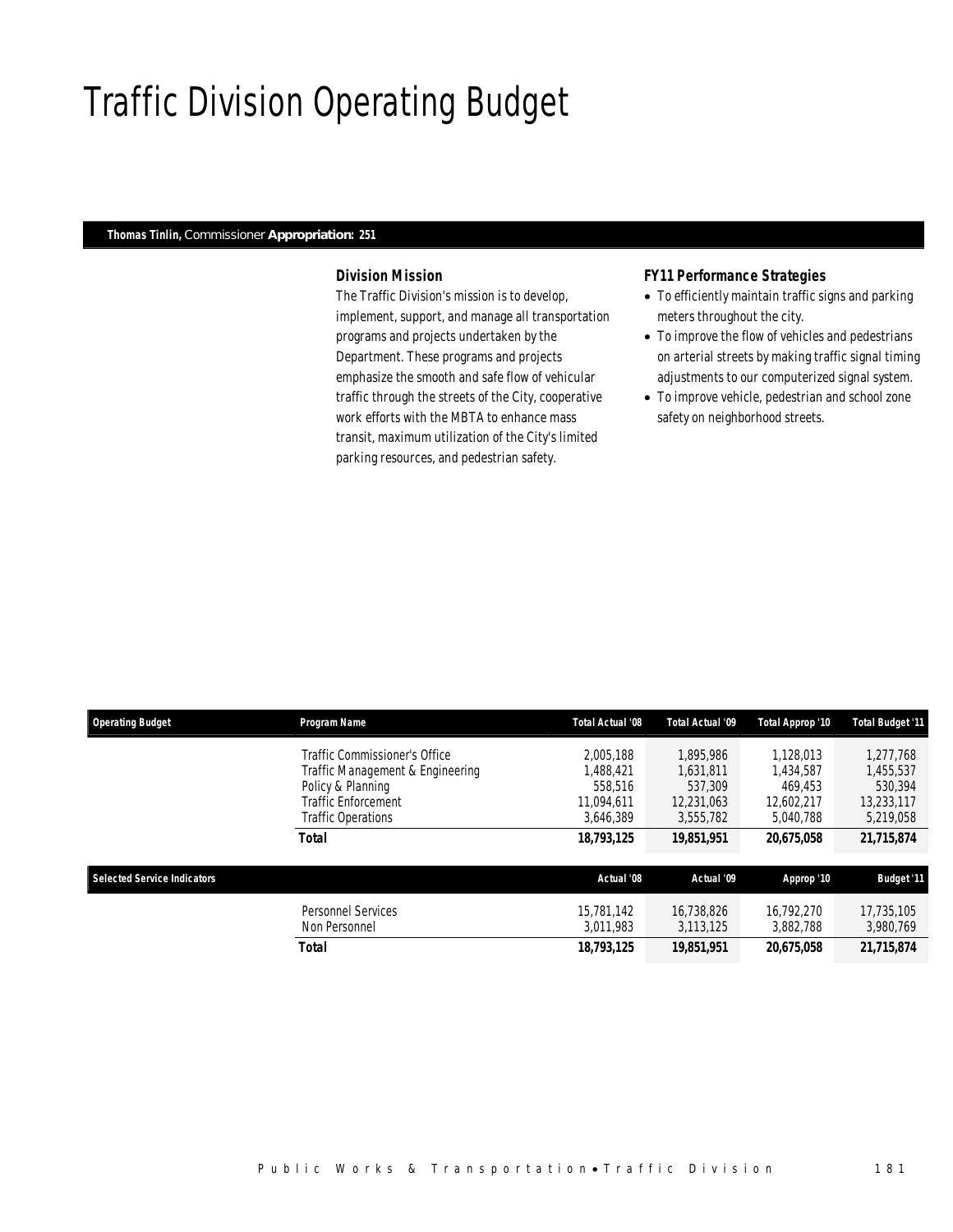# Traffic Division Operating Budget



### *Description of Services*

The Traffic Division establishes and maintains a wide variety of programs to enhance transportation throughout Boston. The Division delivers such services as increased loading zone access for the delivery of goods and services, increased short-term parking opportunities and resident restricted parking spaces, efficient flow of vehicular traffic during peak periods, removal and disposal of abandoned vehicles, computerization of traffic signals, and traffic planning and engineering for the design or redesign of streets and intersections. The Division also provides clean, safe, and convenient parking facilities downtown and in neighborhood business districts. Provision of this service includes inspections, cleaning and renovations of facilities and enforcing existing parking leases.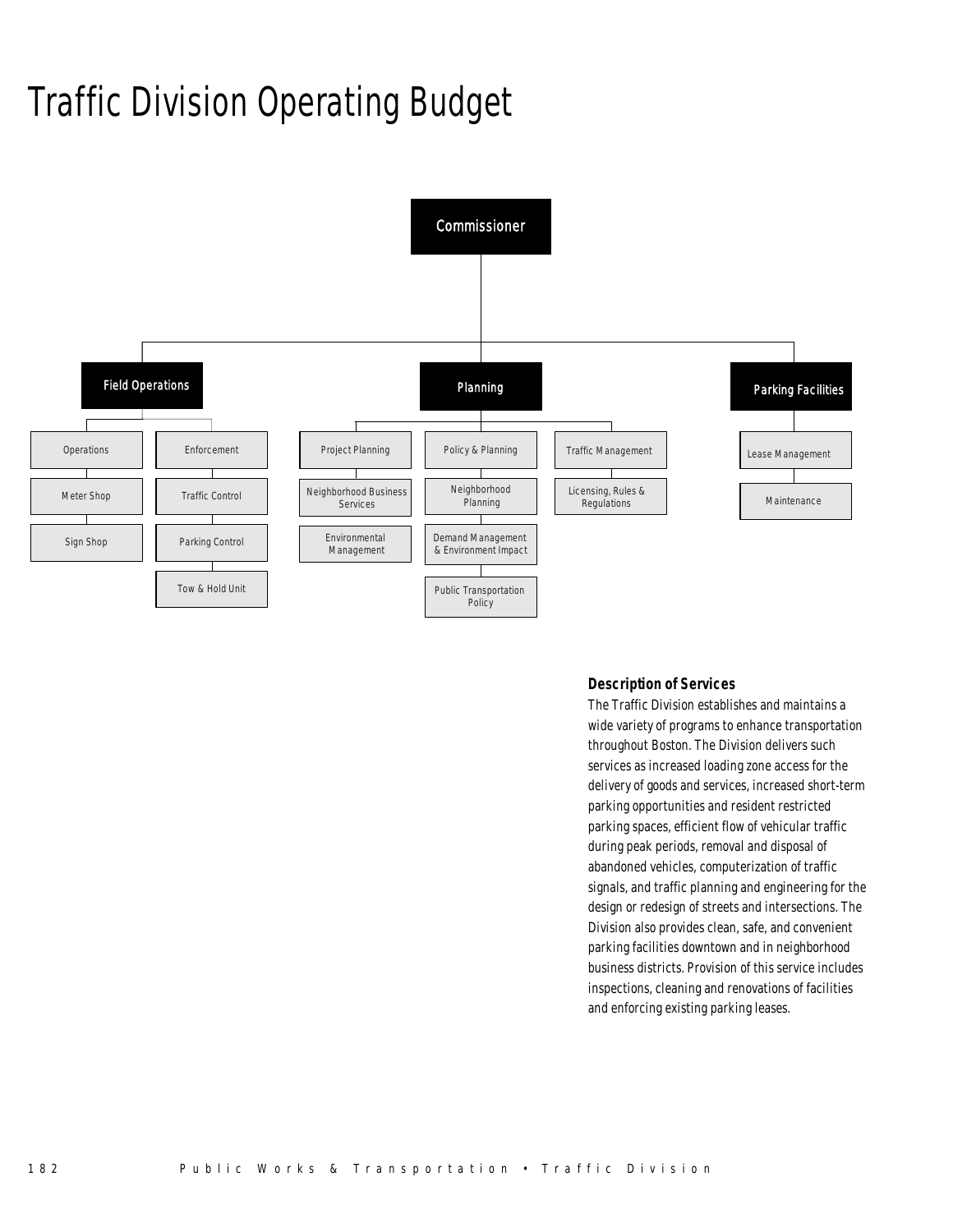# Division History

| <b>Personnel Services</b>                                                                                                                                                                                                                                                                            | FY08 Expenditure                                                                                        | FY09 Expenditure                                                                                         | FY10 Appropriation                                                                                         | FY11 Adopted                                                                                              | Inc/Dec 10 vs 11                                                                                                         |
|------------------------------------------------------------------------------------------------------------------------------------------------------------------------------------------------------------------------------------------------------------------------------------------------------|---------------------------------------------------------------------------------------------------------|----------------------------------------------------------------------------------------------------------|------------------------------------------------------------------------------------------------------------|-----------------------------------------------------------------------------------------------------------|--------------------------------------------------------------------------------------------------------------------------|
| 51000 Permanent Employees<br>51100 Emergency Employees<br>51200 Overtime<br>51600 Unemployment Compensation<br>51700 Workers' Compensation<br><b>Total Personnel Services</b>                                                                                                                        | 14,183,618<br>$\mathbf 0$<br>738,156<br>60,094<br>799,274<br>15,781,142                                 | 14,815,407<br>0<br>887,913<br>93,542<br>941,964<br>16,738,826                                            | 16,008,820<br>0<br>223,450<br>60,000<br>500,000<br>16,792,270                                              | 16,983,055<br>$\mathbf 0$<br>192,050<br>60,000<br>500,000<br>17,735,105                                   | 974,235<br>0<br>$-31,400$<br>$\mathbf{0}$<br>$\overline{0}$<br>942,835                                                   |
| <b>Contractual Services</b>                                                                                                                                                                                                                                                                          | FY08 Expenditure                                                                                        | FY09 Expenditure                                                                                         | FY10 Appropriation                                                                                         | FY11 Adopted                                                                                              | Inc/Dec 10 vs 11                                                                                                         |
| 52100 Communications<br>52200 Utilities<br>52400 Snow Removal<br>52500 Garbage/Waste Removal<br>52600 Repairs Buildings & Structures<br>52700 Repairs & Service of Equipment<br>52800 Transportation of Persons<br>52900 Contracted Services<br><b>Total Contractual Services</b>                    | 172,240<br>163,226<br>0<br>$\overline{0}$<br>34,548<br>619,807<br>81<br>563,582<br>1,553,484            | 166,487<br>162,103<br>0<br>$\overline{0}$<br>30,213<br>515,000<br>$\mathbf 0$<br>722,378<br>1,596,181    | 189,267<br>169,680<br>$\mathbf 0$<br>$\mathbf{0}$<br>35,070<br>392,150<br>$\theta$<br>458,200<br>1,244,367 | 204,117<br>172,809<br>$\mathbf 0$<br>1,100<br>44,300<br>385,150<br>0<br>467,313<br>1,274,789              | 14,850<br>3,129<br>$\mathbf{0}$<br>1,100<br>9,230<br>$-7,000$<br>0<br>9,113<br>30,422                                    |
| <b>Supplies &amp; Materials</b>                                                                                                                                                                                                                                                                      | FY08 Expenditure                                                                                        | FY09 Expenditure                                                                                         | FY10 Appropriation                                                                                         | FY11 Adopted                                                                                              | Inc/Dec 10 vs 11                                                                                                         |
| 53000 Auto Energy Supplies<br>53200 Food Supplies<br>53400 Custodial Supplies<br>53500 Med, Dental, & Hosp Supply<br>53600 Office Supplies and Materials<br>53700 Clothing Allowance<br>53800 Educational Supplies & Mat<br>53900 Misc Supplies & Materials<br><b>Total Supplies &amp; Materials</b> | 395,373<br>$\mathbf 0$<br>3,355<br>$\mathbf 0$<br>23,652<br>14,331<br>$\mathbf 0$<br>454,314<br>891,025 | 319,675<br>$\mathbf{0}$<br>2,208<br>$\mathbf 0$<br>25,342<br>14,972<br>$\mathbf 0$<br>586,754<br>948,951 | 323,000<br>$\mathbf{0}$<br>4,000<br>$\theta$<br>16,800<br>22,000<br>$\theta$<br>580,226<br>946,026         | 442,350<br>$\mathbf 0$<br>4,000<br>$\mathbf 0$<br>16,800<br>22,000<br>$\mathbf 0$<br>532,912<br>1,018,062 | 119,350<br>0<br>$\mathbf{0}$<br>$\overline{0}$<br>$\mathbf 0$<br>$\overline{0}$<br>$\overline{0}$<br>$-47,314$<br>72,036 |
| <b>Current Chgs &amp; Oblig</b>                                                                                                                                                                                                                                                                      | FY08 Expenditure                                                                                        | FY09 Expenditure                                                                                         | FY10 Appropriation                                                                                         | FY11 Adopted                                                                                              | Inc/Dec 10 vs 11                                                                                                         |
| 54300 Workers' Comp Medical<br>54400 Legal Liabilities<br>54500 Aid To Veterans<br>54600 Current Charges H&I<br>54700 Indemnification<br>54900 Other Current Charges<br>Total Current Chgs & Oblig                                                                                                   | 185,948<br>89,744<br>0<br>0<br>$\Omega$<br>10,548<br>286,240                                            | 297,681<br>128,109<br>0<br>0<br>$\theta$<br>10,357<br>436,147                                            | $\boldsymbol{0}$<br>120,533<br>0<br>$\overline{0}$<br>$\Omega$<br>16,704<br>137,237                        | $\boldsymbol{0}$<br>128,272<br>$\mathbf{0}$<br>$\mathbf 0$<br>$\Omega$<br>16,704<br>144,976               | $\overline{0}$<br>7,739<br>$\mathbf{0}$<br>$\mathbf{0}$<br>$\overline{0}$<br>$\Omega$<br>7,739                           |
| Equipment                                                                                                                                                                                                                                                                                            | FY08 Expenditure                                                                                        | FY09 Expenditure                                                                                         | FY10 Appropriation                                                                                         | FY11 Adopted                                                                                              | Inc/Dec 10 vs 11                                                                                                         |
| 55000 Automotive Equipment<br>55400 Lease/Purchase<br>55600 Office Furniture & Equipment<br>55900 Misc Equipment<br><b>Total Equipment</b>                                                                                                                                                           | $\mathbf 0$<br>271,346<br>$\mathbf 0$<br>9,888<br>281,234                                               | $\mathbf 0$<br>130,046<br>$\boldsymbol{0}$<br>1,800<br>131,846                                           | $\boldsymbol{0}$<br>1,545,775<br>$\mathbf 0$<br>9,383<br>1,555,158                                         | $\mathbf 0$<br>1,528,942<br>0<br>14,000<br>1,542,942                                                      | $\mathbf 0$<br>$-16,833$<br>$\mathbf{0}$<br>4,617<br>$-12,216$                                                           |
| Other                                                                                                                                                                                                                                                                                                | FY08 Expenditure                                                                                        | FY09 Expenditure                                                                                         | FY10 Appropriation                                                                                         | FY11 Adopted                                                                                              | Inc/Dec 10 vs 11                                                                                                         |
| 56200 Special Appropriation<br>57200 Structures & Improvements<br>58000 Land & Non-Structure<br><b>Total Other</b>                                                                                                                                                                                   | $\pmb{0}$<br>0<br>0<br>0                                                                                | $\boldsymbol{0}$<br>$\mathbf 0$<br>0<br>0                                                                | $\boldsymbol{0}$<br>0<br>$\overline{0}$<br>0                                                               | 0<br>$\mathbf 0$<br>$\mathbf 0$<br>0                                                                      | 0<br>0<br>0<br>0                                                                                                         |
| <b>Grand Total</b>                                                                                                                                                                                                                                                                                   | 18,793,125                                                                                              | 19,851,951                                                                                               | 20,675,058                                                                                                 | 21,715,874                                                                                                | 1,040,816                                                                                                                |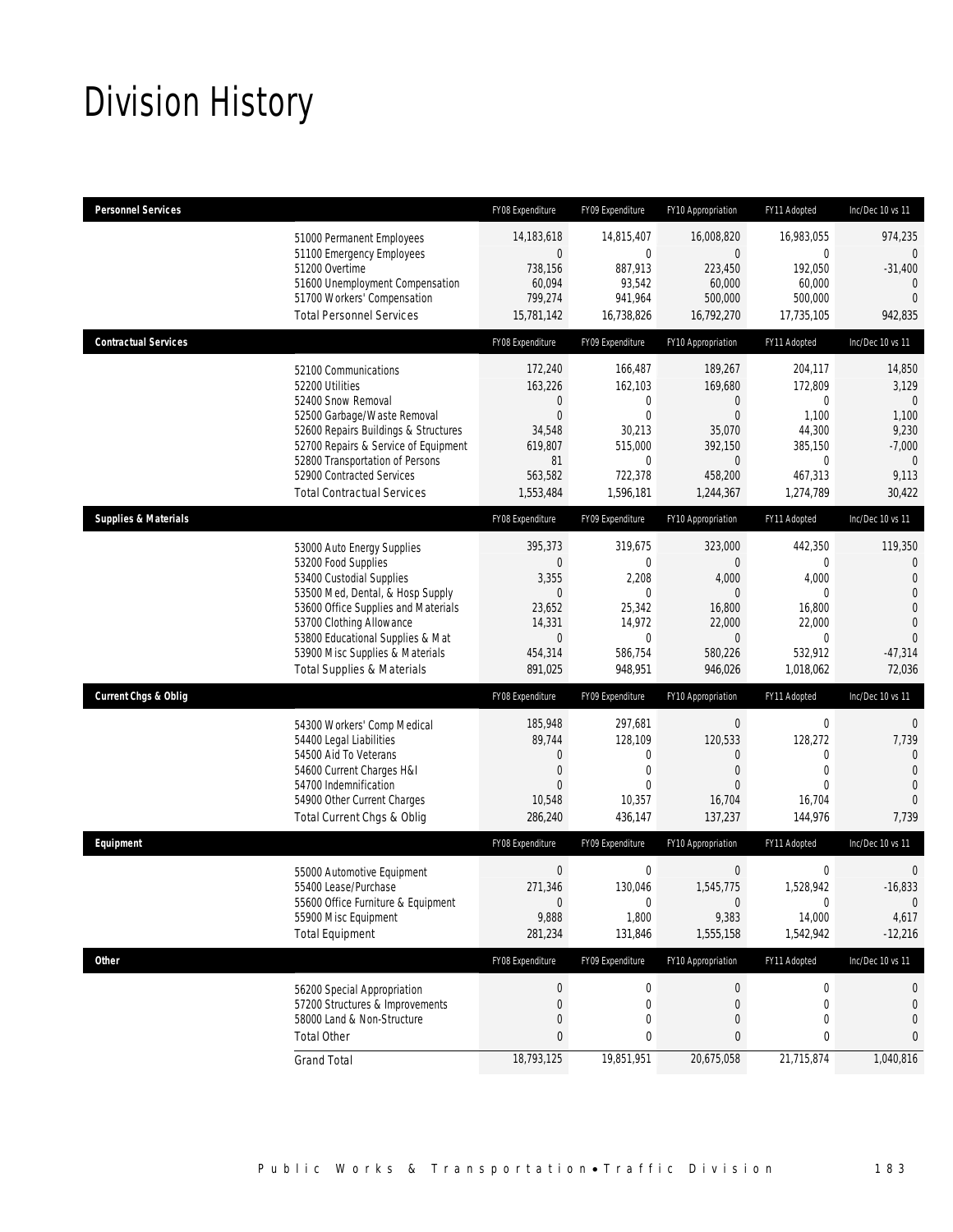### Division Personnel

| Title                                            | Union<br>Code | Grade     | Position     | FY11 Salary       | Title                                             | Union<br>Code          | Grade      | Position     | FY11 Salary        |
|--------------------------------------------------|---------------|-----------|--------------|-------------------|---------------------------------------------------|------------------------|------------|--------------|--------------------|
|                                                  |               |           |              |                   |                                                   |                        |            |              |                    |
| Commissioner                                     | CDH           | <b>NG</b> | 1.00         | 113,611           | Parking Meter Opr Person I##                      | AFM                    | 12         | 8.00         | 307,657            |
| Sr Traffic Engineer<br>Chief Traffic Invest(Cat) | AFJ<br>AFG    | 19A<br>18 | 4.00<br>1.00 | 312,502<br>71,599 | Claims Investigator(Opc)<br><b>Exec Assistant</b> | AFM<br>SE <sub>1</sub> | 12<br>12   | 6.00<br>1.00 | 229,091<br>111,140 |
|                                                  |               |           |              |                   |                                                   |                        |            |              | 111,140            |
| Sr Parking Meter Supervisor II                   | AFG           | 17A       | 5.00         | 332,280           | <b>Traffic Engineering Director</b>               | EXM                    | 12         | 1.00         |                    |
| Asst Supv-Parking Enforcement                    | AFG           | 17A       | 9.00         | 563,194           | Trans Prog Planner V (Transp)                     | SE <sub>1</sub>        | 12         | 1.00         | 111,140            |
| Asst Traffic Sign Supv ##                        | AFG           | 17A       | 1.00         | 66,980            | Vehicle Impound Specialist                        | AFM                    | 11L        | 33.00        | 1,332,452          |
| Parking Meter Operations Frprs                   | AFG           | 16A       | 2.00         | 105,548           | Dir-Operations (T&P)                              | EXM                    | 11         | 1.00         | 107,091            |
| Jr Traffic Engr                                  | <b>AFJ</b>    | 16A       | 4.00         | 234,559           | Dir-Parking Management                            | EXM                    | 11         | 1.00         | 88,263             |
| Traffic Signal Inspector                         | AFG           | 16        | 2.00         | 119,262           | Res/Analyst                                       | AFM                    | 11         | 1.00         | 41,347             |
| Sr Parking Meter Supervisor I                    | AFG           | 15        | 24.00        | 1,273,777         | Parking Meter Operations Prs                      | AFM                    | <b>10L</b> | 1.00         | 39,756             |
| <b>Administrative Assistant</b>                  | AFG           | 15        | 3.00         | 159,090           | Sr Traffic Maint Person                           | AFM                    | 10L        | 16.00        | 605,541            |
| <b>Administrative Assistant</b>                  | AFM           | 15        | 1.00         | 43,700            | Exec Asst (T & P)                                 | EXM                    | 10         | 1.00         | 100,901            |
| Admin Analyst (Btd/Pers)                         | <b>AFM</b>    | 15        | 2.00         | 108,820           | <b>Supvising Traffic Engineer</b>                 | SE <sub>1</sub>        | 10         | 2.00         | 201,801            |
| Sr Traffic Main Prs (Sign Fab)                   | <b>AFM</b>    | 14A       | 1.00         | 51.086            | Assoc Traffic Engineer (BTD)                      | SE <sub>1</sub>        | 09         | 1.00         | 93,276             |
| <b>Head Admin Clerk</b>                          | AFM           | 14        | 3.00         | 132,068           | Disp                                              | AFM                    | 08         | 6.00         | 183,128            |
| Prin Traffic Investigator                        | AFG           | 14        | 1.00         | 48,370            | Supv-Parking Meter Operations                     | SE <sub>1</sub>        | 08         | 2.00         | 162,057            |
| Dep Comr (Policy&Planning/Btd)                   | EXM           | 14        | 1.00         | 122,553           | Supv-Parking Enforcement                          | SE1                    | 08         | 3.00         | 260,533            |
| Dep Comm-Cen-Art/3Rd Har Tun                     | EXM           | 14        | 1.00         | 122,553           | <b>Trf SignI Supv</b>                             | SE <sub>1</sub>        | 08         | 1.00         | 86,844             |
| Parking Meter Supervisor                         | AFK           | 13A       | 197.00       | 8,317,918         | Prin Admin Assistant                              | SE <sub>1</sub>        | 08         | 1.00         | 86,844             |
| Sr Claims Investigator                           | AFM           | 13A       | 1.00         | 45,376            | Trans Program Planner IV                          | SE <sub>1</sub>        | 08         | 3.00         | 260,533            |
| Pr_Strkeeper                                     | <b>AFM</b>    | 13        | 1.00         | 44,721            | Coord Of Parking Enforcement                      | SE <sub>1</sub>        | 07         | 1.00         | 79,459             |
| Maint Mech (Painter) (T & P)                     | <b>AFM</b>    | 13        | 1.00         | 45,359            | Admin Asst (Pkg.Facility Bd)                      | SE <sub>1</sub>        | 07         | 1.00         | 79.459             |
| Maint Mech (Welder)                              | AFM           | 12L       | 1.00         | 43,783            | Trans Program Planner III                         | SE <sub>1</sub>        | 06         | 2.00         | 140,070            |
| <b>Head Clerk</b>                                | <b>AFM</b>    | 12        | 2.00         | 86,002            | Prin Research Analyst(T&P)                        | SE <sub>1</sub>        | 06         | 1.00         | 72,313             |
| Sr Traffic Investigator                          | AFG           | 12        | 5.00         | 215,006           | <b>Admin Asst</b>                                 | SE <sub>1</sub>        | 05         | 1.00         | 66,358             |
| Parking Meter Operat Person I                    | <b>AFM</b>    | 12        | 9.00         | 378,202           | Sr Adm Asst                                       | SE <sub>1</sub>        | 05         | 1.00         | 66,358             |
|                                                  |               |           |              |                   | <b>Total</b>                                      |                        |            | 380          | 18, 182, 473       |

| 16,983,052   |
|--------------|
| $-1,185,460$ |
| $-127,253$   |
| 58,494       |
| 54,798       |
|              |
|              |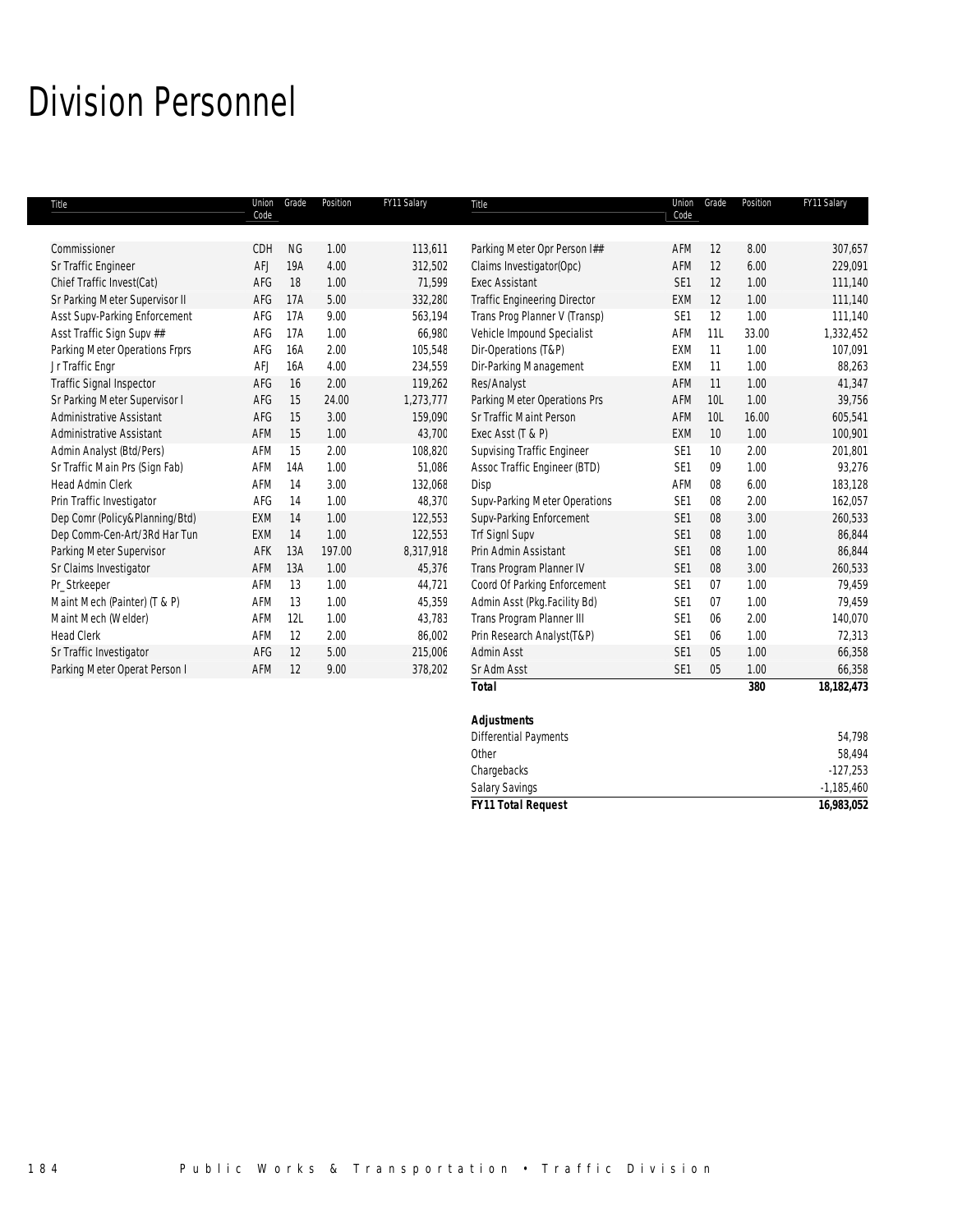# External Funds History

| Personnel Services                                             | FY08 Expenditure                 | FY09 Expenditure       | FY10 Appropriation              | FY11 Adopted                   | Inc/Dec 10 vs 11                 |
|----------------------------------------------------------------|----------------------------------|------------------------|---------------------------------|--------------------------------|----------------------------------|
| 51000 Permanent Employees                                      | 250,811                          | 261.745                | 321,654                         | 271,940                        | $-49,714$                        |
| 51100 Emergency Employees                                      | $\mathbf{0}$                     | $\mathbf 0$            | $\overline{0}$                  | 0                              | $\mathbf{0}$                     |
| 51200 Overtime                                                 | 1,659                            | 1,989                  | $\boldsymbol{0}$                | $\mathbf 0$                    | $\overline{0}$                   |
| 51300 Part Time Employees<br>51400 Health Insurance            | $\overline{0}$<br>39,773         | $\mathbf{0}$<br>50,501 | 0<br>$\Omega$                   | 0<br>$\theta$                  | $\overline{0}$<br>$\Omega$       |
| 51500 Pension & Annunity                                       | 20,640                           | 23,479                 | 0                               | 0                              | $\overline{0}$                   |
| 51600 Unemployment Compensation                                | $\mathbf{0}$                     | 0                      | 0                               | $\theta$                       | $\overline{0}$                   |
| 51700 Workers' Compensation                                    | $\mathbf{0}$                     | $\mathbf 0$            | $\theta$                        | $\overline{0}$                 | $\Omega$                         |
| 51800 Indirect Costs<br>51900 Medicare                         | $\mathbf{0}$                     | 60,277                 | 0<br>$\overline{0}$             | $\mathbf{0}$<br>$\overline{0}$ | $\overline{0}$<br>$\overline{0}$ |
| <b>Total Personnel Services</b>                                | 2,251<br>315,134                 | 2,348<br>400,339       | 321,654                         | 271,940                        | $-49,714$                        |
|                                                                |                                  |                        |                                 |                                |                                  |
| <b>Contractual Services</b>                                    | FY08 Expenditure                 | FY09 Expenditure       | FY10 Appropriation              | FY11 Adopted                   | Inc/Dec 10 vs 11                 |
| 52100 Communications                                           | $\boldsymbol{0}$                 | $\boldsymbol{0}$       | $\boldsymbol{0}$                | $\boldsymbol{0}$               | $\mathbf 0$                      |
| 52200 Utilities<br>52400 Snow Removal                          | 5,091<br>$\mathbf 0$             | 5,445<br>0             | 12,000<br>$\theta$              | 0<br>$\Omega$                  | $-12,000$<br>$\Omega$            |
| 52500 Garbage/Waste Removal                                    | $\mathbf{0}$                     | $\mathbf 0$            | $\theta$                        | 0                              | $\overline{0}$                   |
| 52600 Repairs Buildings & Structures                           | 2,750                            | 150                    | 0                               | $\Omega$                       | $\overline{0}$                   |
| 52700 Repairs & Service of Equipment                           | $\mathbf 0$                      | $\mathbf 0$            | $\theta$                        | $\overline{0}$                 | $\Omega$                         |
| 52800 Transportation of Persons                                | $\overline{0}$                   | $\mathbf 0$            | $\mathbf{0}$                    | $\theta$                       | $\overline{0}$                   |
| 52900 Contracted Services<br><b>Total Contractual Services</b> | 306,464<br>314,305               | 391,646<br>397,241     | 303,000<br>315,000              | 315,000<br>315,000             | 12,000<br>$\mathbf 0$            |
| <b>Supplies &amp; Materials</b>                                | FY08 Expenditure                 | FY09 Expenditure       | FY10 Appropriation              | FY11 Adopted                   | Inc/Dec 10 vs 11                 |
|                                                                |                                  |                        |                                 |                                |                                  |
| 53000 Auto Energy Supplies<br>53200 Food Supplies              | $\boldsymbol{0}$<br>$\mathbf{0}$ | $\boldsymbol{0}$<br>0  | $\boldsymbol{0}$<br>$\mathbf 0$ | $\mathbf 0$<br>0               | $\mathbf{0}$<br>$\mathbf{0}$     |
| 53400 Custodial Supplies                                       | $\mathbf{0}$                     | 0                      | 0                               | $\Omega$                       | $\overline{0}$                   |
| 53500 Med, Dental, & Hosp Supply                               | $\mathbf{0}$                     | 0                      | 0                               | $\overline{0}$                 | $\overline{0}$                   |
| 53600 Office Supplies and Materials                            | 621                              | 1,196                  | $\Omega$                        | 0                              | $\overline{0}$                   |
| 53700 Clothing Allowance<br>53900 Misc Supplies & Materials    | 223<br>128                       | 222<br>0               | $\theta$<br>0                   | $\overline{0}$<br>0            | $\Omega$<br>$\overline{0}$       |
| <b>Total Supplies &amp; Materials</b>                          | 972                              | 1,418                  | $\mathbf{0}$                    | 0                              | $\mathbf{0}$                     |
| <b>Current Chgs &amp; Oblig</b>                                | FY08 Expenditure                 | FY09 Expenditure       | FY10 Appropriation              | FY11 Adopted                   | Inc/Dec 10 vs 11                 |
|                                                                |                                  |                        |                                 |                                |                                  |
| 54300 Workers' Comp Medical                                    | $\mathbf 0$                      | 0                      | $\boldsymbol{0}$                | 0                              | $\theta$<br>$\overline{0}$       |
| 54400 Legal Liabilities<br>54600 Current Charges H&I           | $\mathbf{0}$<br>$\overline{0}$   | 0<br>0                 | $\theta$<br>$\theta$            | 0<br>$\overline{0}$            | $\overline{0}$                   |
| 54700 Indemnification                                          | $\mathbf{0}$                     | $\mathbf 0$            | $\theta$                        | 0                              | $\bigcap$                        |
| 54900 Other Current Charges                                    | 33                               | 103                    | 0                               | 0                              | $\left($                         |
| Total Current Chgs & Oblig                                     | 33                               | 103                    | $\mathbf{0}$                    | 0                              | $\mathbf 0$                      |
|                                                                |                                  |                        |                                 |                                |                                  |
| Eauipment                                                      | FY08 Expenditure                 | FY09 Expenditure       | FY10 Appropriation              | FY11 Adopted                   | Inc/Dec 10 vs 11                 |
| 55000 Automotive Equipment                                     | $\mathbf 0$                      | 0                      | $\mathbf 0$                     | 0                              | $\mathbf 0$                      |
| 55400 Lease/Purchase                                           | $\mathbf{0}$                     | 0                      | $\overline{0}$                  | 0                              | $\overline{0}$                   |
| 55600 Office Furniture & Equipment                             | $\boldsymbol{0}$                 | 0                      | $\mathbf 0$                     | 0                              | $\overline{0}$                   |
| 55900 Misc Equipment                                           | 6,567                            | 0                      | $\mathbf 0$                     | 0                              | $\mathbf 0$                      |
| <b>Total Equipment</b>                                         | 6,567                            | 0                      | $\mathbf{0}$                    | 0                              | $\mathbf{0}$                     |
| <b>Other</b>                                                   | FY08 Expenditure                 | FY09 Expenditure       | FY10 Appropriation              | FY11 Adopted                   | Inc/Dec 10 vs 11                 |
| 56200 Special Appropriation                                    | $\boldsymbol{0}$                 | $\boldsymbol{0}$       | $\boldsymbol{0}$                | $\boldsymbol{0}$               | $\mathbf{0}$                     |
| 57200 Structures & Improvements                                | $\mathbf{0}$                     | $\boldsymbol{0}$       | $\boldsymbol{0}$                | $\mathbf 0$                    | $\overline{0}$                   |
| 58000 Land & Non-Structure<br><b>Total Other</b>               | $\mathbf 0$<br>$\mathbf{0}$      | 0<br>0                 | $\overline{0}$<br>$\mathbf{0}$  | $\overline{0}$<br>0            | $\mathbf{0}$<br>$\mathbf{0}$     |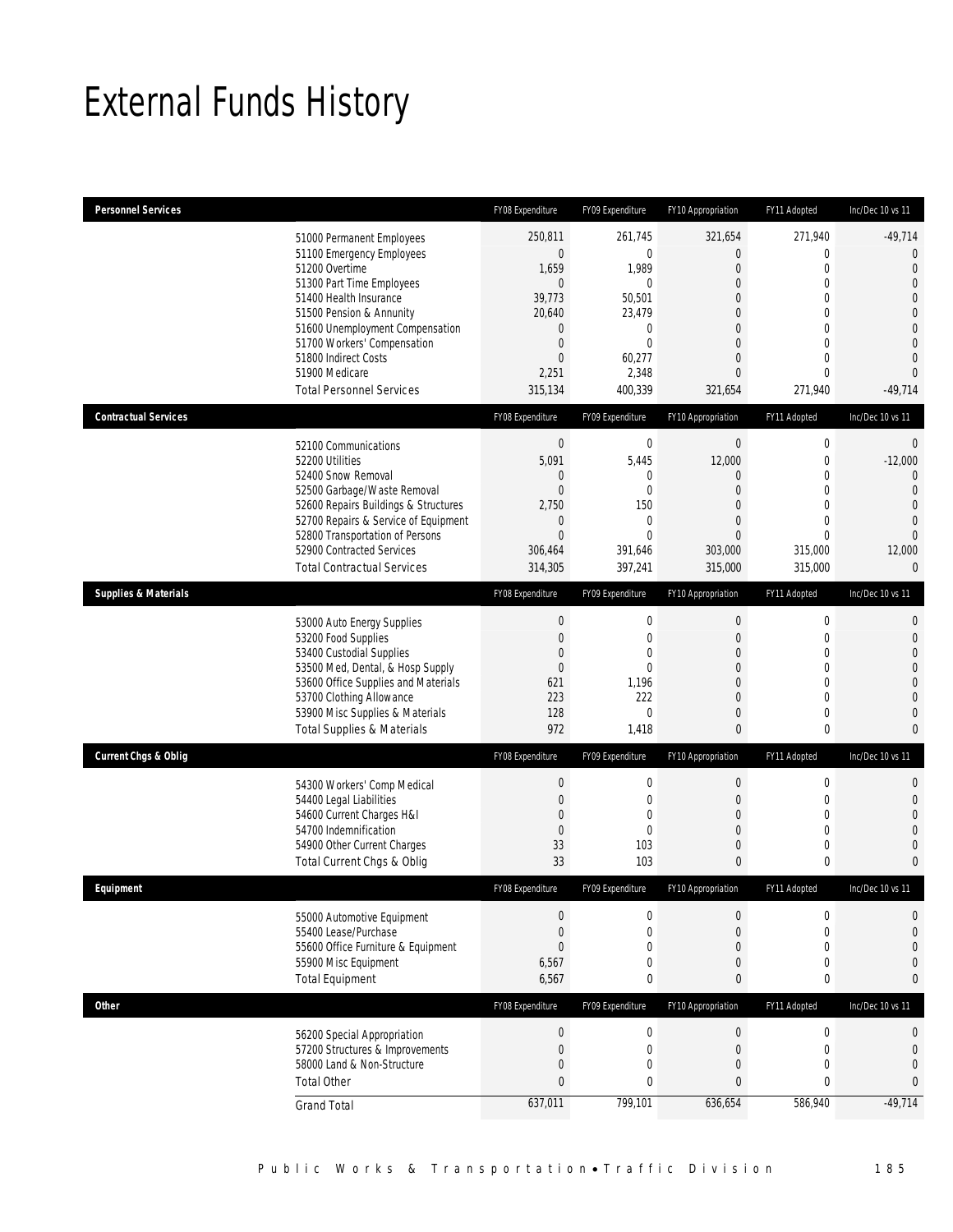# External Funds Personnel

| Title               | Union<br>Code | Grade | Position | FY11 Salary | Title                        | Union<br>Code | Grade | Position | FY11 Salary  |
|---------------------|---------------|-------|----------|-------------|------------------------------|---------------|-------|----------|--------------|
|                     |               |       |          |             |                              |               |       |          |              |
| Sr Traffic Engineer | AFB           | 19A   | 1.00     | 80,539      | Jr Traffic Engr              | AFB           | 16A   | 1.00     | 61,204       |
| Sr Radio Com Tech   | AFG           | -19   | 1.00     | 77,899      | Jr Traffic Engr              | AFJ           | 16A   | 1.00     | 52,298       |
|                     |               |       |          |             | Total                        |               |       | 4        | 271,940      |
|                     |               |       |          |             | <b>Adjustments</b>           |               |       |          |              |
|                     |               |       |          |             | <b>Differential Payments</b> |               |       |          | $\mathbf 0$  |
|                     |               |       |          |             | Other                        |               |       |          | $\mathbf 0$  |
|                     |               |       |          |             | Chargebacks                  |               |       |          | $\mathbf{0}$ |
|                     |               |       |          |             | Salary Savings               |               |       |          | $\mathbf{0}$ |
|                     |               |       |          |             | <b>FY11 Total Request</b>    |               |       |          | 271,940      |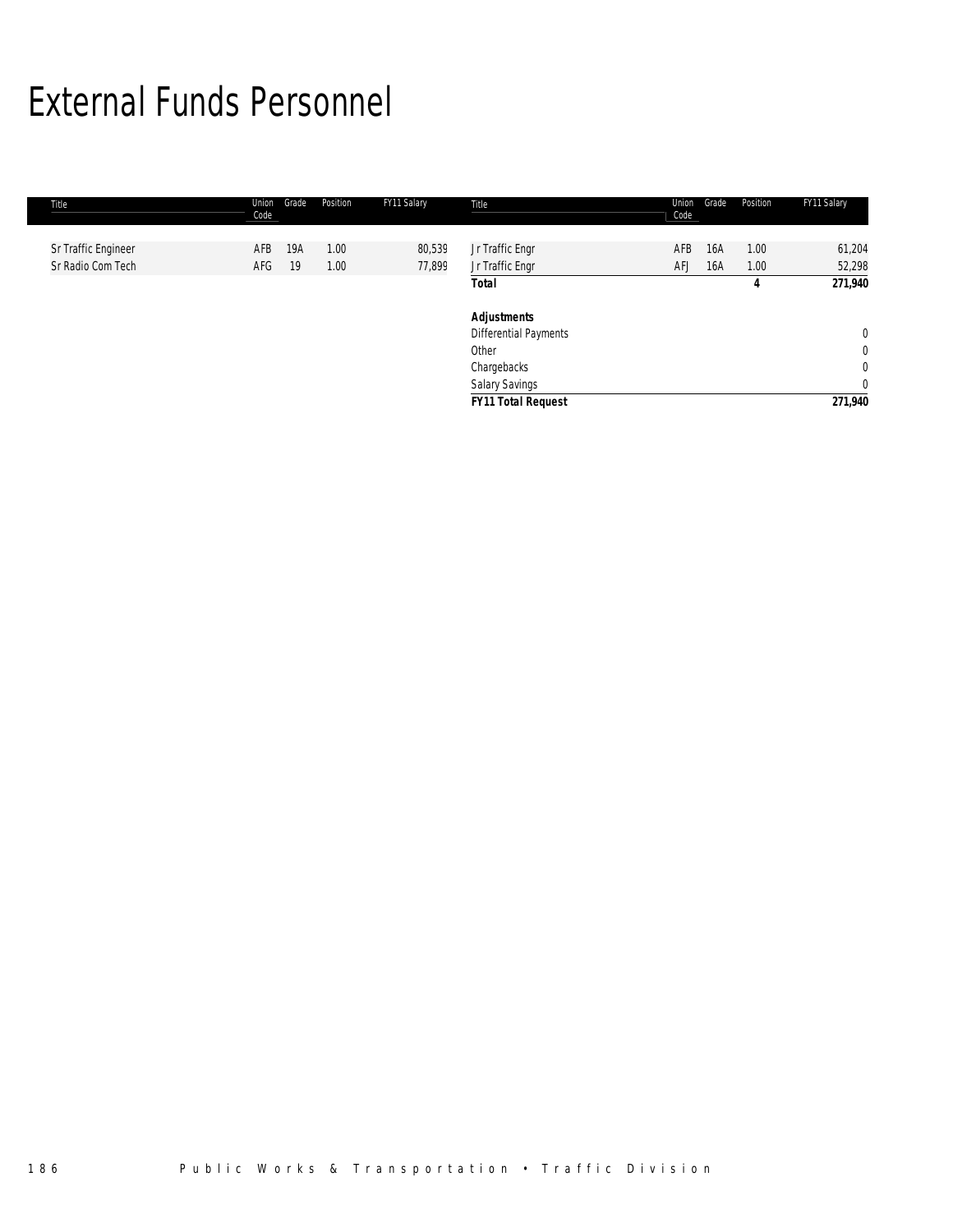# Program 1. Traffic Commissioner's Office

### *Thomas Tinlin, Commissioner Organization: 251100*

 $\overline{\phantom{a}}$ 

### *Program Description*

The Commissioner's Office is responsible for establishing and managing a wide variety of programs to enhance transportation throughout Boston. The office advocates for alternative financing for the administration of transportation programs including federal and state grants as well as public/private partnerships.

| <b>Selected Service Indicators</b>  | Actual '08          | Actual '09           | Approp '10         | <b>Budget '11</b>   |
|-------------------------------------|---------------------|----------------------|--------------------|---------------------|
| Personnel Services<br>Non Personnel | .687.235<br>317.953 | 1.561.096<br>334,890 | 878.076<br>249.937 | ,020,092<br>257,676 |
| Total                               | 2,005,188           | 1.895.986            | 1.128.013          | 1.277.768           |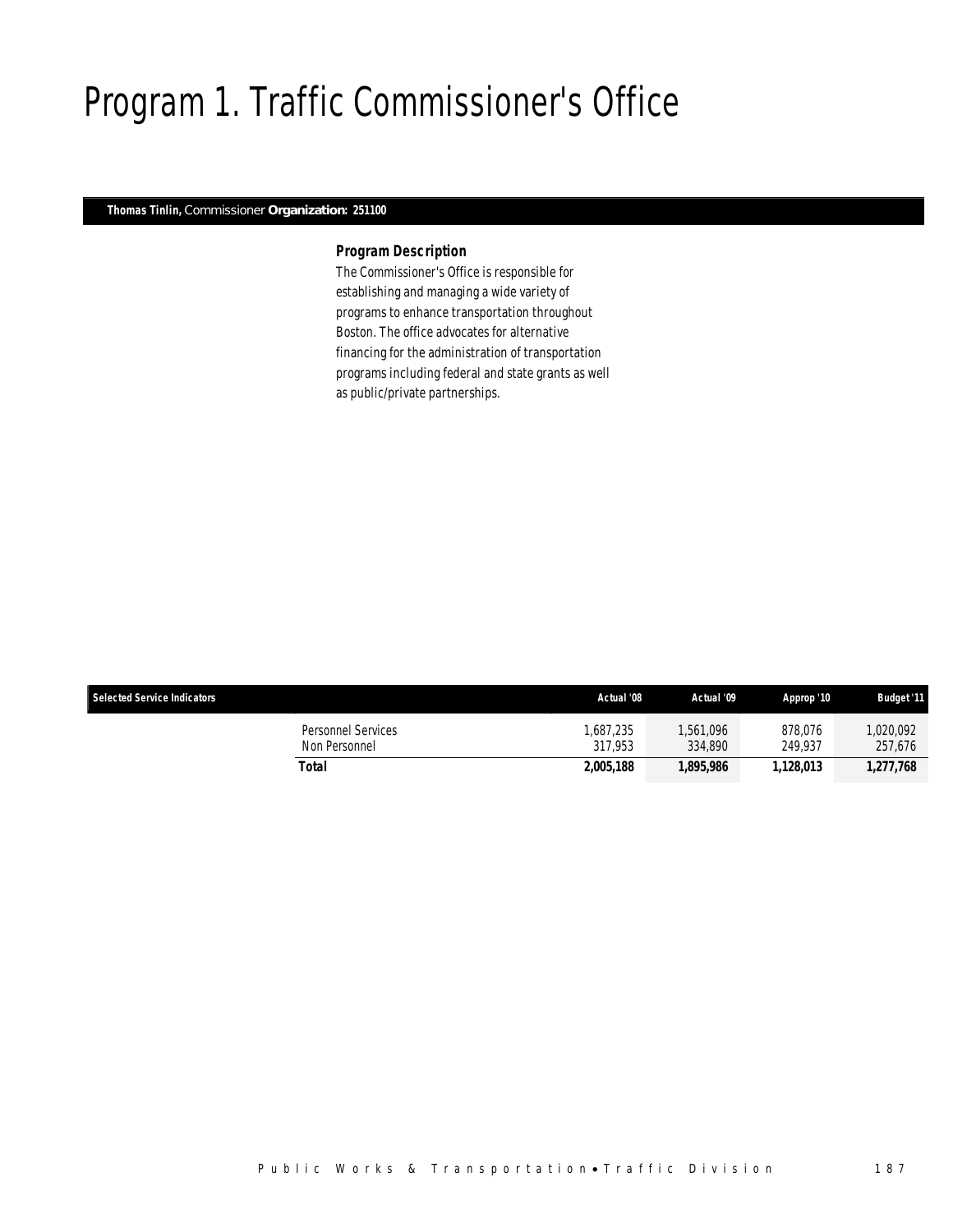# Program 2. Traffic Management & Engineering

### *John DeBenedictis, Manager Organization: 251200*

### *Program Description*

The Traffic Management and Engineering Program manages Boston's transportation network to provide safe, efficient travel throughout the City. This is accomplished through maintenance of traffic signal timings using the City's computerized traffic signal system; design and review of new/upgraded traffic signal installations; review of proposed roadway and transit projects, review and approval of private development plans; licensing of on-street construction; permitting of special events; review and modification of existing parking rules and regulations; and working with neighborhood groups to improve traffic and pedestrian safety on residential streets.

### *Program Strategies*

- To improve the flow of vehicles and pedestrians on arterial streets by making traffic signal timing adjustments to our computerized signal system.
- To improve vehicle, pedestrian and school zone safety on neighborhood streets.

| <b>Performance Measures</b>        |                                                                                                              | Actual '08 | Actual '09 | Projected '10 | Target '11        |
|------------------------------------|--------------------------------------------------------------------------------------------------------------|------------|------------|---------------|-------------------|
|                                    | # of on-site traffic signal inspections                                                                      | .540       | 1.896      | 1.699         | 1.500             |
|                                    | # of traffic monitoring cameras operational                                                                  | 62         | 73         | 75            | 75                |
|                                    | % of development project impact reports,<br>construction management plans and site plans<br>reviewed on time | 88%        | 87%        | 89%           | 90%               |
|                                    | % of engineering service requests completed<br>and responded to within 45 days                               | 69%        | 62%        | 67%           | 65%               |
|                                    | % of traffic signals on-line                                                                                 | 88%        | 86%        | 86%           | 85%               |
| <b>Selected Service Indicators</b> |                                                                                                              | Actual '08 | Actual '09 | Approp '10    | <b>Budget '11</b> |
|                                    | Personnel Services                                                                                           | 1.321.351  | 1.297.303  | 1.281.387     | 1.298.224         |
|                                    | Non Personnel                                                                                                | 167.070    | 334,508    | 153,200       | 157,313           |
|                                    | <b>Total</b>                                                                                                 | 1,488,421  | 1,631,811  | 1,434,587     | 1,455,537         |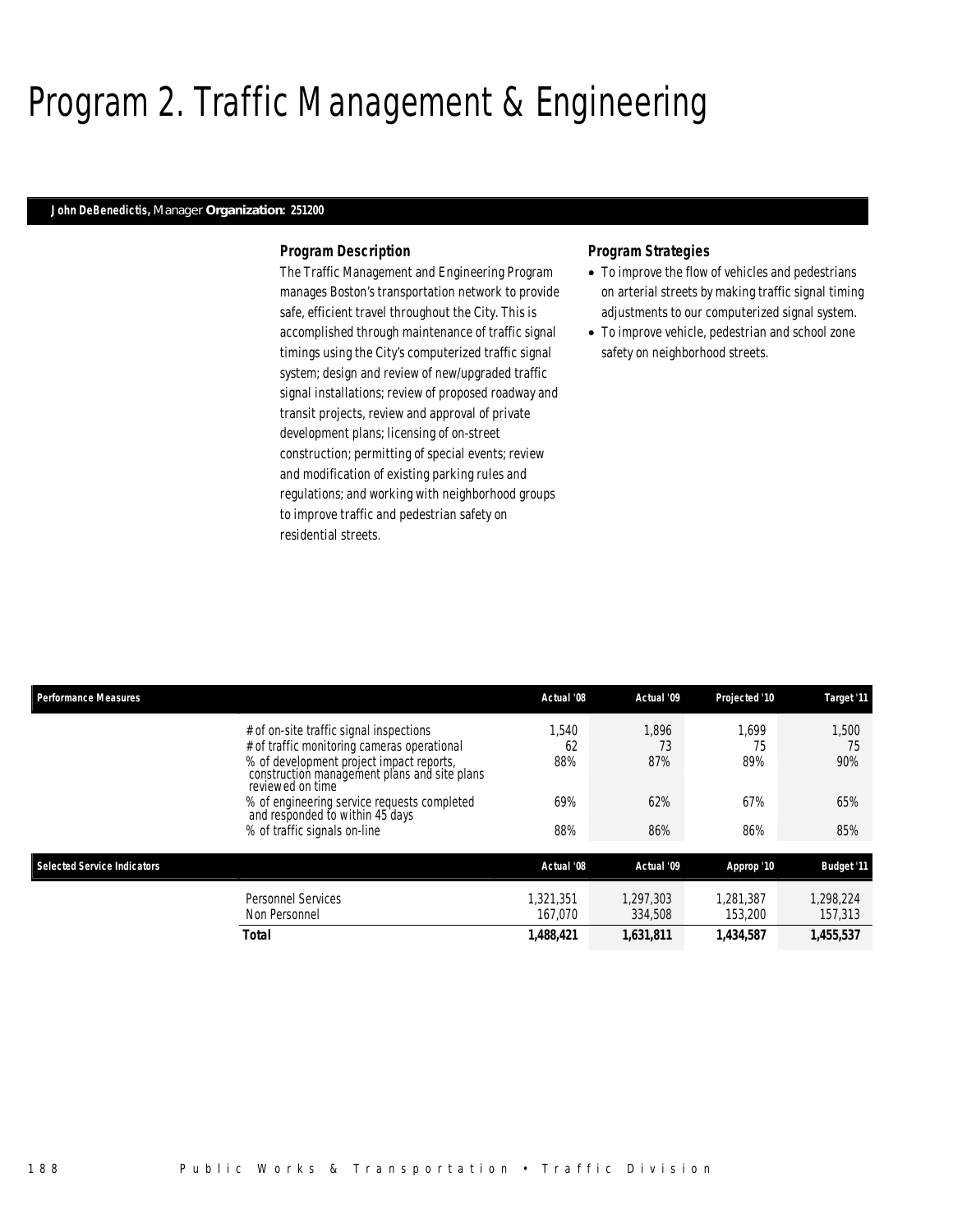# Program 3. Policy & Planning

### *Vineet Gupta, Manager Organization: 251300*

### *Program Description*

The Policy and Planning Division provides planning services leading to more effective engineering, construction and management of the city's transportation networks and initiates new projects to support the department's mission. Through extensive community process and coordination with city and state agencies, the division encourages the use of alternative modes, enhances pedestrian safety, addresses neighborhood traffic and parking concerns, reviews new development projects and proposes long-term strategies.

## *Program Strategies*

- To conduct transportation action plans and design projects for neighborhoods and corridors to improve traffic flow and pedestrian safety.
- To review new development projects leading to Transportation Access Plan Agreements (TAPAs) to manage impacts on transportation infrastructure and neighborhood quality of life.
- To serve as the City's liaison and coordinate/manage projects with the MBTA and other state agencies.

| <b>Performance Measures</b> |                                                                                                                                                                                                                   | Actual '08                            | Actual '09                     | Projected '10        | Target '11                                |
|-----------------------------|-------------------------------------------------------------------------------------------------------------------------------------------------------------------------------------------------------------------|---------------------------------------|--------------------------------|----------------------|-------------------------------------------|
|                             | Environmental documents reviewed<br>Project designs managed<br>Public transportation coordination meetings<br>Regional transportation projects<br>Scopes prepared<br>Transportation Access Plan Agreements signed | 45<br>$\Omega$<br>O<br>32<br>29<br>29 | 28<br>8<br>63<br>O<br>25<br>25 | 29<br>10<br>70<br>29 | 30<br><sub>0</sub><br>50<br>8<br>26<br>15 |
| Selected Service Indicators |                                                                                                                                                                                                                   | Actual '08                            | Actual '09                     | Approp '10           | <b>Budget '11</b>                         |
|                             | <b>Personnel Services</b><br>Non Personnel                                                                                                                                                                        | 511,396<br>47.120                     | 495.264<br>42.045              | 469.453              | 530.394                                   |
|                             | Total                                                                                                                                                                                                             | 558,516                               | 537,309                        | 469.453              | 530,394                                   |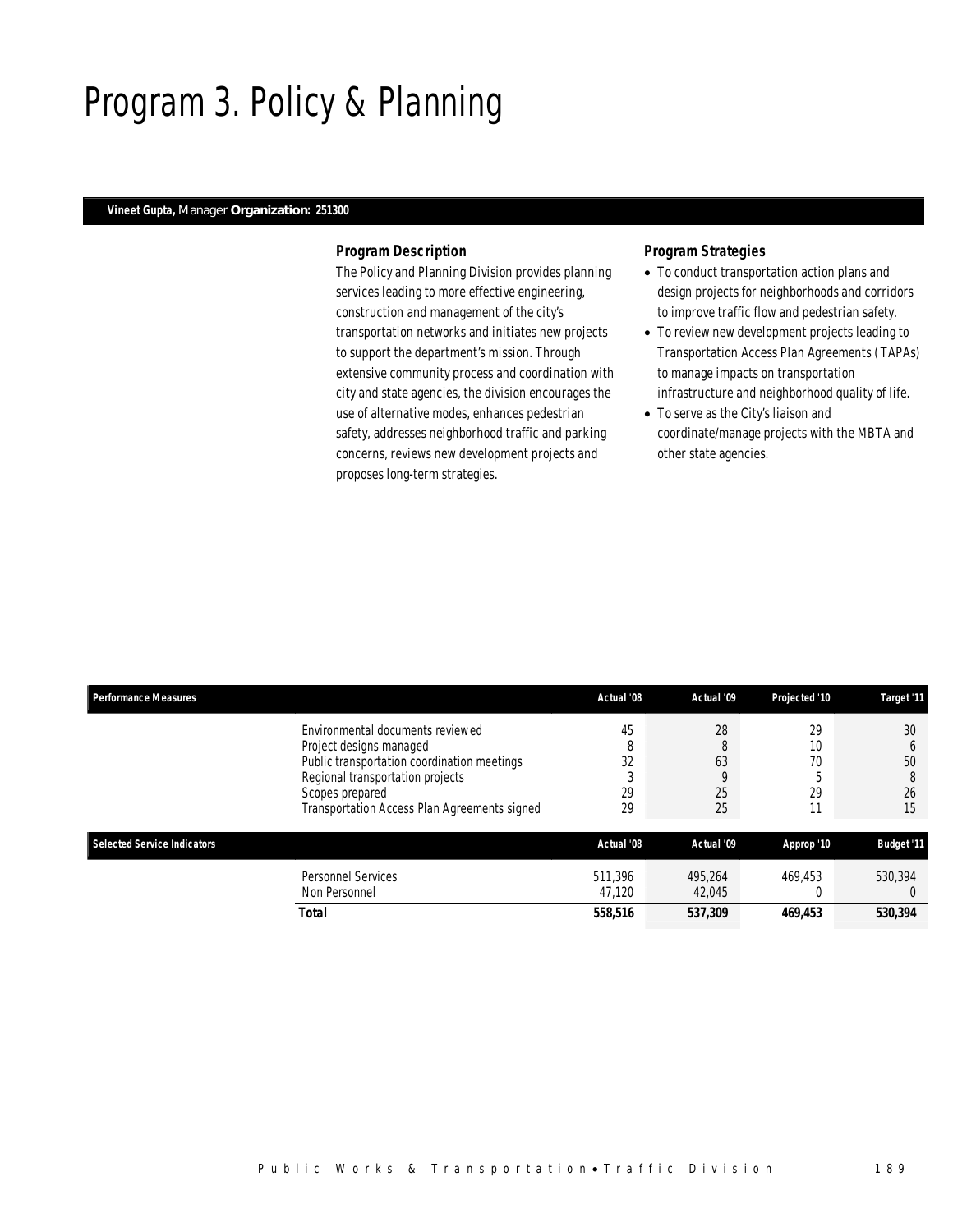# Program 4. Traffic Enforcement

## *Gregory Rooney, Manager Organization: 251400*

### *Program Description*

The Enforcement Program enhances public safety, improves traffic flow, and promotes parking opportunities and curbside access by encouraging compliance with the City's rules and regulations through issuance of citations and towing of illegally parked vehicles.

## *Program Strategies*

• To improve vehicle flow and public safety within the City by ensuring compliance with parking, meter, residential parking, and street cleaning regulations.

| <b>Performance Measures</b> |                                                                                  | Actual '08                 | Actual '09                 | Projected '10              | Target '11                 |
|-----------------------------|----------------------------------------------------------------------------------|----------------------------|----------------------------|----------------------------|----------------------------|
|                             | CRM # of abandoned vehicle requests received                                     |                            |                            | 1.533                      | 1,400                      |
|                             | CRM Average time to complete an abandoned<br>vehicle request (Days)              |                            |                            | 10                         | 20                         |
|                             | Tickets issued by Enforcement Unit<br>Total abandoned vehicle tows<br>Total tows | 1.397.703<br>922<br>16,116 | 1.475.053<br>891<br>17.298 | 1.448.709<br>660<br>12.991 | 1,550,000<br>800<br>15,600 |
| Selected Service Indicators |                                                                                  | Actual '08                 | Actual '09                 | Approp '10                 | <b>Budget '11</b>          |
|                             | <b>Personnel Services</b><br>Non Personnel                                       | 9.691.801<br>1,402,810     | 10.908.536<br>1,322,527    | 11,641,961<br>960,256      | 12,308,359<br>924,758      |
|                             | Total                                                                            | 11.094.611                 | 12.231.063                 | 12.602.217                 | 13.233.117                 |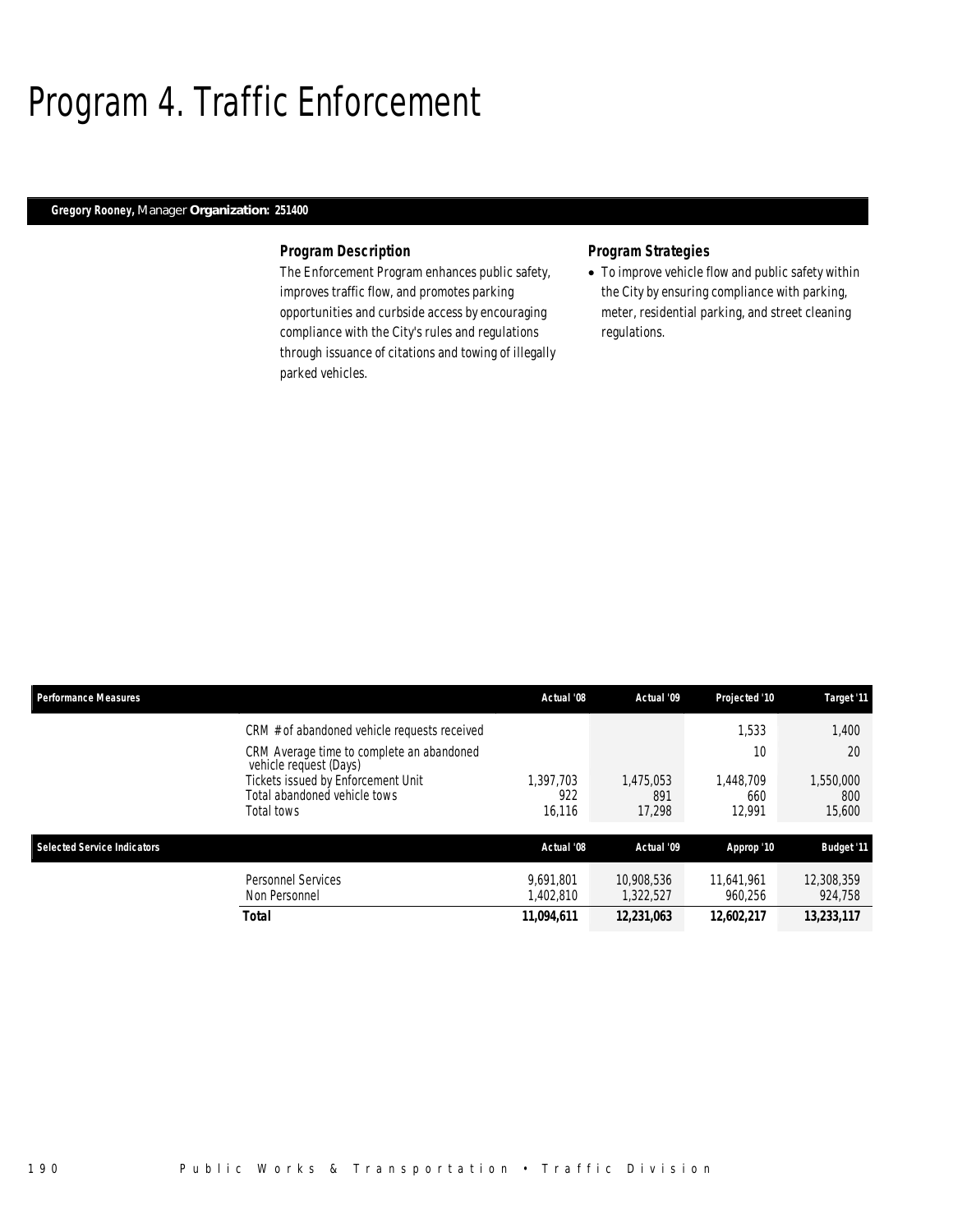# Program 5. Traffic Operations

## *Paul McColgan, Manager Organization: 251500*

### *Program Description*

The Operations Program promotes public safety through the maintenance of and regulatory signage on City roadways, and coordination of special events effecting traffic and parking in the City. Operations also supports economic development in the City by encouraging efficient use of short-term on-street parking through the maintenance of parking meters.

## *Program Strategies*

• To efficiently maintain traffic signs and parking meters throughout the city.

| <b>Performance Measures</b>        |                                                                                                                          | Actual '08             | Actual '09             | Projected '10          | Target '11             |
|------------------------------------|--------------------------------------------------------------------------------------------------------------------------|------------------------|------------------------|------------------------|------------------------|
|                                    | % of multi-space meters in operation<br>% of single-space meters in operation<br>CRM # of missing sign requests received | 95%<br>83%             | 95%<br>86%             | 98%<br>98%<br>528      | 98%<br>95%<br>600      |
|                                    | CRM # of parking meter repair requests received                                                                          |                        |                        | 26                     | 20                     |
|                                    | CRM # of sign repair requests received                                                                                   |                        |                        | 593                    | 650                    |
|                                    | CRM Average time to complete a missing sign<br>request (Days)                                                            |                        |                        | 19                     | 15                     |
|                                    | CRM Average time to complete a parking meter<br>repair request (Days)                                                    |                        |                        | 21                     | 15                     |
|                                    | CRM Average time to complete a sign repair<br>request (Days)                                                             |                        |                        | 34                     | 15                     |
|                                    | Field Sheet work orders issued                                                                                           | 7.873                  | 6.591                  | 7.129                  | 6,500                  |
|                                    | Parking meter inspections performed<br>Signs installed                                                                   | 496.895<br>42,495      | 441,539<br>34,880      | 422,904<br>29,608      | 400,000<br>30,000      |
|                                    |                                                                                                                          |                        |                        |                        |                        |
| <b>Selected Service Indicators</b> |                                                                                                                          | Actual '08             | Actual '09             | Approp '10             | <b>Budget '11</b>      |
|                                    | <b>Personnel Services</b><br>Non Personnel                                                                               | 2,569,359<br>1,077,030 | 2,476,627<br>1,079,155 | 2,521,393<br>2,519,395 | 2,578,036<br>2,641,022 |
|                                    | <b>Total</b>                                                                                                             | 3,646,389              | 3,555,782              | 5,040,788              | 5,219,058              |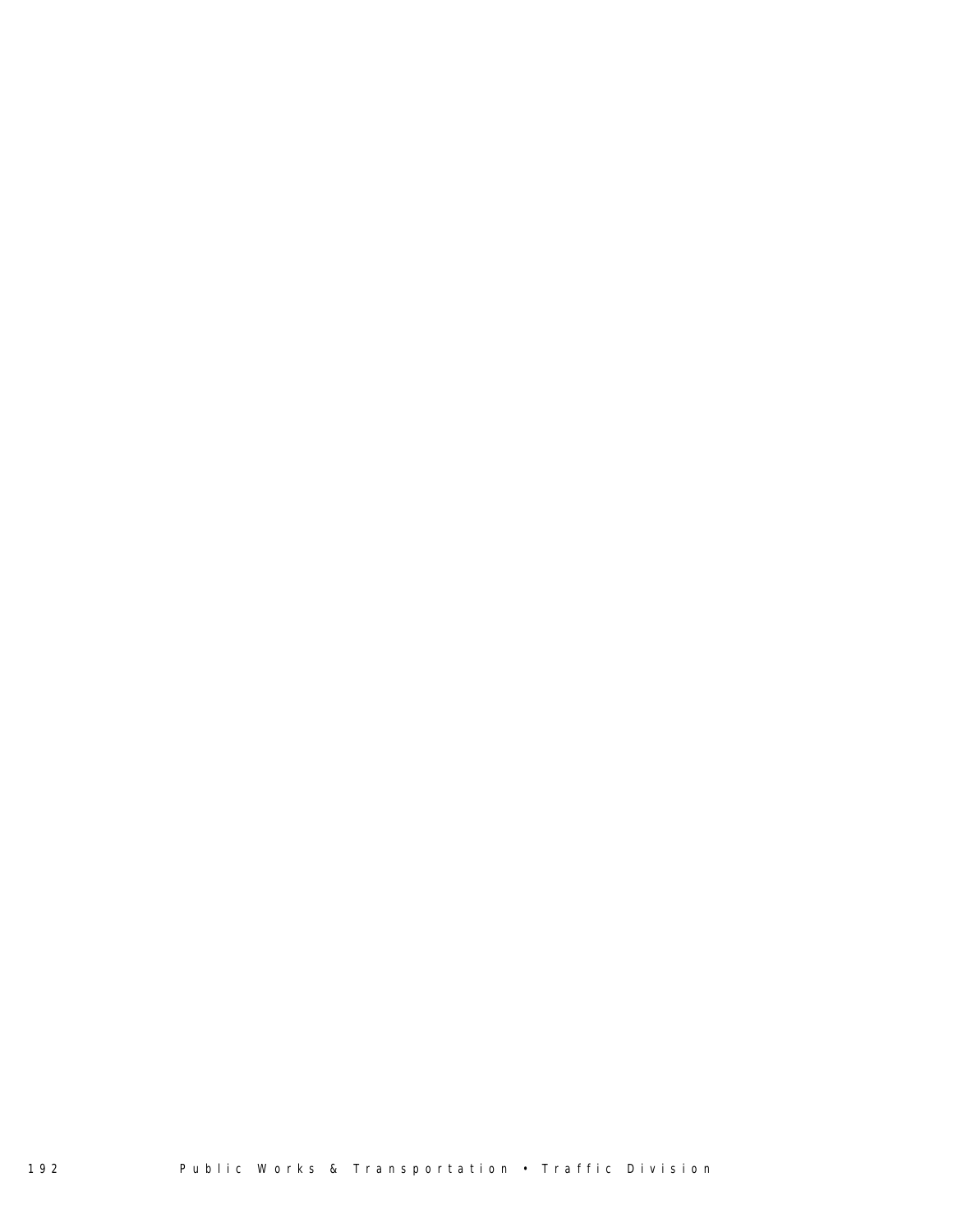# Parking Clerk Operating Budget

## *Gina Fiandaca, Assistant Parking Clerk Appropriation: 253*

## *Division Mission*

The Office of the Parking Clerk's primary mission is to respond effectively to public inquiries about parking tickets, resolve any disagreements through an adjudication process, and to deter illegal parking by successfully collecting parking violation fines. The Office is also responsible for adjudicating and collecting fines on abandoned vehicles and for administering resident parking permits.

## *FY11 Performance Strategies*

• To respond to customer inquiries in the most efficient and effective manner.

| <b>Operating Budget</b>            | Program Name       | Total Actual '08 | Total Actual '09 | Total Approp '10 | <b>Total Budget '11</b> |
|------------------------------------|--------------------|------------------|------------------|------------------|-------------------------|
|                                    | Parking Clerk      | 8.874.387        | 9.477.538        | 10.149.693       | 8,800,630               |
|                                    | <b>Total</b>       | 8,874,387        | 9,477,538        | 10,149,693       | 8,800,630               |
|                                    |                    |                  |                  |                  |                         |
|                                    |                    |                  |                  |                  |                         |
| <b>Selected Service Indicators</b> |                    | Actual '08       | Actual '09       | Approp '10       | <b>Budget '11</b>       |
|                                    | Personnel Services | 2.754.768        | 2.818.756        | 2.757.862        | 2,800,133               |
|                                    | Non Personnel      | 6.119.619        | 6,658,782        | 7,391,831        | 6,000,497               |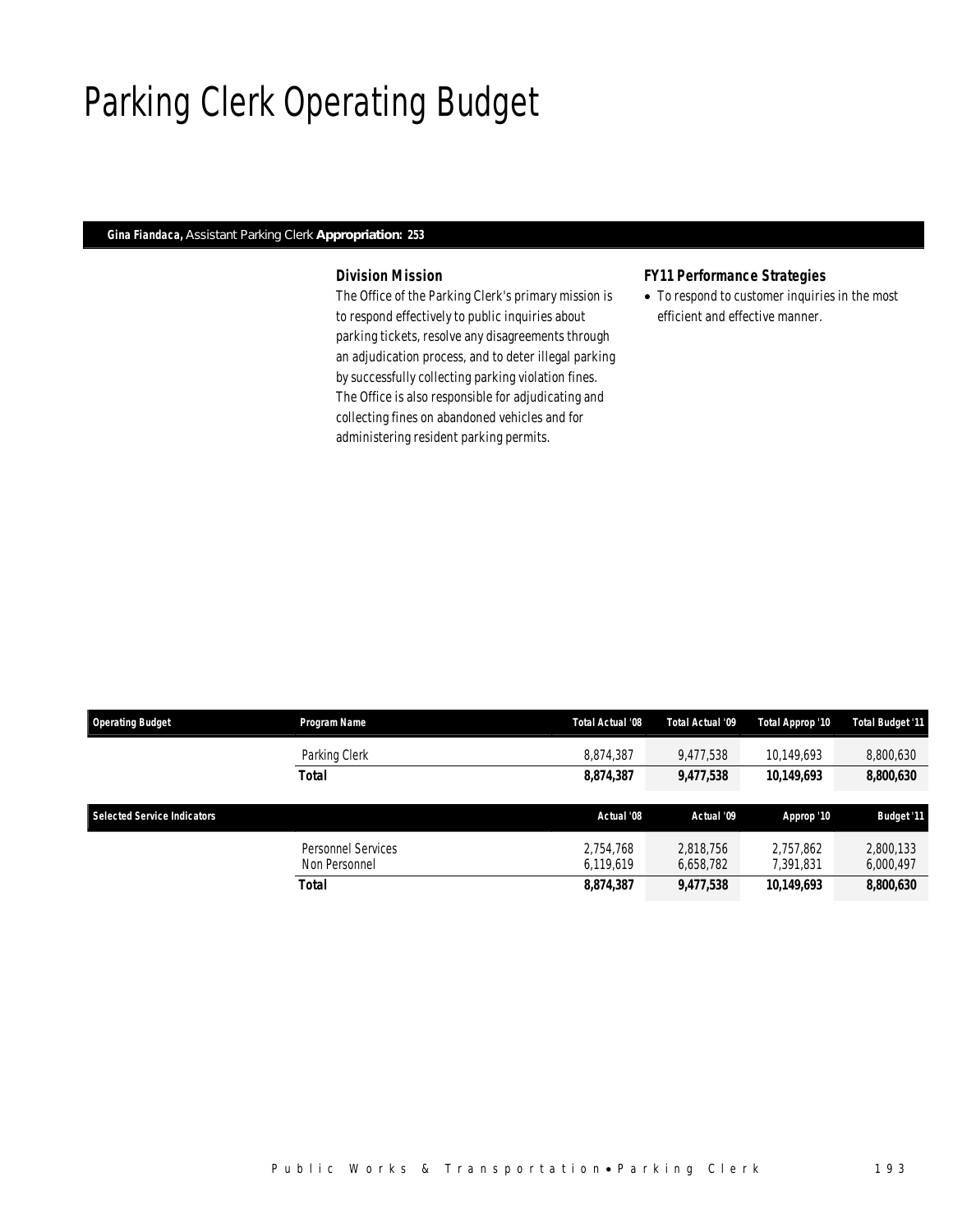# Parking Clerk Operating Budget



### *Description of Services*

The Office of the Parking Clerk oversees and operates a number of major components of the City's Parking Violation System (PVS). The PVS is a high volume, complex operation involving numerous computer-based systems that support all elements relating to parking tickets from design, procurement, and processing of tickets, through providing responses to public inquiries, adjudication, collection, and final disposition. Parking permits for neighborhood residents are issued by the Office of the Parking Clerk.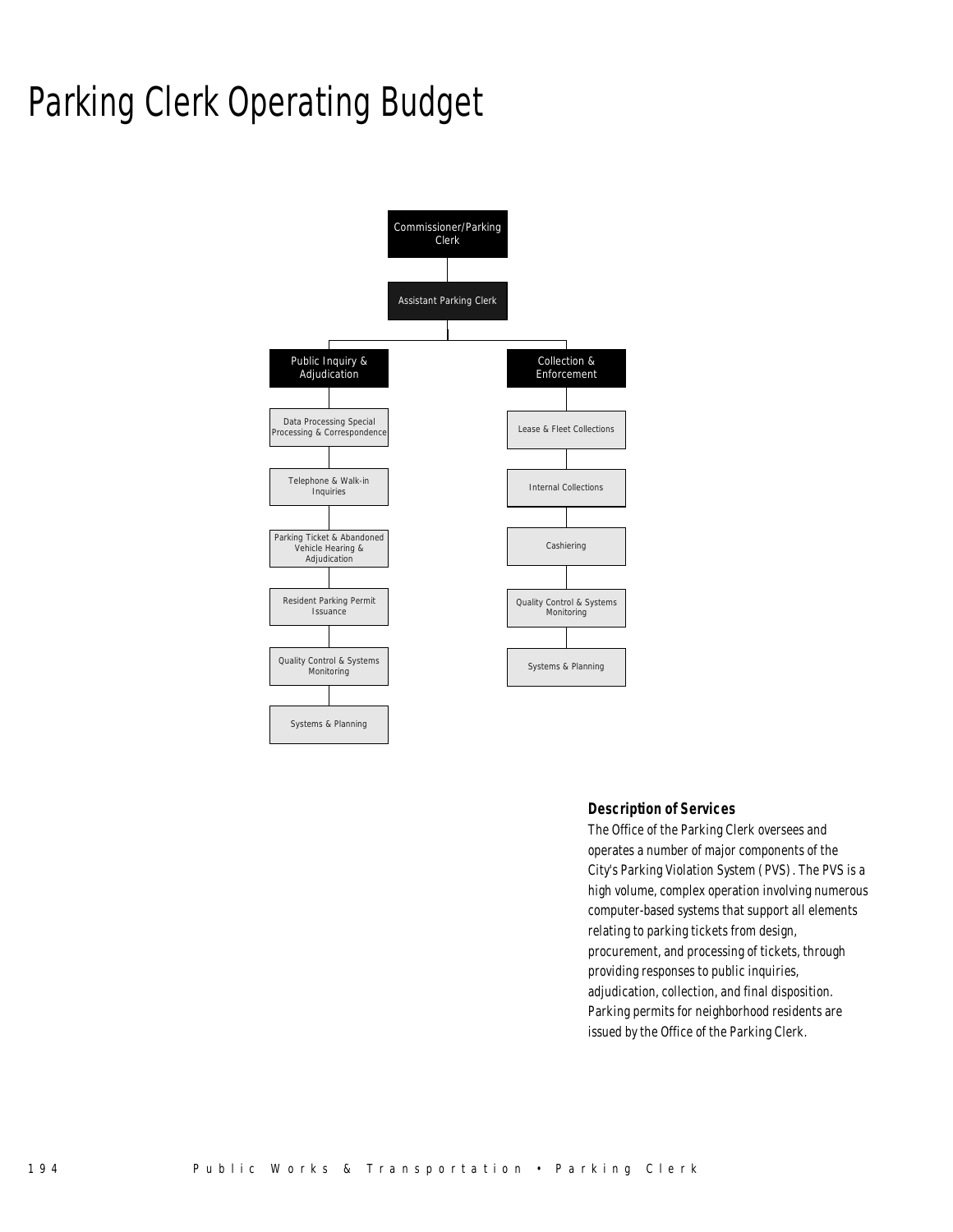# Division History

| <b>Personnel Services</b>       |                                                                                                                                                                                                                                                                                                      | FY08 Expenditure                                                                                                    | FY09 Expenditure                                                                                                | FY10 Appropriation                                                                                                | FY11 Adopted                                                                                                   | Inc/Dec 10 vs 11                                                                                                                                |
|---------------------------------|------------------------------------------------------------------------------------------------------------------------------------------------------------------------------------------------------------------------------------------------------------------------------------------------------|---------------------------------------------------------------------------------------------------------------------|-----------------------------------------------------------------------------------------------------------------|-------------------------------------------------------------------------------------------------------------------|----------------------------------------------------------------------------------------------------------------|-------------------------------------------------------------------------------------------------------------------------------------------------|
|                                 | 51000 Permanent Employees<br>51100 Emergency Employees<br>51200 Overtime<br>51600 Unemployment Compensation<br>51700 Workers' Compensation<br><b>Total Personnel Services</b>                                                                                                                        | 2,723,790<br>$\boldsymbol{0}$<br>20,414<br>10,564<br>$\mathbf{0}$<br>2,754,768                                      | 2,806,639<br>$\mathbf 0$<br>3,258<br>8,859<br>$\mathbf 0$<br>2,818,756                                          | 2,757,862<br>0<br>$\overline{0}$<br>$\mathbf{0}$<br>0<br>2,757,862                                                | 2,800,133<br>0<br>$\mathbf 0$<br>$\mathbf{0}$<br>$\mathbf{0}$<br>2,800,133                                     | 42,271<br>$\overline{0}$<br>$\mathbf{0}$<br>$\mathbf{0}$<br>$\overline{0}$<br>42,271                                                            |
|                                 |                                                                                                                                                                                                                                                                                                      |                                                                                                                     |                                                                                                                 |                                                                                                                   |                                                                                                                |                                                                                                                                                 |
| <b>Contractual Services</b>     |                                                                                                                                                                                                                                                                                                      | FY08 Expenditure                                                                                                    | FY09 Expenditure                                                                                                | FY10 Appropriation                                                                                                | FY11 Adopted                                                                                                   | Inc/Dec 10 vs 11                                                                                                                                |
|                                 | 52100 Communications<br>52200 Utilities<br>52400 Snow Removal<br>52500 Garbage/Waste Removal<br>52600 Repairs Buildings & Structures<br>52700 Repairs & Service of Equipment<br>52800 Transportation of Persons<br>52900 Contracted Services<br><b>Total Contractual Services</b>                    | 35,610<br>$\boldsymbol{0}$<br>0<br>0<br>$\overline{0}$<br>12,311<br>$\mathbf 0$<br>5,837,485<br>5,885,406           | 35,207<br>$\mathbf 0$<br>$\mathbf 0$<br>$\mathbf 0$<br>4,950<br>11,165<br>$\mathbf 0$<br>6,293,651<br>6,344,973 | 41,100<br>$\overline{0}$<br>0<br>0<br>$\overline{0}$<br>15,000<br>$\theta$<br>7,082,450<br>7,138,550              | 41,100<br>$\mathbf{0}$<br>$\mathbf 0$<br>$\mathbf 0$<br>$\theta$<br>15,000<br>0<br>5,663,100<br>5,719,200      | $\mathbf{0}$<br>$\mathbf 0$<br>$\overline{0}$<br>$\overline{0}$<br>$\overline{0}$<br>$\Omega$<br>$\overline{0}$<br>$-1,419,350$<br>$-1,419,350$ |
| <b>Supplies &amp; Materials</b> |                                                                                                                                                                                                                                                                                                      | FY08 Expenditure                                                                                                    | FY09 Expenditure                                                                                                | FY10 Appropriation                                                                                                | FY11 Adopted                                                                                                   | Inc/Dec 10 vs 11                                                                                                                                |
|                                 | 53000 Auto Energy Supplies<br>53200 Food Supplies<br>53400 Custodial Supplies<br>53500 Med, Dental, & Hosp Supply<br>53600 Office Supplies and Materials<br>53700 Clothing Allowance<br>53800 Educational Supplies & Mat<br>53900 Misc Supplies & Materials<br><b>Total Supplies &amp; Materials</b> | $\boldsymbol{0}$<br>$\boldsymbol{0}$<br>0<br>$\overline{0}$<br>218.064<br>0<br>$\boldsymbol{0}$<br>1,778<br>219,842 | 0<br>$\mathbf 0$<br>$\overline{0}$<br>$\mathbf{0}$<br>261,182<br>0<br>$\mathbf{0}$<br>5,476<br>266,658          | $\boldsymbol{0}$<br>$\boldsymbol{0}$<br>0<br>$\overline{0}$<br>239,387<br>0<br>$\overline{0}$<br>6,500<br>245,887 | $\mathbf 0$<br>$\mathbf 0$<br>$\mathbf{0}$<br>$\mathbf{0}$<br>268,900<br>0<br>$\mathbf{0}$<br>6,500<br>275,400 | $\mathbf{0}$<br>$\mathbf{0}$<br>$\overline{0}$<br>$\overline{0}$<br>29,513<br>$\overline{0}$<br>$\overline{0}$<br>$\Omega$<br>29,513            |
| <b>Current Chgs &amp; Oblig</b> |                                                                                                                                                                                                                                                                                                      | FY08 Expenditure                                                                                                    | FY09 Expenditure                                                                                                | FY10 Appropriation                                                                                                | FY11 Adopted                                                                                                   | Inc/Dec 10 vs 11                                                                                                                                |
|                                 | 54300 Workers' Comp Medical<br>54400 Legal Liabilities<br>54500 Aid To Veterans<br>54600 Current Charges H&I<br>54700 Indemnification<br>54900 Other Current Charges<br>Total Current Chgs & Oblig                                                                                                   | 1,896<br>$\mathbf 0$<br>$\mathbf{0}$<br>0<br>$\overline{0}$<br>2,836<br>4,732                                       | 4,982<br>$\mathbf 0$<br>$\mathbf{0}$<br>$\mathbf 0$<br>$\mathbf{0}$<br>3,315<br>8,297                           | $\boldsymbol{0}$<br>$\overline{0}$<br>$\overline{0}$<br>$\mathbf{0}$<br>$\overline{0}$<br>4,400<br>4,400          | $\mathbf 0$<br>$\mathbf 0$<br>$\mathbf{0}$<br>$\overline{0}$<br>$\Omega$<br>4,400<br>4,400                     | $\mathbf{0}$<br>$\mathbf 0$<br>$\overline{0}$<br>$\overline{0}$<br>$\overline{0}$<br>$\overline{0}$<br>$\mathbf{0}$                             |
| Equipment                       |                                                                                                                                                                                                                                                                                                      | FY08 Expenditure                                                                                                    | FY09 Expenditure                                                                                                | FY10 Appropriation                                                                                                | FY11 Adopted                                                                                                   | Inc/Dec 10 vs 11                                                                                                                                |
|                                 | 55000 Automotive Equipment<br>55400 Lease/Purchase<br>55600 Office Furniture & Equipment<br>55900 Misc Equipment<br><b>Total Equipment</b>                                                                                                                                                           | $\mathbf 0$<br>6,921<br>593<br>2,125<br>9,639                                                                       | 0<br>2,994<br>3,801<br>32,059<br>38,854                                                                         | $\mathbf 0$<br>2,994<br>0<br>$\overline{0}$<br>2,994                                                              | $\boldsymbol{0}$<br>1,497<br>$\boldsymbol{0}$<br>0<br>1,497                                                    | $\mathbf 0$<br>$-1,497$<br>$\mathbf 0$<br>$\theta$<br>$-1,497$                                                                                  |
| <b>Other</b>                    |                                                                                                                                                                                                                                                                                                      | FY08 Expenditure                                                                                                    | FY09 Expenditure                                                                                                | FY10 Appropriation                                                                                                | FY11 Adopted                                                                                                   | Inc/Dec 10 vs 11                                                                                                                                |
|                                 | 56200 Special Appropriation<br>57200 Structures & Improvements<br>58000 Land & Non-Structure<br><b>Total Other</b>                                                                                                                                                                                   | $\boldsymbol{0}$<br>$\boldsymbol{0}$<br>$\mathbf 0$<br>$\pmb{0}$                                                    | $\bf{0}$<br>$\boldsymbol{0}$<br>0<br>0                                                                          | $\boldsymbol{0}$<br>$\theta$<br>$\mathbf 0$<br>0                                                                  | 0<br>0<br>$\mathbf 0$<br>0                                                                                     | 0<br>$\theta$<br>0<br>0                                                                                                                         |
|                                 | <b>Grand Total</b>                                                                                                                                                                                                                                                                                   | 8,874,387                                                                                                           | 9,477,538                                                                                                       | 10,149,693                                                                                                        | 8,800,630                                                                                                      | $-1,349,063$                                                                                                                                    |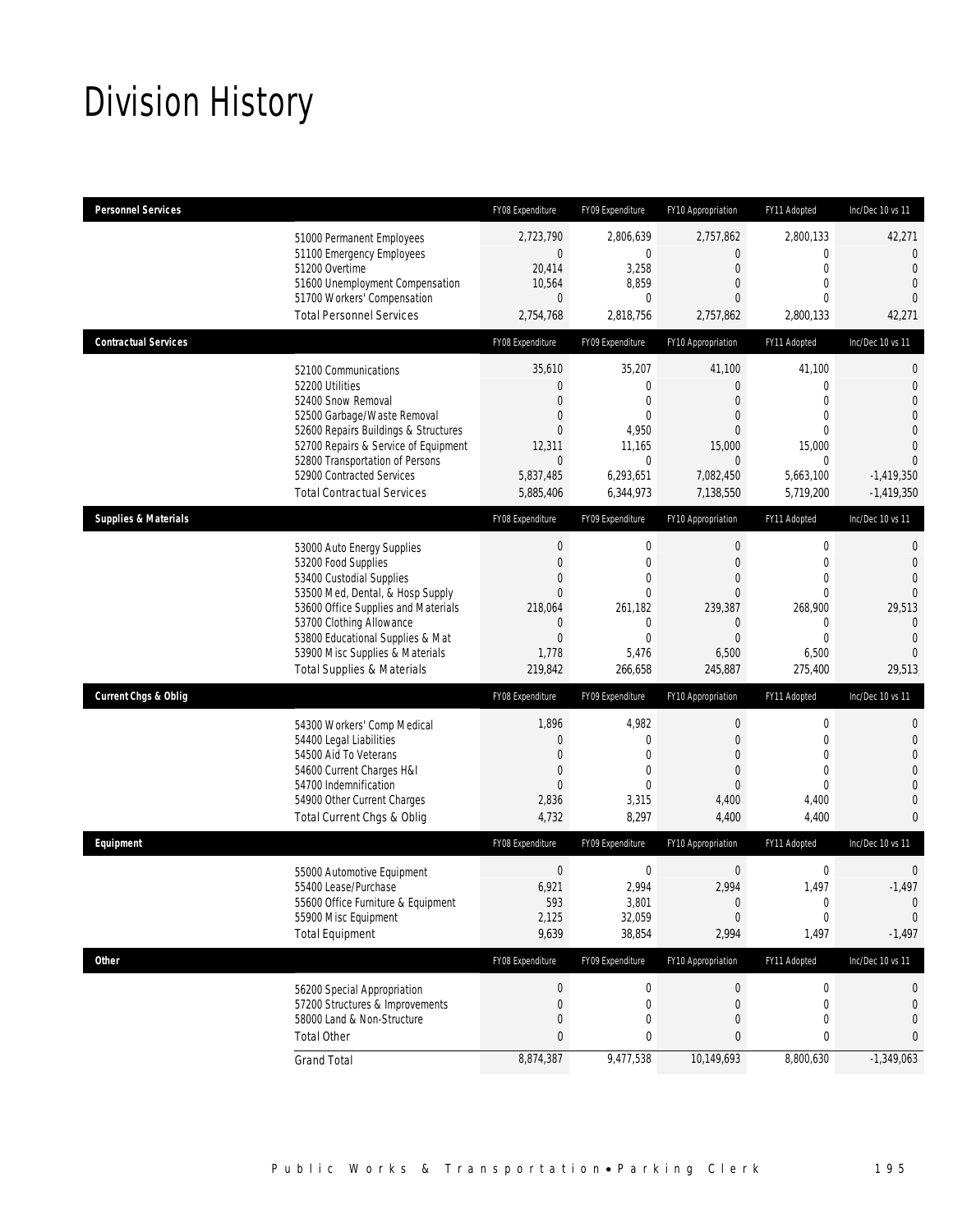# Division Personnel

| Title                       | Union<br>Code | Grade | Position | FY11 Salary | Title                          | Union<br>Code   | Grade           | Position | FY11 Salary |
|-----------------------------|---------------|-------|----------|-------------|--------------------------------|-----------------|-----------------|----------|-------------|
|                             |               |       |          |             |                                |                 |                 |          |             |
| Chief Claims Investigator I | AFG           | 17A   | 3.00     | 180,746     | Prin Data Proc Systems Analyst | SE <sub>1</sub> | 10              | 1.00     | 100,901     |
| Chief Claims Investigator   | AFG           | 15A   | 11.00    | 599,852     | Prin Admin Asst (Public Ing)   | SE <sub>1</sub> | 10              | 1.00     | 100,901     |
| <b>Head Cashier</b>         | AFM           | 15    | 1.00     | 54,410      | Prin Admin Asst (Adjud T&P)    | SE <sub>1</sub> | 10              | 1.00     | 100,901     |
| <b>Hearing Officer</b>      | AFM           | 14    | 2.00     | 96,740      | Prin Admin Asst (Planning)     | SE <sub>1</sub> | 10 <sup>°</sup> | 1.00     | 100,901     |
| Sr Claims Investigator      | AFG           | 13A   | 3.00     | 126,991     | Prin Admin Asst Customer Svrtp | SE <sub>1</sub> | 10              | 1.00     | 100,901     |
| Teller                      | AFM           | 13    | 4.00     | 173,522     | Sr Data Proc Sys Analyst       | SE <sub>1</sub> | 08              | 6.00     | 521,067     |
| Claims Investigator (OPC)   | AFM           | 12    | 10.00    | 393,945     | DP Sys Anl                     | SE <sub>1</sub> | 06              | 1.00     | 72,313      |
| Asst Parking Clerk          | EXM           |       | 1.00     | 107,091     | Prin Research Analyst          | SE <sub>1</sub> | 06              | 1.00     | 72,313      |
|                             |               |       |          |             | Data Proc Coordinator          | SE <sub>1</sub> | 04              | 1.00     | 60,402      |
|                             |               |       |          |             | <b>Total</b>                   |                 |                 | 49       | 2,963,894   |
|                             |               |       |          |             | <b>Adjustments</b>             |                 |                 |          |             |
|                             |               |       |          |             | <b>Differential Payments</b>   |                 |                 |          | $\Omega$    |
|                             |               |       |          |             | Other                          |                 |                 |          | 17,679      |
|                             |               |       |          |             | Chargebacks                    |                 |                 |          |             |

Salary Savings -181,440 *FY11 Total Request 2,800,133*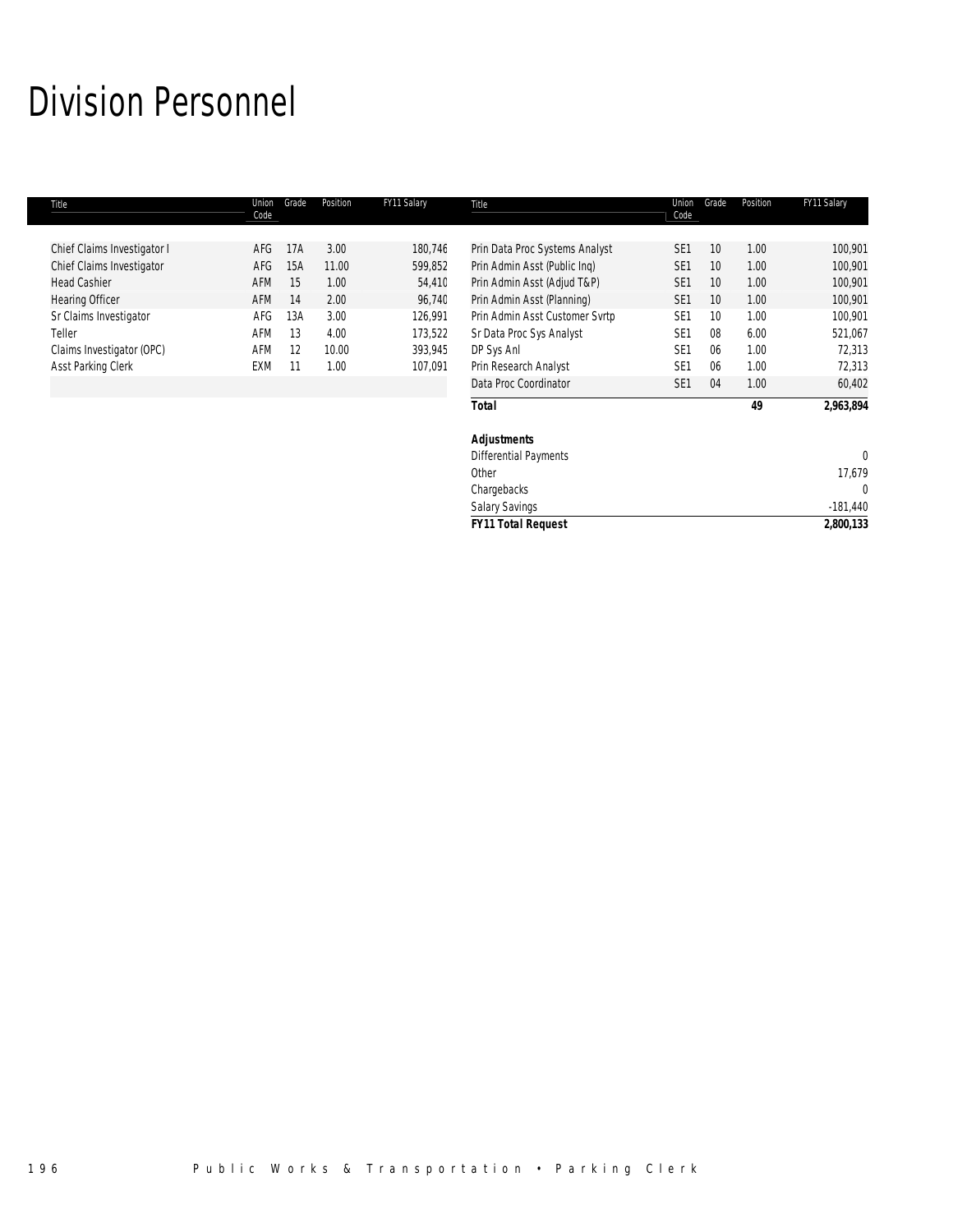# Program 1. Parking Clerk

## *Gina Fiandaca, Manager Organization: 253100*

### *Program Description*

The Office of the Parking Clerk is responsible for the oversight and management of the City's comprehensive Parking Violation and Parking Management Information Services System, the administration of the issuance program for Resident Parking Permits, and adjudication related to the issuance of parking citations and the abandoned vehicle program.

### *Program Strategies*

- To operate an effective fine collection program.
- To respond to customer inquiries in the most efficient and effective manner.

| <b>Performance Measures</b>        |                                                                                                                                                                                                                                                     | Actual '08                                                  | Actual '09                                                 | Projected '10                                               | Target '11                                                  |
|------------------------------------|-----------------------------------------------------------------------------------------------------------------------------------------------------------------------------------------------------------------------------------------------------|-------------------------------------------------------------|------------------------------------------------------------|-------------------------------------------------------------|-------------------------------------------------------------|
|                                    | % collection rate on tickets 6 to 12 months old<br>% collection rate on tickets up to 6 months old<br>% inquiries addressed within 3 work days<br>Residential parking permits issued<br>Telephone inquiries<br>Ticket hearings<br>Walk-in inquiries | 89%<br>83%<br>100%<br>58.623<br>386,280<br>11.580<br>25.961 | 89%<br>84%<br>85%<br>57.873<br>419.016<br>13.036<br>23,369 | 89%<br>84%<br>100%<br>63.253<br>405.013<br>15.015<br>20,283 | 89%<br>82%<br>100%<br>54,000<br>350,000<br>13,000<br>22,000 |
| <b>Selected Service Indicators</b> |                                                                                                                                                                                                                                                     | Actual '08                                                  | Actual '09                                                 | Approp '10                                                  | <b>Budget '11</b>                                           |
|                                    | Personnel Services<br>Non Personnel                                                                                                                                                                                                                 | 2.754.768<br>6.119.619                                      | 2.818.756<br>6.658.782                                     | 2.757.862<br>7,391,831                                      | 2.800.133<br>6,000,497                                      |
|                                    | Total                                                                                                                                                                                                                                               | 8,874,387                                                   | 9,477,538                                                  | 10,149,693                                                  | 8,800,630                                                   |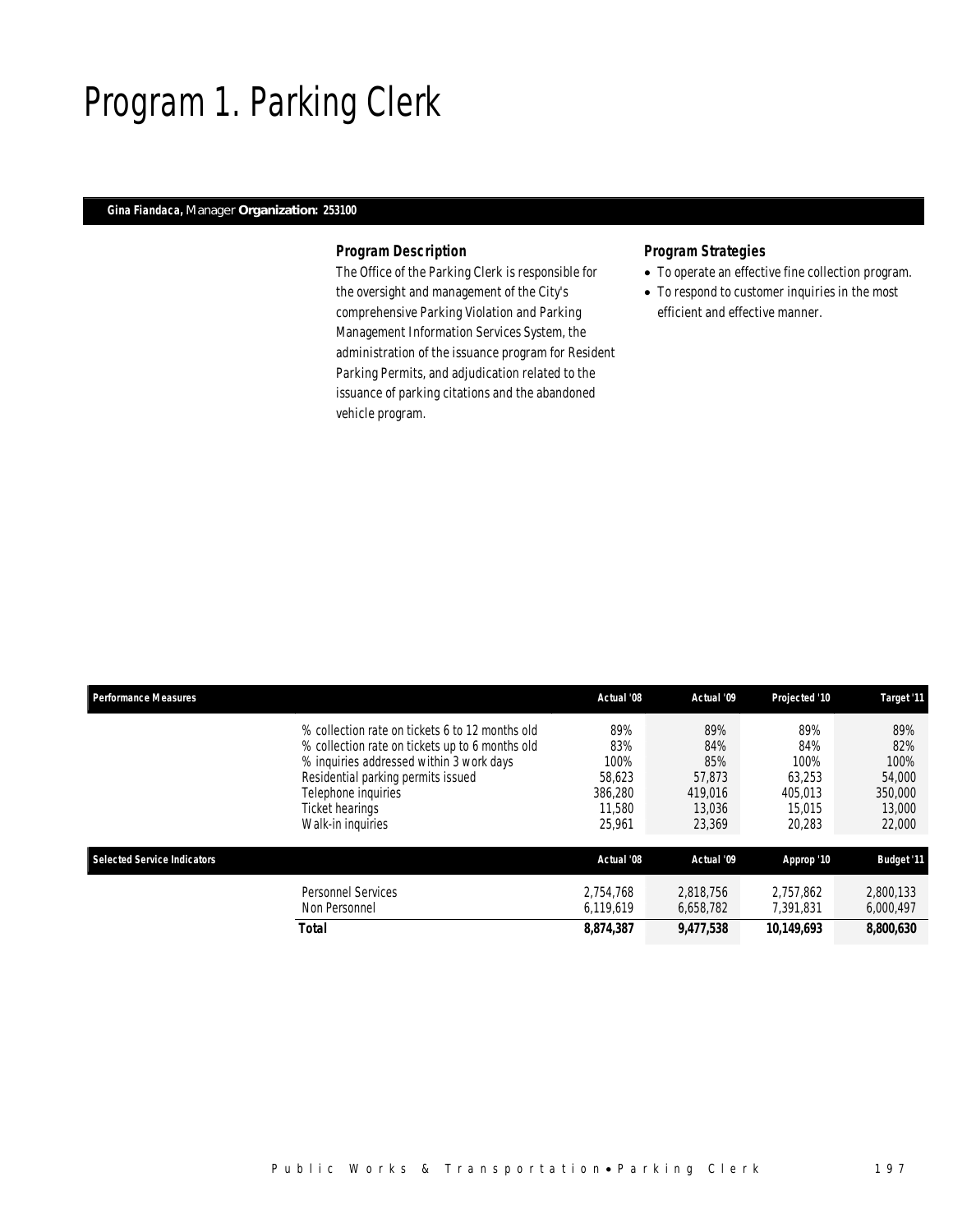# External Funds Projects

*Central Artery/Third Harbor Tunnel* 

#### *Project Mission*

The Central Artery/Third Harbor Tunnel (CA/THT) Project Team mission is to coordinate project-related activities performed by the City in conjunction with the Massachusetts Highway Department. The project team coordinates the provision of City services for the construction of the CA/THT including planning and engineering, regulatory permitting and inspections, emergency services, public safety, and other projects support. This grant ended in FY06. Final expenditures.

*Congestion Management and Air Quality* 

#### *Project Mission*

The City of Boston received a grant of \$40,000 to create a City "Bike Share" program for all employees of the City of Boston. This will facilitate the installation and management of approximately 10 bike share stations located on various City properties throughout the city. In addition this grant will fund the creation of Bike Maps for the residents of Boston.

*East Boston Traffic Study* 

#### *Project Mission*

The East Boston Traffic Study provided for a transportation access plan in the area around Central Square in East Boston that resulted in capital improvements. Funding was provided by AIR Inc, an East Boston airport related environmental group that is funded by Massport. The grant was fully expended by the close of fiscal year 2008.

#### *NSTAR 345kV*

#### *Project Mission*

Ĭ

Ì

NSTAR Electric will provide mitigation funding to minimize the disruptive impacts to the environment, city traffic and residents related to the proposed 345 Kilovolt transmission line. Funding for this project is expected to run over 18 months.

*Parking Facilities Fund* 

#### *Project Mission*

The City owns and operates several revenue producing parking lots. The resulting revenue from these lots goes into the fund to support their non-personnel operating expenses. This is an ongoing revolving account.

#### *Traffic Management Center*

#### *Project Mission*

The Traffic Management Center grant will provide new financial resources to expand operational coverage in order to fully utilize existing technology and help monitor and improve the flow of traffic through the City. Funding has been provided for three years by the Federal Highway Administration and Massachusetts Executive Office of Transportation and Construction.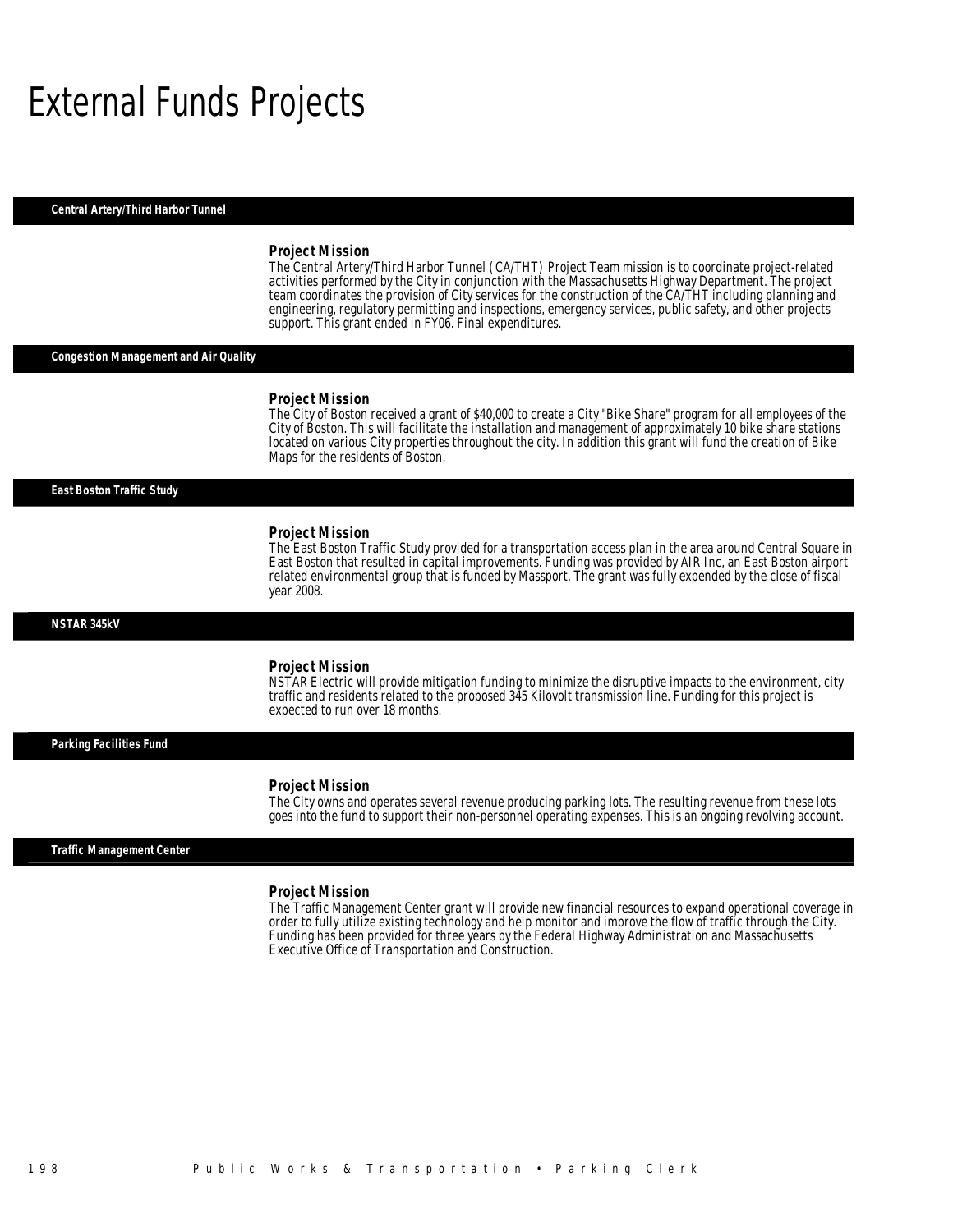# Transportation Department Capital Budget

### *Overview*

The priority of the FY10-FY14 BTD Capital plan will be the comprehensive modernization of traffic control equipment to move vehicular, pedestrian and bicycle traffic more safely and efficiently throughout the City. Neighborhood and strategic transportation studies will ensure a well planned neighborhood and district investment program.

## *FY11 Major Initiatives*

- Traffic Signal Equipment upgrades at intersections across the city will continue. Upgraded intersections will connect to the Traffic Control Center allowing direct remote traffic control management wherever feasible. Installation of traffic cameras, as well as other Intelligent Transportation System components, will be funded by the American Reinvestment and Recovery Act.
- The Mayor's Complete Streets team has worked to design a comprehensive set of guidelines to street design. This includes not only including traffic flow and major arterials, but pedestrian safety, parking, bicycle access and smart and green technology. In FY11, the Centre St/ South St area of Jamaica Plain will be the first project to use this process.
- Design and construct an additional 15-20 miles of bike lanes through the city, with a combination of ARRA and City funding.

| Capital Budget Expenditures |                         | Total Actual '08 | Total Actual '09 |           | <b>Estimated '10 Total Projected '11</b> |
|-----------------------------|-------------------------|------------------|------------------|-----------|------------------------------------------|
|                             |                         |                  |                  |           |                                          |
|                             | <b>Total Department</b> | 2,123,168        | 4.021.703        | 6.855.982 | 6,632,090                                |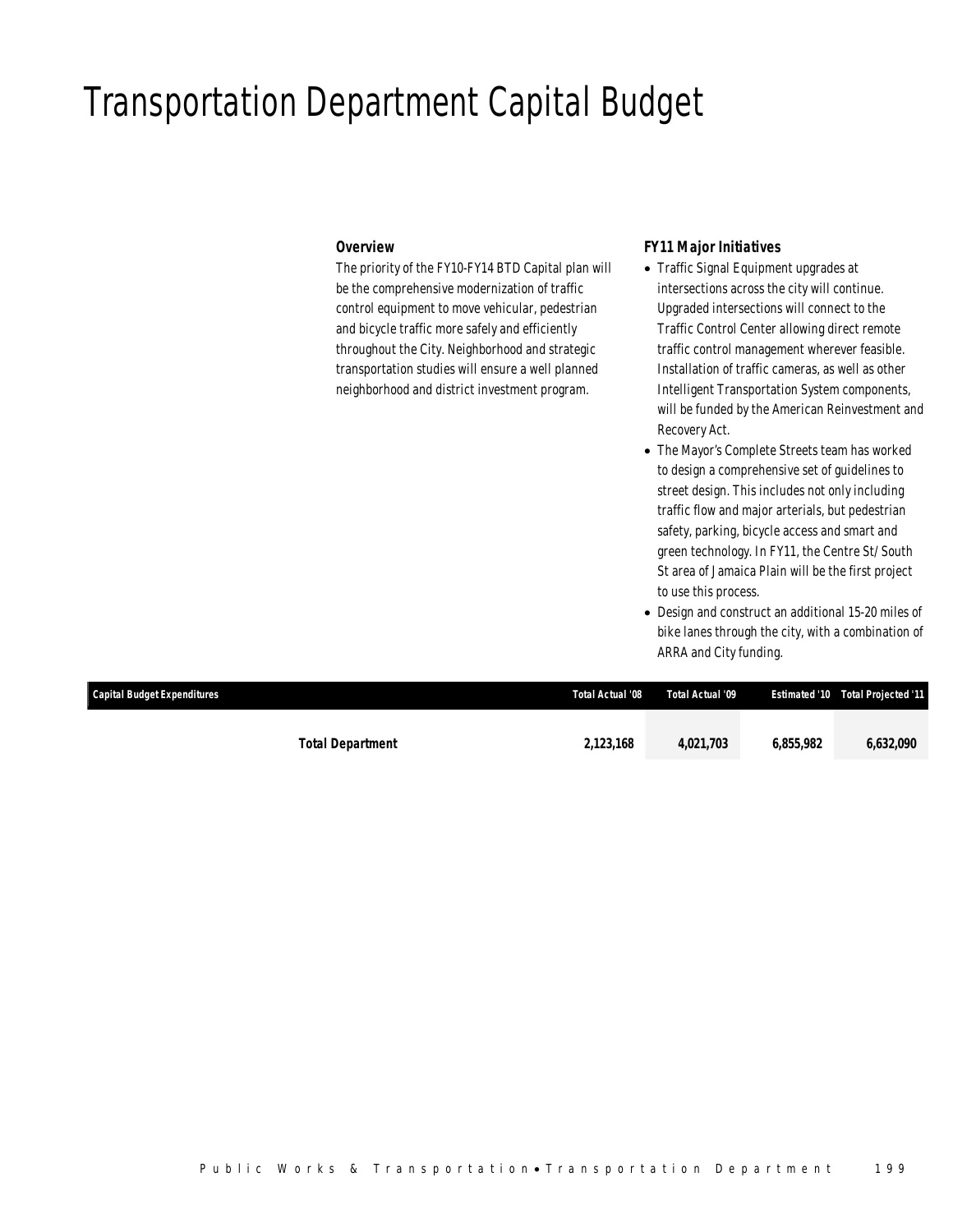#### *ARRA INTELLIGENT TRANSPORTATION*

## *Project Mission*

Install new or upgrade existing traffic signals, controls, communications, detection and monitoring equipment and systems at multiple bundled locations.

*Managing Department,* Transportation Department *Status,* In Construction

*Location,* Citywide *Operating Impact,* No

| <b>Authorizations</b>                    |          |             |               |             |           |
|------------------------------------------|----------|-------------|---------------|-------------|-----------|
|                                          |          |             |               | Non Capital |           |
| Source                                   | Existing | <b>FY11</b> | <b>Future</b> | Fund        | Total     |
| City Capital                             |          |             |               |             | 0         |
| Grants/Other                             | 0        | 0           | $\left($      | 5,000,000   | 5,000,000 |
| Total                                    | $\theta$ | $\theta$    | $\mathbf{0}$  | 5,000,000   | 5,000,000 |
| <b>Expenditures (Actual and Planned)</b> |          |             |               |             |           |
|                                          | Thru     |             |               |             |           |
| Source                                   | 6/30/09  | <b>FY10</b> | <b>FY11</b>   | FY12-15     | Total     |
| City Capital                             | 0        |             | 0             |             | $\Omega$  |
| Grants/Other                             | 0        |             | O             |             |           |
| Total                                    | 0        | 0           | $\Omega$      | $\Omega$    | 0         |

### *BTD ENFORCEMENT FACILITY*

### *Project Mission*

Install a new generator, site fencing and automated gate/inventory control system. Replace the cooling tower. *Managing Department,* Construction Management *Status,* In Construction *Location,* South End *Operating Impact,* No

| <b>Authorizations</b>                    |           |             |             |             |           |
|------------------------------------------|-----------|-------------|-------------|-------------|-----------|
|                                          |           |             |             | Non Capital |           |
| Source                                   | Existing  | <b>FY11</b> | Future      | Fund        | Total     |
| City Capital                             | 1,832,309 | 0           | 0           | 0           | 1,832,309 |
| Grants/Other                             | 0         | 0           | 0           | 0           | 0         |
| Total                                    | 1,832,309 | 0           | $\mathbf 0$ | 0           | 1,832,309 |
| <b>Expenditures (Actual and Planned)</b> |           |             |             |             |           |
|                                          | Thru      |             |             |             |           |
| Source                                   | 6/30/09   | <b>FY10</b> | <b>FY11</b> | FY12-15     | Total     |
| City Capital                             | 96.674    | 1.088.832   | 400,000     | 246.803     | 1.832.309 |
| Grants/Other                             | 0         | 0           | 0           |             | U         |
| Total                                    | 96.674    | 1.088.832   | 400.000     | 246.803     | 1.832.309 |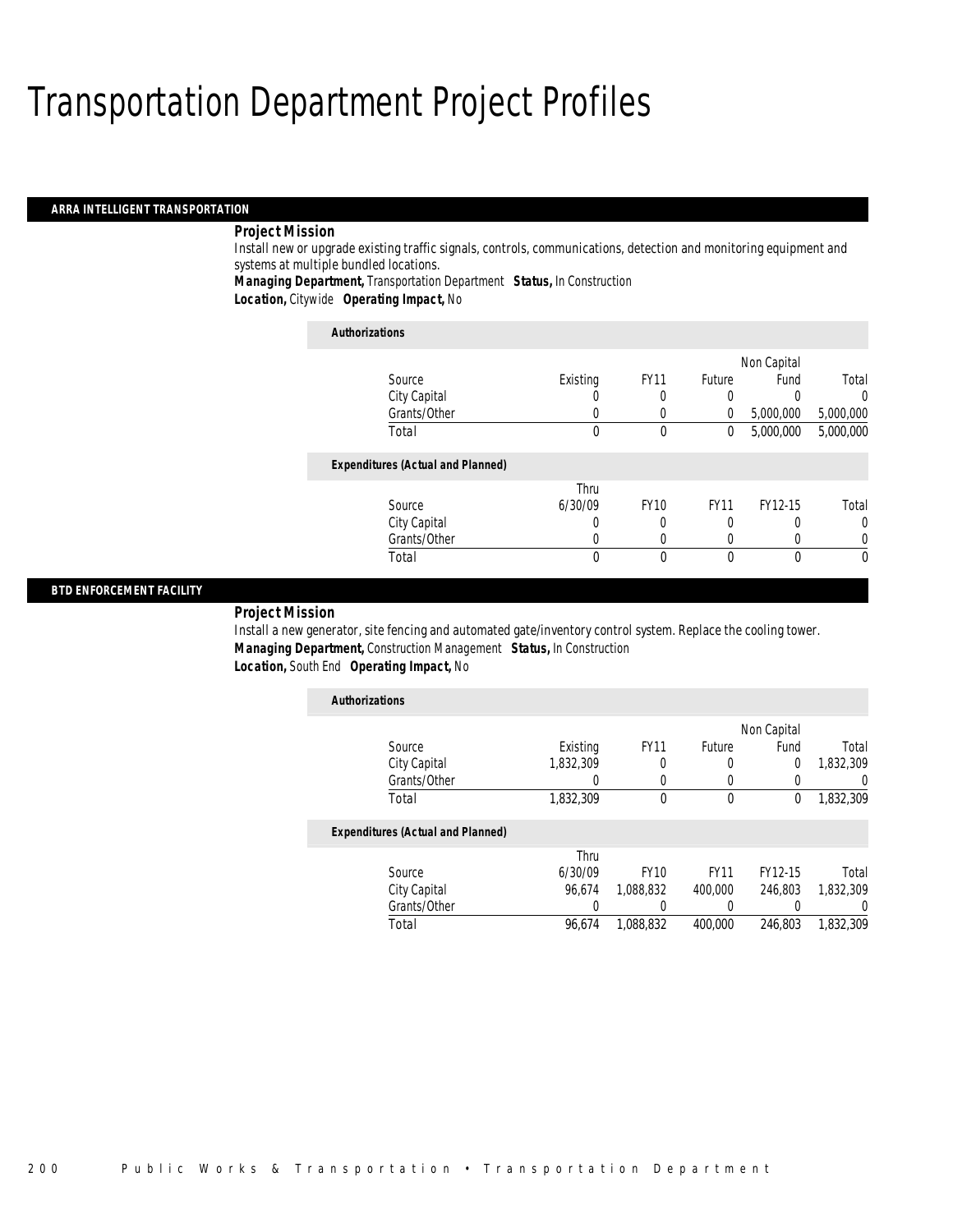#### *CENTRAL SQUARE*

### *Project Mission*

Urban redesign and improvements for Central Square including the intersections at Meridian St. and Saratoga St. as well as Porter St. and Bennington St.

*Managing Department,* Transportation Department *Status,* In Design

*Location,* East Boston *Operating Impact,* No

| <b>Authorizations</b>                    |          |             |             |             |           |
|------------------------------------------|----------|-------------|-------------|-------------|-----------|
|                                          |          |             |             | Non Capital |           |
| Source                                   | Existing | <b>FY11</b> | Future      | Fund        | Total     |
| City Capital                             | 350,000  | 3,500,000   | 0           | $\mathbf 0$ | 3,850,000 |
| Grants/Other                             | 0        | $\left($    | $\left($    | 0           | 0         |
| Total                                    | 350,000  | 3,500,000   | $\mathbf 0$ | 0           | 3,850,000 |
| <b>Expenditures (Actual and Planned)</b> |          |             |             |             |           |
|                                          | Thru     |             |             |             |           |
| Source                                   | 6/30/09  | <b>FY10</b> | <b>FY11</b> | FY12-15     | Total     |
| City Capital                             | 0        | 200,000     | 200,000     | 3.450.000   | 3,850,000 |
| Grants/Other                             | 0        | 0           | 0           |             | 0         |
| Total                                    | 0        | 200,000     | 200,000     | 3.450.000   | 3.850.000 |
|                                          |          |             |             |             |           |

## *CENTRE STREET / SOUTH STREET*

#### *Project Mission*

Redesign Centre Street and South Street in Jamaica Plain using a Complete Streets approach. *Managing Department,* Transportation Department *Status,* New Project *Location,* Jamaica Plain *Operating Impact,* No

| <b>Authorizations</b>                    |             |             |             |             |         |
|------------------------------------------|-------------|-------------|-------------|-------------|---------|
|                                          |             |             |             | Non Capital |         |
| Source                                   | Existing    | <b>FY11</b> | Future      | Fund        | Total   |
| City Capital                             | 0           | 150,000     | $\left($    | 0           | 150,000 |
| Grants/Other                             | 0           |             | $\left($    |             | 0       |
| Total                                    | $\mathbf 0$ | 150,000     | $\mathbf 0$ | 0           | 150,000 |
| <b>Expenditures (Actual and Planned)</b> |             |             |             |             |         |
|                                          | Thru        |             |             |             |         |
| Source                                   | 6/30/09     | <b>FY10</b> | <b>FY11</b> | FY12-15     | Total   |
| City Capital                             | $\theta$    | $\theta$    | 150,000     | 0           | 150,000 |
| Grants/Other                             | 0           |             |             |             | 0       |
| Total                                    | 0           | 0           | 150,000     | $\theta$    | 150,000 |
|                                          |             |             |             |             |         |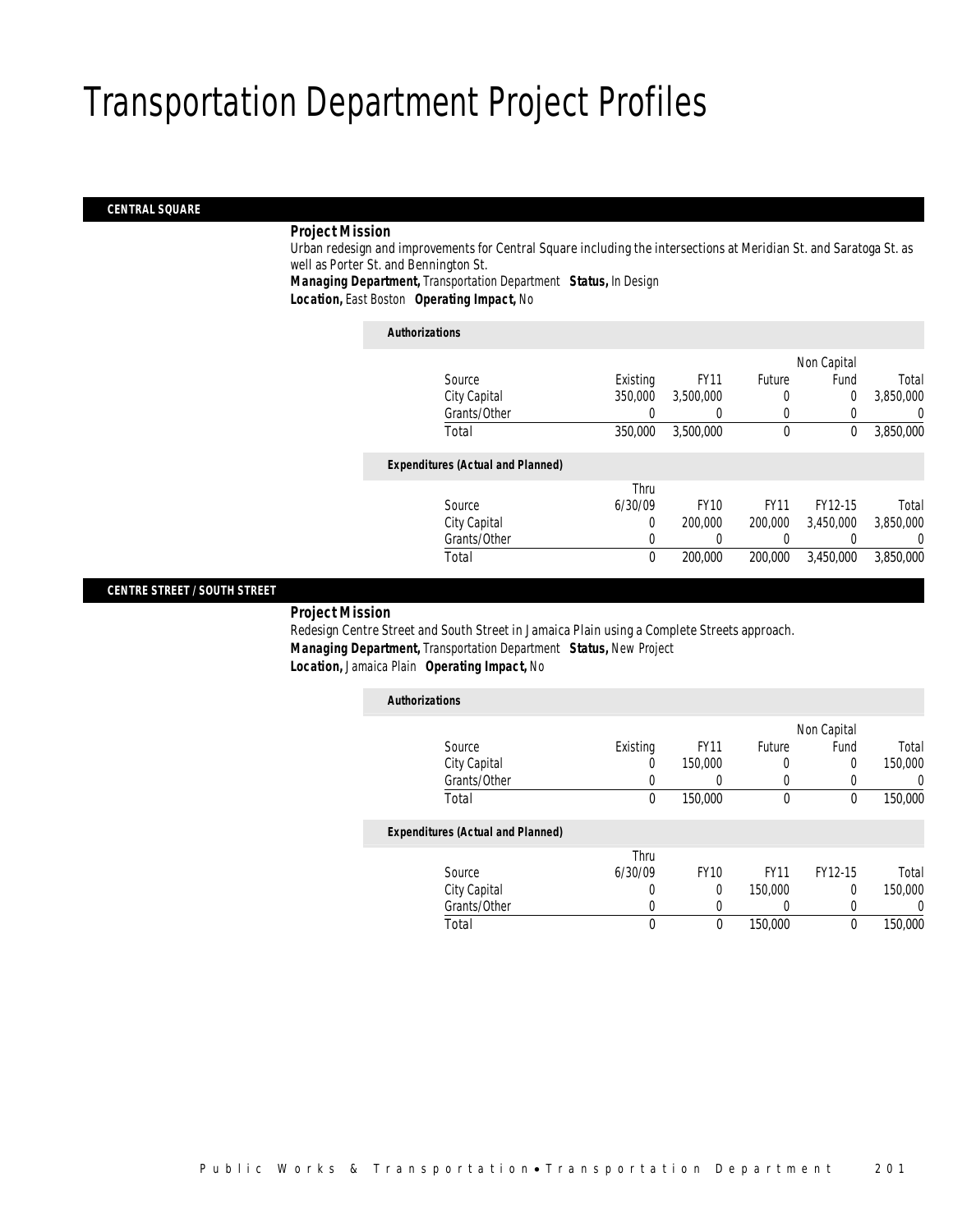#### *DUDLEY STREET*

### *Project Mission*

Streetscape improvements inclusive of street lights, street furniture, roadway, sidewalk and intersections on Dudley Street from Dudley Square to Columbia Road.

*Managing Department,* Transportation Department *Status,* To Be Scheduled

*Location,* Roxbury *Operating Impact,* No

| <b>Authorizations</b>                    |          |             |             |             |           |
|------------------------------------------|----------|-------------|-------------|-------------|-----------|
|                                          |          |             |             | Non Capital |           |
| Source                                   | Existing | <b>FY11</b> | Future      | Fund        | Total     |
| City Capital                             | 200,000  | 2,000,000   | 0           | $\mathbf 0$ | 2,200,000 |
| Grants/Other                             | 0        | 0           | 0           |             | $\Omega$  |
| Total                                    | 200,000  | 2.000.000   | $\theta$    | $\Omega$    | 2,200,000 |
| <b>Expenditures (Actual and Planned)</b> |          |             |             |             |           |
|                                          | Thru     |             |             |             |           |
| Source                                   | 6/30/09  | <b>FY10</b> | <b>FY11</b> | FY12-15     | Total     |
| City Capital                             | 0        | $\Omega$    | 150,000     | 2.050.000   | 2.200.000 |
| Grants/Other                             | 0        | 0           |             |             | $\Omega$  |
| Total                                    | 0        | $\theta$    | 150,000     | 2.050.000   | 2.200.000 |

### *FENWAY LONGWOOD KENMORE IMPROVEMENTS*

#### *Project Mission*

Infrastructure improvements for Boylston Street and Audubon Circle. Develop a bicycle and pedestrian path connecting the Riverway with Fenway Station and Yawkey Station.

*Managing Department,* Transportation Department *Status,* To Be Scheduled

*Location,* Fenway/Kenmore *Operating Impact,* No

| <b>Authorizations</b>                    |           |             |               |             |            |
|------------------------------------------|-----------|-------------|---------------|-------------|------------|
|                                          |           |             |               | Non Capital |            |
| Source                                   | Existing  | <b>FY11</b> | <b>Future</b> | Fund        | Total      |
| City Capital                             |           | 0           | 0             | 0           | 0          |
| Grants/Other                             | 7,000,000 | 0           | 0             | 5.500.000   | 12,500,000 |
| Total                                    | 7,000,000 | $\theta$    | 0             | 5,500,000   | 12,500,000 |
| <b>Expenditures (Actual and Planned)</b> |           |             |               |             |            |
|                                          | Thru      |             |               |             |            |
| Source                                   | 6/30/09   | <b>FY10</b> | <b>FY11</b>   | FY12-15     | Total      |
| City Capital                             | 0         | 0           | 0             | 0           | 0          |
| Grants/Other                             | 0         | 1,000,000   | 1,000,000     | 5,000,000   | 7,000,000  |
| Total                                    | 0         | 1,000,000   | 1,000,000     | 5,000,000   | 7.000.000  |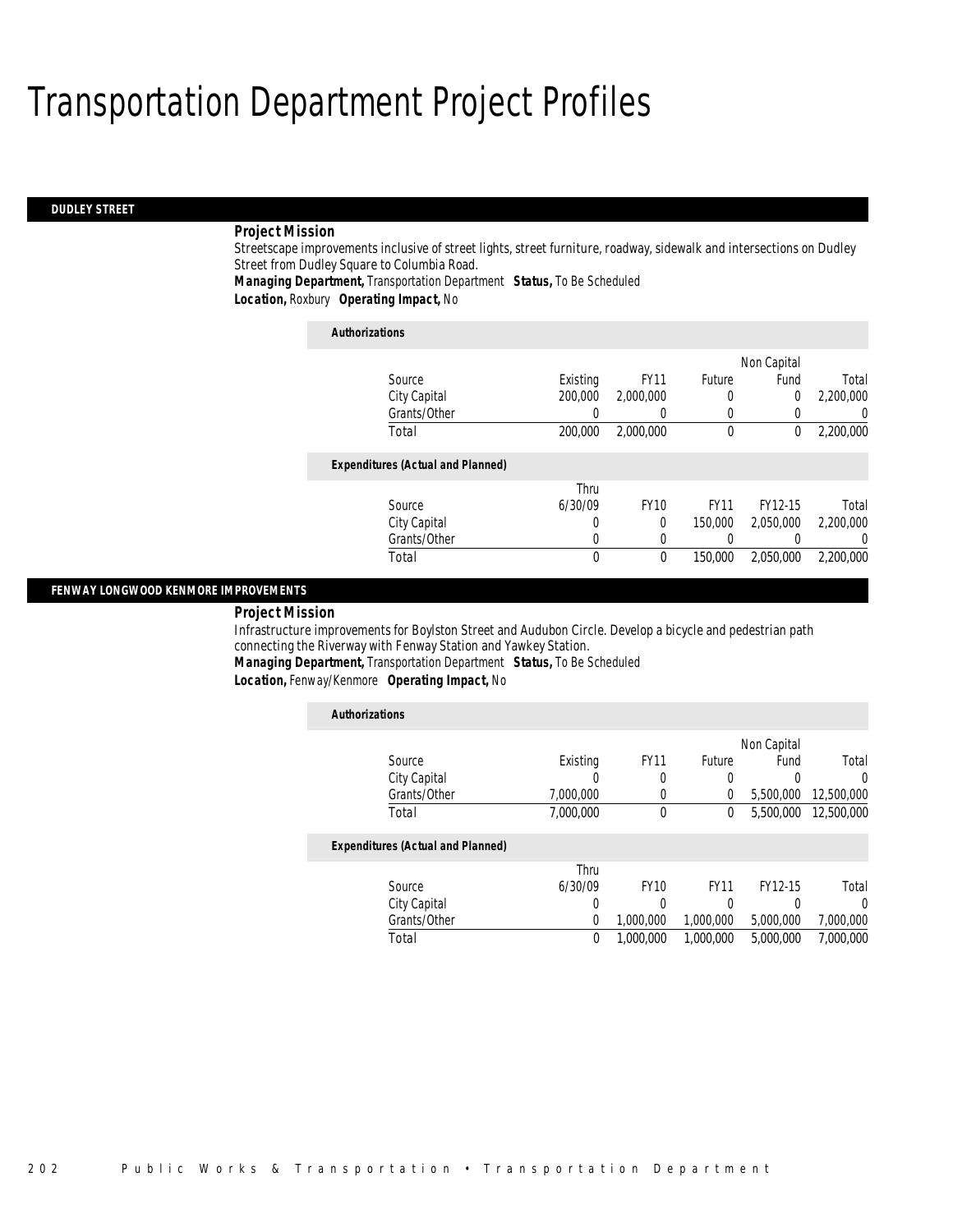#### *MELNEA CASS BOULEVARD*

### *Project Mission*

Reconstruct Melnea Cass Blvd. in conjunction with the South Bay Harbor Trail project. State and federal construction funding anticipated. *Managing Department,* Transportation Department *Status,* To Be Scheduled

*Location,* South End *Operating Impact,* No

| <b>Authorizations</b>                    |          |             |             |             |           |
|------------------------------------------|----------|-------------|-------------|-------------|-----------|
|                                          |          |             |             | Non Capital |           |
| Source                                   | Existing | <b>FY11</b> | Future      | Fund        | Total     |
| City Capital                             | 600,000  | 0           | 0           | 0           | 600,000   |
| Grants/Other                             | 0        | 0           | 0           | 3,850,000   | 3,850,000 |
| Total                                    | 600,000  | $\theta$    | 0           | 3.850.000   | 4,450,000 |
| <b>Expenditures (Actual and Planned)</b> |          |             |             |             |           |
|                                          | Thru     |             |             |             |           |
| Source                                   | 6/30/09  | <b>FY10</b> | <b>FY11</b> | FY12-15     | Total     |
| City Capital                             | 0        | 0           | 200,000     | 400,000     | 600,000   |
| Grants/Other                             | 0        | $\Omega$    |             |             | 0         |
| Total                                    | 0        | $\theta$    | 200,000     | 400.000     | 600,000   |
|                                          |          |             |             |             |           |

#### *SOUTH BAY HARBOR TRAIL*

#### *Project Mission*

Design and construct an important link in a citywide greenway, connecting trails from the Fenway, the Southwest Corridor, Charles River Park, Broadway Bridge, and the Central Artery parks. *Managing Department,* Transportation Department *Status,* In Design

*Location,* Various neighborhoods *Operating Impact,* No

| <b>Authorizations</b>                    |          |             |               |             |           |
|------------------------------------------|----------|-------------|---------------|-------------|-----------|
|                                          |          |             |               | Non Capital |           |
| Source                                   | Existing | <b>FY11</b> | <b>Future</b> | Fund        | Total     |
| City Capital                             |          | 0           | 0             | 0           | $\Omega$  |
| Grants/Other                             | 480,000  | 0           | 3,370,000     | 0           | 3,850,000 |
| Total                                    | 480,000  | 0           | 3.370.000     | $\Omega$    | 3,850,000 |
| <b>Expenditures (Actual and Planned)</b> |          |             |               |             |           |
|                                          | Thru     |             |               |             |           |
| Source                                   | 6/30/09  | <b>FY10</b> | <b>FY11</b>   | FY12-15     | Total     |
| City Capital                             | 0        | 0           | 0             | 0           | $\Omega$  |
| Grants/Other                             | 117,910  | 180,000     | 182,090       | 3,370,000   | 3,850,000 |
| Total                                    | 117.910  | 180,000     | 182.090       | 3,370,000   | 3,850,000 |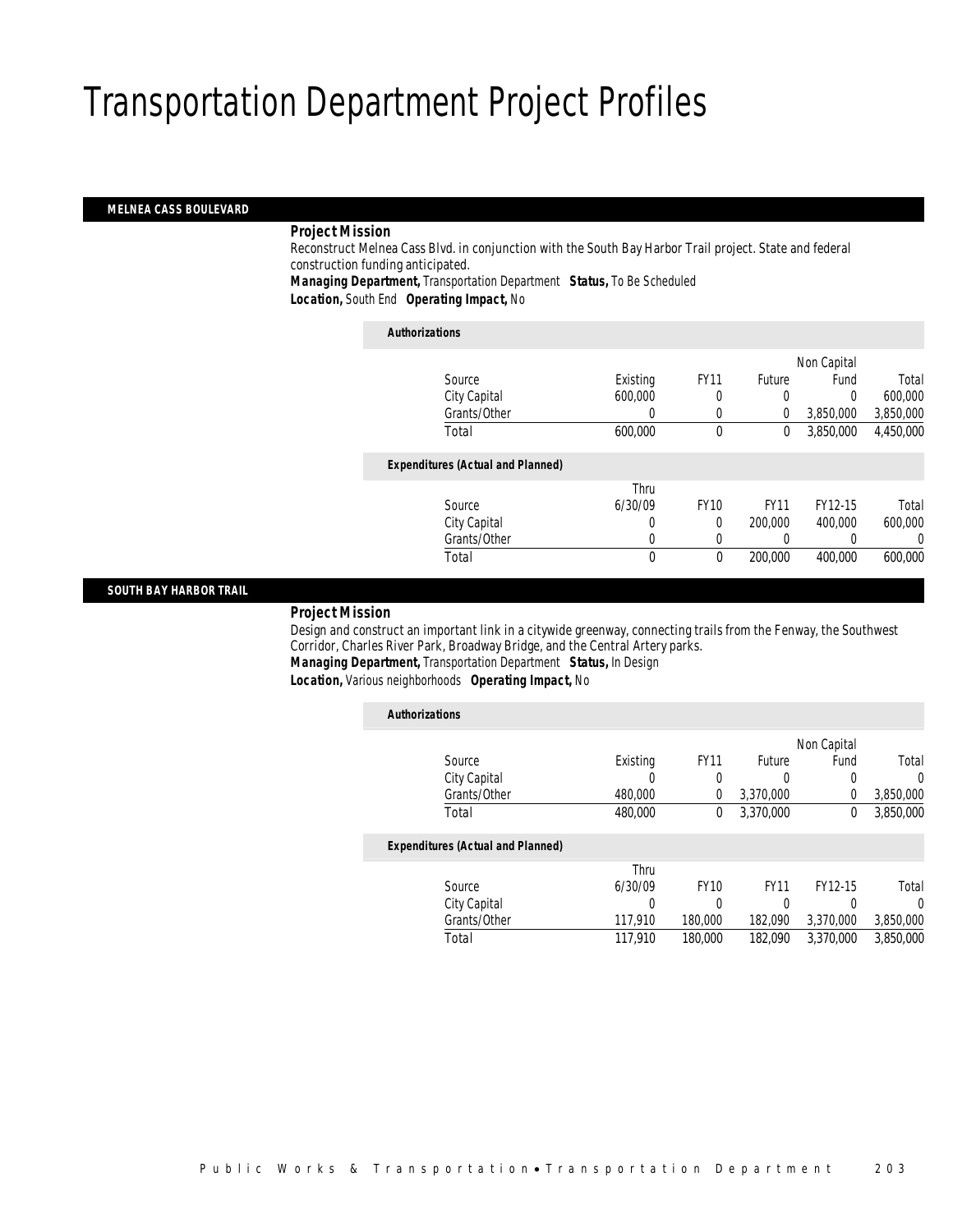#### *STRATEGIC BICYCLE NETWORK PROJECT*

#### *Project Mission*

Maximize usage in existing high volume bike lanes via construction of bike lane extensions and connections with the Esplanade, the Jamaicaway, the Southwest Corridor and the future South Bay Harbor Trail into downtown Boston destinations.

*Managing Department,* Transportation Department *Status,* In Design *Location,* Citywide *Operating Impact,* No

| <b>Authorizations</b>                    |          |             |             |              |           |
|------------------------------------------|----------|-------------|-------------|--------------|-----------|
|                                          |          |             |             | Non Capital  |           |
| Source                                   | Existing | <b>FY11</b> | Future      | Fund         | Total     |
| City Capital                             | 850,000  | 750,000     | 500,000     | 0            | 2.100.000 |
| Grants/Other                             | 0        |             |             | 0            | 0         |
| Total                                    | 850,000  | 750,000     | 500,000     | $\mathbf{0}$ | 2,100,000 |
| <b>Expenditures (Actual and Planned)</b> |          |             |             |              |           |
|                                          | Thru     |             |             |              |           |
| Source                                   | 6/30/09  | <b>FY10</b> | <b>FY11</b> | FY12-15      | Total     |
| City Capital                             | 15,257   | 562.000     | 750,000     | 772,743      | 2.100.000 |
| Grants/Other                             | 0        | 0           |             |              | $\left($  |
| Total                                    | 15,257   | 562.000     | 750,000     | 772.743      | 2.100.000 |

### *TRAFFIC SIGNAL CONSTRUCTION PROJECTS*

#### *Project Mission*

Install new or upgrade existing traffic signals, controls, communications, detection and monitoring equipment and systems at multiple bundled locations.

*Managing Department,* Transportation Department *Status,* In Construction

*Location,* Citywide *Operating Impact,* No

| <b>Authorizations</b>                    |           |             |             |                |           |
|------------------------------------------|-----------|-------------|-------------|----------------|-----------|
|                                          |           |             |             | Non Capital    |           |
| Source                                   | Existing  | <b>FY11</b> | Future      | Fund           | Total     |
| City Capital                             | 1.216.698 | 2,000,000   | 3,500,000   | $\overline{0}$ | 6.716.698 |
| Grants/Other                             | 0         | 0           | 0           | $\left($       | 0         |
| Total                                    | 1,216,698 | 2.000.000   | 3,500,000   | $\Omega$       | 6,716,698 |
| <b>Expenditures (Actual and Planned)</b> |           |             |             |                |           |
|                                          | Thru      |             |             |                |           |
| Source                                   | 6/30/09   | <b>FY10</b> | <b>FY11</b> | FY12-15        | Total     |
| City Capital                             | 327.666   | 860,000     | 1.000.000   | 4,529,032      | 6.716.698 |
| Grants/Other                             | 0         |             | 0           |                | $\Omega$  |
| Total                                    | 327,666   | 860,000     | 1,000,000   | 4.529.032      | 6,716,698 |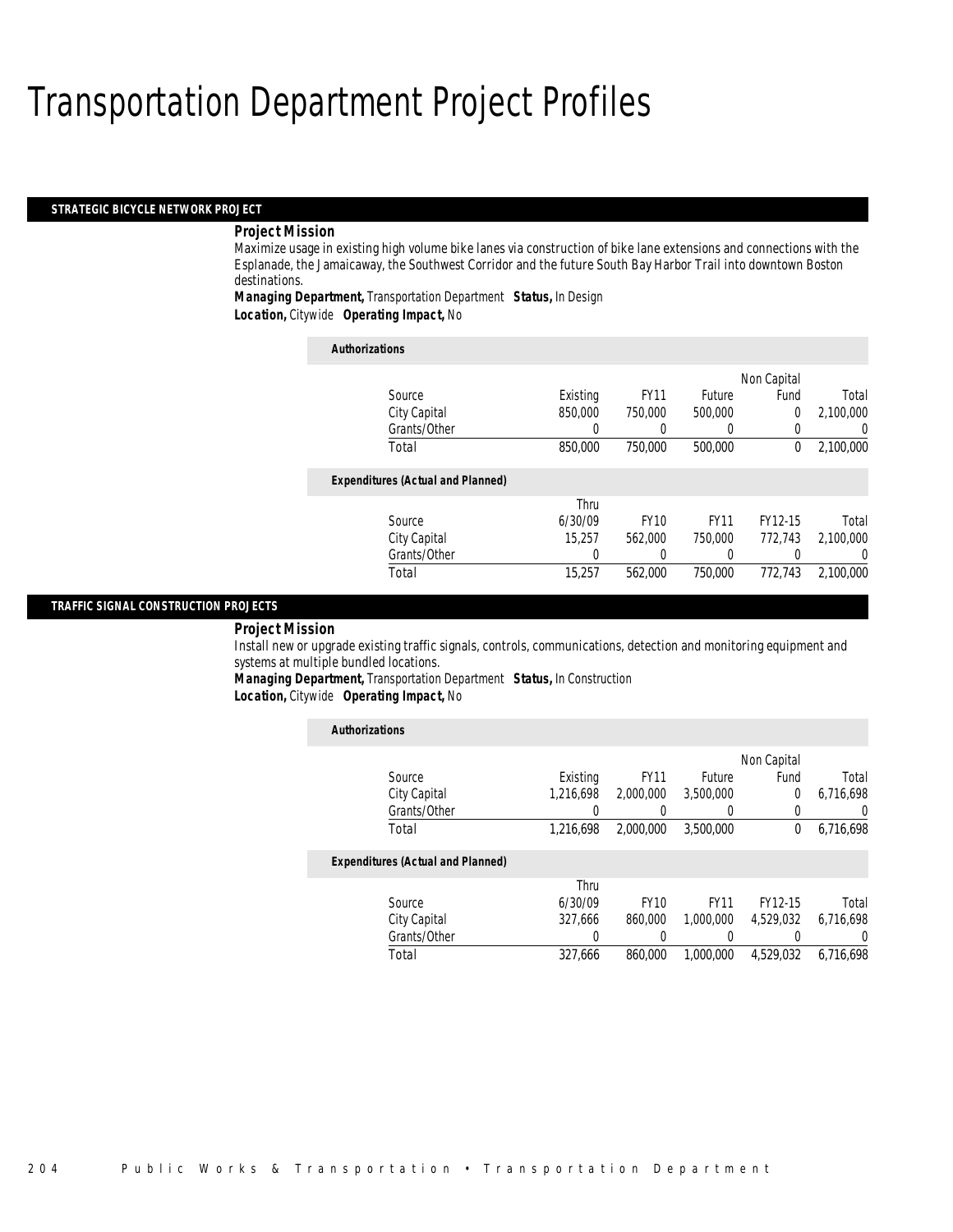### *TRAFFIC SIGNAL CONTROL BOXES*

### *Project Mission*

Purchase and install traffic signal control boxes. *Managing Department,* Transportation Department *Status,* Annual Program *Location,* Citywide *Operating Impact,* No

*Authorizations*

|                                          |           |             |             | Non Capital |           |
|------------------------------------------|-----------|-------------|-------------|-------------|-----------|
| Source                                   | Existing  | <b>FY11</b> | Future      | Fund        | Total     |
| City Capital                             | 1,098,000 | 300,000     | 1.000.000   | $\mathbf 0$ | 2,398,000 |
| Grants/Other                             | 0         | 0           | $\left($    |             | 0         |
| Total                                    | 1,098,000 | 300,000     | 1.000.000   | 0           | 2,398,000 |
|                                          |           |             |             |             |           |
| <b>Expenditures (Actual and Planned)</b> |           |             |             |             |           |
|                                          | Thru      |             |             |             |           |
| Source                                   | 6/30/09   | <b>FY10</b> | <b>FY11</b> | FY12-15     | Total     |
| City Capital                             | 651,487   | 400,000     | 150,000     | 1.196.513   | 2,398,000 |
| Grants/Other                             | 0         |             |             |             | 0         |
| Total                                    | 651,487   | 400.000     | 150,000     | 1,196,513   | 2,398,000 |
|                                          |           |             |             |             |           |

### *TRAFFIC SIGNAL CORRIDOR RE-TIMING PROGRAM*

*Project Mission* 

Retime traffic signal equipment along arterial corridors to improve traffic flow. *Managing Department,* Transportation Department *Status,* Annual Program *Location,* Citywide *Operating Impact,* No

| <b>Authorizations</b>                    |          |             |             |             |           |
|------------------------------------------|----------|-------------|-------------|-------------|-----------|
|                                          |          |             |             | Non Capital |           |
| Source                                   | Existing | <b>FY11</b> | Future      | Fund        | Total     |
| City Capital                             | 250,000  | 250,000     | 750,000     | 0           | 1,250,000 |
| Grants/Other                             | 0        |             |             | $\Omega$    | 0         |
| Total                                    | 250,000  | 250,000     | 750,000     | 0           | 1,250,000 |
| <b>Expenditures (Actual and Planned)</b> |          |             |             |             |           |
|                                          | Thru     |             |             |             |           |
| Source                                   | 6/30/09  | <b>FY10</b> | <b>FY11</b> | FY12-15     | Total     |
| City Capital                             | 0        | 250,000     | 250,000     | 750,000     | 1,250,000 |
| Grants/Other                             | 0        |             |             | 0           |           |
| Total                                    | $\theta$ | 250,000     | 250,000     | 750,000     | 1.250.000 |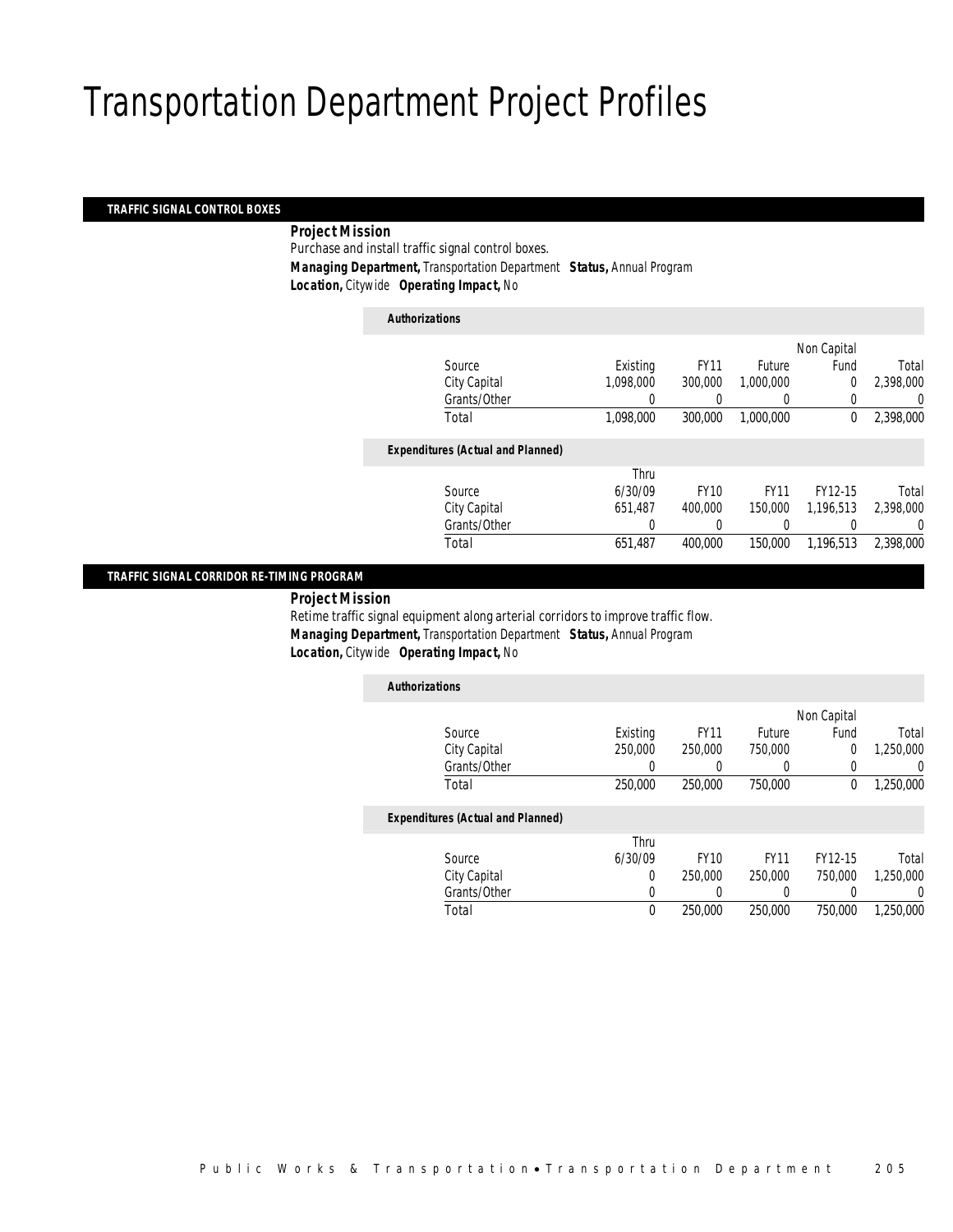#### *TRAFFIC SIGNAL EQUIPMENT ON-CALL*

## *Project Mission*

Install new or upgrade existing traffic signals, controls, communications, detection and monitoring equipment and systems based on in-house design plans.

*Managing Department,* Transportation Department *Status,* Annual Program

*Location,* Citywide *Operating Impact,* No

| <b>Authorizations</b>                    |           |             |             |             |            |
|------------------------------------------|-----------|-------------|-------------|-------------|------------|
|                                          |           |             |             | Non Capital |            |
| Source                                   | Existing  | <b>FY11</b> | Future      | Fund        | Total      |
| City Capital                             | 4.780.000 | 2,000,000   | 5,000,000   | 0           | 11.780.000 |
| Grants/Other                             | 0         |             |             | $\Omega$    | 0          |
| Total                                    | 4,780,000 | 2.000.000   | 5,000,000   | 0           | 11,780,000 |
| <b>Expenditures (Actual and Planned)</b> |           |             |             |             |            |
|                                          | Thru      |             |             |             |            |
| Source                                   | 6/30/09   | <b>FY10</b> | <b>FY11</b> | FY12-15     | Total      |
| City Capital                             | 2.457.786 | 1.763.000   | 1.500.000   | 6.059.214   | 11.780.000 |
| Grants/Other                             |           |             |             |             | $\left($   |
| Total                                    | 2.457.786 | 1.763.000   | 1,500,000   | 6.059.214   | 11,780,000 |

### *TRAFFIC SIGNALS BATTERY BACKUP*

### *Project Mission*

Design, procurement and installation of battery backup equipment for traffic signal boxes. *Managing Department,* Transportation Department *Status,* To Be Scheduled *Location,* Citywide *Operating Impact,* No

| <b>Authorizations</b>                    |          |             |               |             |           |
|------------------------------------------|----------|-------------|---------------|-------------|-----------|
|                                          |          |             |               | Non Capital |           |
| Source                                   | Existing | <b>FY11</b> | <b>Future</b> | Fund        | Total     |
| City Capital                             | 250,000  | $\Omega$    | 750,000       | $\Omega$    | 1,000,000 |
| Grants/Other                             | 0        | 0           | 0             | 0           | 0         |
| Total                                    | 250,000  | 0           | 750,000       | 0           | 1,000,000 |
| <b>Expenditures (Actual and Planned)</b> |          |             |               |             |           |
|                                          | Thru     |             |               |             |           |
| Source                                   | 6/30/09  | <b>FY10</b> | <b>FY11</b>   | FY12-15     | Total     |
| City Capital                             | 0        | 0           | 0             | 1,000,000   | 1.000.000 |
| Grants/Other                             | 0        | 0           | 0             |             |           |
| Total                                    | 0        | $\Omega$    | 0             | 1.000.000   | 1.000.000 |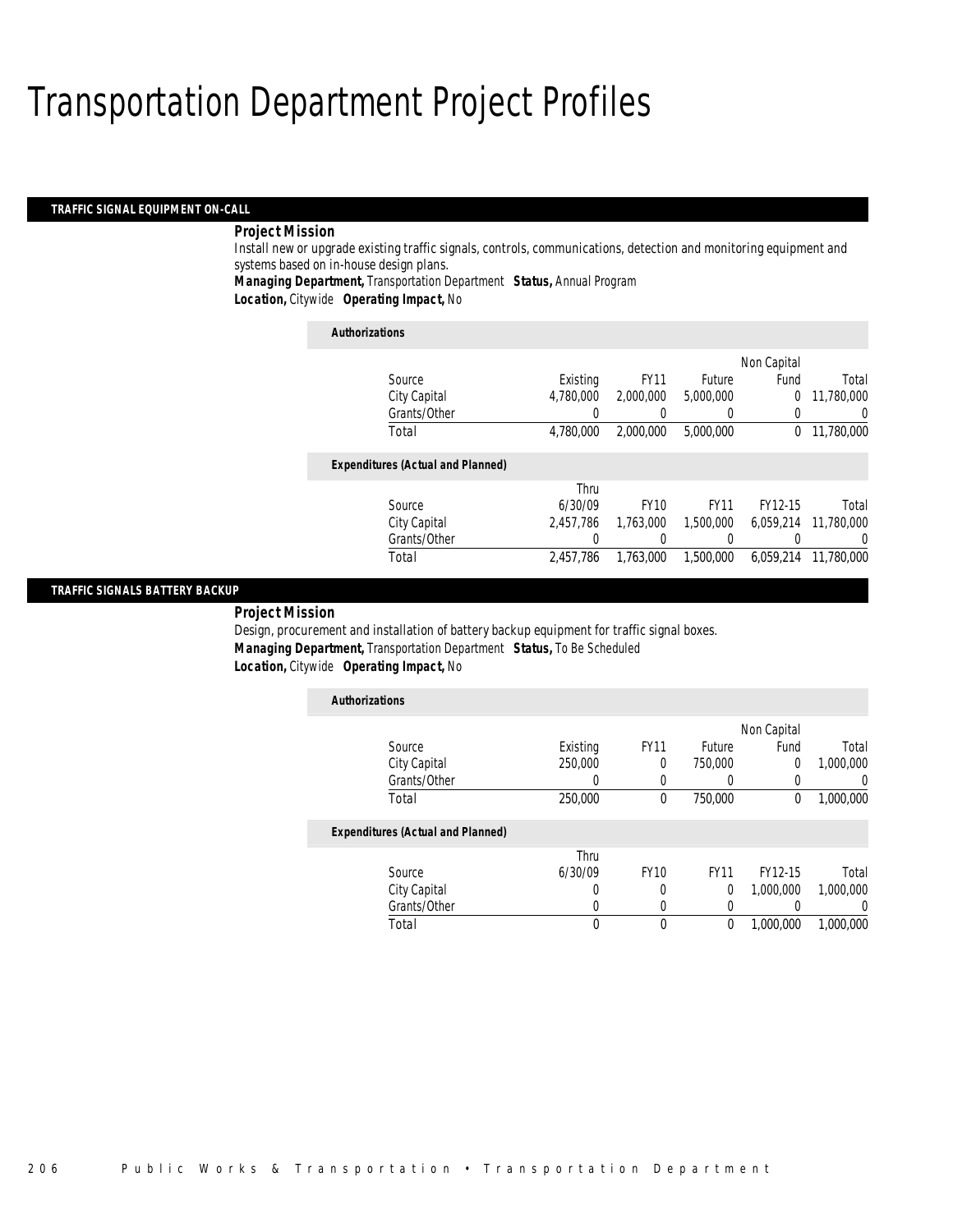#### *TRAFFIC SIGNALS DESIGN SERVICES*

### *Project Mission*

Design services for traffic signals throughout the City. *Managing Department,* Transportation Department *Status,* Annual Program *Location,* Citywide *Operating Impact,* No

## *Authorizations*

|                                          |          |             |             | Non Capital |           |
|------------------------------------------|----------|-------------|-------------|-------------|-----------|
| Source                                   | Existing | <b>FY11</b> | Future      | Fund        | Total     |
| City Capital                             | 500,000  | 500,000     | 750,000     | $\Omega$    | 1,750,000 |
| Grants/Other                             | 0        | 0           | $\left($    | 0           | 0         |
| Total                                    | 500,000  | 500,000     | 750,000     | 0           | 1,750,000 |
|                                          |          |             |             |             |           |
| <b>Expenditures (Actual and Planned)</b> |          |             |             |             |           |
|                                          | Thru     |             |             |             |           |
| Source                                   | 6/30/09  | <b>FY10</b> | <b>FY11</b> | FY12-15     | Total     |
| City Capital                             | 469,656  | 280,000     | 250,000     | 750.344     | 1,750,000 |
| Grants/Other                             | 0        |             |             |             | 0         |
| Total                                    | 469,656  | 280,000     | 250,000     | 750.344     | 1,750,000 |
|                                          |          |             |             |             |           |

### *TRANSPORTATION PLANNING*

## *Project Mission*

Develop neighborhood or strategic transportation action plans including traffic flow, major arterials, pedestrian safety, parking, bicycle access and regional project plans.

*Managing Department,* Transportation Department *Status,* Annual Program *Location,* Citywide *Operating Impact,* No

| <b>Authorizations</b>                    |          |             |             |             |           |
|------------------------------------------|----------|-------------|-------------|-------------|-----------|
|                                          |          |             |             | Non Capital |           |
| Source                                   | Existing | <b>FY11</b> | Future      | Fund        | Total     |
| City Capital                             | 760,000  | 250,000     | 490.000     | 0           | 1,500,000 |
| Grants/Other                             | 0        |             | 0           | 250,000     | 250,000   |
| Total                                    | 760,000  | 250,000     | 490,000     | 250,000     | 1.750.000 |
| <b>Expenditures (Actual and Planned)</b> |          |             |             |             |           |
|                                          | Thru     |             |             |             |           |
| Source                                   | 6/30/09  | <b>FY10</b> | <b>FY11</b> | FY12-15     | Total     |
| City Capital                             | 128.738  | 250,000     | 250,000     | 871.262     | 1,500,000 |
| Grants/Other                             | 0        |             | 0           |             | 0         |
| Total                                    | 128,738  | 250,000     | 250,000     | 871.262     | 1,500,000 |